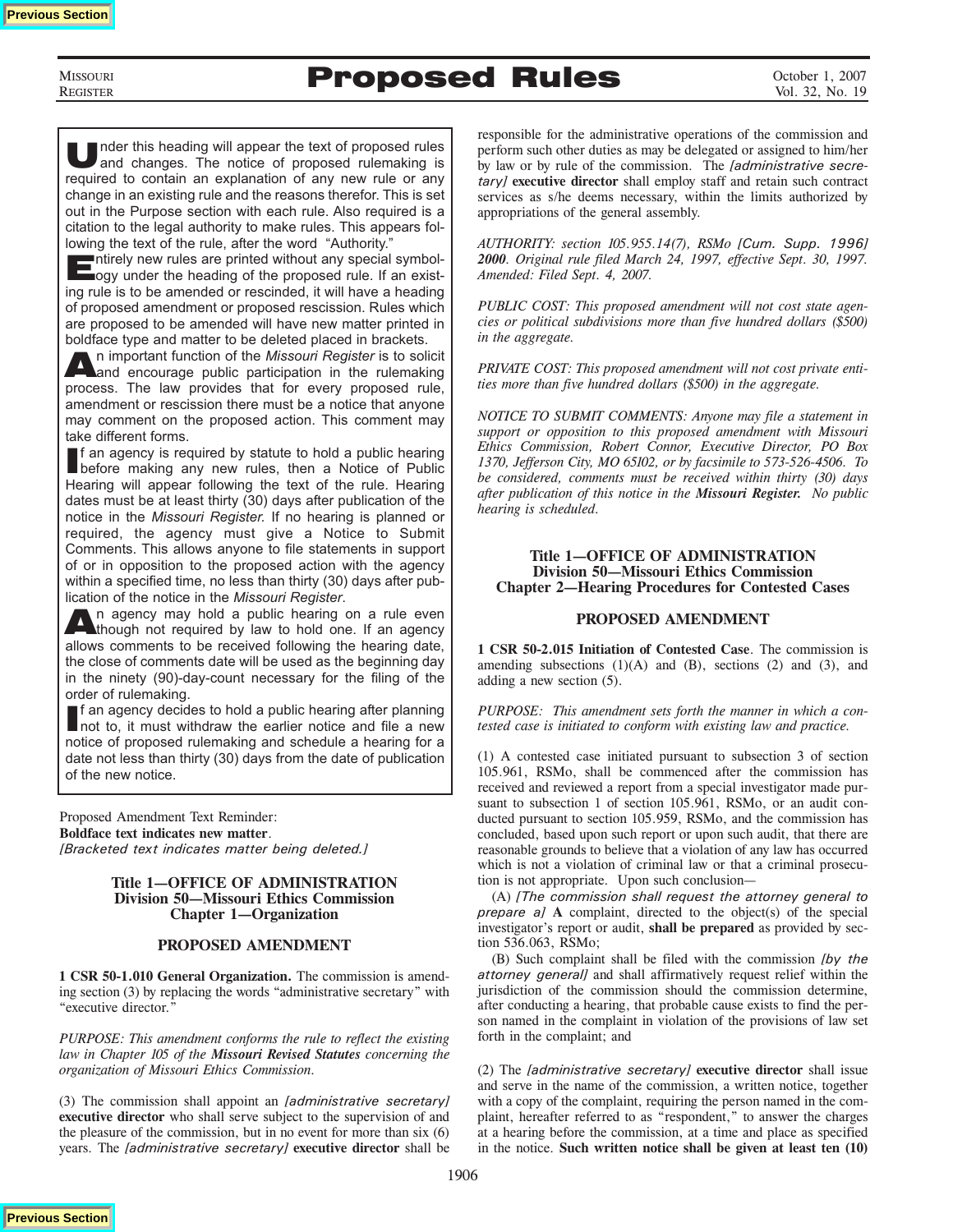**days before a hearing unless otherwise consented to by the parties.**

(3) The commission shall be a party to the action and shall be represented *[by the attorney general or his/her designee]* **as provided in section 105.955.15(4), RSMo**.

**(5) Any period of time prescribed or allowed by these rules or by other order of the commission, which is not otherwise specifically provided for, shall be computed as provided by the Missouri Rules of Civil Procedure and Chapters 105 and 536, RSMo.**

*AUTHORITY: section 105.955.14(7), RSMo [(Cum. Supp. 1996)] 2000. Original rule filed March 24, 1997, effective Sept. 30, 1997. Amended: Filed Sept. 4, 2007.*

*PUBLIC COST: This proposed amendment will not cost state agencies or political subdivisions more than five hundred dollars (\$500) in the aggregate.* 

*PRIVATE COST: This proposed amendment will not cost private entities more than five hundred dollars (\$500) in the aggregate.*

*NOTICE TO SUBMIT COMMENTS: Anyone may file a statement in support or opposition to this proposed amendment with Missouri Ethics Commission, Robert Connor, Executive Director, PO Box 1370, Jefferson City, MO 65102, or by facsimile to 573-526-4506. To be considered, comments must be received within thirty (30) days after publication of this notice in the Missouri Register*. *No public hearing is scheduled.*

### **Title 1—OFFICE OF ADMINISTRATION Division 50—Missouri Ethics Commission Chapter 2—Hearing Procedures for Contested Cases**

### **PROPOSED AMENDMENT**

**1 CSR 50-2.020 Pleadings**. The commission is amending section (3) and adding a new section (5).

*PURPOSE: This amendment clarifies the form and procedures for filing of pleadings during the contested case hearing process.* 

(3) Each document shall bear on the first page the caption, descriptive title and number of the matter in which it is filed and shall identify the *[part]* **party** on whose behalf it is filed. Each document shall contain on the final page the name, address and telephone number and Missouri bar number of the attorney in active charge of the case, or name, address and telephone number of the party if appearing *pro se*.

**(5) A responsive pleading shall be filed within the time limits specified for filing an answer under the Missouri Rules of Civil Procedure, unless the commission grants an extension of time for filing.** 

*AUTHORITY: section 105.955.14(7), RSMo [(Cum. Supp. 1996)] 2000. Original rule filed March 24, 1997, effective Sept. 30, 1997. Amended: Filed Sept. 4, 2007.*

*PUBLIC COST: This proposed amendment will not cost state agencies or political subdivisions more than five hundred dollars (\$500) in the aggregate.* 

*PRIVATE COST: This proposed amendment will not cost private entities more than five hundred dollars (\$500) in the aggregate.*

*NOTICE TO SUBMIT COMMENTS: Anyone may file a statement in support or opposition to this proposed amendment with Missouri Ethics Commission, Robert Connor, Executive Director, PO Box 1370, Jefferson City, MO 65102, or by facsimile to 573-526-4506. To be considered, comments must be received within thirty (30) days after publication of this notice in the Missouri Register. No public hearing is scheduled.*

### **Title 1—OFFICE OF ADMINISTRATION Division 50—Missouri Ethics Commission Chapter 2—Hearing Procedures for Contested Cases**

### **PROPOSED AMENDMENT**

**1 CSR 50-2.060 Subpoenas and Subpoenas** *Duces Tecum*. The commission is amending section (3).

*PURPOSE: This amendment clarifies the procedure for the issuance of subpoenas and subpoenas duces tecum.*

(3) Requests for the issuance of subpoenas and subpoenas *duces tecum* shall be directed to the commission*[, or the presiding commissioner appointed for the case]*.

*AUTHORITY: section 105.955.14(7), RSMo [(Cum. Supp. 1996)] 2000. Original rule filed March 24, 1997, effective Sept. 30, 1997. Amended: Filed Sept. 4, 2007.*

*PUBLIC COST: This proposed amendment will not cost state agencies or political subdivisions more than five hundred dollars (\$500) in the aggregate.* 

*PRIVATE COST: This proposed amendment will not cost private entities more than five hundred dollars (\$500) in the aggregate.*

*NOTICE TO SUBMIT COMMENTS: Anyone may file a statement in support or opposition to this proposed amendment with Missouri Ethics Commission, Robert Connor, Executive Director, PO Box 1370, Jefferson City, MO 65102, or by facsimile to 573-526-4506. To be considered, comments must be received within thirty (30) days after publication of this notice in the Missouri Register. No public hearing is scheduled.*

### **Title 1—OFFICE OF ADMINISTRATION Division 50—Missouri Ethics Commission Chapter 2—Hearing Procedures for Contested Cases**

### **PROPOSED AMENDMENT**

**1 CSR 50-2.070 Continuances**. The commission is amending section (1).

*PURPOSE: This amendment conforms the rule to reflect the existing law in Chapter 105 of the Missouri Revised Statutes concerning the organization of Missouri Ethics Commission.*

(1) The commission may continue a hearing or prehearing conference upon a showing of good cause. Before a party requests a continuance, the requesting party shall contact the other parties to determine whether they object to the continuance and to determine mutually acceptable dates to which the hearing or conference may be rescheduled and the information shall be included in the party's motion for continuance. When a hearing is continued, the parties shall be notified in writing of the new hearing date in advance of the new hearing date. Any order granting a continuance shall be mailed to the parties by the *[administrative secretary]* **executive director** by regular first class mail, postage prepaid.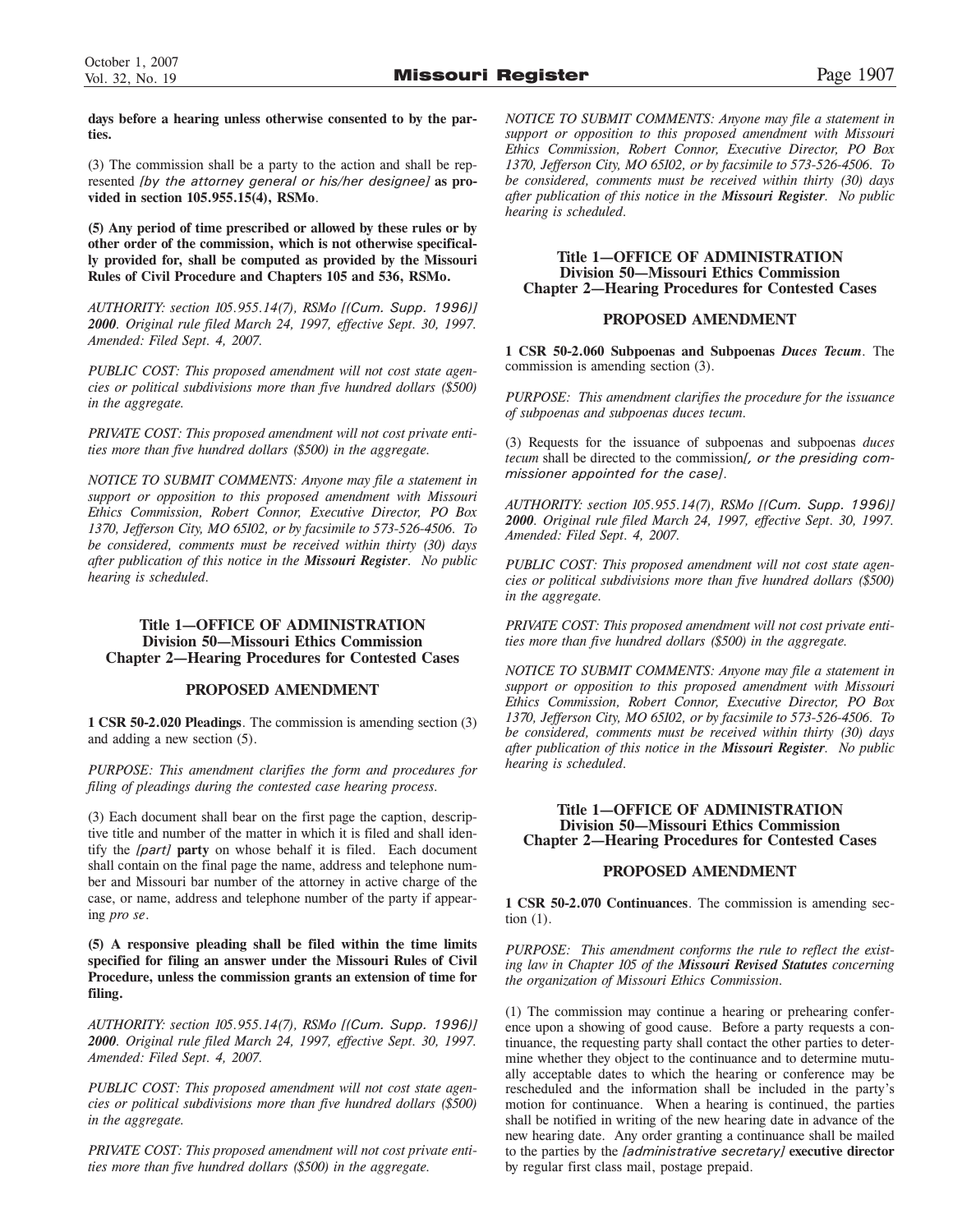*AUTHORITY: section 105.955.14(7), RSMo [(Cum. Supp. (1996)] 2000. Original rule filed March 24, 1997, effective Sept. 30, 1997. Amended: Filed Sept. 4, 2007.*

*PUBLIC COST: This proposed amendment will not cost state agencies or political subdivisions more than five hundred dollars (\$500) in the aggregate.* 

*PRIVATE COST: This proposed amendment will not cost private entities more than five hundred dollars (\$500) in the aggregate.*

*NOTICE TO SUBMIT COMMENTS: Anyone may file a statement in support or opposition to this proposed amendment with Missouri Ethics Commission, Robert Connor, Executive Director, PO Box 1370, Jefferson City, MO 65102, or by facsimile to 573-526-4506. To be considered, comments must be received within thirty (30) days after publication of this notice in the Missouri Register. No public hearing is scheduled.*

### **Title 1—OFFICE OF ADMINISTRATION Division 50—Missouri Ethics Commission Chapter 2—Hearing Procedures for Contested Cases**

### **PROPOSED AMENDMENT**

**1 CSR 50-2.080 Conduct of the Hearing**. The commission is amending section (5).

*PURPOSE: This amendment describes the conduct of a contested case hearing to conform with existing law and practice before the commission.*

(5) No person shall be allowed to be present during the hearing, except for members and personnel of the commission subject to subsection 15 of section 105.961, RSMo, *[the attorney general or his/her designee]* **the attorney** who shall present evidence in support of the complaint; *[the attorney general or his/her designee who is]* **any attorney or attorneys acting as** legal counsel to the commission; all respondents and their counsel; a court reporter; and any other with permission of all respondents to the proceeding. Witnesses shall remain outside of the hearing except during the time that s/he offers testimony or evidence.

*AUTHORITY: section 105.955.14(7), RSMo [(Cum. Supp. 1996)] 2000. Original rule filed March 24, 1997, effective Sept. 30, 1997. Amended: Filed Sept. 4, 2007.*

*PUBLIC COST: This proposed amendment will not cost state agencies or political subdivisions more than five hundred dollars (\$500) in the aggregate.* 

*PRIVATE COST: This proposed amendment will not cost private entities more than five hundred dollars (\$500) in the aggregate.*

*NOTICE TO SUBMIT COMMENTS: Anyone may file a statement in support or opposition to this proposed amendment with Missouri Ethics Commission, Robert Connor, Executive Director, PO Box 1370, Jefferson City, MO 65102, or by facsimile to 573-526-4506. To be considered, comments must be received within thirty (30) days after publication of this notice in the Missouri Register. No public hearing is scheduled.*

### **Title 1—OFFICE OF ADMINISTRATION Division 50—Missouri Ethics Commission Chapter 2—Hearing Procedures for Contested Cases**

### **PROPOSED AMENDMENT**

**1 CSR 50-2.090 Evidence**. The commission is amending subsection  $(5)(B)$ .

*PURPOSE: This amendment conforms the rule to reflect the existing law in Chapter 105 of the Missouri Revised Statutes concerning the organization of Missouri Ethics Commission as it describes the introduction of evidence at a public hearing.*

(5) Interpreter.

(B) Upon receipt of the request, the *[administrative secretary]* **executive director** at the direction of the commission shall arrange for the services of an interpreter and shall notify the parties of the identity of the interpreter. The commission shall compensate the interpreter where necessary.

*AUTHORITY: section 105.955.14(7), RSMo [(Cum. Supp. 1996)] 2000. Original rule filed March 24, 1997, effective Sept. 30, 1997. Amended: Filed Sept. 4, 2007.*

*PUBLIC COST: This proposed amendment will not cost state agencies or political subdivisions more than five hundred dollars (\$500) in the aggregate.* 

*PRIVATE COST: This proposed amendment will not cost private entities more than five hundred dollars (\$500) in the aggregate.*

*NOTICE TO SUBMIT COMMENTS: Anyone may file a statement in support or opposition to this proposed amendment with Missouri Ethics Commission, Robert Connor, Executive Director, PO Box 1370, Jefferson City, MO 65102, or by facsimile to 573-526-4506. To be considered, comments must be received within thirty (30) days after publication of this notice in the Missouri Register. No public hearing is scheduled.*

### **Title 1—OFFICE OF ADMINISTRATION Division 50—Missouri Ethics Commission Chapter 2—Hearing Procedures for Contested Cases**

### **PROPOSED AMENDMENT**

**1 CSR 50-2.150 Certification of Record**. The commission is amending this rule by replacing the words "administrative secretary" with "executive director."

*PURPOSE: This amendment stipulates who is authorized to certify commission documents to conform the rule to reflect the existing law in Chapter 105 of the Missouri Revised Statutes concerning the organization of Missouri Ethics Commission as it describes the introduction of evidence at a public hearing.*

The chairperson, the *[administrative secretary to the commission]* **executive director**, or other person as may be designated by the commission is authorized and empowered to **certify and transmit** all documents or records which are part of the files and records of the commission.

*AUTHORITY: section 105.955.14(7), RSMo [(Cum. Supp. 1996)] 2000. Original rule filed March 24, 1997, effective Sept. 30, 1997. Amended: Filed Sept. 4, 2007.*

*PUBLIC COST: This proposed amendment will not cost state agencies or political subdivisions more than five hundred dollars (\$500) in the aggregate.* 

*PRIVATE COST: This proposed amendment will not cost private entities more than five hundred dollars (\$500) in the aggregate.*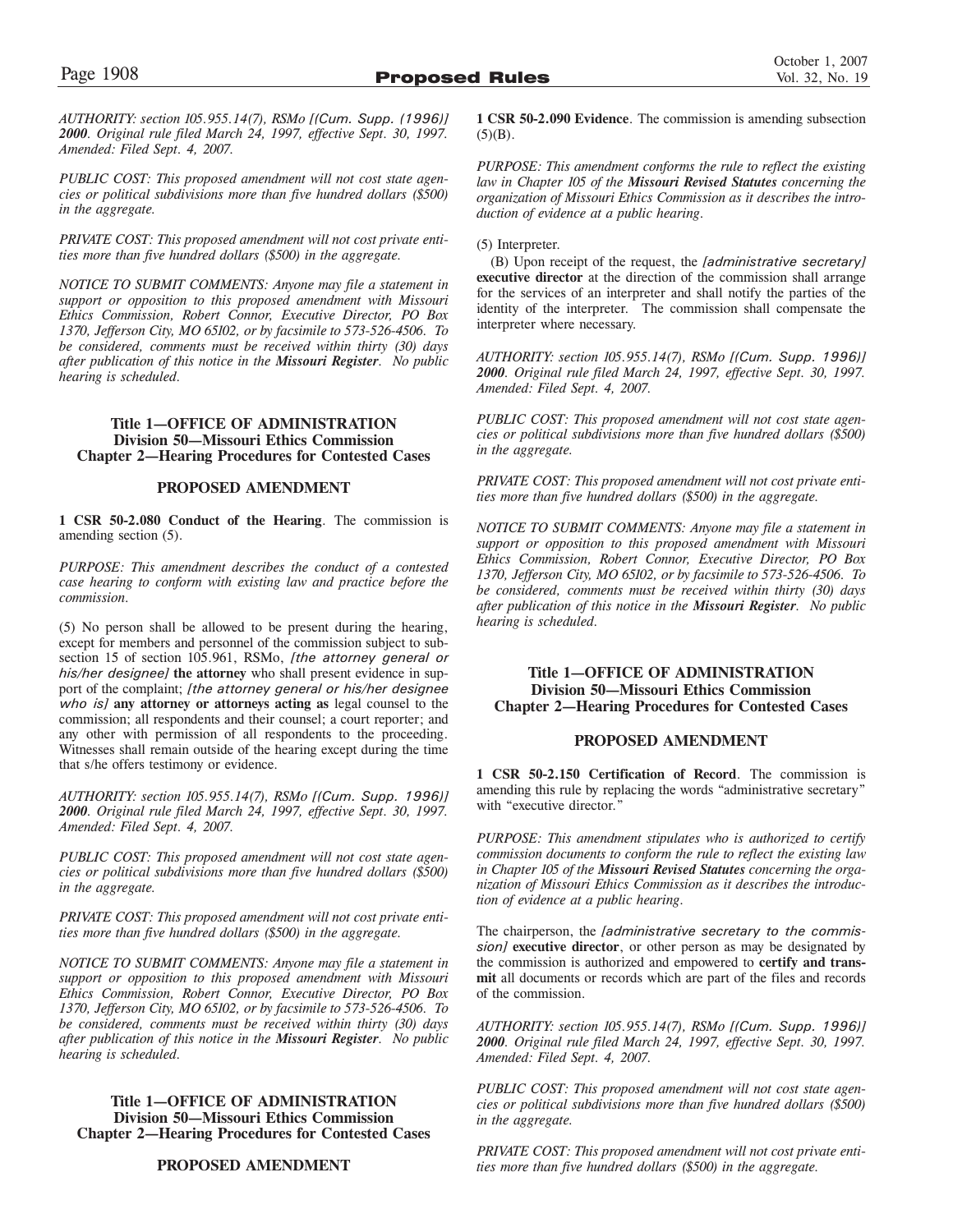*NOTICE TO SUBMIT COMMENTS: Anyone may file a statement in support or opposition to this proposed amendment with Missouri Ethics Commission, Robert Connor, Executive Director, PO Box 1370, Jefferson City, MO 65102, or by facsimile to 573-526-4506. To be considered, comments must be received within thirty (30) days after publication of this notice in the Missouri Register. No public hearing is scheduled.*

### **Title 2—DEPARTMENT OF AGRICULTURE Division 110—Office of the Director Chapter 2—Missouri Qualified Biodiesel Producer Incentive Program**

### **PROPOSED AMENDMENT**

**2 CSR 110-2.010 Description of General Organization; Definitions; Requirements of Eligibility, Licensing, Application for Grants; Procedures for Grant Disbursements; Record Keeping Requirements, and Verification Procedures for the Missouri Qualified Biodiesel Producer Incentive Program**. The department is amending sections  $(2)$ ,  $(3)$ ,  $(5)$ ,  $(6)$ , and  $(7)$ .

*PURPOSE: This amendment eliminates the Missouri-produced feedstock requirement for biodiesel produced by a Missouri farmerowned facility and adds specific deadlines that facilities must meet regarding registration, construction, and production of biodiesel.*

(2) Definitions.

**(B) Begun construction—a facility that has a duly executed and binding written construction contract, or has a duly executed and binding written construction loan commitment from a lender, or has placed an order for processing equipment and all financial obligations of the order have been met.**

*[(B)]* **(C)** Biodiesel—Fuel that meets the American Society for Testing and Materials (ASTM) Standard D-6751 or its subsequent standard specifications for biodiesel fuel (B100) blend stock for distillate fuels.

*[(C)]* **(D)** Department—The Missouri Department of Agriculture. *[(D)]* **(E)** Director—The director of the Missouri Department of Agriculture.

*[(E)]* **(F)** Feedstock—An agricultural, horticultural, viticultural, *[or]* vegetable**,** *[product*, *grapes grown to be processed into wine, bees, honey, fish or other]* aquacultural**,** *[product, planting seed,]* livestock**,** *[or a livestock product, a]* forestry**,** *[product, poultry]* or *[a]* poultry product, either in its natural *[form]* or processed *[form, that has been produced, processed, or otherwise had value added to it in this]* state*[;].*

*[(F)]* **(G)** Material participation—An agricultural producer shall materially participate only if the producer is involved in the agricultural production operation on a basis which is regular, continuous, and substantial.

*[(G)]* **(H)** Missouri qualified biodiesel producer (MQBP)—A facility located in Missouri that *[produces biodiesel]* **has registered with the department by September 1, 2007, has begun construction of the facility before November 1, 2007, has begun production of biodiesel before March 1, 2009,** and is registered with the United States Environmental Protection Agency according to the requirements of 40 CFR 79, where:

1. One hundred percent (100%) of the feedstock used by the facility originates in the United States; and

2. At least eighty percent (80%) of the feedstock used by the facility originates in the state of Missouri, or the value of the investment in the facility is at least fifty-one percent (51%) owned by agricultural producers who are residents of Missouri and who are actively engaged in agricultural production for commercial purposes.

*[(H)]* **(I)** Qualified biodiesel—Biodiesel produced by a MQBP.

(**J) Registered—A facility that has filed a Missouri qualified**

**biodiesel producer license application that has been accepted by the department.** 

(3) Criteria for Classification as a Missouri Qualified Biodiesel Producer. To be classified as a MQBP by the department a biodiesel production facility must:

**(E) Be registered with the department by September 1, 2007; (F) Have begun construction of the facility before November 1, 2007;**

**(G) Have begun production of biodiesel before March 1, 2009;** 

*[(E)]* **(H)** Be licensed by the department to produce biodiesel; and *[(F) Make formal application for monthly grants from the Missouri Qualified Biodiesel Producer Incentive Fund; and]*

*[(G)]* **(I)** Conform to all other requirements of this rule.

(5) Grant Application Procedures.

(D) The grant application must include the:

1. Complete name and address of the owner, or the complete names and addresses of the partners if the MQBP is a partnership, or the complete names and addresses of the principal officers if the MQBP is a corporation;

2. Address and location of all biodiesel plants owned by the MQBP. Each MQBP must include all Missouri plants as well as plants outside Missouri;

3. Production capacity of each biodiesel plant;

4. Estimated number of employees needed to reach the production capacity of each biodiesel plant;

5. Estimated production in the July 1–June 30 time period at each biodiesel plant;

6. Total number of employees and the number of Missouri citizens employed by the MQBP during the preceding month;

7. Number of bushel equivalents of Missouri *[agricultural products]* **feedstock and out-of-state feedstock** used by the MQBP in the production of biodiesel during the preceding month;

8. Gallons of biodiesel produced during the month for which the grant is applied;

9. Gallons of biodiesel produced from Missouri feedstock during the month for which the grant is applied;

10. Quantity of all feedstock used by the MQBP in the production of biodiesel during the month for which the grant is applied;

11. Quantity and source (i.e., name, address, phone number) of Missouri-produced feedstock used by the MQBP in the production of biodiesel during the month for which the grant is applied;

12. Quantity and source (i.e., name, address, phone number) of United States-produced feedstock used by the MQBP in the production of biodiesel during the month for which the grant is applied;

*[13. If the feedstock used by the MQBP was purchased from an out-of-state source, either the MQBP must provide certification from Missouri agriculture producers as to the date and quantity of Missouri agricultural products delivered to the out-of-state source, or the out-of-state source must provide certification of:*

*A. The quantity of Missouri agricultural products purchased to produce the biodiesel feedstock; or*

*B. The volume of biodiesel feedstock produced from Missouri agricultural products;]* 

*[14.]* **13.** Total amount of biodiesel produced by the MQBP during the current fiscal year (July 1 through June 30); and

*[15.]* **14.** A copy of the most recent laboratory analyses verifying that the biodiesel conforms to ASTM Standard D-6751 specifications.

(6) Grant Disbursement Procedures.

(C) The amount of each monthly grant is calculated by first determining the number of gallons of qualified biodiesel produced from *[Missouri agricultural products]* **feedstock** in the preceding month of the fiscal year, as certified by the department. That number is then multiplied by the per gallon credit established in section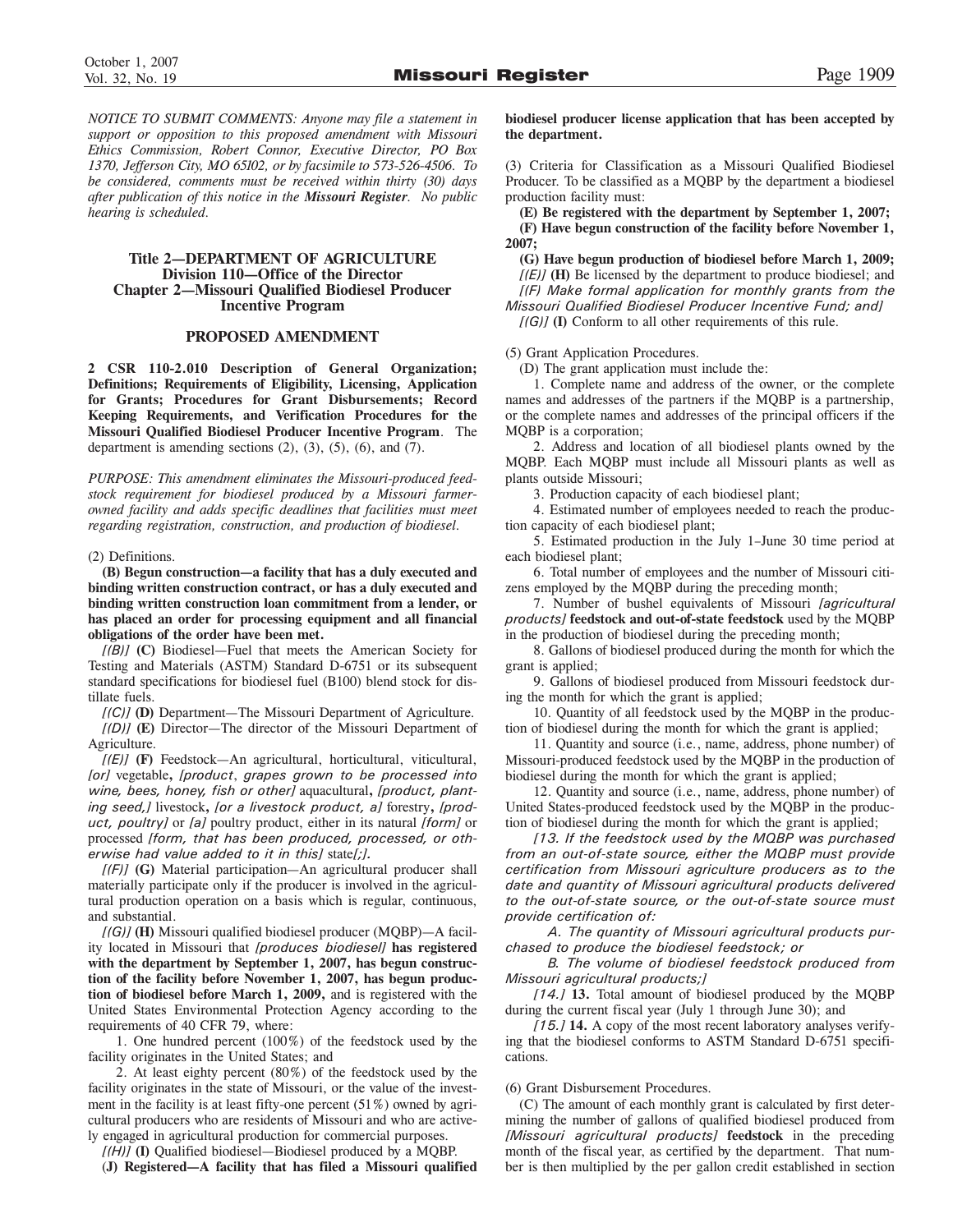142.031, RSMo and this rule. Each MQBP shall be eligible for a total grant in any fiscal year equal to thirty cents (30¢) per gallon for the first fifteen (15) million gallons of qualified biodiesel produced from *[Missouri agricultural products]* **feedstock** in the fiscal year, plus ten cents (10¢) per gallon for the next fifteen (15) million gallons of qualified biodiesel produced from *[Missouri agricultural products]* **feedstock** in the fiscal year. All such qualified biodiesel produced by a MQBP in excess of thirty (30) million gallons in a fiscal year shall not be applied to the computation of a grant.

(7) Record Keeping Requirements and Verification Procedures.

(A) Each MQBP shall keep accurate purchase and production records and source documents for at least three (3) years. The records and source documents must be sufficient to verify the—

1. Actual monthly production, inventory, and disposition of biodiesel for each Missouri biodiesel plant;

*[2. Actual monthly quantities of Missouri agricultural products purchased and used to produce biodiesel at each Missouri biodiesel plant;]* 

*[3.]* **2***.* Name, address, zip code, phone number**,** *[of]* and quantity purchased from every source of *[purchased Missouri agricultural products]* **feedstock** used to produce biodiesel.

*[4.]* **3.** Laboratory analyses conducted to ensure the biodiesel complies with ASTM Standard D-6751 specifications;

(B) The department *[is authorized to]* **may** examine records, documents, books, premises, and products of the MQBP to determine the validity of all information and reports submitted by the MQBP.

(C) The department *[is authorized to]* **may** examine any other information it deems necessary to ensure that grants shall be made only to Missouri qualified biodiesel producers.

*AUTHORITY: section 142.031, RSMo Supp. [2005] 2006 and (SS HCS HB 741 94th General Assembly, Fisrt Regular Session (2007)). Emergency rule filed July 20, 2006, effective Aug. 28, 2006, expired Feb. 23, 2007. Original rule filed July 20, 2006, effective Feb. 28, 2007. Amended: Filed Aug. 31, 2007.*

*PUBLIC COST: This proposed amendment will not cost state agencies or political subdivisions more than five hundred dollars (\$500) in the aggregate.* 

*PRIVATE COST: This proposed amendment will not cost private entities more than five hundred dollars (\$500) in the aggregate.* 

*NOTICE TO SUBMIT COMMENTS: Anyone may file a statement in support of or in opposition to this proposed amendemnt with the Missouri Department of Agriculture, Attention: Robin Perso, 1616 Missouri Blvd., PO Box 630, Jefferson City, MO 65102 or via email to Robin.Perso@mda.mo.gov. To be considered, comments must be received within thirty (30) days after publication of this notice in the Missouri Register. No public hearing is scheduled.*

### **Title 4—DEPARTMENT OF ECONOMIC DEVELOPMENT Division 240—Public Service Commission Chapter 3—Filing and Reporting Requirements**

### **PROPOSED AMENDMENT**

**4 CSR 240-3.570 Requirements for Carrier Designation as Eligible Telecommunications Carriers**. The commission is amending sections (4) and (5).

*PURPOSE: This proposed amendment codifies the incumbent local exchange carrier annual Universal Service Fund (USF) certification requirements.* 

(4) Annual **Certification** Filing Requirements *[for ETCs]*.

(A) *[All ETCs, including incumbent local exchange telecommunications carriers that receive federal high-cost support, shall, by]* **Requirements Applicable to All ETCs, Including Incumbent Local Exchange Carriers (ILECs).** 

**1. By** August 15 of each year, **all ETCs, including ILECs, shall** submit an affidavit executed by an officer of the company attesting that federal high-cost support is used consistent with the commission's rules and the Telecommunications Act of 1996. The affidavit will be accompanied by documentation of support received and costs incurred.

**2. All ETCs, including ILECs, in non-rural areas of Missouri shall, in conjunction with the annual high-cost certification process, assist the commission staff in comparing residential rates in rural areas served by non-rural incumbent local exchange carriers to urban rates nationwide.**

**3. All reports required to be submitted to the commission shall be attested to by an officer or authorized agent of the ETC or ILEC.**

**4.** The commission or its staff may request additional information regarding the annual certification.

**5.** Questions regarding the appropriate documentation *[for ETCs]* should be directed to the commission's Telecommunications Department.

### (B) **Requirements Applicable to ETCs.**

**1.** ETCs seeking certification by October 1 of each year shall, no later than June 15 of each year, set up a meeting with the Telecommunications Department staff and the Office of the Public Counsel to review and discuss the ETC's proposal for the two (2) year improvement plan. The meeting shall include a discussion of the proposed plan and any changes to the plan that would improve coverage, service quality or capacity in unserved or underserved areas in the Missouri service area in which ETC designation was granted.

*[1.]***A.** A two (2)-year improvement plan shall include progress updates on any previously submitted plan. The two (2)-year improvement plan shall include, with specificity, proposed improvements or upgrades to the carrier's network on a wire center-by-wire center basis throughout its proposed designated service area and address all of the separate components addressed in the initial plan, set forth in  $(2)(A)2$ . above.

*[2.]***B.** Reports on unfilled service requests and customer complaints for the previous year and how the two (2)-year improvement plan may address such requests and complaints.

*[(C)]***2.** ETCs shall submit a demonstration that the receipt of high-cost support *[was]* **will be** used only for the provision, maintenance and upgrading of facilities and services for which the support is intended in the Missouri service area in which ETC designation was granted.

*[1.]***A.** For purposes of this section, "support is intended" is defined consistent with the Telecommunications Act which outlines the following principles:

*[A.]***(I)** Quality and rates—quality services should be available at just, reasonable, and affordable rates;

*[B.]***(II)** Access to advanced services—access to advanced telecommunications and information services should be provided in all regions of the state;

*[C.]***(III)** Access in rural and high-cost areas—consumers in all regions of Missouri, including those in rural, insular and highcost areas will have access to telecommunications and information services, including interexchange services and advanced telecommunications and information services, that are reasonably comparable to those services provided in urban areas and that are available at rates that are reasonably comparable to rates charged for similar services in urban areas.

*[(D)]***3.** ETC shall submit a demonstration that high-cost support was used to improve coverage, service quality or capacity in the Missouri service area in which ETC designation was granted and that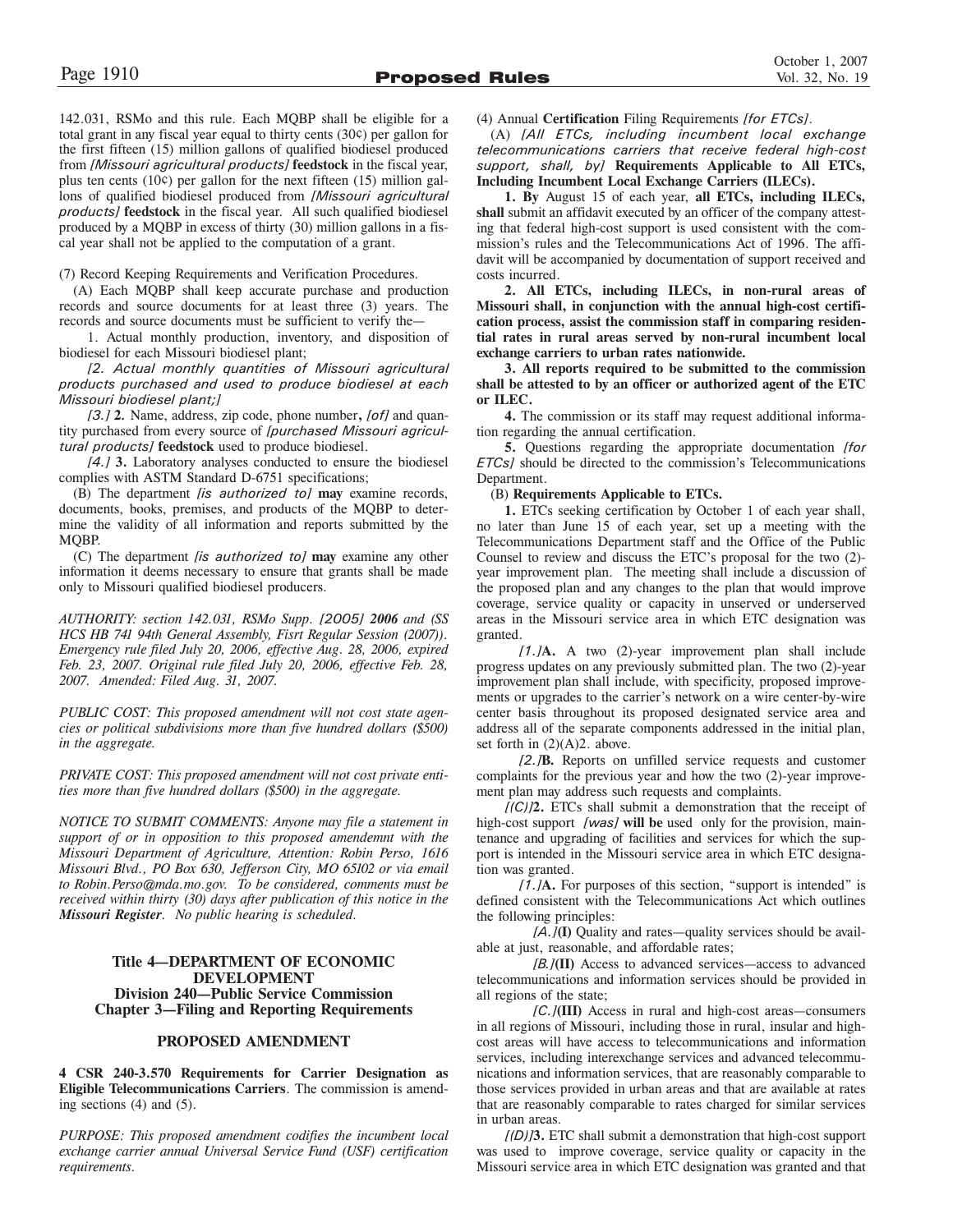such support was used in addition to any expenses the ETC would normally incur.

**4. ETCs shall submit a statement that costs incurred and/or estimated budget/investment amounts were no greater than necessary to provide consumers in the ETC's service area access to telecommunications and information services that are reasonably comparable to those services provided in urban areas.**

*[(E)]***5.** ETCs shall submit an affidavit signed by an officer of the company certifying that the ETC continues to comply with the approved consumer code for wireless service recognized by the Cellular Telecommunications and Internet Association (CTIA) and/or applicable service quality standards and consumer protection rules, certifying that the ETC continues to be able to function in emergency situations, continues to offer a local usage plan comparable to that offered by the incumbent local exchange telecommunications carrier in the relevant service areas (if applicable), and continues to acknowledge that it shall provide equal access pursuant to 4 CSR 240-32.100(3) and (4) if all other ETCs in that service area relinquish their designations pursuant to section  $214(e)(3)$  of the Telecommunications Act of 1996.

*[(F)]***6.** ETCs shall submit a report of complaints from consumers in the Missouri service area in which ETC designation was granted that have been submitted to or filed with the Federal Communications Commission in the previous twelve (12) months for which the company has knowledge. Such report shall include, at a minimum: a description of the complaint; the date the complaint was filed; the date the complaint was resolved; the resolution of the complaint and the amount of refund or credit, if any. If the commission finds the ETC's resolution of complaints is not satisfactory or if a particular type of complaint is recurring without being satisfactorily addressed, then the commission may decline to certify the ETC during the annual certification process.

*[(G) An application for ETC designation shall be deemed to be acceptance of Missouri Public Service Commission jurisdiction over any issues related to ETC designation and status and USF funding and acceptance of additional rules made applicable to that ETC.*

*(H) All ETCs, including incumbent local exchange telecommunications carriers, in non-rural areas of Missouri shall, in conjunction with the annual high-cost certification process, assist the commission staff in comparing residential rates in rural areas served by non-rural incumbent local exchange carriers to urban rates nationwide.*

*(I) All reports required to be submitted to the commission shall be attested to by an officer or authorized agent of the ETC or incumbent local exchange telecommunications carrier.*

*(J) Except as otherwise provided in commission rules, ETCs shall keep all books and records associated with its ETC designation and/or the commission's annual certification process in accordance with good business practices, and at such place as they are normally kept in the usual course of business. The ETC shall make its books and records associated with its ETC designation and/or the commission's annual certification process available to the commission at reasonable times for examination and inspection at a location designated by the commission.*

*(K) All records required by this rule shall be preserved for at least two (2) years.]*

*[(L)]***7.** ETCs, or carrier requesting ETC designation, shall promptly furnish requested information, including financial information, related to its designation as an ETC to the commission, its staff or the Office of the Public Counsel.

**(C) Requirements Applicable to ILECs.**

**1. ILECs seeking certification by October 1 of each year shall, no later than August 15 of each year:** 

**A. Submit a narrative discussing the use of the high-cost support as follows:**

**(I) Provision: A general description of any construction plans with start and end dates, populations affected by construction plans and estimated budget amounts, if applicable;**

**(II) Upgrade: The geographic areas for any improvements, start and completion date for each improvement, estimated investment for each project that is supported by high-cost funding, estimated population that will be served as a result of the improvements, if applicable; and**

**(III) Maintenance: A general description of any ongoing maintenance that is supported by high-cost funding, if applicable.** 

**2. Submit a statement that costs incurred and/or estimated budget/investment amounts were no greater than necessary to provide consumers in the ILEC's service area access to telecommunications and information services that are reasonably comparable to those services provided in urban areas.**

**3. Submit a demonstration that the receipt of high-cost support was used only for the provision, maintenance and upgrading of facilities and services for which the support is intended in the Missouri service area in which ETC designation was granted.** 

**A. For purposes of this section, "support is intended" is defined consistent with the Telecommunications Act which outlines the following principles:**

**(I) Quality and rates—Quality services should be available at just, reasonable, and affordable rates;**

**(II) Access to advanced services—Access to advanced telecommunications and information services should be provided in all regions of the state; and**

**(III) Access in rural and high-cost areas—Consumers in all regions of Missouri, including those in rural, insular and high-cost areas will have access to telecommunications and information services, including interexchange services and advanced telecommunications and information services, that are reasonably comparable to those services provided in urban areas and that are available at rates that are reasonably comparable to rates charged for similar services in urban areas.** 

### (5) Additional Requirements.

(F) *[ETCs shall submit to the commission staff, by August 15, 2006, a statement of compliance with 4 CSR 240- 3.570. All carriers with requests for ETC designation pending as of the effective date of this rule shall submit, within thirty (30) days of the effective date of the rule, any missing information required by 4 CSR 240-3.570 or a statement that all required information was previously submitted as part of the request for ETC designation.]* **An application for ETC designation shall be deemed to be acceptance of Missouri Public Service Commission jurisdiction over any issues related to ETC designation and status and USF funding and acceptance of additional rules made applicable to that ETC.**

**(G) Except as otherwise provided in commission rules, ETCs shall keep all books and records associated with its ETC designation and/or the commission's annual certification process in accordance with good business practices, and at such place as they are normally kept in the usual course of business. The ETC shall make its books and records associated with its ETC designation and/or the commission's annual certification process available to the commission at reasonable times for examination and inspection at a location designated by the commission.**

**(H) All records required by this rule shall be preserved for at least two (2) years.**

*AUTHORITY: sections 386.040, 386.250, 392.451 and 392.470, RSMo 2000. Original rule filed Oct. 31, 2005, effective June 30, 2006. Amended: Filed Aug. 28, 2007.*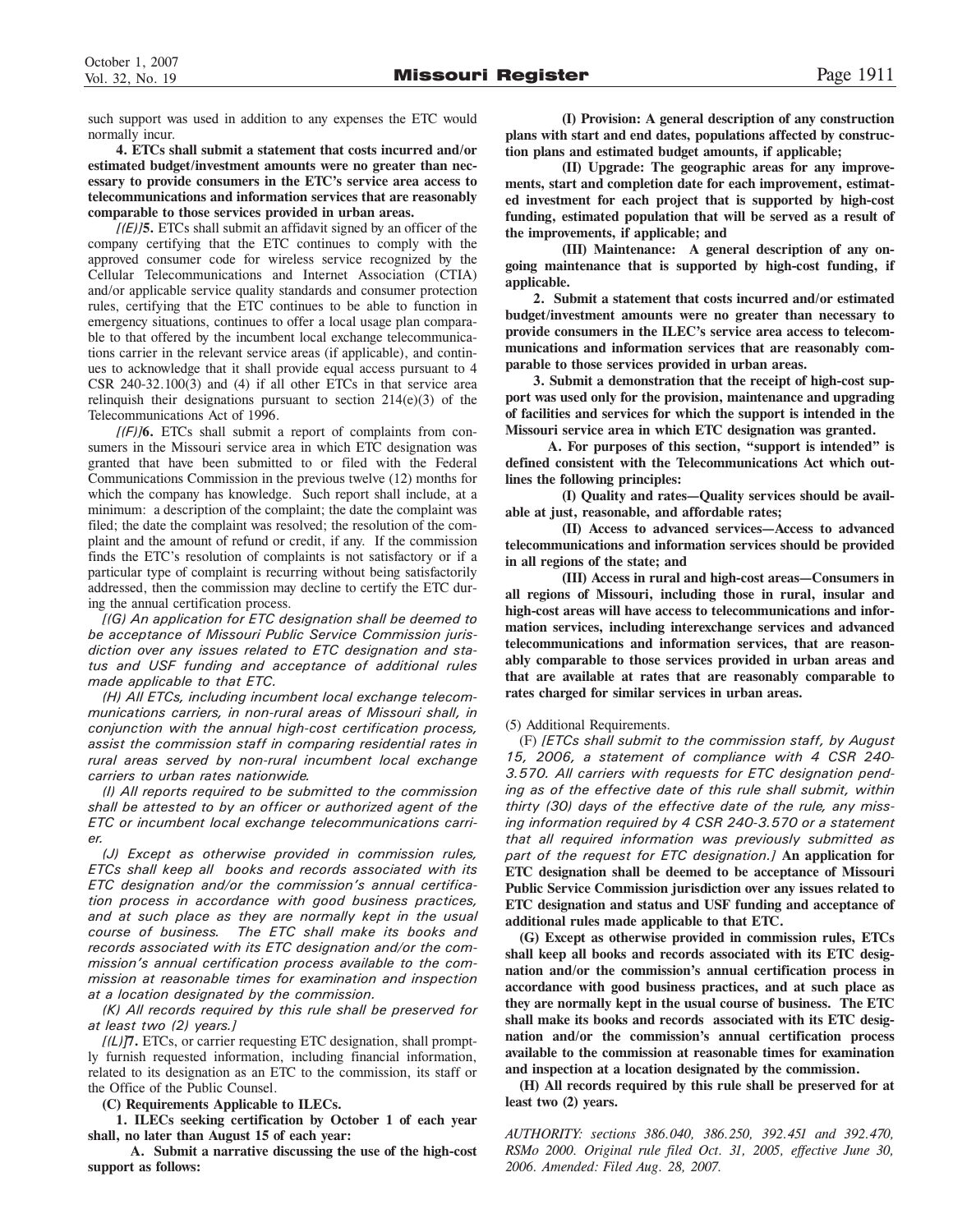*PUBLIC COST: This proposed amendment will not cost state agencies or political subdivisions more than five hundred dollars (\$500) in the aggregate.*

*PRIVATE COST: This proposed amendment is estimated to cost private entities less than five hundred dollars (\$500) in the aggregate.*

*NOTICE OF PUBLIC HEARING AND NOTICE TO SUBMIT COM-MENTS: Anyone may file comments in support of or in opposition to this proposed amendment with the Missouri Public Service Commission, Colleen M. Dale, Secretary of the Commission, PO Box 360, Jefferson City, MO 65102. To be considered, comments must be received at the commission's offices on or before November 1, 2007, and should include a reference to Commission Case No. TX-2008-0007. Comments may also be submitted via a filing using the commission's electronic filing and information system at <http://www.psc.mo.gov/efis.asp>. A public hearing regarding this proposed amendment is scheduled for November 1, 2007 at 10:00 a.m. in the commission's offices in the Governor Office Building, 200 Madison Street, Jefferson City, Missouri. Interested persons may appear at this hearing to submit additional comments and/or testimony in support of or in opposition to this proposed amendment, and may be asked to respond to commission questions.*

*SPECIAL NEEDS: Any persons with special needs as addressed by the Americans with Disabilities Act should contact the Missouri Public Service Commission at least ten (10) days prior to the hearing at one (1) of the following numbers: Consumer Services Hotline 1-800-392-4211 (voice) or Relay Missouri at 711.*

### **Title 13—DEPARTMENT OF SOCIAL SERVICES Division 40—Family Support Division Chapter 110—Fees**

### **PROPOSED RULE**

### **13 CSR 40–110.030 Annual Twenty–Five Dollar** (**\$25) Fee**

*PURPOSE: This rule defines how the Family Support Division will assess an annual twenty-five dollar (\$25) fee as required by section 454(6)(B)(ii) of Title IV-D of the Social Security Act as amended by the Deficit Reduction Act of 2005, Pub. L. 109-171.*

(1) Definitions. For the purposes of this rule, the following definitions are applicable:

(A) Division means the Family Support Division;

(B) Support means any financial support collected for the support or maintenance of a child or the custodian of a child or a spouse or ex-spouse;

(C) Custodian means an individual to whom a duty of support is owed;

(D) Obligor means an individual owing a duty of support;

(E) IV-D means part IV-D of the Social Security Act;

(F) Case means an official record comprised of a custodian and dependent child(ren), associated with a particular obligor;

(G) IV-D, never-assistance case means a case in which the custodian is receiving services pursuant to section 454.400, RSMo, but has never received Aid to Families with Dependent Children or Temporary Assistance for Needy Families benefits on behalf of the child(ren) associated with the case;

(H) Federal fiscal year means the period from October 1 to September 30.

(2) Annual Twenty-Five Dollar (\$25) Fee. In a IV-D, never-assistance case in which the division has disbursed to the custodian at least five hundred dollars (\$500) of support in the federal fiscal year, the division shall assess an annual fee of twenty-five dollars (\$25). The fee shall be assessed to the obligor.

(A) If an obligor is associated to more than one IV-D, never-assistance case, the division shall assess the fee on each case in which at least five hundred dollars (\$500) of support has been disbursed to the custodian in the federal fiscal year.

(B) The division shall assess the fee in each federal fiscal year after the first five hundred dollars (\$500) of support has been disbursed to the custodian.

(C) After the fee is assessed, the division shall provide notice of the fee to the obligor. The notice shall provide instructions to the obligor for satisfying the fee.

(D) If the obligor does not satisfy the fee by the end of the federal fiscal year in which it is assessed, the balance remains due.

(E) The division shall not assess a fee in cases excluded by federal law or regulation.

*AUTHORITY: section 454.400.2(5), RSMo, 2000. Original rule filed Aug. 20, 2007.*

*PUBLIC COST: This proposed rule will not cost state agencies or political subdivisions more than five hundred dollars (\$500) in the aggregate.*

*PRIVATE COST: This proposed rule is estimated to cost private entities \$2,197,125 per federal fiscal year.*

*NOTICE TO SUBMIT COMMENTS: Anyone may file a statement in support of or in opposition to this proposed rule with the Department of Social Services, Family Support Division, Janel R. Luck, Director, 615 Howerton Court, PO Box 2320, Jefferson City, MO 65102. To be considered, comments must be received within thirty (30) days after publication of this notice in the Missouri Register. No public hearing is scheduled.*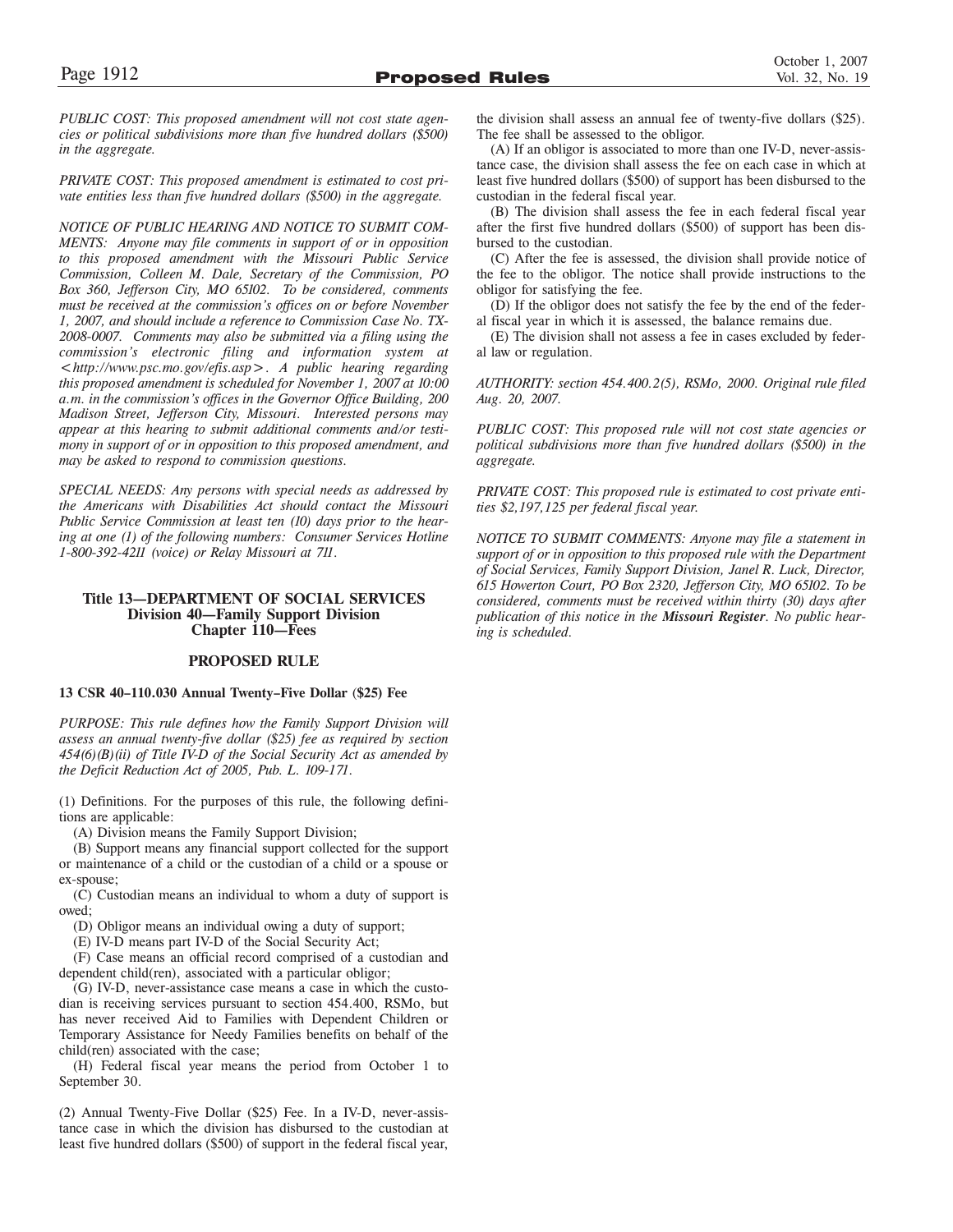# **FISCAL NOTE**

# PRIVATE COST

### $\mathbf{I}$ . **RULE NUMBER**

| Rule Number and Name: | 13 CSR 40–110.030                    |
|-----------------------|--------------------------------------|
|                       | Annual Twenty–Five Dollar (\$25) Fee |
| Type of Rulemaking:   | Proposed Rule                        |

# **II. SUMMARY OF FISCAL IMPACT**

| Estimate the number of<br>entities by class which would<br>likely be affected by the<br>adoption of the proposed<br>rule: | Classification by types of the<br>business entities which would<br>likely be affected: | Estimate in the aggregate as to<br>the cost of compliance with<br>the rule by the affected<br>entities: |
|---------------------------------------------------------------------------------------------------------------------------|----------------------------------------------------------------------------------------|---------------------------------------------------------------------------------------------------------|
| 87,885                                                                                                                    | <b>Obligors</b>                                                                        | \$2,197,125                                                                                             |

# **III. WORKSHEET**

| Projected eligible cases per year | Fee per eligible case | Projected annual fee collections |
|-----------------------------------|-----------------------|----------------------------------|
| 87,885                            | \$25                  | \$2,197,125                      |

# **IV. ASSUMPTIONS**

- 1. Fees are collected at the case level.
- Estimate in the aggregate is presented as the annual total for all affected obligors. The life of  $2.$ the rule is without end.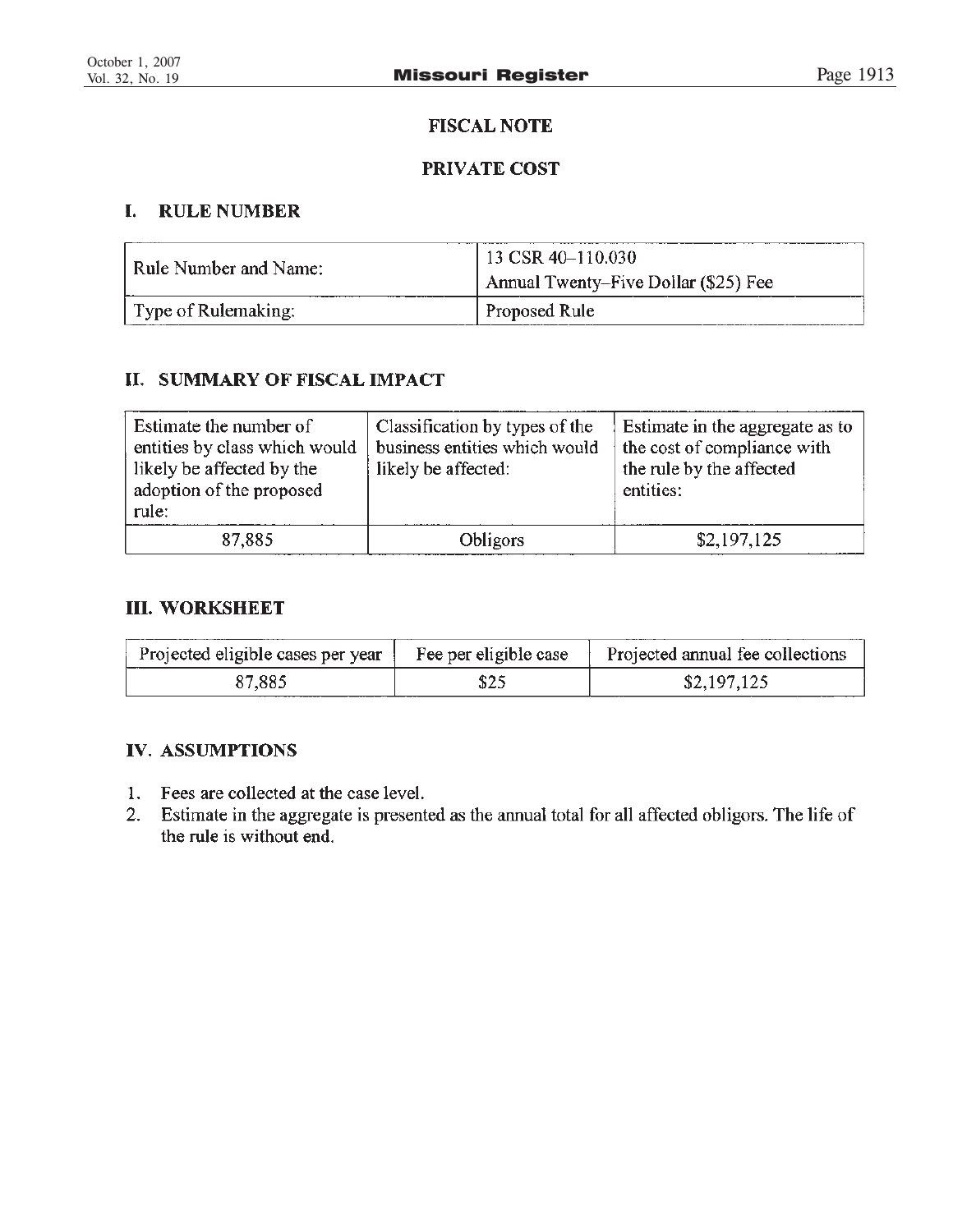### **Title 13—DEPARTMENT OF SOCIAL SERVICES Division 70—***[Division of Medical Services] MO HealthNet Division* **Chapter 3—Conditions of Provider Participation, Reimbursement and Procedure of General Applicability**

### **PROPOSED AMENDMENT**

**13 CSR 70-3.030 Sanctions for False or Fraudulent Claims for Title XIX Services**. The division is amending sections (1)–(6).

*PURPOSE: This amendment changes the name of the state's medical assistance program to MO HealthNet; revises the name of the program's administering agency to MO HealthNet Division; changes the agency website address to coincide with the name change; and updates the incorporated by reference material for provider manuals to October 1, 2007.*

(1) Administration. The Missouri *[Medicaid]* **MO HealthNet** program shall be administered by the Department of Social Services, *[Division of Medical Services]* **MO HealthNet Division**. The services covered and not covered, the limitations under which services are covered, and the maximum allowable fees for all covered services shall be determined by the division and shall be included in the *[Medicaid]* **MO HealthNet** provider manuals, which are incorporated by reference and made a part of this rule as published by the Department of Social Services, *[Division of Medical Services,]* **MO HealthNet Division,** 615 Howerton Court, Jefferson City, MO 65109, at its website *[www.dss.mo.gov/dms May 1, 2007]* **www.dss.mo.gov/mhd**, **October 1, 2007**. This rule does not incorporate any subsequent amendments or additions.

(2) The following definitions will be used in administering this rule:

(A) Adequate documentation means documentation from which services rendered and the amount of reimbursement received by a provider can be readily discerned and verified with reasonable certainty. Adequate medical records are records which are of the type and in a form from which symptoms, conditions, diagnosis, treatments, prognosis and the identity of the patient to which these things relate can be readily discerned and verified with reasonable certainty. All documentation must be made available at the same site at which the service was rendered. An adequate and complete patient record is a record which is legible, which is made contemporaneously with the delivery of the service, which addresses the patient/client specifics, which include, at a minimum, individualized statements that support the assessment or treatment encounter, and shall include documentation of the following information:

1. First name, and last name, and either middle initial or date of birth of the *[Medicaid recipient]* **MO HealthNet participant**;

2. An accurate, complete, and legible description of each service(s) provided;

3. Name, title, and signature of the *[Missouri Medicaid]* **MO HealthNet** enrolled provider delivering the service. Inpatient hospital services must have signed and dated physician or psychologist orders within the patient's medical record for the admission and for services billed to *[Missouri Medicaid]* **MO HealthNet**. For patients registered on hospital records as outpatient, the patient's medical record must contain signed and dated physician orders for services billed to *[Missouri Medicaid]* **MO HealthNet**. Services provided by an individual under the direction or supervision are not reimbursed by *[Missouri Medicaid]* **MO HealthNet**. Services provided by a person not enrolled with *[Missouri Medicaid]* **MO HealthNet** are not reimbursed by *[Missouri Medicaid]* **MO HealthNet**;

4. The name of the referring entity, when applicable;

5. The date of service (month/day/year);

6. For those *[Medicaid]* **MO HealthNet** programs and services that are reimbursed according to the amount of time spent in delivering or rendering a service(s) (except for services as specified under 13 CSR 70-91.010 Personal Care Program  $(4)(A)$  the actual begin and end time taken to deliver the service (for example, 4:00–4:30 p.m.) must be documented;

7. The setting in which the service was rendered;

8. The plan of treatment, evaluation(s), test(s), findings, results, and prescription(s) as necessary. Where a hospital acts as an independent laboratory or independent radiology service for persons considered by the hospital as "nonhospital" patients, the hospital must have a written request or requisition slip ordering the tests or procedures;

9. The need for the service(s) in relationship to the *[Medicaid recipient's]* **MO HealthNet participant's** treatment plan;

10. The *[Medicaid recipient's]* **MO HealthNet participant's** progress toward the goals stated in the treatment plan (progress notes);

11. Long-term care facilities shall be exempt from the seventytwo (72)-hour documentation requirements rules applying to paragraphs  $(2)(A)9$ . and  $(2)(A)10$ . However, applicable documentation should be contained and available in the entirety of the medical record;

12. For applicable programs it is necessary to have adequate invoices, trip tickets/reports, activity log sheets, employee records (excluding health records), and training records of staff; and

13. For targeted case management programs and services administered by the Department of Mental Health, documentation shall include:

A. First name, last name, and either middle initial or date of birth of the *[Medicaid recipient]* **MO HealthNet participant**;

B. An accurate, complete, and legible case note of each service provided;

C. Name of the case manager providing the service;

D. Date the service was provided (month/day/year);

E. Amount of time in minutes/hour(s) spent completing the activity;

F. Setting in which the service was rendered;

G. Individual treatment plan or person centered plan with regular updates;

H. Progress notes;

I. Discharge summaries when applicable; and

J. Other relevant documents referenced in the case note such as letters, forms, quarterly reports and plans of care;

(C) Closed-end provider agreement means an agreement that is for a specified period of time, not to exceed twelve (12) months, and that must be renewed in order for the provider to continue to participate in the *[Medicaid]* **MO HealthNet** program;

(F) Fiscal agent means an organization under contract to the state *[Medicaid]* **MO HealthNet** agency for providing any services in the administration of the *[Medicaid]* **MO HealthNet** program;

(G) *[Medicaid]* **MO HealthNet** agency or the agency means the single state agency administering or supervising the administration of a state Medicaid plan;

(I) Participation means the ability and authority to provide services or merchandise to eligible *[Medicaid recipients]* **MO HealthNet participants** and to receive payment from the *[Medicaid]* **MO HealthNet** program for those services or merchandise;

(K) Provider means an individual, firm, corporation, pharmacy, hospital, long-term care facility, association or institution which has a provider agreement to provide services to a *[recipient]* **participant** pursuant to Chapter 208, RSMo;

(L) Record means any books, papers, journals, charts, treatment histories, medical histories, tests and laboratory results, photographs, X rays and any other recordings of data or information made by or caused to be made by a provider relating in any way to services provided to *[Medicaid recipients]* **MO HealthNet participants** and payments charged or received. *[Medicaid]* **MO HealthNet** claim for payment information, appointment books, financial ledgers, financial journals or any other kind of patient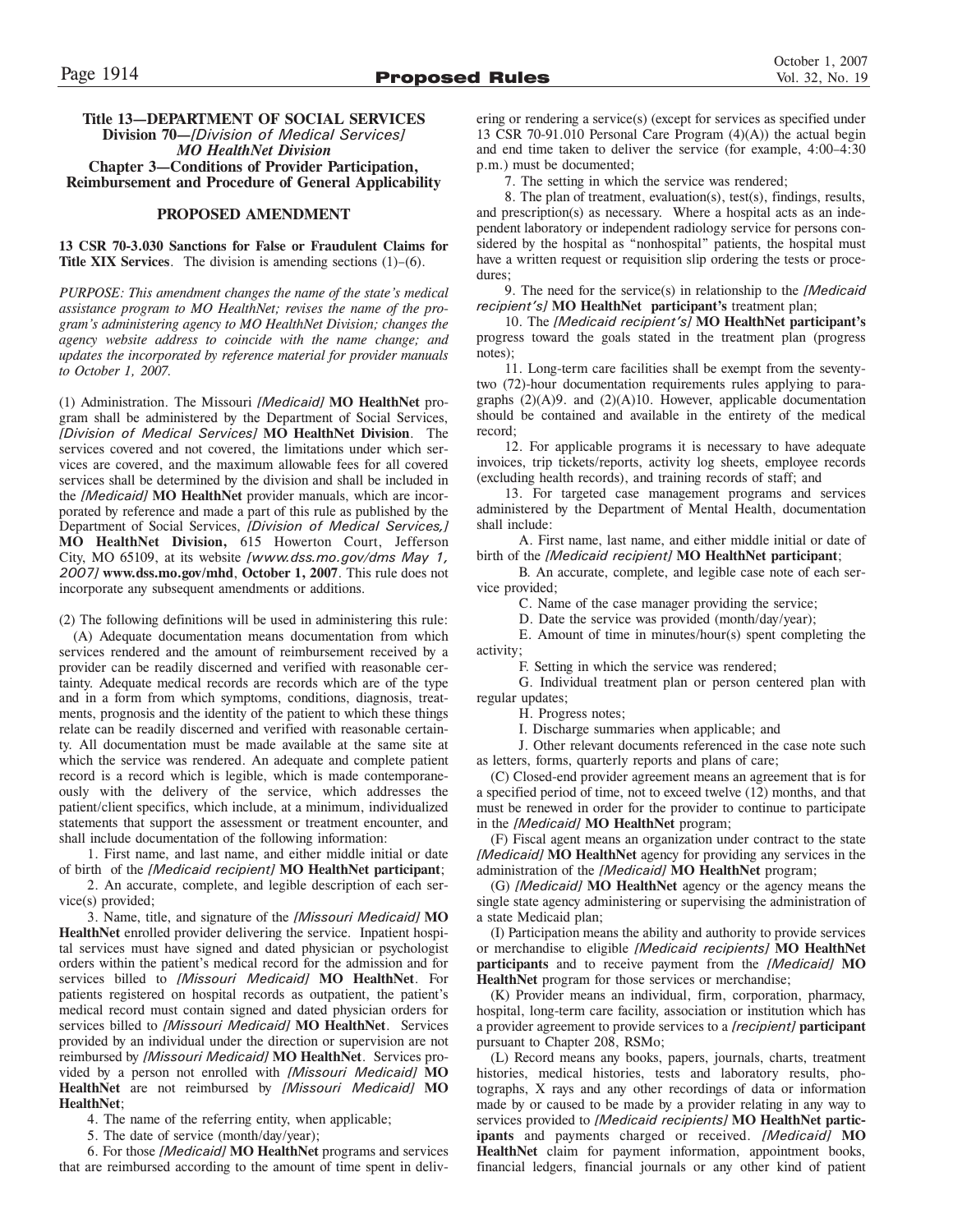charge without corresponding adequate medical records do not constitute adequate documentation;

(M) Supervision means to direct an employee of the provider in the performance of a covered and allowable service such as under the *[Missouri Medicaid]* **MO HealthNet** dental and nurse midwife programs or a covered and allowable nonpsychiatric service under the *[Missouri Medicaid]* **MO HealthNet** physician program. In order to direct the performance of such service, the provider must be in the office where the service is being provided and must be immediately available to give directions in person to the employee actually rendering the service and the adequately documented service must be cosigned by the enrolled billing provider;

(P) Termination from participation means the ending of participation in the *[Medicaid]* **MO HealthNet** program; and

### (3) Program Violations.

(A) Sanctions may be imposed by the *[Medicaid]* **MO HealthNet** agency against a provider for any one (1) or more of the following reasons:

1. Presenting, or causing to be presented, for payment any false or fraudulent claim for services or merchandise in the course of business related to *[Medicaid]* **MO HealthNet**;

2. Submitting, or causing to be submitted, false information for the purpose of obtaining greater compensation than that to which the provider is entitled under applicable *[Medicaid]* **MO HealthNet** program policies or rules, including, but not limited to, the billing or coding of services which results in payments in excess of the fee schedule for the service actually provided or billing or coding of services which results in payments in excess of the provider's charges to the general public for the same services or billing for higher level of service or increased number of units from those actually ordered or performed or both, or altering or falsifying medical records to obtain or verify a greater payment than authorized by a fee schedule or reimbursement plan;

3. Submitting, or causing to be submitted, false information for the purpose of meeting prior authorization requirements or for the purpose of obtaining payments in order to avoid the effect of those changes;

4. Failing to make available, and disclosing to the *[Medicaid]* **MO HealthNet** agency or its authorized agents, all records relating to services provided to *[Medicaid recipients]* **MO HealthNet participants** or records relating to *[Medicaid]* **MO HealthNet** payments, whether or not the records are commingled with non-Title XIX (Medicaid) records. All records must be kept a minimum of five (5) years from the date of service unless a more specific provider regulation applies. The minimum five (5)-year retention of records requirement continues to apply in the event of a change of ownership or discontinuing enrollment in *[Medicaid]* **MO HealthNet**. Services billed to the *[Medicaid]* **MO HealthNet** agency that are not adequately documented in the patient's medical records or for which there is no record that services were performed shall be considered a violation of this section. Copies of records must be provided upon request of the *[Medicaid]* **MO HealthNet** agency or its authorized agents, regardless of the media in which they are kept. Failure to make these records available on a timely basis at the same site at which the services were rendered or at the provider's address of record with the *[Medicaid]* **MO HealthNet** agency, or failure to provide copies as requested, or failure to keep and make available adequate records which adequately document the services and payments shall constitute a violation of this section and shall be a reason for sanction. Failure to send records, which have been requested via mail, within the specified time frame shall constitute a violation of this section and shall be a reason for sanction;

5. Failing to provide and maintain quality, necessary and appropriate services, including adequate staffing for long-term care facility *[Medicaid recipients]* **MO HealthNet participants**, within accepted medical community standards as adjudged by a body of peers, as set forth in both federal and state statutes or regulations.

Failure shall be documented by repeat discrepancies. The discrepancies may be determined by a peer review committee, medical review teams, independent professional review teams, utilization review committees or by Professional Standards Review Organizations (PSRO). The medical review may be conducted by qualified peers employed by the single state agency;

6. Engaging in conduct or performing an act deemed improper or abusive of the *[Medicaid]* **MO HealthNet** program or continuing the conduct following notification that the conduct should cease. This will include inappropriate or improper actions relating to the management of *[recipients']* **participants'** personal funds or other funds;

7. Breaching of the terms of the *[Medicaid]* **MO HealthNet** provider agreement of any current written and published policies and procedures of the *[Medicaid]* **MO HealthNet** program (Such policies and procedures are contained in provider manuals or bulletins which are incorporated by reference and made a part of this rule as published by the Department of Social Services, *[Division of Medical Services]* **MO HealthNet Division**, 615 Howerton Court, Jefferson City, MO *[65102]* **65109**, at its website *[www.dss.mo.gov/dms May 1, 2007]* **www.dss.mo.gov/mhd**, **October 1, 2007**. This rule does not incorporate any subsequent amendments or additions.) or failing to comply with the terms of the provider certification on the *[Medicaid]* **MO HealthNet** claim form;

8. Utilizing or abusing the *[Medicaid]* **MO HealthNet** program as evidenced by a documented pattern of inducing, furnishing or otherwise causing a *[recipient]* **participant** to receive services or merchandise not otherwise required or requested by the *[recipient]* **participant**, attending physician or appropriate utilization review team; a documented pattern of performing and billing tests, examinations, patient visits, surgeries, drugs or merchandise that exceed limits or frequencies determined by the department for like practitioners for which there is no demonstrable need, or for which the provider has created the need through ineffective services or merchandise previously rendered;

9. Rebating or accepting a fee or portion of a fee or charge for a *[Medicaid]* **MO HealthNet** patient referral; or collecting a portion of the service fee from the *[recipient]* **participant**, except this shall not apply to Title XIX services for which *[recipients]* **participants** are responsible for payment of a copayment or coinsurance in accordance with 13 CSR 70-4.051 and 13 CSR 70-55.010;

10. Violating any provision of the State Medical Assistance Act or any corresponding rule;

11. Submitting a false or fraudulent application for provider status which misrepresents material facts. This shall include concealment or misrepresentation of material facts required on any provider agreements or questionnaires submitted by affiliates when the provider knew or should have known the contents of the submitted documents;

12. Violating any laws, regulations or code of ethics governing the conduct of occupations or professions or regulated industries. In addition to all other laws which would commonly be understood to govern or regulate the conduct of occupations, professions or regulated industries, this provision shall include any violations of the civil or criminal laws of the United States, of Missouri or any other state or territory, where the violation is reasonably related to the provider's qualifications, functions or duties in any licensed or regulated profession or where an element of the violation is fraud, dishonesty, moral turpitude or an act of violence;

13. Failing to meet standards required by state or federal law for participation (for example licensure);

14. Exclusion from the Medicare program or any other federal health care program;

15. Failing to accept *[Medicaid]* **MO HealthNet** payment as payment in full for covered services or collecting additional payment from a *[recipient]* **participant** or responsible person, except this shall not apply to Title XIX services for which *[recipients]* **participants** are responsible for payment of a copayment or coinsurance in accordance with 13 CSR 70-4.051 and 13 CSR 70-55.010;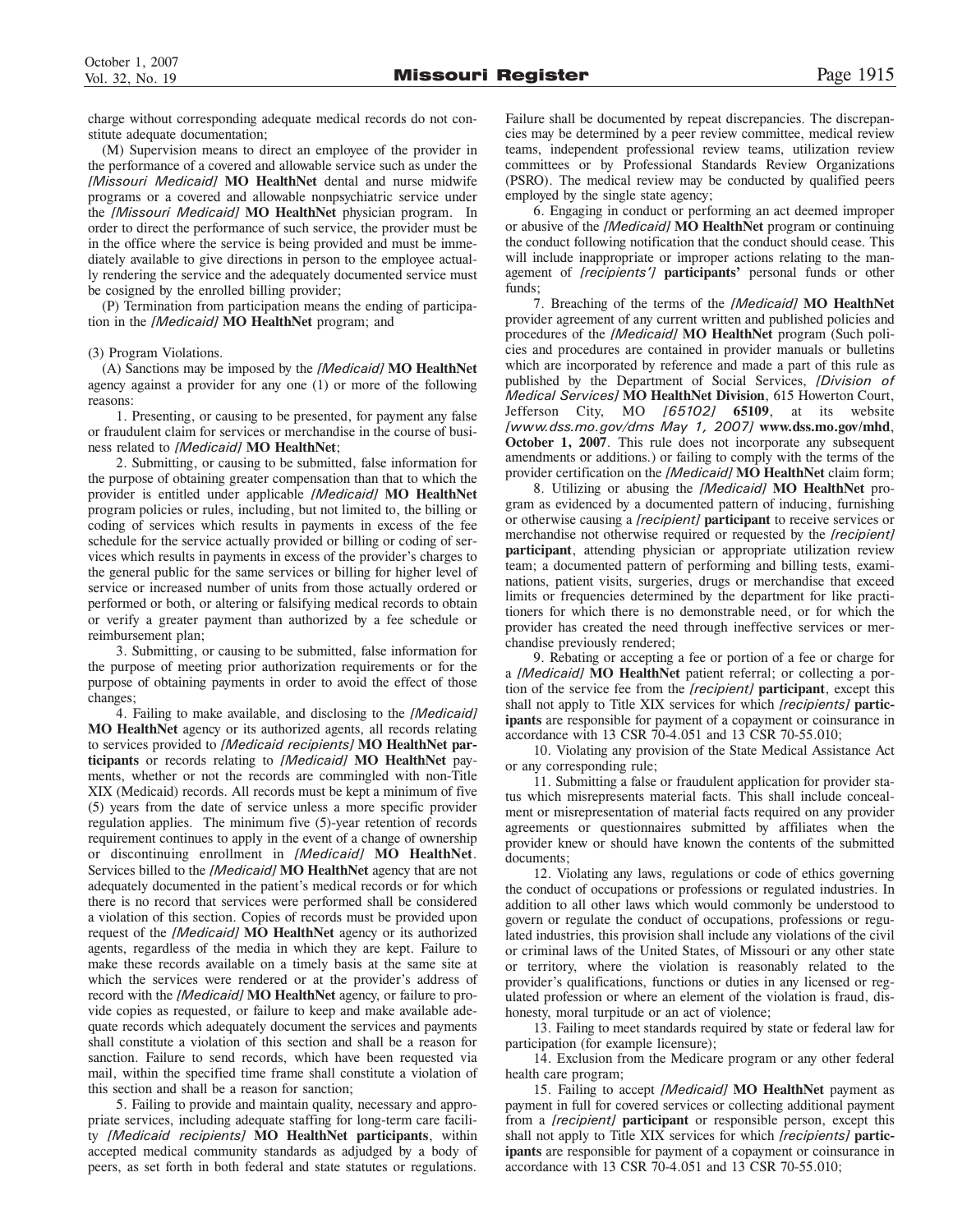16. Refusing to execute a new provider agreement when requested to do so by the single state agency in order to preserve the single state agency's compliance with federal and state requirements; or failure to execute an agreement within twenty (20) days for compliance purposes;

17. Failing to correct deficiencies in provider operations within ten (10) days or date specified after receiving written notice of these deficiencies from the single state agency or within the time frame provided from any other agency having licensing or certification authority;

18. Being formally reprimanded or censured by a board of licensure or an association of the provider's peers for unethical, unlawful or unprofessional conduct; any termination, removal, suspension, revocation, denial, probation, consented surrender or other disqualification of all or part of any license, permit, certificate or registration related to the provider's business or profession in Missouri or any other state or territory of the United States;

19. Being suspended or terminated from participation in another governmental medical program such as Workers' Compensation, Crippled Children's Services, Rehabilitation Services, Title XX Social Service Block Grant or Medicare;

20. Using fraudulent billing practices arising from billings to third parties for costs of services or merchandise or for negligent practice resulting in death or injury or substandard care to persons including, but not limited to, the provider's patients;

21. Failing to repay or make arrangements for the repayment of identified overpayments or otherwise erroneous payments prior to the allowed forty-five (45) days which the provider has to refund the requested amount;

22. Billing the *[Medicaid]* **MO HealthNet** program more than once for the same service when the billings were not caused by the single state agency or its agents;

23. Billing the state *[Medicaid]* **MO HealthNet** program for services not provided prior to the date of billing (prebilling), except in the case of prepaid health plans or pharmacy claims submitted by point-of-service technology; whether or not the prebilling causes loss or harm to the *[Medicaid]* **MO HealthNet** program;

24. Failing to reverse or credit back to the medical assistance program *[(Medicaid)]* **(MO HealthNet)** within thirty (30) days any pharmacy claims submitted to the agency that represent products or services not received by the *[recipient]* **participant**; for example, prescriptions that were returned to stock because they were not picked up;

25. Conducting any action resulting in a reduction or depletion of a long-term care facility *[Medicaid recipient's]* **MO HealthNet participant's** personal funds or reserve account, unless specifically authorized in writing by the *[recipient]* **participant**, relative or responsible person;

26. Submitting claims for services not personally rendered by the individually enrolled provider, except for the provisions specified in the *[Missouri Medicaid]* **MO HealthNet** dental, physician, or nurse midwife programs where such claims may be submitted only if the individually enrolled provider directly supervised the person who actually performed the service and the person was employed by the enrolled provider at the time the service was rendered. All claims for psychiatric, psychological counseling, speech therapy, physical therapy, and occupational therapy services may only be billed by the individually enrolled provider who actually performs the service, as supervision is noncovered for these services. Services performed by a nonenrolled person due to *[Medicaid]* **MO HealthNet** sanction, whether or not the person was under supervision of the enrolled provider, is a noncovered service;

27. Making any payment to any person in return for referring an individual to the provider for the delivery of any goods or services for which payment may be made in whole or in part under *[Medicaid]* **MO HealthNet**. Soliciting or receiving any payment from any person in return for referring an individual to another supplier of goods or services regardless of whether the supplier is a *[Medicaid]* **MO HealthNet** provider for the delivery of any goods or services for which payment may be made in whole or in part under *[Medicaid]* **MO HealthNet** is also prohibited. Payment includes, without limitation, any kickback, bribe or rebate made, either directly or indirectly, in cash or in-kind;

28. Billing for services through an agent, which were upgraded from those actually ordered, performed; or billing or coding services, either directly or through an agent, in a manner that services are paid for as separate procedures when, in fact, the services were performed concurrently or sequentially and should have been billed or coded as integral components of a total service as prescribed in *[Medicaid]* **MO HealthNet** policy for payment in a total payment less than the aggregate of the improperly separated services; or billing a higher level of service than is documented in the patient/client record; or unbundling procedure codes;

29. Conducting civil or criminal fraud against the *[Missouri Medicaid]* **MO HealthNet** program or any other state Medicaid (medical assistance) program, or any criminal fraud related to the conduct of the provider's profession or business;

30. Having sanctions or any other adverse action invoked by another state Medicaid program;

31. Failing to take reasonable measures to review claims for payment for accuracy, duplication or other errors caused or committed by employees when the failure allows material errors in billing to occur. This includes failure to review remittance advice statements provided which results in payments which do not correspond with the actual services rendered;

32. Submitting improper or false claims to the state or its fiscal agent by an agent or employee of the provider;

33. For providers other than long-term care facilities, failing to retain in legible form for at least five (5) years from the date of service, worksheets, financial records, appointment books, appointment calendars (for those providers who schedule patient/client appointments), adequate documentation of the service, and other documents and records verifying data transmitted to a billing intermediary, whether the intermediary is owned by the provider or not. For longterm care providers, failing to retain in legible form, for at least seven (7) years from the date of service, worksheets, financial records, adequate documentation for the service(s), and other documents and records verifying data transmitted to a billing intermediary, whether the intermediary is owned by the provider or not. The documentation must be maintained so as to protect it from damage or loss by fire, water, computer failure, theft, or any other cause;

34. Removing or coercing from the possession or control of a *[recipient]* **participant** any item of durable medical equipment which has reached *[Medicaid]* **MO HealthNet**-defined purchase price through *[Medicaid]* **MO HealthNet** rental payments or otherwise become the property of the *[recipient]* **participant** without paying fair market value to the *[recipient]* **participant**;

35. Failing to timely submit civil rights compliance data or information or failure to timely take corrective action for civil rights compliance deficiencies within thirty (30) days after notification of these deficiencies or failure to cooperate or supply information required or requested by civil rights compliance officers of the single state agency;

36. Billing the *[Medicaid]* **MO HealthNet** program for services rendered to a *[recipient]* **participant** in a long-term care facility when the resident resided in a portion of the facility which was not *[Medicaid]* **MO HealthNet**-certified or properly licensed or was placed in a nonlicensed or *[Medicaid]* **MO HealthNet**-noncertified bed;

37. Failure to comply with the provisions of the Missouri Department of Social Services, *[Division of Medical Services]* **MO HealthNet Division** Title XIX Participation Agreement with the provider relating to health care services;

38. Failure to maintain documentation which is to be made contemporaneously to the date of service;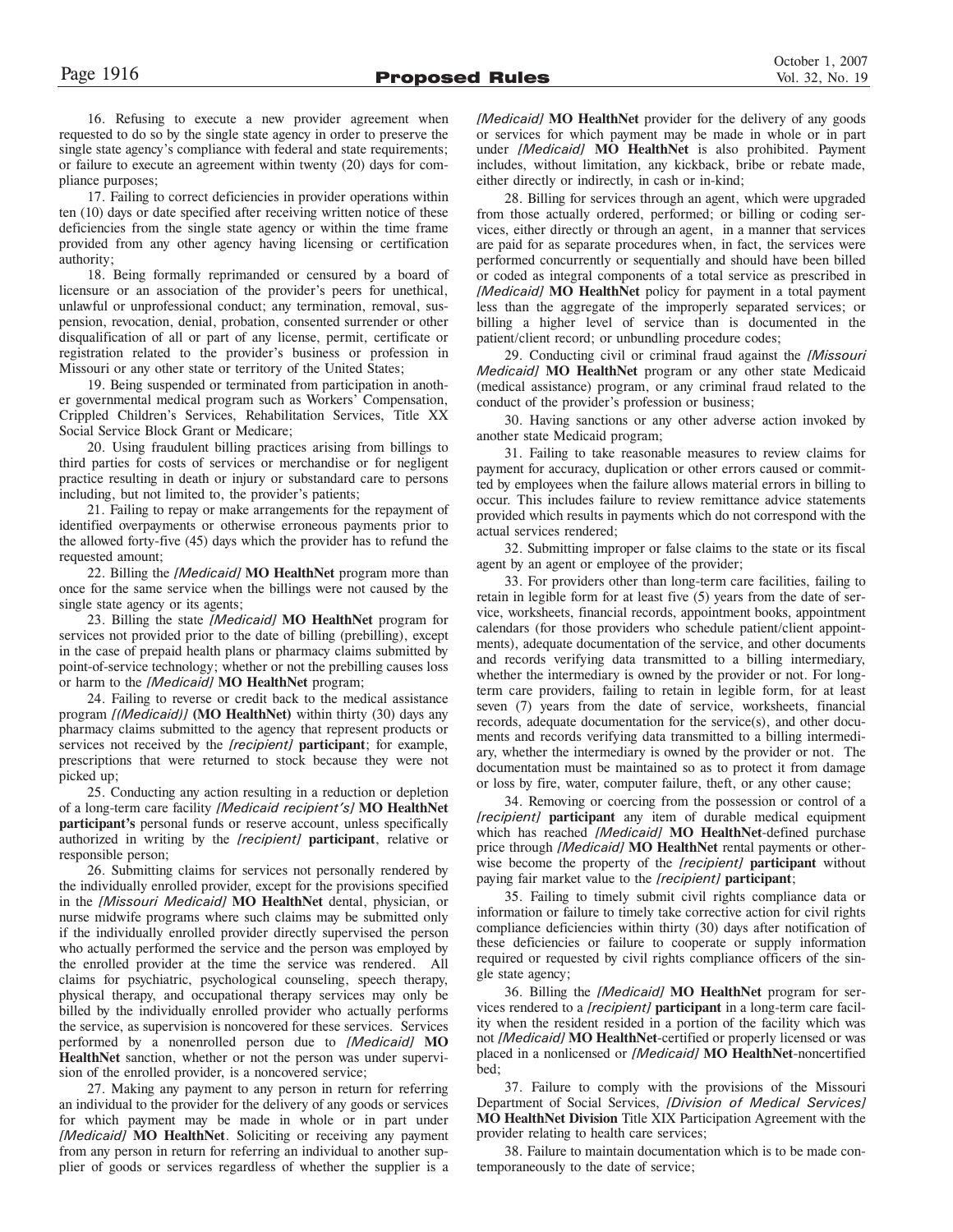39. Failure to maintain records for services provided and all billing done under his/her provider number regardless to whom the reimbursement is paid and regardless of whom in his/her employ or service produced or submitted the *[Medicaid]* **MO HealthNet** claim or both;

40. Failure to submit proper diagnosis codes, procedure codes, billing codes regardless to whom the reimbursement is paid and regardless of whom in his/her employ or service produced or submitted the *[Medicaid]* **MO HealthNet** claim;

41. Failure to submit and document, as defined in subsection (2)(A) the length of time (begin and end clock time) actually spent providing a service, except for services as specified under 13 CSR 70-91.010(4)(A) Personal Care Program, regardless to whom the reimbursement is paid and regardless of whom in his/her employ or service produced or submitted the *[Medicaid]* **MO HealthNet** claim or both;

42. Billing for the same service as another provider when the service is performed or attended by more than one (1) enrolled provider. *[Missouri Medicaid]* **MO HealthNet** will reimburse only one (1) provider for the exact same service;

43. Failing to make an annual attestation of compliance with the provisions of Section 6032 of the federal Deficit Reduction Act of 2005 by March 1 of each year, or failing to provide a requested copy of an attestation, or failing to provide written notification of having more than one (1) federal tax identification number by September 30 of each year, or failing to provide requested proof of a claimed exemption from the provisions of section 6032 of the federal Deficit Reduction Act of 2005; and

44. Failing to advise the single state agency, in writing, on enrollment forms specified by the single state agency, of any changes affecting the provider's enrollment records within ninety (90) days of the change, with the exception of change of ownership or control of any provider which must be reported within thirty (30) days.

(4) Any one (1) or more of the following sanctions may be invoked against providers for any one (1) or more of the program violations specified in section (3) of this rule:

(B) Termination from participation in the *[Medicaid]* **MO HealthNet** program for a period of not less than sixty (60) days nor more than ten  $(10)$  years;

(C) Suspension of participation in the *[Medicaid]* **MO HealthNet** program for a specified period of time;

(5) Imposition of a Sanction.

(A) The decision as to the sanction to be imposed shall be at the discretion of the *[Medicaid]* **MO HealthNet** agency. The following factors shall be considered in determining the sanction(s) to be imposed:

1. Seriousness of the offense(s)—The state agency shall consider the seriousness of the offense(s) including, but not limited to, whether or not an overpayment (that is, financial harm) occurred to the program, whether substandard services were rendered to *[Medicaid recipients]* **MO HealthNet participants**, or circumstances were such that the provider's behavior could have caused or contributed to inadequate or dangerous medical care for any patient(s), or a combination of these. Violation of pharmacy laws or rules, practices potentially dangerous to patients and fraud are to be considered particularly serious;

2. Extent of violations—The state *[Medicaid]* **MO HealthNet** agency shall consider the extent of the violations as measured by, but not limited to, the number of patients involved, the number of *[Medicaid]* **MO HealthNet** claims involved, the number of dollars identified in any overpayment and the length of time over which the violations occurred. The *[Medicaid]* **MO HealthNet** agency may calculate an overpayment or impose sanctions under this rule by reviewing records pertaining to all or part of a provider's *[Medicaid]* **MO HealthNet** claims. When records are examined pertaining to part of a provider's *[Medicaid]* **MO HealthNet** claims, no random

selection process in choosing the claims for review as set forth in 13 CSR 70-3.130 need be utilized by the *[Medicaid]* **MO HealthNet** agency. But, if the random selection process is not used, the *[Medicaid]* **MO HealthNet** agency may not construe violations found in the partial review to be an indication that the extent of the violations in any unreviewed claims would exist to the same or greater extent;

3. History of prior violations—The state agency shall consider whether or not the provider has been given notice of prior violations of this rule or other program policies. If the provider has received notice and has failed to correct the deficiencies or has resumed the deficient performance, a history shall be given substantial weight supporting the agency's decision to invoke sanctions. If the history includes a prior imposition of sanction, the agency should not apply a lesser sanction in the second case, even if the subsequent violations are of a different nature;

4. Prior imposition of sanctions—The *[Medicaid]* **MO HealthNet** agency shall consider more severe sanctions in cases where a provider has been subject to sanctions by the *[Missouri Medicaid]* **MO HealthNet** program, any other governmental medical program, Medicare or exclusion by any private medical insurance carriers for misconduct in billing or professional practice. Restricted or limited participation in compromise after being notified or a more severe sanction should be considered as a prior imposition of a sanction for the purpose of this subsection;

5. Prior provision of provider education—In cases where sanctions are being considered for billing deficiencies only, the *[Medicaid]* **MO HealthNet** agency may mitigate its sanction if it determines that prior provider education was not provided. In cases where sanctions are being considered for billing deficiencies only and prior provider education has been given, prior provider education followed by a repetition of the same billing deficiencies shall weigh heavily in support of the medical agency's decision to invoke severe sanctions; and

6. Actions taken or recommended by peer review groups, licensing boards or Professional Review Organizations (PRO) or utilization review committees—Actions or recommendations by a provider's peers shall be considered as serious if they involve a determination that the provider has kept or allowed to be kept, substandard medical records, negligently or carelessly performed treatment or services, or, in the case of licensing boards, placed the provider under restrictions or on probation.

(B) Where a provider has been convicted of defrauding any Medicaid program, has been previously sanctioned due to program abuse, has been terminated from the Medicare program, the *[Medicaid]* **MO HealthNet** agency shall terminate the provider from participation in the *[Medicaid]* **MO HealthNet** program.

(C) When a sanction involving the collection, recoupment or withholding of *[Medicaid]* **MO HealthNet** payments from a provider is imposed on a provider, it shall become effective ten (10) days from the date the provider receives notice established by a signed receipt of delivery of the imposition of the sanction. When any other sanction is imposed on a provider it shall become effective thirty (30) days from the date the provider receives notice established by a signed receipt of delivery of the imposition of the sanction. If, in the judgment of the single state agency, the surrounding facts and circumstances clearly show that serious abuse or harm may result from delaying the imposition of a sanction, any sanction may be made effective immediately upon receipt of notice by the provider.

(E) Suspension or termination of any provider shall preclude the provider from participation in the *[Medicaid]* **MO HealthNet** program, either personally or through claims submitted by any clinic, group, corporation or other association to the single state agency or its fiscal agents for any services or supplies provided under the *[Medicaid]* **MO HealthNet** program except for those services or supplies provided prior to the suspension or termination.

(F) No clinic, group, corporation or other association which is a provider of services shall submit claims for payment to the single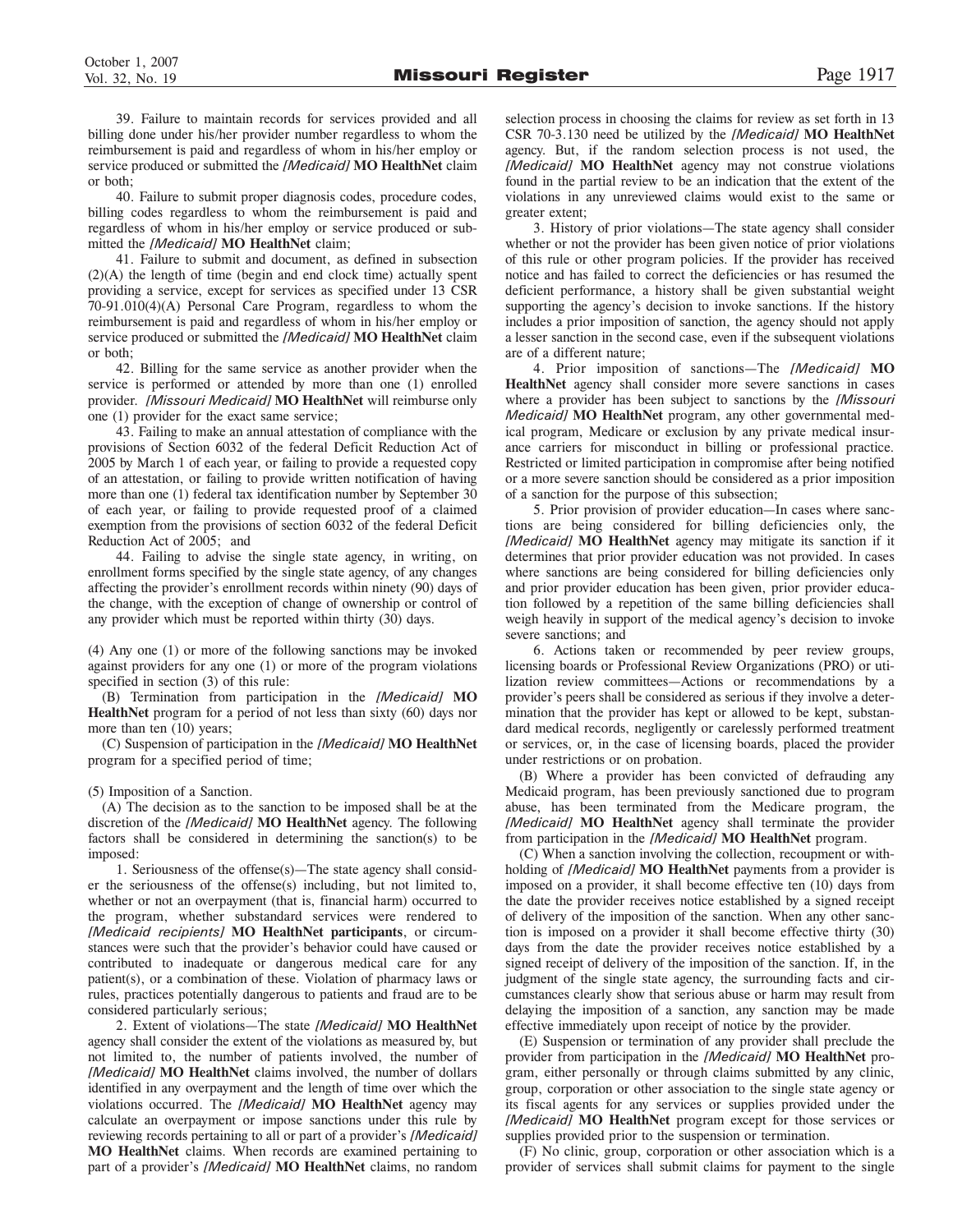state agency or its fiscal agents for any services or supplies provided by, or under the supervision of, a person within the organization who has been suspended or terminated from participation in the *[Medicaid]* **MO HealthNet** program except for those services or supplies provided prior to the suspension or termination.

(I) Where a provider's participation in the *[Medicaid]* **MO HealthNet** program has been suspended or terminated, the single state agency shall notify the county offices of the suspensions or terminations.

(J) Except where termination has been imposed, a provider who has been sanctioned may be required to participate in a provider education program as a condition of continued participation. Provider education programs may include:

- 1. Telephone and written instructions;
- 2. Provider manuals and workshops;
- 3. Instruction in claim form completion;
- 4. Instruction on the use and format of provider manuals;
- 5. Instruction on the use of procedure codes;
- 6. Key provisions of the *[Medicaid]* **MO HealthNet** program;
- 7. Instruction on reimbursement rates; and

8. Instruction on how to inquire about coding or billing problems.

(K) Providers that have been suspended from the *[Missouri Medicaid* **MO** HealthNet program under subsections (4)(B) and (C) may be reenrolled in the *[Medicaid]* **MO HealthNet** program upon expiration of the period of suspension from the program after making satisfactory assurances of future compliance. Providers that have been terminated from the *[Missouri Medicaid]* **MO HealthNet** program under subsection (4)(B) may be reenrolled in the program at the sole discretion of the single state agency and only after providing satisfactory evidence that the past cause for termination has ceased and that future participation is warranted.

(6) Amounts Due the Department of Social Services From a Provider.

(A) If there exists an amount due the Department of Social Services from a provider, the single state agency shall notify the provider or the provider's representative of the amount of the overpayment. The notice shall be mailed to the address on the provider's enrollment record. If the amount due is not sooner paid to the Department of Social Services by or on behalf of the provider, the single state agency, forty-five (45) days from the date the provider receives the notice, established by a signed receipt of delivery or receipt of undelivered mail from the United States Post Office using the address on the provider's enrollment record, may take appropriate action to collect the overpayment. The single state agency may recover the overpayment by withholding from current *[Medicaid]* **MO HealthNet** reimbursement. The withholding may be taken from one (1) or more payments until the funds withheld in the aggregate equal the amount due as stated in the notice.

(B) When a provider receives notice, established by a signed receipt of delivery, or receipt of undelivered mail from the United States Post Office using the address on the provider's enrollment record, of an overpayment and the amount due is in excess of one thousand dollars (\$1,000), the provider, within ten (10) days of the notice, may submit to the single state agency a plan for repayment of forty percent (40%) of the overpayment amount and request that the plan be adopted and adhered to by the single state agency in collecting the overpayment. No repayment plans will be considered for the first sixty percent (60%) of the overpayment amount. If this repayment plan is timely received from a provider, the single state agency shall consider the proposal, together with all the facts and circumstances of the case and reject, accept or offer to accept a modified version of the provider's plan for repayment. The single state agency shall notify the provider of its decision within ten (10) days after the proposal is received. If no plan for repayment is agreed upon within thirty (30) days after the provider receives notice of the overpayment,

the *[Medicaid]* **MO HealthNet** agency may take appropriate action to collect the balance of the amount due.

*AUTHORITY: sections 208.153 and 208.201, RSMo 2000. This rule was previously filed as 13 CSR 40-81.160. Original rule filed Sept. 22, 1979, effective Feb. 11, 1980. For intervening history, please consult the Code of State Regulations. Amended: Filed Aug. 31, 2007.*

*PUBLIC COST: This proposed amendment will not cost state agencies or political subdivisions more than five hundred dollars (\$500) in the aggregate.*

*PRIVATE COST: This proposed amendment will not cost private entities more than five hundred dollars (\$500) in the aggregate.*

*NOTICE TO SUBMIT COMMENTS: Anyone may file a statement in support of or in opposition to this proposed amendment with the Department of Social Services, MO HealthNet Division, 615 Howerton Court, Jefferson City, MO 65109. To be considered, comments must be received within thirty (30) days after publication of this notice in the Missouri Register. If to be hand-delivered, comments must be brought to the MO HealthNet Division at 615 Howerton Court, Jefferson City, Missouri. No public hearing is scheduled.*

### **Title 13—DEPARTMENT OF SOCIAL SERVICES Division 70—***[Division of Medical Services] MO HealthNet Division* **Chapter 6—Emergency Ambulance Program**

### **PROPOSED AMENDMENT**

**13 CSR 70-6.010 Emergency Ambulance Program**. The division is amending sections  $(1)$ – $(11)$ .

*PURPOSE: This amendment clarifies the use of an emergency ambulance for children under the age of twenty-one (21) through the Early Periodic Screening, Diagnosis and Treatment (EPSDT) program, also known as the Healthy Children and Youth (HCY) program. The amendment also changes the name of the state's medical assistance program to MO HealthNet; revises the name of the program's administering agency to MO HealthNet Division; and changes the agency website address to coincide with the name change.*

*PURPOSE: This rule establishes the regulatory basis for the administration of the emergency ambulance program. This rule provides for such methods and procedures relating to the utilization of, and the payment for, care and services available under the [Medicaid] MO HealthNet program as may be necessary to safeguard against unnecessary utilization of such care and services and to assure that payments are consistent with efficiency, economy, and quality of care and are sufficient to enlist enough providers so that care and services are available under the plan at least to the extent that such care and services are available to the general population in the geographic area. Specific details of provider participation, criteria and methodology for provider reimbursement, [recipient] participant eligibility, and amount, duration and scope of services covered are included in the ambulance program manual, which is incorporated by reference in this rule and available at the website.*

(1) Administration. The *[Missouri Medicaid]* **MO HealthNet** ambulance program shall be administered by the Department of Social Services, *[Division of Medical Services]* **MO HealthNet Division**. The ambulance program services covered and not covered, the limitations under which services are covered, and the maximum allowable fees for all covered services shall be determined by the *[Division of Medical Services]* **MO HealthNet Division** and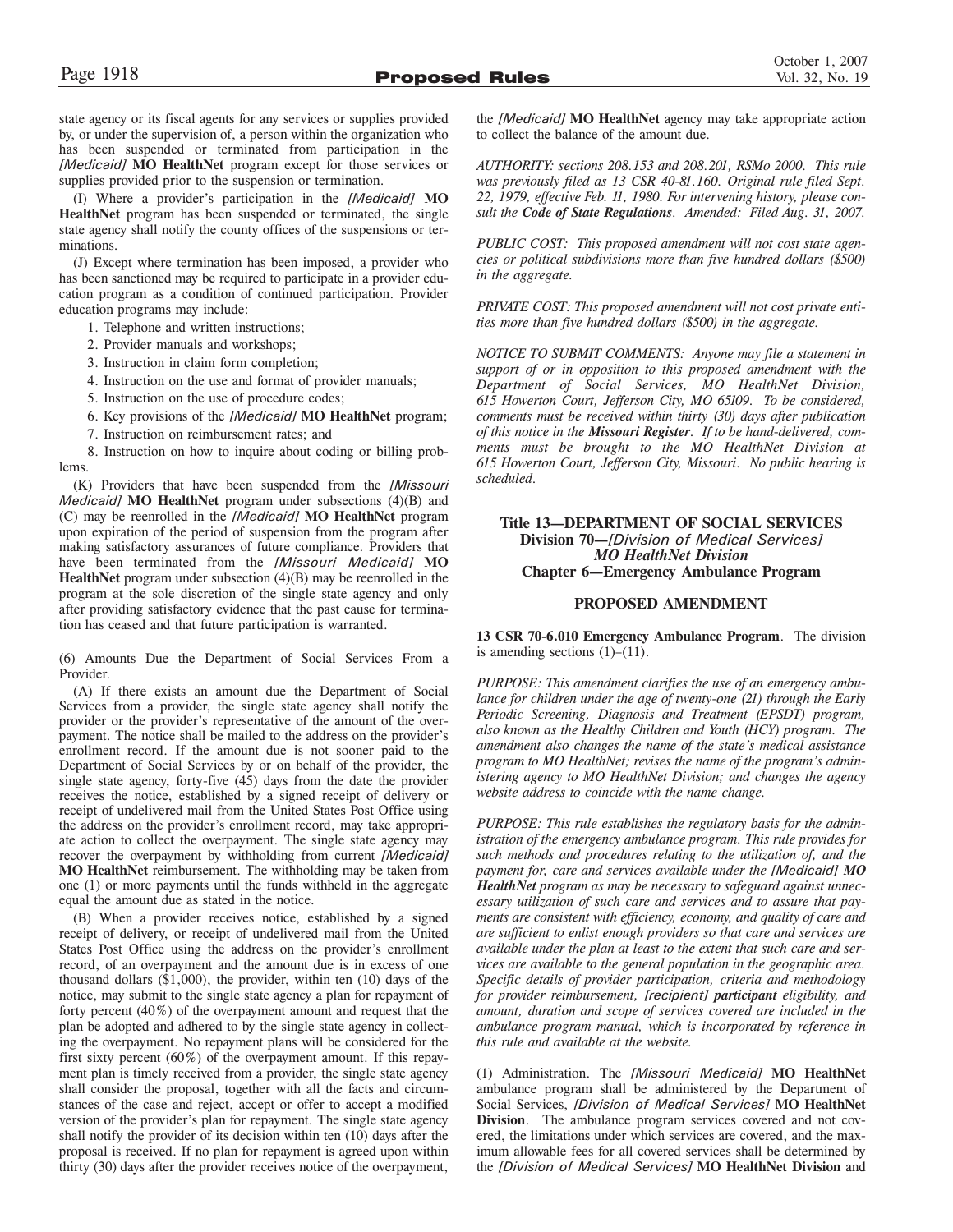shall be included in the ambulance program provider manual, which is incorporated by reference in this rule and made part of this rule as published by the Department of Social Services, *[Division of Medical Services]* **MO HealthNet Division**, 615 Howerton Court, Jefferson City, MO 65109, at its website at *[www.dss.mo.gov/dms September 1, 2006]* **www.dss.mo.gov/mhd**, **October 1, 2007**. This rule does not incorporate any subsequent amendments or additions.

(2) Eligible Providers. To be eligible for participation in *[Missouri Medicaid]* **MO HealthNet**, the following requirements shall be met:

(A) Ground Ambulance.

1. The provider must be licensed by the Missouri Department of Health and Senior Services if located in Missouri or licensed by the state regulating authority if located outside the state of Missouri.

2. The provider must be certified to participate in the Title XVIII Medicare program and have a signed and accepted Participation Agreement in effect with the Missouri Department of Social Services, *[Division of Medical Services]* **MO HealthNet Division**; and

(B) Air Ambulance. Air ambulance is defined as any privately or publicly owned conventional air service, rotary wing or fixed-wing specially designed, constructed or modified, maintained or equipped with the intent to be used for the transportation of patients as defined in Federal Aviation Regulations, Part 135.

1. The air ambulance provider must have a current valid air ambulance license, be licensed by the state regulating authority if located outside of Missouri, have submitted a copy of the current Federal Aviation Regulations, Part 135, (FFA) Air Carrier Certificate issued by the United States Department of Transportation.

2. The air ambulance provider must have a signed and accepted Participation Agreement for the air ambulance program in effect with the Missouri Department of Social Services, *[Division of Medical Services]* **MO HealthNet Division**.

(3) *[Recipient]* **Participant** Eligibility. The ambulance provider must ascertain the patient's *[Medicaid]* **MO HealthNet** status before billing for services. The *[recipient's Medicaid]* **participant's MO HealthNet**/MC+ eligibility is determined by the Family Support Division. The *[recipient]* **participant** must be eligible for *[Medicaid]* **MO HealthNet** on the date that a service is provided in order for a provider to receive *[Medicaid]* **MO HealthNet** reimbursement. It is the provider's responsibility to determine the coverage benefits for a *[recipient]* **participant** based on their type of assistance as outlined in the ambulance program manual. The *[recipient's]* **participant's** eligibility shall be verified in accordance with methodology outlined in the ambulance program manual.

(4) Prior Authorization. Emergency ambulance services do not require prior authorization. All non-emergency, *[Medicaid]* **MO HealthNet** covered services that are to be performed or furnished out-of-state for eligible *[Missouri Medicaid recipients]* **MO HealthNet participants** and for which *[Missouri Medicaid]* **MO HealthNet** is to be billed, must be prior authorized before the outof-state services are provided. A prior authorization is not required for out-of-state emergency services.

(5) Services Covered and Service Limitations. The *[Medicaid]* **MO HealthNet** ambulance manual shall provide the detailed listing of procedure codes and pricing information covered by the *[Missouri Medicaid]* **MO HealthNet** ambulance program.

(B) Emergency services are services required when there is a sudden or unforeseen situation or occurrence or a sudden onset of a medical condition manifesting itself by acute symptoms of sufficient severity (including severe pain) that the absence of immediate medical attention could reasonably be expected to result in placing the patient's health in serious jeopardy, serious impairment to bodily functions, or serious dysfunction of any bodily organ or part.

Nearest appropriate hospital is the hospital that is equipped and staffed to provide the needed care for the illness or injury involved. *[Medicaid]* **MO HealthNet** does not allow transportation to a more distant hospital solely to avail a patient of the services of a specific physician or family or personal preference when considering the nearest appropriate facility.

(C) Exceptions to Emergency Services.

1. *[Missouri Medicaid]* **MO HealthNet** covers medically necessary ambulance services for *[recipients]* **participants** under twenty-one (21) years of age through the Healthy Children and Youth (EPSDT/HCY) program. The Omnibus Budget Reconciliation Act of 1989 (OBRA 89) expanded medically necessary services for children under the age of twenty-one (21) through the Early Periodic Screening, Diagnosis and Treatment (EPSDT) program, also known as the Healthy Children and Youth (HCY) program. *[Transport by ambulance is covered if it is medically necessary and any other method of transportation would endanger the child's health.]* **This allows for non-emergency transportation of children by ambulance for health care when other modes of travel are not medically appropriate and may endanger the child's health. When other modes of transportation are available that would allow for safe transport of the child, these options must be utilized.**

2. Transportation to and from one hospital to another and return for specialized testing and/or treatment is covered.

3. *[Medicaid]* **MO HealthNet** covers transportation from the point of pickup to two (2) different hospitals made on the same day by the same ambulance provider when it is medically necessary.

4. Ground ambulance transfers of patients from one hospital to another hospital to receive medically necessary inpatient services not available at the first facility shall be covered by *[Missouri Medicaid]* **MO HealthNet**. Hospital transfers shall be covered when the patient has been stabilized at the first hospital, but needs a higher level of care available only at the second hospital.

(D) *[Missouri Medicaid]* **MO HealthNet** covers emergency rotary wing air ambulance only when:

1. Transportation by ground ambulance is contraindicated; or

2. The patient's medical condition is such that immediate and rapid ambulance transportation is essential and cannot be provided by ground ambulance; or

3. Great distances or other obstacles are involved in getting the patient to the nearest hospital with appropriate facilities; or

4. The patient's medical condition is such that the time needed to transport by land, or the instability of transportation by land poses a threat to the patient's survival or seriously endangers the patient's health; or

5. The point of pickup is inaccessible by land vehicle; and

6. All other *[Medicaid]* **MO HealthNet** requirements for coverage are met.

(E) *[Missouri Medicaid]* **MO HealthNet** covers emergency fixed-wing air ambulance only when:

1. The weather situation at the time of transport prohibits the use of a rotary wing ambulance; and

2. Transportation by ground ambulance is contraindicated; or

3. The patient's medical condition is such that immediate and rapid ambulance transportation is essential and cannot be provided by ground ambulance; or

4. Great distances or other obstacles are involved in getting the patient to the nearest hospital with appropriate facilities; or

5. The patient's medical condition is such that the time needed to transport by land, or the instability of transportation by land poses a threat to the patient's survival or seriously endangers the patient's health; or

6. The point of pickup is inaccessible by land vehicle; and

7. All other *[Medicaid]* **MO HealthNet** requirements for coverage are met.

(6) Services Not Covered.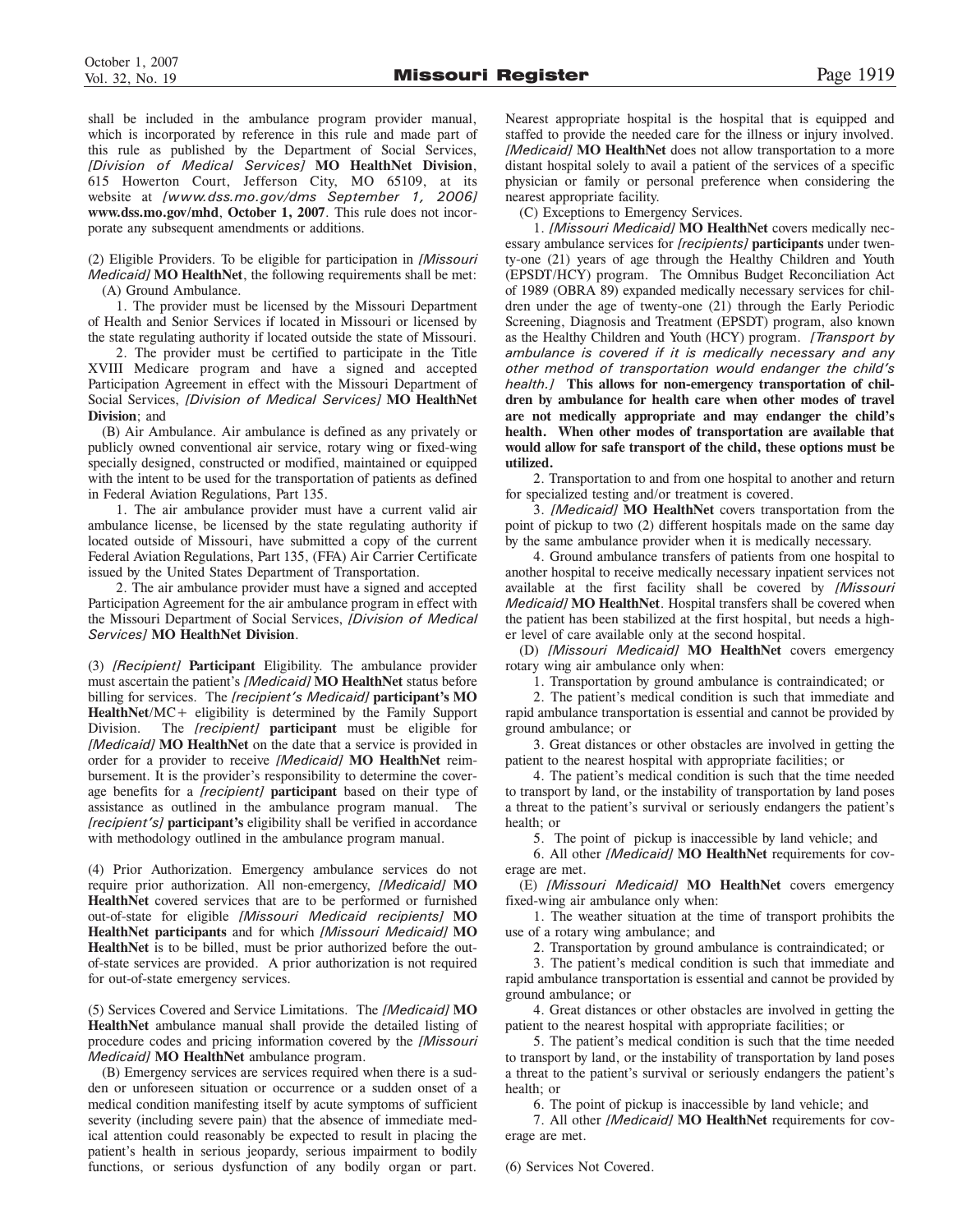under the ground ambulance program: 1. Ambulance transportation to a physician's office, a dentist's office, a nursing home, or a patient's home except for *[recipients]* **participants** under twenty-one (21) (except ME codes 76-79)

through the EPSDT/HCY program;

2. Ambulance services to a hospital for the first stage of labor; 3. Non-emergency ambulance trips are not covered with the exceptions of those services listed above;

4. If a *[recipient]* **participant** is pronounced dead before the ambulance is called, no *[Medicaid]* **MO HealthNet** payment is made; or

5. Ancillary services and supplies are not covered when the patient is not transported.

(B) Air Ambulance. The following services are not covered under the air ambulance program:

1. Air ambulance trip for the patient's personal preference;

2. Patient not transported to the nearest hospital with appropriate facilities;

3. Transports by fixed-wing aircraft unless the weather at the time of transport prohibits the use of a rotary wing air ambulance in situations where all other air ambulance criteria have been met;

4. Ambulance trips ordered by the Veteran's Administration Hospital;

5. Transport of medical team (or other medical professionals) to meet a patient;

6. Ground mileage;

7. Transport to a facility that is not an acute care hospital, such as a nursing facility or physician's office;

8. If a *[recipient]* **participant** is pronounced dead before the air ambulance is called; or

9. Ancillary services and supplies are not covered when the patient is not transported.

(7) General Regulations. General regulations of the *[Missouri Medicaid]* **MO HealthNet** program apply to the ambulance program.

(8) Reimbursement. Payment will be made in accordance with the fee per unit of service as defined and determined by the *[Division of Medical Services]* **MO HealthNet Division**. Providers must bill their usual and customary charge for ambulance services. Reimbursement will not exceed the lesser of the maximum allowed or the provider's billed charges. Ambulance program services are only payable to the enrolled, eligible, participating provider. The *[Medicaid]* **MO HealthNet** program cannot reimburse for services performed by non-enrolled providers.

(9) Other Source Payment. The *[Medicaid]* **MO HealthNet** payment for ambulance services cannot duplicate or replace benefits available to the *[recipient]* **participant** from any other source, public or private. A settlement received from private insurance or litigation as the result of an accident must be used toward payment of the ambulance bill. *[Medicaid]* **MO HealthNet** shall be the last source of payment on any claim. Any payment received from a private insurance carrier or other acceptable source shall be listed on the claim form. If the settlement received is equal to or exceeds the fee that could be allowed by *[Medicaid]* **MO HealthNet**, no payment shall be made by *[Medicaid]* **MO HealthNet**.

(11) Records Retention. The enrolled *[Medicaid]* **MO HealthNet** ambulance provider shall agree to keep any records necessary to disclose the extent of services the provider furnishes to *[recipients]* **participants**. These records must be retained for five (5) years from the date of service. Fiscal and medical records coincide with and fully document services billed to the *[Medicaid]* **MO HealthNet** agency. Providers must furnish or make the records available for inspection or audit by the Department of Social Services or its representative upon request. Failure to furnish, reveal or retain adequate documentation for services billed to the *[Medicaid]* **MO HealthNet** program, as specified above, is a violation of this regulation.

*AUTHORITY: sections 208.152, RSMo Supp. [2005] 2006 and 208.201, RSMo 2000. Original rule filed Feb. 10, 2006, effective Sept. 30, 2006. Amended: Filed Aug. 1, 2006, effective Feb. 28, 2007. Amended: Filed Aug. 23, 2007.*

*PUBLIC COST: This proposed amendment will not cost state agencies or political subdivisions more than five hundred dollars (\$500) in the aggregate.*

*PRIVATE COST: This proposed amendment will not cost private entities more than five hundred dollars (\$500) in the aggregate.*

*NOTICE TO SUBMIT COMMENTS: Anyone may file a statement in support of or in opposition to this proposed amendment with the Department of Social Services, MO HealthNet Division, 615 Howerton Court, Jefferson City, MO 65109. To be considered, comments must be received within thirty (30) days after publication of this notice in the Missouri Register. If to be hand-delivered, comments must be brought to the MO HealthNet Division at 615 Howerton Court, Jefferson City, Missouri. No public hearing is scheduled.*

### **Title 15—ELECTED OFFICIALS Division 30—Secretary of State Chapter 70—Safe at Home: Address Confidentiality Program**

### **PROPOSED RULE**

### **15 CSR 30-70.010 Definitions**

*PURPOSE: This rule facilitates the administration of the Safe at Home Program in accordance with sections 589.660–589.681, RSMo. This rule provides definitions of terms in addition to those found in section 589.660, RSMo for the administration of the program.*

(1) Address—A residential street address, school address, or work address of a person, as specified on the person's application to be a Safe at Home Program participant.

(2) Authorization card/letter—Card or letter issued by the secretary of state to a Safe at Home Program participant upon certification to the Safe at Home Program, which includes the Safe at Home Program participant's name, authorization code, voter code, designated address, signature and certification expiration date.

(3) Authorization code—A number assigned to a Safe at Home Program participant upon acceptance into the Safe at Home Program.

(4) Application—Standard application form provided by the secretary of state which must be completed by an applicant to the Safe at Home Program with approval of an application assistant as defined by section 589.663, RSMo.

(5) Application assistant—An employee of a state or local agency, or of a nonprofit program that provides counseling, referral, shelter, or other specialized service to victims of domestic violence, rape, sexual assault, or stalking and who has been designated by the respective agency or program, and who has been trained and registered by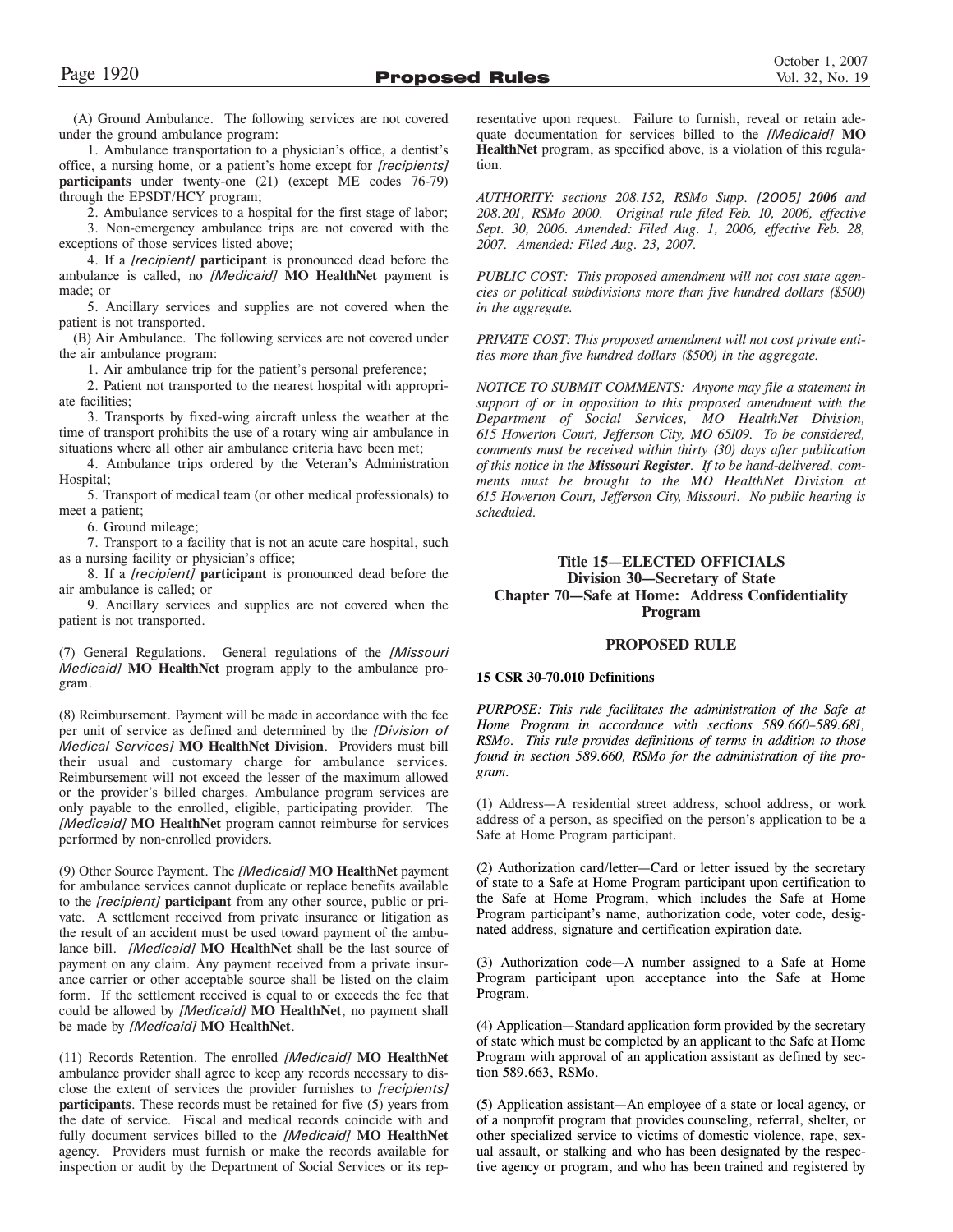the secretary of state to assist individuals in the completion of Safe at Home Program participation applications.

(6) Certification—The process by which an applicant is determined eligible to participate in the Safe at Home Program.

(7) Designated address—The address assigned to a Safe at Home Program participant by the secretary.

(8) Mailing address—An address that is recognized for delivery by the United States Postal Service.

(9) Program—The Safe at Home: Address Confidentiality Program established in section 589.663, RSMo.

(10) Program manager—Employee of the Office of the Secretary of State designated by the secretary to administer the Safe at Home Program pursuant to sections 589.660–589.681, RSMo.

(11) Program participant—A person certified by the secretary of state as eligible to participate in the Safe at Home Program.

(12) Qualified agency—A state or local agency or nonprofit program that provides counseling referral, shelter or other specialized service to victims of domestic abuse, rape, sexual assault or stalking.

(13) Secretary—The secretary of state. This may also include the secretary of state's office and the secretary's designee.

(14) Voter code—A number assigned to a Safe at Home Program participant upon acceptance into the Safe at Home Program which is to be used for identification purposes when registering to vote or when voting.

*AUTHORITY: section 589.681, (SS SCS HCS HB 583, 94th General Assembly, First Regular Session (2007)). Emergency rule filed Aug. 17, 2007, effective Aug. 28, 2007, expires Feb. 28, 2008. Original rule filed Aug. 17, 2007.*

*PUBLIC COST: This proposed rule will not cost state agencies or political subdivisions more than five hundred dollars (\$500) in the aggregate.*

*PRIVATE COST: This proposed rule will not cost private entities more than five hundred dollars (\$500) in the aggregate.*

*NOTICE TO SUBMIT COMMENTS: Anyone may file a statement in support of or in opposition to this proposed rule with the Office of the Secretary of State, Business Services Division, Carol Fischer, Deputy Secretary, PO Box 1767, Jefferson City, MO 65102. To be considered, comments must be received within thirty (30) days after publication of this notice in the Missouri Register. No public hearing is scheduled.*

### **Title 15—ELECTED OFFICIALS Division 30—Secretary of State Chapter 70—Safe at Home: Address Confidentiality Program**

### **PROPOSED RULE**

### **15 CSR 30-70.020 Application Assistant Training, Registration and Renewal**

*PURPOSE: This rule facilitates the administration of the Safe at Home Program in accordance with sections 589.660–589.681, RSMo. This rule describes the manner and process for application*

*and registration to the program by application assistants.* 

(1) All application assistants shall be trained and registered by the secretary in order to participate in the program.

(2) The application assistant may only be registered when the prospective application assistant:

(A) Is a service provider or works with a qualified agency and can demonstrate to the secretary relevant qualifications to work with victims of domestic abuse, rape, sexual assault or stalking;

(B) Successfully completes a program orientation and training session sponsored by the secretary;

(C) Completes an application for prospective application assistants on a form provided by the secretary, which includes, but is not limited to, the applicant's name, service provider or agency, address of service provider or agency, telephone number of service provider or agency, supervisor's name and relevant qualifications. The application assistant application form, incorporated herein by reference, is published by the Missouri Secretary of State, PO Box 1767, Jefferson City, MO 65102-1767. This form does not include any amendments or additions. The form is available at the secretary of state's office or may be obtained by email to safeathome@sos.mo.gov or by mailing a written request to Safe at Home, PO Box 1409, Jefferson City, MO 65102-1409.;

(D) Agrees to adhere to the policies, procedures and directions provided by the program manager for rendering assistance to program applicants;

(E) Agrees to adhere to the instructions and terms provided in the application assistant agreement including the obligation to notify the secretary of any change of employment; and

(F) Registers with the secretary as a voter registration solicitor on a form provided by the secretary.

(3) Application assistant registration shall be valid for two (2) years, unless terminated sooner as provided in these rules.

(4) The application assistant shall agree not to discriminate against any client, or potential program participant, because of race, creed, color, national origin, gender, sexual orientation, age, or mental, physical or sensory disability.

(5) The application assistant performing under this contract is not deemed to be an employee of the secretary or an agent of the secretary in any manner whatsoever. The application assistant will not hold herself/himself out as, nor claim to be an officer or employee of the secretary or of the state of Missouri simply because she/he is a program application assistant and will not make any claim, demand, or application to or for any right or privilege applicable to an officer or employee of the secretary or of the state of Missouri.

(6) An application assistant's registration may be terminated by the secretary for failing to abide by any requirement in this rule or for failing to act in accordance with requirements of the program.

*AUTHORITY: section 589.681, (SS SCS HCS HB 583, 94th General Assembly, First Regular Session (2007)). Emergency rule filed Aug. 17, 2007, effective Aug. 28, 2007, expires Feb. 28, 2008. Original rule filed Aug. 17, 2007.* 

*PUBLIC COST: This proposed rule will not cost state agencies or political subdivisions more than five hundred dollars (\$500) in the aggregate.*

*PRIVATE COST: This proposed rule will not cost private entities more than five hundred dollars (\$500) in the aggregate.*

*NOTICE TO SUBMIT COMMENTS: Anyone may file a statement in support of or in opposition to this proposed rule with the Office of*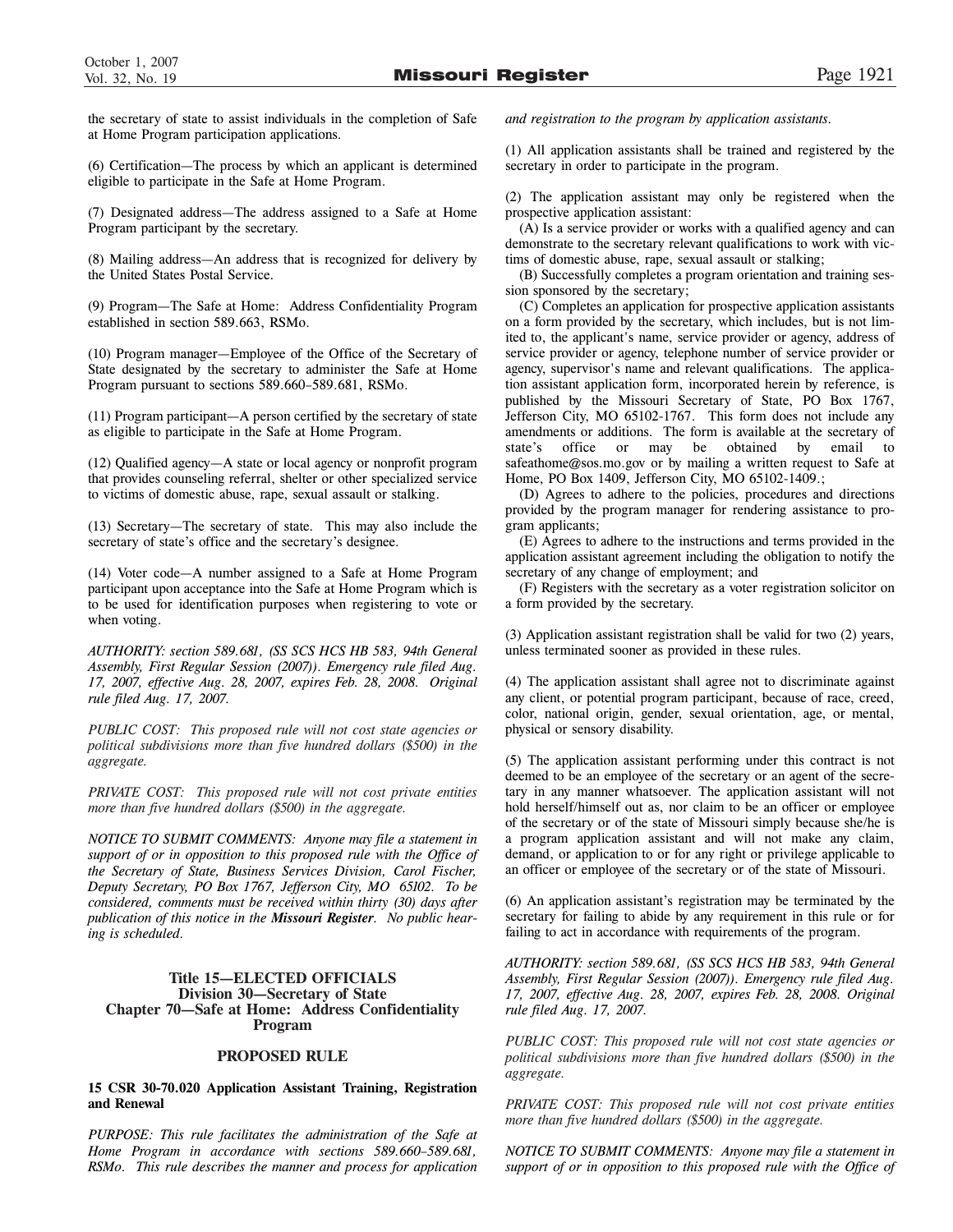*the Secretary of State, Business Services Division, Carol Fischer, Deputy Secretary, PO Box 1767, Jefferson City, MO 65102. To be considered, comments must be received within thirty (30) days after publication of this notice in the Missouri Register. No public hearing is scheduled.*

### **Title 15—ELECTED OFFICIALS Division 30—Secretary of State Chapter 70—Safe at Home: Address Confidentiality Program**

### **PROPOSED RULE**

### **15 CSR 30-70.030 Program Participant Application and Certification Process**

*PURPOSE: This rule facilitates the administration of the Safe at Home Program in accordance with sections 589.660–589.681, RSMo. This rule describes the manner and process for application and certification to the program by prospective participants.* 

(1) A program applicant shall complete and sign the standard application form provided by the secretary and provide all the information required under section 589.663, RSMo and these rules. The standard application form shall include, but not be limited to, the application preparation date; the applicant's signature; and the signature, and registration number of the application assistant who assisted the applicant in applying to become a program participant, as provided in section 589.663, RSMo; a designation of the secretary as agent for purposes of service of process and for receipt of first-class mail, legal documents and certified mail; a sworn statement by the applicant that she/he has good reason to believe that she/he is a victim of domestic violence, rape, sexual assault or stalking and that she/he fears further violent acts from his or her assailant; the mailing address where the applicant may be contacted by the secretary and the telephone number or numbers where the applicant may be called by the secretary; and any address that the applicant requests not be disclosed for the reason that disclosure will jeopardize the applicant's safety or increase the risk of violence to the applicant or members of the applicant's household. The applicant may attach any relevant supporting documentation such as police reports or court documents. The program participant application form, incorporated herein by reference, is published by the Missouri Secretary of State, PO Box 1767, Jefferson City, MO 65102-1767. This form does not include any amendments or additions. The form is available at the secretary of state's office or may be obtained by email to safeathome@sos.mo.gov or by mailing a written request to Safe at Home, PO Box 1409, Jefferson City, MO 65102-1409.

(2) The application assistant who assists the applicant shall provide the applicant with the opportunity to register to vote or to change the name or address on the applicant's voter registration record on forms provided by the secretary. The completed voter registration application shall not contain the applicant's address. The completed voter registration application shall be transmitted to the secretary with the applicant's completed program application.

(3) The application assistant who assists the applicant shall forward by first-class mail or by facsimile transmission (FAX) the completed application to the program manager of the secretary within twentyfour (24) hours of completion. If the application is forwarded by FAX the application assistant shall also mail the original application to the secretary. The application assistant shall not make or keep a copy of the application. The secretary shall provide return envelopes and a FAX number to application assistants to expedite return of the program applications.

(4) A properly completed application shall be effective on the day that it is certified by the program manager. The program manager shall, within five (5) days of receipt of a completed application, either certify the applicant for participation in the program or notify the applicant of the reason(s) why the applicant was not certified.

(5) An individual who is certified as a program participant shall be issued an authorization card/letter which includes her/his name, authorization code, designated address, voter code, signature and certification expiration date immediately upon certification by the program manager.

(6) The term of a program participant's certification shall be four (4) years following the effective date of her/his application unless the certification is withdrawn or cancelled before that date pursuant to section 589.666, RSMo or these rules. The program manager shall send a program participant notification of lapsing certification and a reapplication form not later than four (4) weeks prior to the expiration of the program participant's certification.

(7) If there is a change in the program participant's name, mailing address or other address from the one listed on the application, the program participant shall notify the program manager of such change within ten (10) days of the change on a form prescribed by the secretary.

*AUTHORITY: section 589.681, (SS SCS HCS HB 583, 94th General Assembly, First Regular Session (2007)). Emergency rule filed Aug. 17, 2007, effective Aug. 28, 2007, expires Feb. 28, 2008. Original rule filed Aug. 17, 2007.*

*PUBLIC COST: This proposed rule will not cost state agencies or political subdivisions more than five hundred dollars (\$500) in the aggregate.*

*PRIVATE COST: This proposed rule will not cost private entities more than five hundred dollars (\$500) in the aggregate.*

*NOTICE TO SUBMIT COMMENTS: Anyone may file a statement in support of or in opposition to this proposed rule with the Office of the Secretary of State, Business Services Division, Carol Fischer, Deputy Secretary, PO Box 1767, Jefferson City, MO 65102. To be considered, comments must be received within thirty (30) days after publication of this notice in the Missouri Register. No public hearing is scheduled.*

### **Title 15—ELECTED OFFICIALS Division 30—Secretary of State Chapter 70—Safe at Home: Address Confidentiality Program**

### **PROPOSED RULE**

### **15 CSR 30-70.040 Cancellation of Program Certification**

*PURPOSE: This rule facilitates the administration of the Safe at Home Program in accordance with sections 589.660–589.681, RSMo. This rule describes the manner and process for cancellation of certification to the program.*

(1) Program certification shall be canceled if any of the following occur:

(A) The program participant fails to notify the program manager in writing signed by the participant of a change in the program participant's name or mailing address within ten (10) business days of the change; or

(B) Any one of the cancellation conditions provided for by section 589.666, RSMo.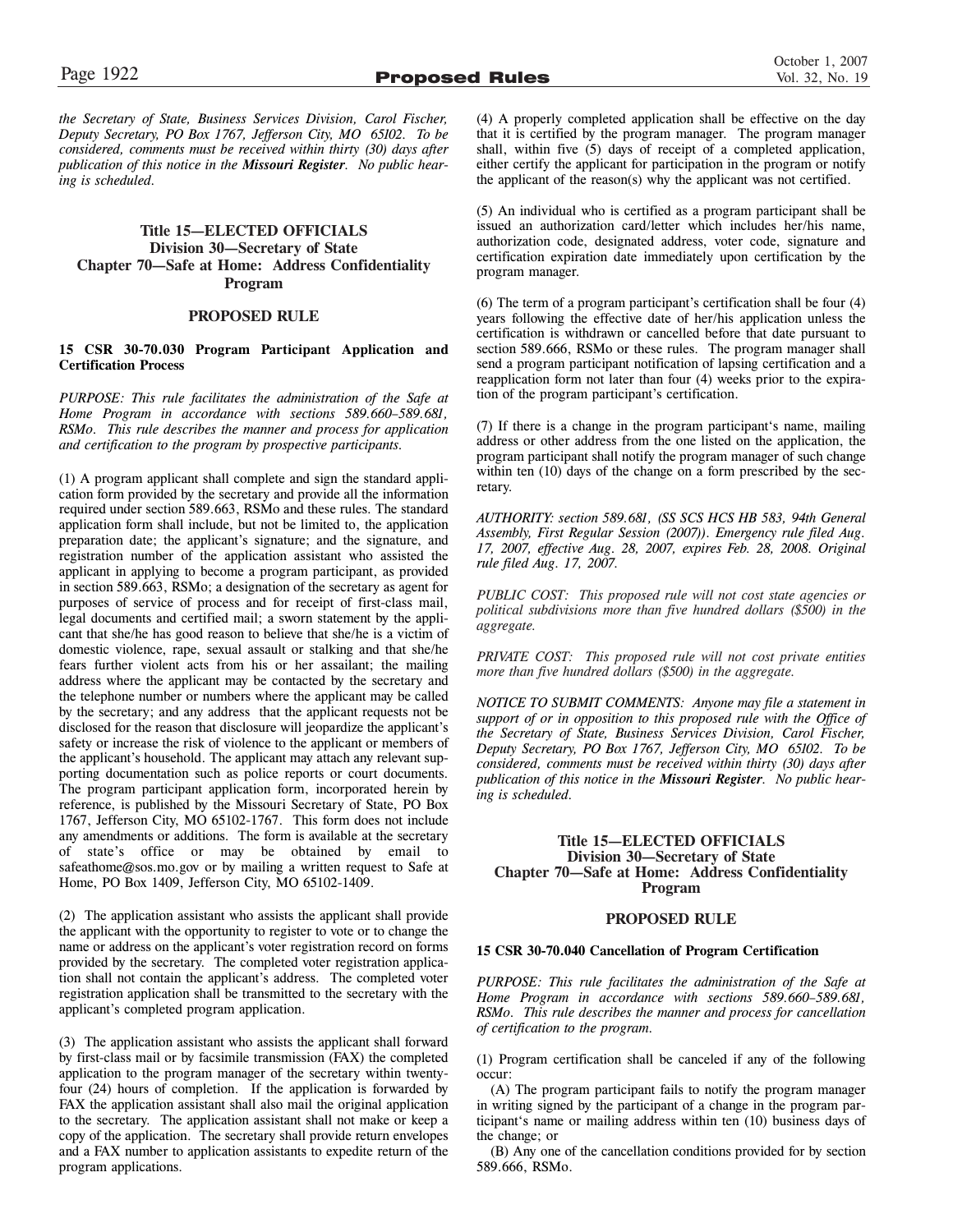(2) Upon notification of cancellation of her/his program certification, the program participant shall immediately destroy their authorization card/letter by cutting it into at least two (2) pieces and returning the pieces to the program manager.

(3) If certification for the program is canceled based on one (1) of the conditions set forth in section 589.666, RSMo or this rule, the program manager shall notify the program participant of the cancellation and the reasons for the cancellation by mail addressed to the participant's last known mailing address not less than two (2) weeks before the date that the cancellation will be effective.

(4) A program participant whose certification was canceled for failure to inform the program manager of a change of name or mailing address may reapply for certification.

(5) The secretary shall not make a former program participant's address available for inspection or copying except as provided for by sections 589.672 and 589.675, RSMo.

*AUTHORITY: section 589.681, (SS SCS HCS HB 583, 94th General Assembly, First Regular Session (2007)). Emergency rule filed Aug. 17, 2007, effective Aug. 28, 2007, expires Feb. 28, 2008. Original rule filed Aug. 17, 2007.* 

*PUBLIC COST: This proposed rule will not cost state agencies or political subdivisions more than five hundred dollars (\$500) in the aggregate.*

*PRIVATE COST: This proposed rule will not cost private entities more than five hundred dollars (\$500) in the aggregate.*

*NOTICE TO SUBMIT COMMENTS: Anyone may file a statement in support of or in opposition to this proposed rule with the Office of the Secretary of State, Business Services Division, Carol Fischer, Deputy Secretary, PO Box 1767, Jefferson City, MO 65102. To be considered, comments must be received within thirty (30) days after publication of this notice in the Missouri Register. No public hearing is scheduled.*

### **Title 15—ELECTED OFFICIALS Division 30—Secretary of State Chapter 70—Safe at Home: Address Confidentiality Program**

### **PROPOSED RULE**

### **15 CSR 30-70.050 Exercise of Program Participant's Privileges**

*PURPOSE: This rule facilitates the administration of the Safe at Home Program in accordance with sections 589.660–589.681, RSMo. This rule describes the manner and process of exercise of program participant privileges.*

(1) A program participant shall request that a court or state or local agency use the designated address assigned by the secretary as her/his address at the time of creation of any new record.

(2) A program participant shall show her or his authorization card/letter to the court or state or local agency official creating a new record and request address confidentiality through use of the designated address in lieu of her/his address. The designated address shall appear on the program participant's authorization card/letter.

(3) Authorized court or state or local agency personnel may make a file photocopy of the authorization card/letter and shall immediately return the authorization card/letter to the program participant.

(4) A court or state or local agency shall accept the designated address unless the agency has received a written record disclosure determination from the secretary under section 589.669 or 589.672, RSMo and these rules.

(5) A court or state or local agency shall not question the program participant about the details or circumstances of her/his inclusion in the program. Rather, the court or agency shall accept the determination made by the secretary that she/he is a certified program participant.

*AUTHORITY: section 589.681, (SS SCS HCS HB 583, 94th General Assembly, First Regular Session (2007)). Emergency rule filed Aug. 17, 2007, effective Aug. 28, 2007, expires Feb. 28, 2008. Original rule filed Aug. 17, 2007.*

*PUBLIC COST: This proposed rule will not cost state agencies or political subdivisions more than five hundred dollars (\$500) in the aggregate.*

*PRIVATE COST: This proposed rule will not cost private entities more than five hundred dollars (\$500) in the aggregate.*

*NOTICE TO SUBMIT COMMENTS: Anyone may file a statement in support of or in opposition to this proposed rule with the Office of the Secretary of State, Business Services Division, Carol Fischer, Deputy Secretary, PO Box 1767, Jefferson City, MO 65102. To be considered, comments must be received within thirty (30) days after publication of this notice in the Missouri Register. No public hearing is scheduled.*

### **Title 15—ELECTED OFFICIALS Division 30—Secretary of State Chapter 70—Safe at Home: Address Confidentiality Program**

### **PROPOSED RULE**

### **15 CSR 30-70.060 Service of Process**

*PURPOSE: This rule facilitates the administration of the Safe at Home Program in accordance with sections 589.660–589.681, RSMo. This rule describes the manner and process for service of process.*

(1) The secretary shall be an agent of the program participant upon whom any summons, writ, notice, demand, or process may be served.

(2) Service on the secretary of any such summons, writ, demand, notice, or process shall be made by mailing to the designated address or by delivering to the secretary at her/his office, located at 600 West Main Street, Jefferson City, Missouri, two (2) copies of the summons, writ, notice, demand, or process.

(3) If a summons, writ, notice, demand, or process is served on the secretary, the secretary shall immediately forward a copy to the program participant at the participant's current mailing address as shown on the records of the program by certified mail.

(4) The secretary shall maintain, in the program participant's file, a record of all summonses, writs, notices, demands, and processes served upon the secretary for that participant. The secretary shall include in the file the date of such service and the secretary's action upon receipt of service.

*AUTHORITY: section 589.681, (SS SCS HCS HB 583, 94th General*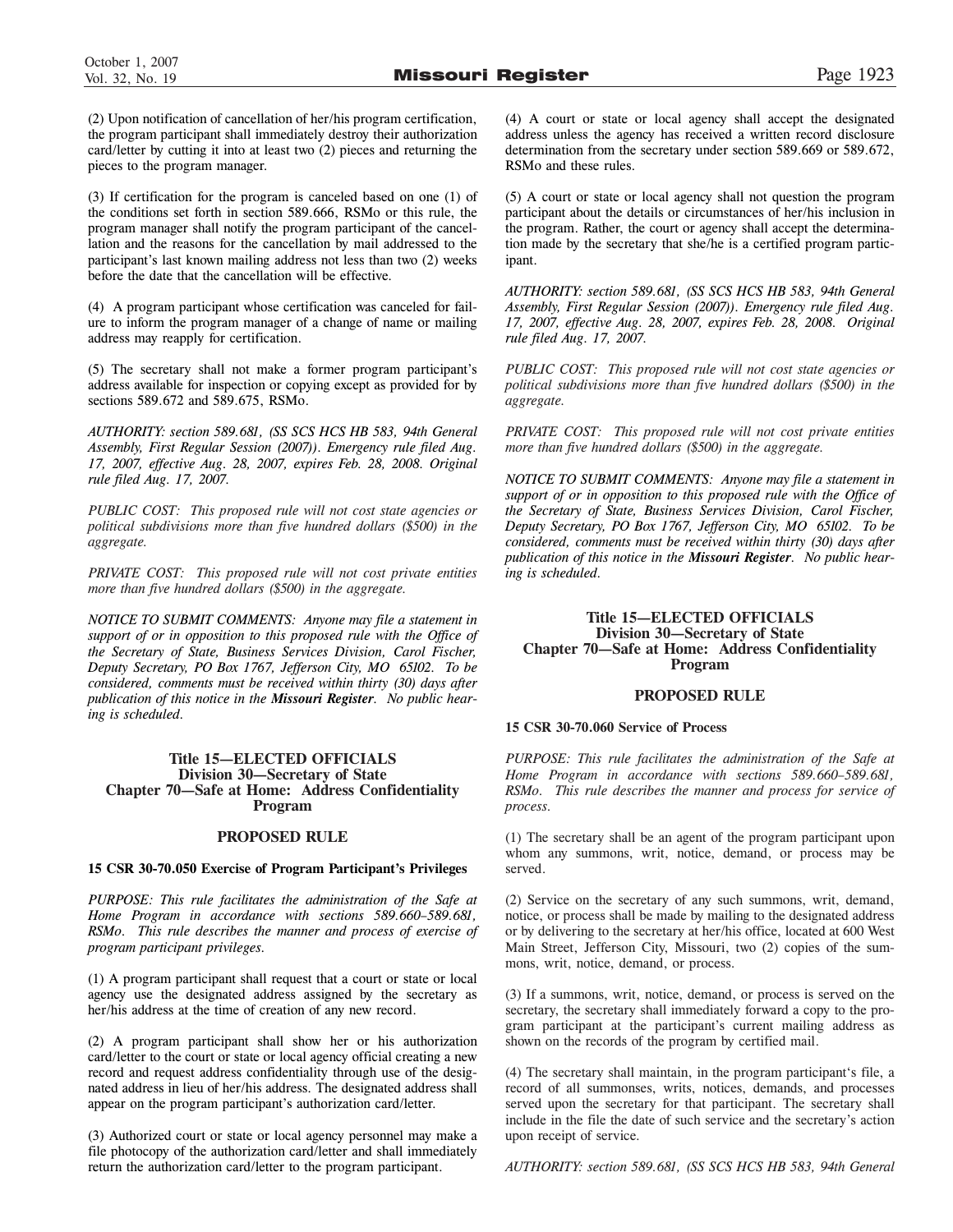*Assembly, First Regular Session (2007)). Emergency rule filed Aug. 17, 2007, effective Aug. 28, 2007, expires Feb. 28, 2008. Original rule filed Aug. 17, 2007.*

*PUBLIC COST: This proposed rule will not cost state agencies or political subdivisions more than five hundred dollars (\$500) in the aggregate.*

*PRIVATE COST: This proposed rule will not cost private entities more than five hundred dollars (\$500) in the aggregate.*

*NOTICE TO SUBMIT COMMENTS: Anyone may file a statement in support of or in opposition to this proposed rule with the Office of the Secretary of State, Business Services Division, Carol Fischer, Deputy Secretary, PO Box 1767, Jefferson City, MO 65102. To be considered, comments must be received within thirty (30) days after publication of this notice in the Missouri Register. No public hearing is scheduled.*

### **Title 15—ELECTED OFFICIALS Division 30—Secretary of State Chapter 70—Safe at Home: Address Confidentiality Program**

### **PROPOSED RULE**

### **15 CSR 30-70.070 Program Participant Renewal**

*PURPOSE: This rule facilitates the administration of the Safe at Home Program in accordance with sections 589.660–589.681, RSMo. This rule describes the manner and process for program participant certification renewal.*

(1) A program participant may renew her/his program participation by filing a properly completed renewal form with the program manager. The renewal form shall be sent to the participant with the notification of lapsing certification required by section 589.663, RSMo and these rules at least four (4) weeks before the expiration of the participant's current certification.

(2) The program manager shall certify a program participant, who has filed a properly completed certification renewal form, to participate in the program for an additional four (4)-year term unless the certification is withdrawn or cancelled before that date.

(3) Upon receipt of a properly completed renewal form, the program manager shall issue to the program participant a new authorization card/letter which includes the program participant's name, authorization code, voter code, designated address, signature and new certification expiration date. Upon receipt of the new authorization card/letter, the participant shall destroy her/his expired card.

*AUTHORITY: section 589.681, (SS SCS HCS HB 583, 94th General Assembly, First Regular Session (2007)). Emergency rule filed Aug. 17, 2007, effective Aug. 28, 2007, expires Feb. 28, 2008. Original rule filed Aug. 17, 2007.* 

*PUBLIC COST: This proposed rule will not cost state agencies or political subdivisions more than five hundred dollars (\$500) in the aggregate.*

*PRIVATE COST: This proposed rule will not cost private entities more than five hundred dollars (\$500) in the aggregate.*

*NOTICE TO SUBMIT COMMENTS: Anyone may file a statement in support of or in opposition to this proposed rule with the Office of the Secretary of State, Business Services Division, Carol Fischer,*

*Deputy Secretary, PO Box 1767, Jefferson City, MO 65102. To be considered, comments must be received within thirty (30) days after publication of this notice in the Missouri Register. No public hearing is scheduled.*

### **Title 15—ELECTED OFFICIALS Division 30—Secretary of State Chapter 70—Safe at Home: Address Confidentiality Program**

### **PROPOSED RULE**

### **15 CSR 30-70.080 Agency Disclosure Request**

*PURPOSE: This rule facilitates the administration of the Safe at Home Program in accordance with sections 589.660–589.681, RSMo. This rule describes the manner and process for agency disclosure requests.*

(1) An agency requesting disclosure of a program participant's address or of a category of participants or records under sections 589.669 and 589.672, RSMo, must provide in writing to the secretary:

(A) Identification of the statute or administrative rule which demonstrates the agency's bona fide requirement and authority for the use of the address and mailing address of an individual or individuals;

(B) Identification and description of the specific record or record series for which disclosure is requested;

(C) Identification of the individuals who will have access to the record or records; and

(D) An explanation of why the agency cannot meet its statutory or administrative obligations by changing its procedures or rules.

(2) The secretary shall accept and review an agency's request for disclosure.

(3) During the review and evaluation or reconsideration of an agency's disclosure request, the agency shall accept the use of a program participant's designated address.

(4) The secretary's determination to grant or deny a disclosure request shall be based on, but not limited to, an evaluation of the information provided under this rule in conformance with the statutory standard of a bona fide statutory or administrative requirement for the use of a program participant's address and mailing address.

(5) If the secretary determines that an agency has a bona fide statutory or administrative requirement for the use of a program participant's address and mailing address information and that the address and mailing address information will be used only for those statutory and administrative purposes, the secretary may issue a written disclosure order for the agency. When granting disclosure, the secretary may include:

(A) Any obligations for the agency to maintain the confidentiality of a program participant's address information;

(B) Any limitations on use and access to that address information; (C) Any term during which the disclosure is authorized for the agency;

(D) Any designation of the record format on which the address information may be maintained;

(E) Any designation of an address information disposition date after which the agency may no longer maintain a record of the address information. The agency shall notify the secretary in writing of the disposition; and

(F) Any other provisions and qualifications determined appropriate by the secretary.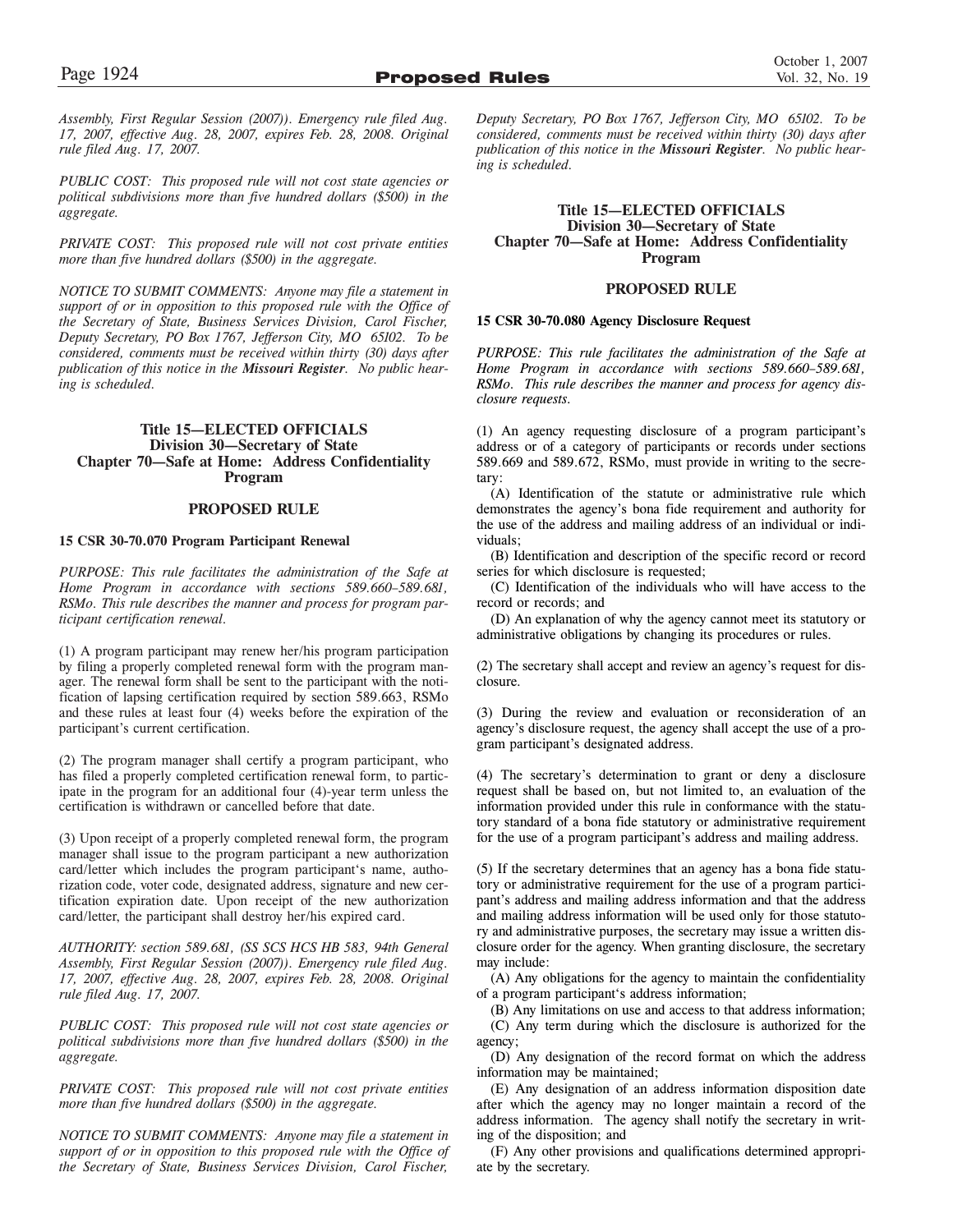(6) When a program participant requests use of the designated address in a record, and the agency has received a disclosure order for that record:

(A) The agency shall immediately provide a copy of the written order to the requesting program participant; and

(B) The agency shall notify the program manager of the occurrence and denial of the program participant's request.

(7) The secretary's denial of an agency disclosure request shall be made in writing and include a statement of the specific reasons therefore.

(8) An agency may seek reconsideration of the denial of its request by resubmitting its written request within sixty (60) days of the issuance of a denial. The request shall be accompanied by additional information and an explanation of corrective action taken to alleviate concerns and considerations included in the secretary's denial determination. Final administrative determination shall be made by the secretary.

*AUTHORITY: section 589.681, (SS SCS HCS HB 583, 94th General Assembly, First Regular Session (2007)). Emergency rule filed Aug. 17, 2007, effective Aug. 28, 2007, expires Feb. 28, 2008. Original rule filed Aug. 17, 2007.* 

*PUBLIC COST: This proposed rule will not cost state agencies or political subdivisions more than five hundred dollars (\$500) in the aggregate.*

*PRIVATE COST: This proposed rule will not cost private entities more than five hundred dollars (\$500) in the aggregate.*

*NOTICE TO SUBMIT COMMENTS: Anyone may file a statement in support of or in opposition to this proposed rule with the Office of the Secretary of State, Business Services Division, Carol Fischer, Deputy Secretary, PO Box 1767, Jefferson City, MO 65102. To be considered, comments must be received within thirty (30) days after publication of this notice in the Missouri Register. No public hearing is scheduled.*

### **Title 15—ELECTED OFFICIALS Division 30—Secretary of State Chapter 70—Safe at Home: Address Confidentiality Program**

### **PROPOSED RULE**

### **15 CSR 30-70.090 Disclosure to Law Enforcement**

*PURPOSE: This rule facilitates the administration of the Safe at Home Program in accordance with sections 589.660–589.681, RSMo. This rule describes the manner and process for disclosure to law enforcement.*

(1) A law enforcement officer requesting a program participant's address or mailing address under section 589.672, RSMo, must provide the request to the secretary. The secretary may accept a verbal request upon the secretary's determination that an emergency exists that requires immediate disclosure or may require a request to be in writing. The request must contain:

(A) The reason the address is required by that law enforcement officer or agency;

(B) Identification and description of the specific record or record series for which the exemption is requested;

(C) Identification of the individuals who will have access to the record;

(D) An explanation of why the law enforcement agency cannot

meet its obligations by changing its procedures or rules;

(E) Identification of the requesting individual's direct supervisor and contact information for that supervisor; and

(F) In the case of a verbal request, the circumstances justifying a determination that an emergency exists.

(2) The secretary shall review the request.

(3) The secretary's determination to grant or deny a disclosure request shall be based on, but not limited to, an evaluation of the information provided under this rule.

(4) If the secretary determines that a law enforcement officer or agency has a bona fide requirement for the use of a participant's address or mailing address information and that the address or mailing address information will be used only for the purpose of satisfying that requirement, the secretary may issue a written or verbal disclosure order for the law enforcement agency. A written record shall be maintained of the facts relating to a verbal order. When granting the request, the secretary may include:

(A) Any obligation for the law enforcement agency to maintain the confidentiality of a program participant's address information;

(B) Any limitations on use and access to that address information;

(C) Any term during which the disclosure is authorized for the law enforcement agency;

(D) Any designation of the record format on which the address information may be maintained;

(E) Any designation of an address information disposition date after which the law enforcement agency may no longer maintain a record of the address information. The law enforcement agency shall notify the secretary in writing of the disposition; and

(F) Any other provisions and qualifications determined appropriate by the secretary.

(5) When a program participant requests use of the designated address in a record, and the law enforcement officer or agency has received a written disclosure order for that record:

(A) The law enforcement officer or agency shall immediately provide a copy of the written order to the requesting program participant; and

(B) The law enforcement officer or agency shall notify the program manager of the occurrence and denial of the program participant's request.

(6) The secretary's denial of a law enforcement agency's disclosure request shall be made in writing and include a statement of the specific reasons therefore.

(7) A law enforcement agency may seek reconsideration of the denial of its request by resubmitting its request within sixty (60) days of the issuance of a denial. The request shall be accompanied by additional information and an explanation of corrective action taken to alleviate concerns and considerations included in the secretary's denial determination. Final administrative determination shall be made by the secretary.

*AUTHORITY: section 589.681, (SS SCS HCS HB 583, 94th General Assembly, First Regular Session (2007)). Emergency rule filed Aug. 17, 2007, effective Aug. 28, 2007, expires Feb. 28, 2008. Original rule filed Aug. 17, 2007.* 

*PUBLIC COST: This proposed rule will not cost state agencies or political subdivisions more than five hundred dollars (\$500) in the aggregate.*

*PRIVATE COST: This proposed rule will not cost private entities more than five hundred dollars (\$500) in the aggregate.*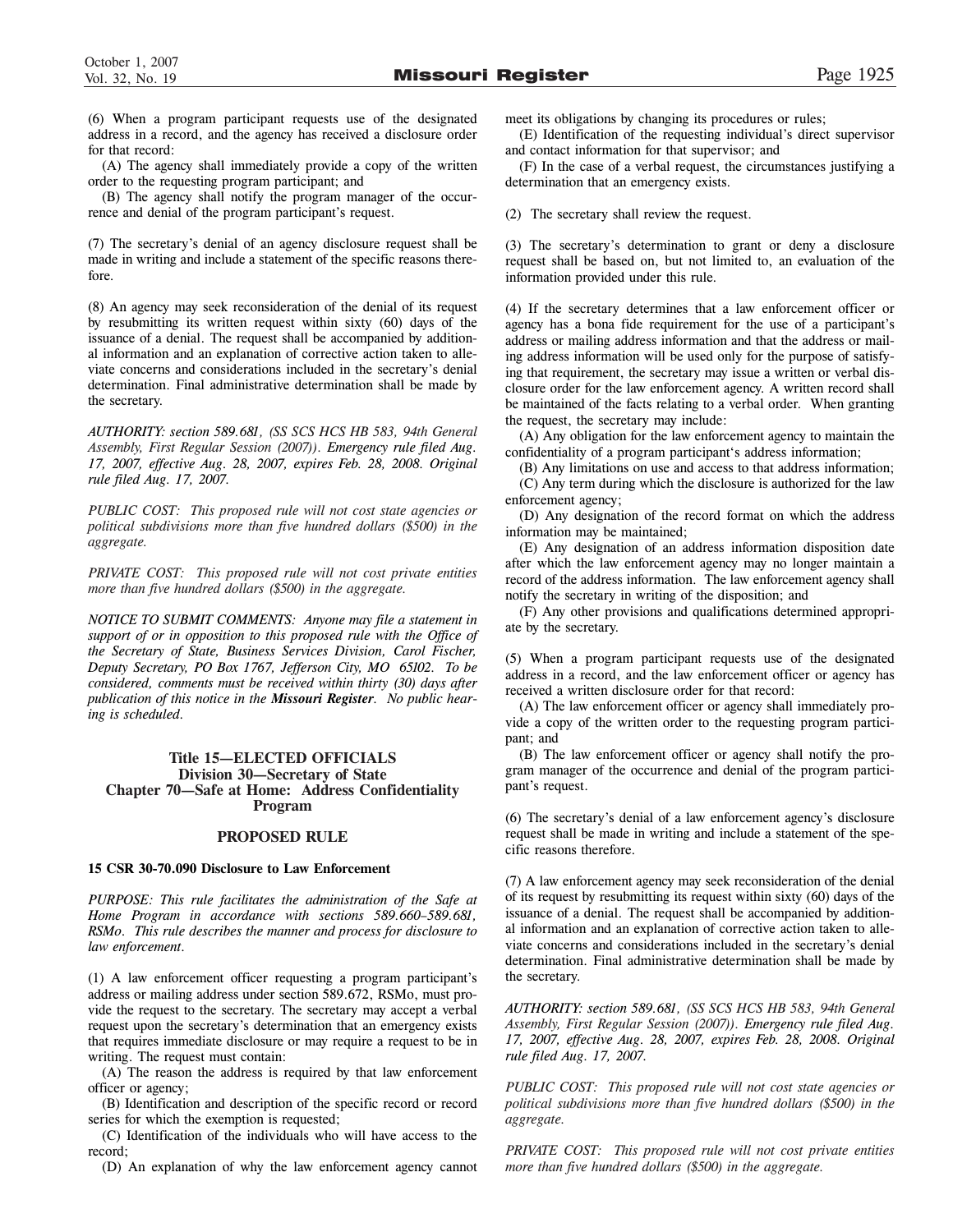*NOTICE TO SUBMIT COMMENTS: Anyone may file a statement in support of or in opposition to this proposed rule with the Office of the Secretary of State, Business Services Division, Carol Fischer, Deputy Secretary of State, PO Box 1767, Jefferson City, MO 65102. To be considered, comments must be received within thirty (30) days after publication of this notice in the Missouri Register. No public hearing is scheduled.*

### **Title 20—DEPARTMENT OF INSURANCE, FINANCIAL INSTITUTIONS AND PROFESSIONAL REGISTRATION Division 2045—Athlete Agents Chapter 1—General Rules**

### **PROPOSED AMENDMENT**

**20 CSR 2045-1.010 Fees**. The board is proposing to amend section (1).

*PURPOSE: The Division of Professional Registration sets the amount of the fees at a level to produce revenue which shall not substantially exceed the cost and expense of administering this chapter. Therefore, this amendment establishes fees necessary to administer sections 436.215–436.272, RSMo.*

**(1) The following is a schedule of fees for initial licensure and renewal:**

| $[(1)]$ (A)Application Fee                                   | 1\$5001 \$40       |
|--------------------------------------------------------------|--------------------|
| (B) Renewal Fee before June 30, 2009                         | $\boldsymbol{s}$ 0 |
| (C) Renewal Fee effective June 30, 2009                      | \$40               |
| $[(2)]$ (D) Fingerprinting Fee (As determined by the Highway |                    |

Patrol)

*AUTHORITY: sections 436.218, 436.227 and 436.239, RSMo Supp. [2004] 2006. This rule originally filed as 4 CSR 45-1.010. Emergency rule filed Aug. 30, 2004, effective Sept. 9, 2004, expired March 7, 2005. Original rule filed Aug. 18, 2004, effective Feb. 28, 2005. Moved to 20 CSR 2045-1.010, effective Aug, 28, 2006. Amended: Filed Aug. 30, 2007.*

*PUBLIC COST: This proposed amendment will cost state agencies or political subdivisions approximately five thousand five hundred sixty dollars (\$5,560) biennially for the life of the rule. It is anticipated that the costs will recur for the life of the rule, may vary with inflation and are expected to increase at the rate projected by the Legislative Oversight Committee.*

*PRIVATE COST: This proposed amendment will save private entities approximately five thousand five hundred sixty dollars (\$5,560) biennially for the life of the rule. It is anticipated that the costs will recur for the life of the rule, may vary with inflation and are expected to increase at the rate projected by the Legislative Oversight Committee.*

*NOTICE TO SUBMIT COMMENTS: Anyone one may file a statement in support of or in opposition to this proposed amendment with the Division of Professional Registration, Attn: Tim Lueckenhoff, PO Box 1335, Jefferson City, MO 65102. To be considered, comments must be received within thirty (30) days after publication of this notice in the Missouri Register. No public hearing is scheduled.*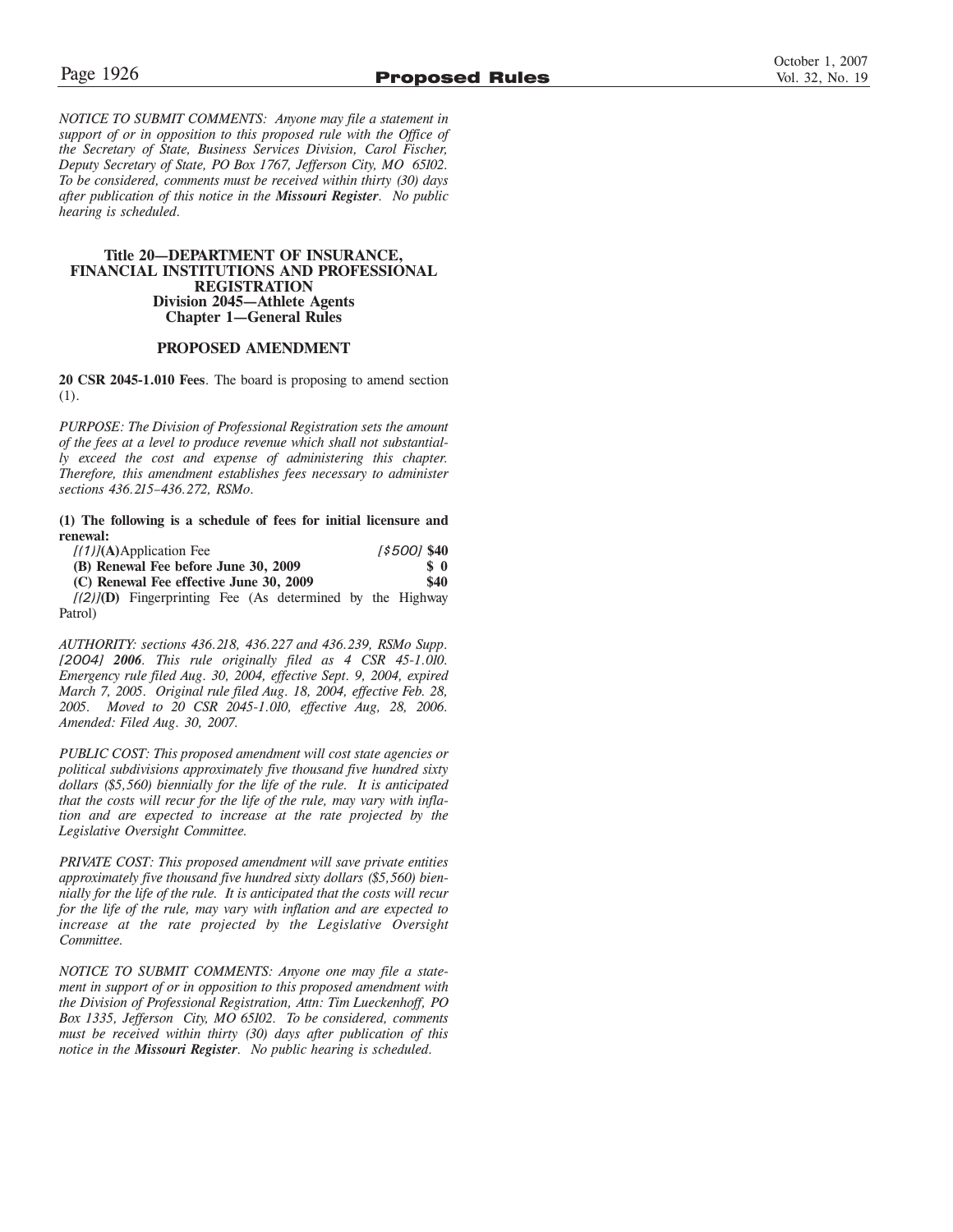# PUBLIC ENTITY FISCAL NOTE

# **I. RULE NUMBER**

# Title 20 -Department of Insurance, Financial Institutions and Professional Registration

**Division 2045 - Athlete Agents** 

**Chapter 1 - General Rules** 

# Proposed Amendment - 20 CSR 2045-1.010 Fees

Prepared July 11, 2007 by the Division of Professional Registration

# **II. SUMMARY OF FISCAL IMPACT**

| Affected Agency or Political Subdivision | <b>Estimated Loss of Revenue</b>  |            |
|------------------------------------------|-----------------------------------|------------|
| <b>Missouri Office of Athlete Agents</b> |                                   | \$5,560.00 |
|                                          | <b>Total Loss of Revenuel</b>     |            |
|                                          | <b>Biennially for the Life of</b> |            |
|                                          | the Rule                          | \$5,560.00 |

# **III. WORKSHEET**

The division is statutorily obligated to enforce and administer the provisions of sections 324.520-324.526, RSMo. Pursuant to Section 324.522, RSMo, the division shall by rule and regulation set the amount of fees authorized by sections 324.520-324.526, RSMo so that the revenue produced is sufficient, but not excessive, to cover the cost and expense to the board for administering the provisions of sections 324.520-324.526, RSMo. The board estimates the projections calculated in the Private Entity Fiscal Notes will be total loss of revenue for the board.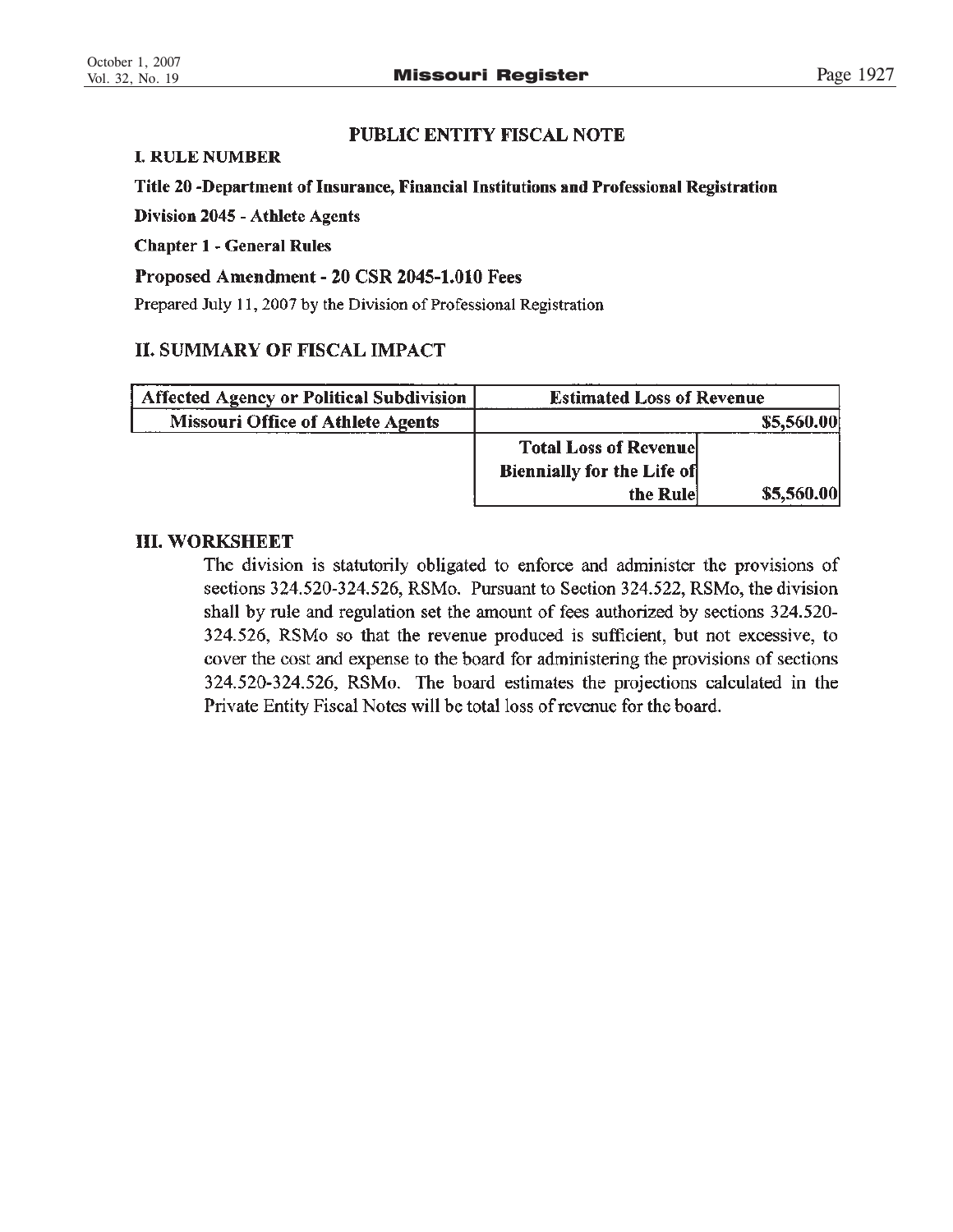# PRIVATE ENTITY FISCAL NOTE

# **I. RULE NUMBER**

# Title 20 -Department of Insurance, Financial Institutions and Professional Registration

**Division 2045 - Athlete Agents** 

**Chapter 1 - General Rules** 

# Proposed Amendment - 20 CSR 2045-1.010 Fees

Prepared July 11, 2007 by the Division of Professional Registration

# **II. SUMMARY OF FISCAL IMPACT**

| <b>Estimate the number of entities</b><br>by class which would likely be<br>affected by the adoption of<br>the proposed amendment: | Classification by type of the<br>business entities which would<br>likely be affected: | <b>Estimated savings for</b><br>compliance with the<br>amendment by<br>affected entities: |
|------------------------------------------------------------------------------------------------------------------------------------|---------------------------------------------------------------------------------------|-------------------------------------------------------------------------------------------|
| 16                                                                                                                                 | <b>Application Fee</b><br>(application fee - \$460 decrease)                          | $-$7,360$                                                                                 |
| 37                                                                                                                                 | Renewal Fee before June 30, 2009<br>$(\$0)$                                           | \$0                                                                                       |
| 45                                                                                                                                 | Renewal Fee effective June 30,<br>2009 (\$40)                                         | \$1,800                                                                                   |
|                                                                                                                                    | <b>Estimated Biennial Cost Savings</b><br>for the Life of the Rule                    | \$5,560                                                                                   |

# **III. WORKSHEET**

See table above.

# **IV. ASSUMPTION**

- 1. The figures reported above are based on FY06 actuals and FY08 projections.
- 2. It is anticipated that the total saving will recur for the life of the rule, may vary with inflation and is expected to increase at the rate projected by the Legislative Oversight Committee.
- NOTE: The division is statutorily obligated to enforce and administer the provisions of sections 324.520-324.526, RSMo. Pursuant to Section 324.522, RSMo, the division shall by rule and regulation set the amount of fees authorized by sections 324.520-324.526, RSMo so that the revenue produced is sufficient, but not excessive, to cover the cost and expense to the board for administering the provisions of sections 324.520-324.526, RSMo.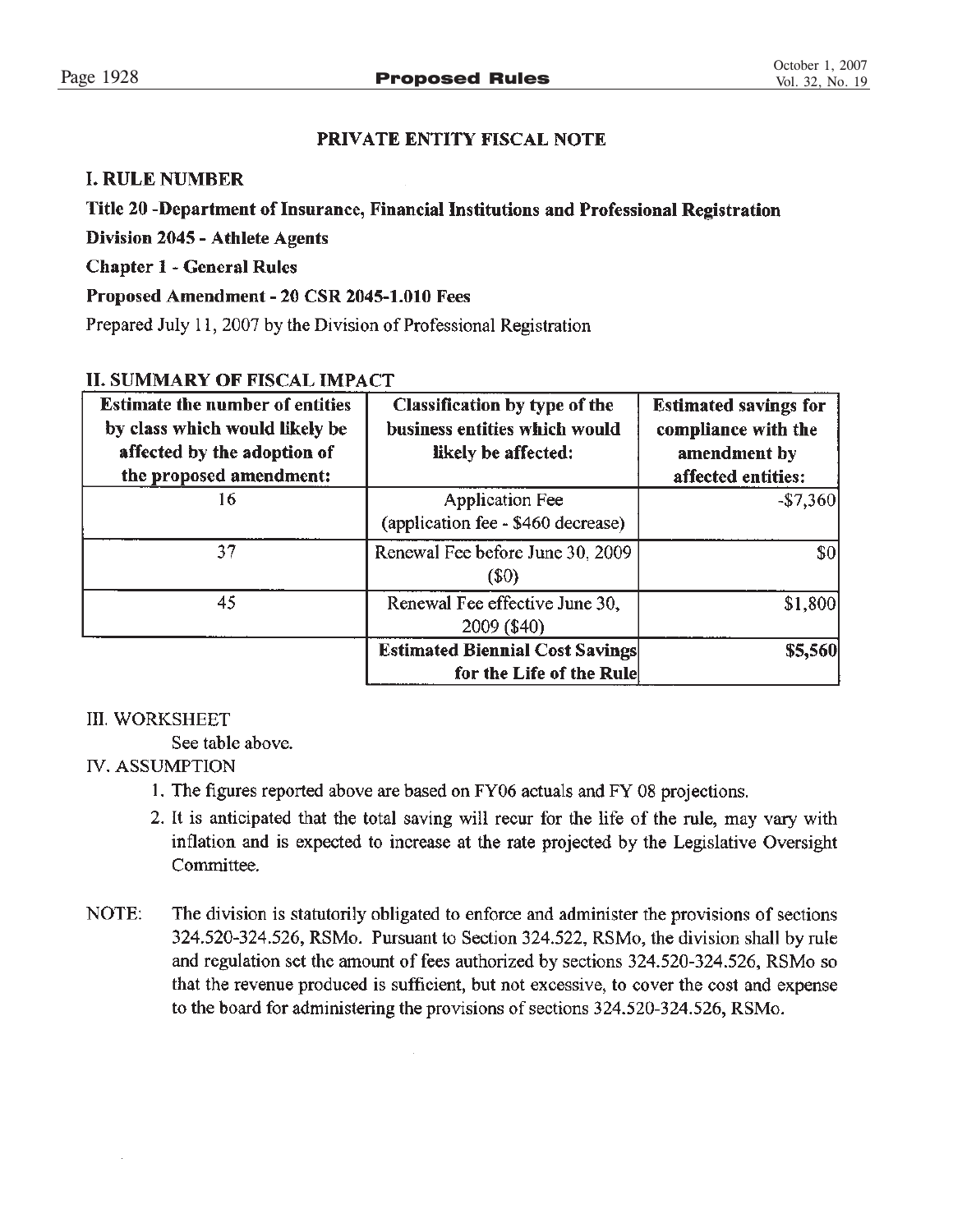### **PROPOSED AMENDMENT**

**20 CSR 2110-2.130 Dental Hygienists**. The board is proposing to amend sections (5) and (7).

*PURPOSE: This amendment clarifies that dental hygienists can apply fluoride varnishes unsupervised by a dentist.*

(5) A hygienist may perform the following procedures under direct supervision:

(B) Expanded functions in *[4 CSR 110-2.120]* **20 CSR 2110- 2.120** with proof of competency, with the exception of periodontal procedures as outlined in section (3) of this rule, made available to the board upon request. Neither a Missouri basic skills test nor certification in dental assisting is required for a dental hygienist to take expanded functions courses.

(7) A hygienist may provide oral hygiene instructions**,** *[or]* conduct oral screenings**, and apply fluoride** without a dentist being present. The hygienist shall refer the individual screened to a dentist for diagnosis.

*AUTHORITY: sections 332.031 and 332.091, RSMo 2000 and 332.071 and 332.311, RSMo Supp. [2003] 2006. This rule originally filed as 4 CSR 110-2.130. Original rule filed Dec. 12, 1975, effective Jan. 12, 1976. For intervening history, please consult the Code of State Regulations. Amended: Filed Aug. 30, 2007.*

*PUBLIC COST: This proposed amendment will not cost state agencies or political subdivisions more than five hundred dollars (\$500) in the aggregate.*

*PRIVATE COST: This proposed amendment will not cost private entities more than five hundred dollars (\$500) in the aggregate.*

*NOTICE TO SUBMIT COMMENTS: Anyone may file a statement in support of or in opposition to this proposed amendment with the Missouri Dental Board, Sharlene Rimiller, Executive Director, PO Box 1367, Jefferson City, MO 65102, by faxing (573) 751-8216 or via email at dental@pr.mo.gov. To be considered, comments must be received within thirty (30) days after publication of this notice in the Missouri Register. No public hearing is scheduled.*

### **Title 20—DEPARTMENT OF INSURANCE, FINANCIAL INSTITUTIONS AND PROFESSIONAL REGISTRATION Division 2110—Missouri Dental Board Chapter 2—General Rules**

### **PROPOSED RESCISSION**

**20 CSR 2110-2.161 Post-Board Order Hearing Procedures**. This rule defined the procedures to be used in contested case hearings to determine whether a disciplinary order or agreement imposed under section 332.321, RSMo has been violated.

*PURPOSE: This rule is being rescinded as the language in section 620.153, RSMo makes this rule obsolete.*

*AUTHORITY: section 332.031, RSMo 1986. This rule originally filed as 4 CSR 110-2.161. Original rule filed April 16, 1985, effective*

*Aug. 26, 1985. Moved to 20 CSR 2110-2.161, effective Aug. 28, 2006. Rescinded: Filed Aug. 30, 2007.*

*PUBLIC COST: This proposed rescission will not cost state agencies or political subdivisions more than five hundred dollars (\$500) in the aggregate.*

*PRIVATE COST: This proposed rescission will not cost private entities more than five hundred dollars (\$500) in the aggregate.*

*NOTICE TO SUBMIT COMMENTS: Anyone may file a statement in support of or in opposition to this proposed rescission with the Missouri Dental Board, Sharlene Rimiller, Executive Director, PO Box 1367, Jefferson City, MO 65102, by faxing (573) 751-8216 or via email at dental@pr.mo.gov. To be considered, comments must be received within thirty (30) days after publication of this notice in the Missouri Register. No public hearing is scheduled.*

### **Title 20—DEPARTMENT OF INSURANCE, FINANCIAL INSTITUTIONS AND PROFESSIONAL REGISTRATION Division 2110—Missouri Dental Board Chapter 2—General Rules**

### **PROPOSED RESCISSION**

**20 CSR 2110-2.162 Impaired Practitioner Procedures**. This rule established the procedures to be followed in implementing section 332.321.2(20), RSMo.

*PURPOSE: This rule is being rescinded as section 332.327, RSMo passed by the General Assembly in 1999, supersedes this rule as well as all of Chapter 3 of 20 CSR 2110.*

*AUTHORITY: section 332.031, RSMo 1986. This rule originally filed as 4 CSR 110-2.162. Original rule filed April 16, 1985, effective Aug. 26, 1985. Amended: Filed Sept. 3, 1991, effective Jan. 13, 1992. Moved to 20 CSR 2110-2.162, effective Aug. 28, 2006. Rescinded: Filed Aug. 30, 2007.*

*PUBLIC COST: This proposed rescission will not cost state agencies or political subdivisions more than five hundred dollars (\$500) in the aggregate.*

*PRIVATE COST: This proposed rescission will not cost private entities more than five hundred dollars (\$500) in the aggregate.*

*NOTICE TO SUBMIT COMMENTS: Anyone may file a statement in support of or in opposition to this proposed rescission with the Missouri Dental Board, Sharlene Rimiller, Executive Director, PO Box 1367, Jefferson City, MO 65102, by faxing (573) 751-8216 or via email at dental@pr.mo.gov. To be considered, comments must be received within thirty (30) days after publication of this notice in the Missouri Register. No public hearing is scheduled.*

### **Title 20—DEPARTMENT OF INSURANCE, FINANCIAL INSTITUTIONS AND PROFESSIONAL REGISTRATION Division 2197—Board of Therapeutic Massage Chapter 1—General Rules**

### **PROPOSED AMENDMENT**

**20 CSR 2197-1.040 Fees**. The board is proposing to amend sections (1) and (3).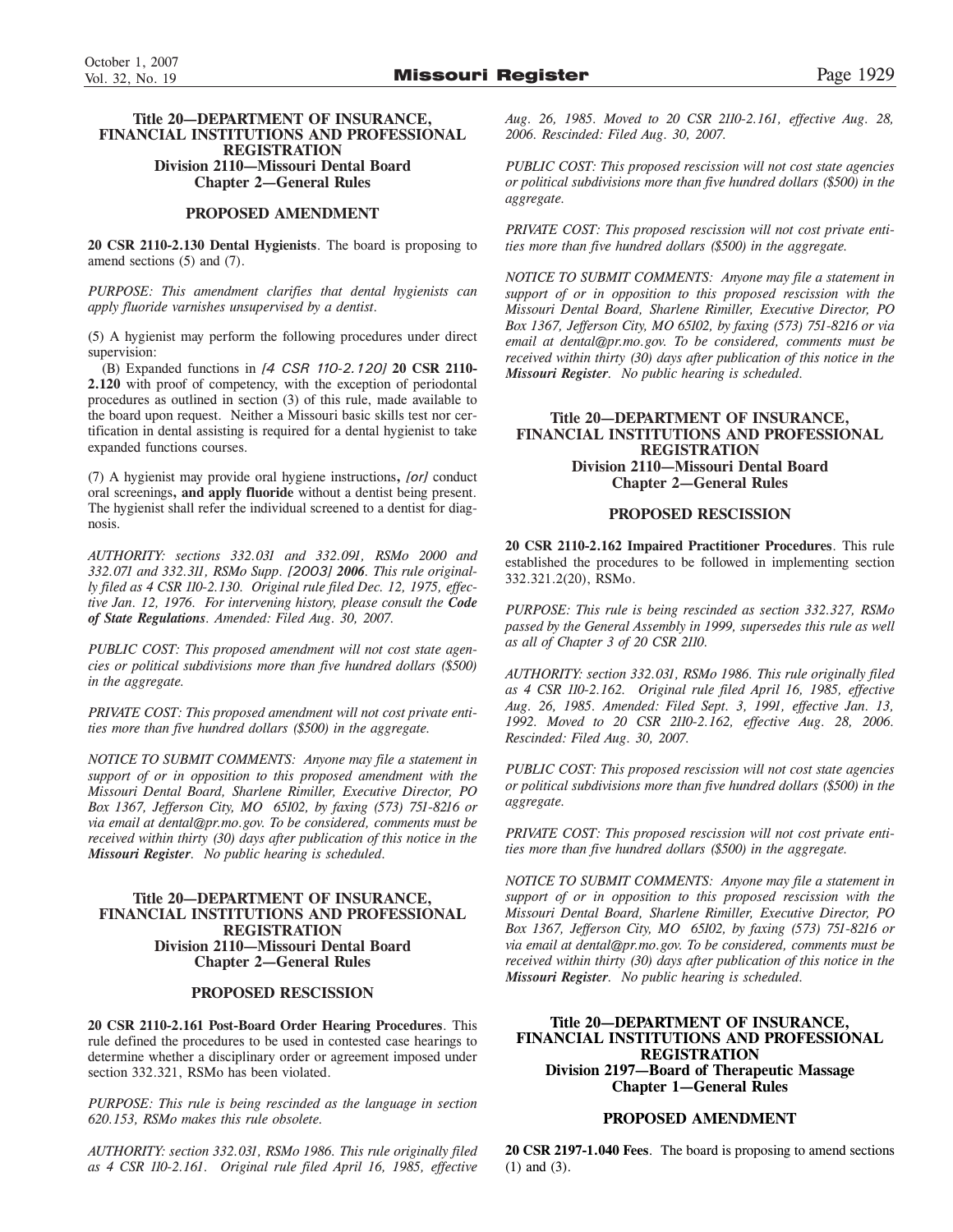*PURPOSE: The Board of Therapeutic Massage is statutorily obligated to enforce and administer the provisions of sections 324.240–324.275, RSMo. Pursuant to section 324.245, RSMo, the board shall by rule and regulation set the amount of fees authorized by section 324.245, RSMo so that the revenue produced is sufficient, but not excessive, to cover the cost and expense to the board for administering the provisions of sections 324.240–324.275, RSMo. This amendment also implements a change of address fee.*

(1) All fees shall be paid by cashier's check, personal check, business check, money order, or other method approved by the division and *[must]* **shall** be made payable to the Board of Therapeutic Massage.

| [\$100.00] \$50                                       |
|-------------------------------------------------------|
| \$25                                                  |
| [\$100.00] \$50                                       |
| \$50                                                  |
| [\$200.00] \$100                                      |
| $[$200.00]$ \$50                                      |
| \$50                                                  |
| \$100<br>2. License Reinstatement Fee 31 days-2 years |
| \$50                                                  |
|                                                       |

*AUTHORITY: sections 324.245, 324.247, and 324.265, RSMo Supp. [2003] 2006, 324.250, 324.252 and 324.267, RSMo 2000. This rule originally filed as 4 CSR 197-1.040. Original rule filed Feb. 25, 2000, effective Sept. 30, 2000. Amended: Filed Nov. 26, 2003, effective June 30, 2004. Moved to 20 CSR 2197-1.040, effective Aug. 28, 2006. Amended: Filed Aug. 21, 2007.*

*PUBLIC COST: This proposed amendment will reduce the Massage Therapy Fund by approximately four hundred ninety-four thousand, nine hundred and seventy-five dollars (\$494,975) biennially for the life of the rule. It is anticipated that the total reduction will recur biennially for the life of the rule, may vary with inflation, and is expected to increase at the rate projected by the Legislative Oversight Committee.*

*PRIVATE COST: This proposed amendment will save private entities approximately four hundred ninety-four thousand, nine hundred and seventy-five dollars (\$494,975) biennially for the life of the rule. It is anticipated that the total savings will recur biennially for the life of the rule, may vary with inflation and are expected to increase at the rate projected by the Legislative Oversight Committee.*

*NOTICE TO SUBMIT COMMENTS: Anyone may file a statement in support of or in opposition to this proposed amendment with the Missouri Board for Therapeutic Massage, Loree Kessler, Executive Director, PO Box 1335, Jefferson City, MO 65102, by faxing comments to (573) 751-0735, or by emailing comments to massagether@pr.mo.gov. To be considered, comments must be received within thirty (30) days after publication of this notice in the Missouri Register. No public hearing is scheduled.*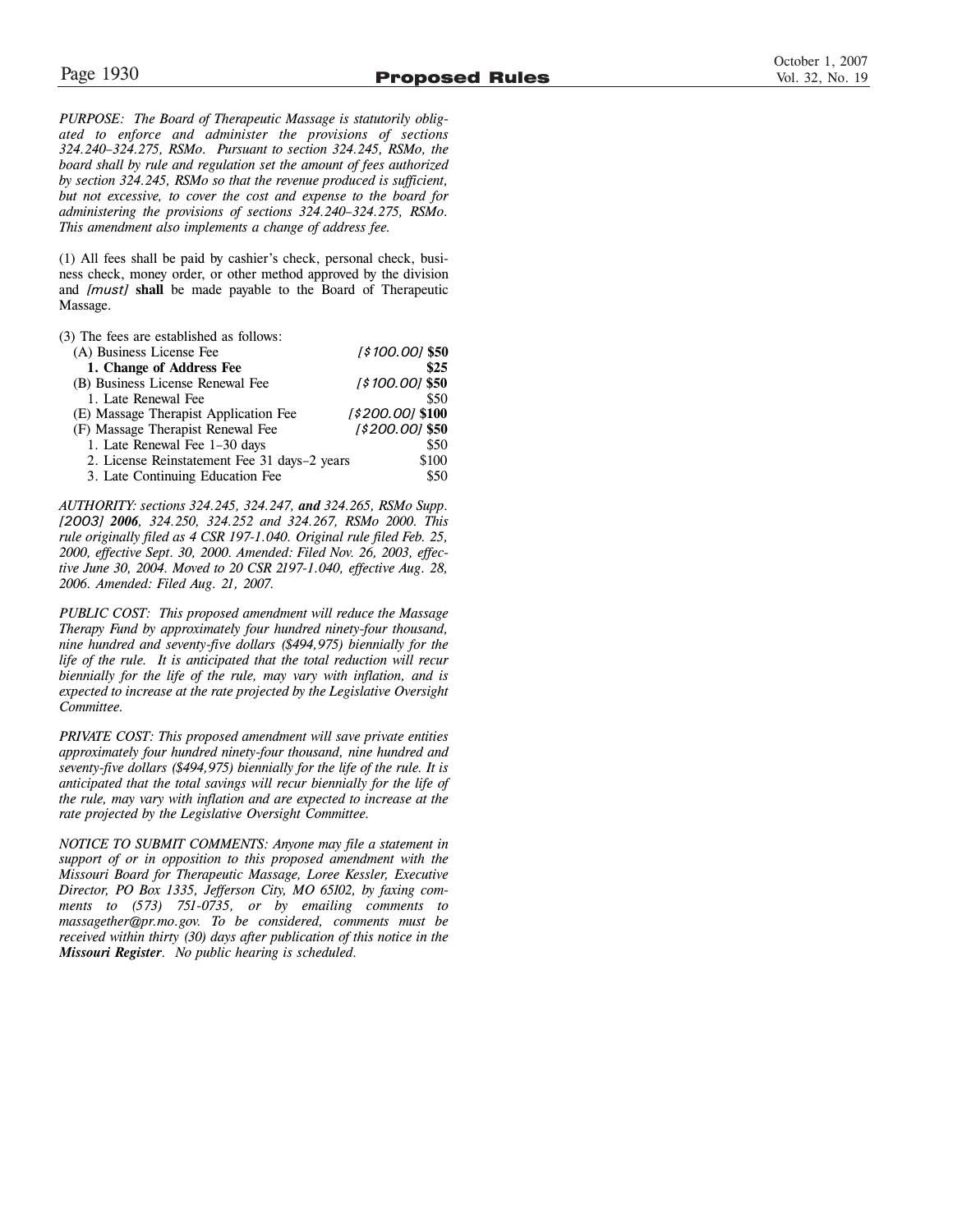# PUBLIC ENTITY FISCAL NOTE

# **I. RULE NUMBER**

Title 20 -Department of Insurance, Financial Institutions, and Professional Registration Division 2197 - Board of Therapeutic Massage **Chapter 1 - General Rules Proposed Rule - 20 CSR 2197-1.040 Fees** Prepared July 2, 2007 by the Division of Professional Registration

# **II. SUMMARY OF FISCAL IMPACT**

| Affected Agency or Political Subdivision   | <b>Estimated Loss of Revenue</b> |
|--------------------------------------------|----------------------------------|
| <b>Board of Therapeutic Massage</b>        | \$494,975.00                     |
| <b>Total Loss of Revenuel</b>              |                                  |
| <b>Biennially for the Life of the Rule</b> | \$494,975.00                     |

# **III. WORKSHEET**

See Private Entity Fiscal Note

# **IV. ASSUMPTION**

1. The division is statutorily obligated to enforce and administer the provisions of sections 324.240-324.275, RSMo. Pursuant to Section 324.245, RSMo, the division shall by rule and regulation set the amount of fees authorized by sections 324.240-324.275, RSMo so that the revenue produced is sufficient, but not excessive, to cover the cost and expense to the board for administering the provisions of sections 324.240-324.275, RSMo.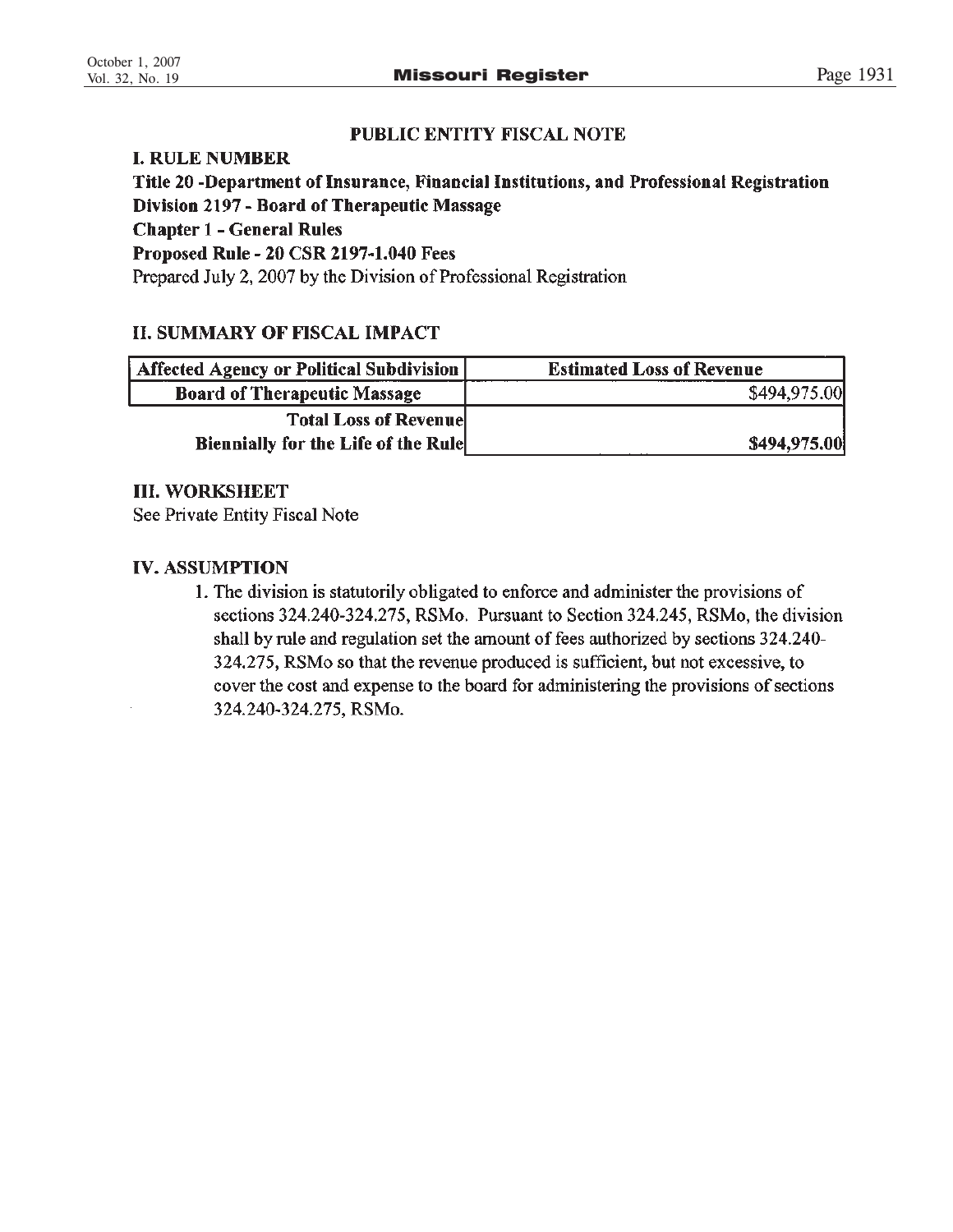# PRIVATE ENTITY FISCAL NOTE

# **I. RULE NUMBER**

# Title 20 - Department of Insurance, Financial Institutions, and Professional Registration

Division 2197 - Board of Therapeutic Massage

**Chapter 1 - General Rules** 

# Proposed Amendment - 20 CSR 2197-1.040 Fees

Prepared July 2, 2007 by the Division of Professional Registration

# **II. SUMMARY OF FISCAL IMPACT**

| <b>Estimate the number of</b><br>entities by class which<br>would likely be affected by<br>the adoption of the<br>proposed amendment: | Classification by type of the<br>business entities which would<br>likely be affected: | <b>Estimated savings for</b><br>compliance with the<br>amendment by affected entities: |
|---------------------------------------------------------------------------------------------------------------------------------------|---------------------------------------------------------------------------------------|----------------------------------------------------------------------------------------|
| 100                                                                                                                                   | <b>Business License Fees</b><br>(License Fee - \$50 decrease)                         | \$5,000                                                                                |
|                                                                                                                                       | Change of Address Fees -<br>\$25.00                                                   | (\$25)                                                                                 |
| 700                                                                                                                                   | <b>Business License Renewal Fee</b><br>(\$50 decrease)                                | \$35,000                                                                               |
| 200                                                                                                                                   | Massage Therapy Application<br>Fees (Application Fee - \$100<br>decrease)             | \$20,000                                                                               |
| 2,900                                                                                                                                 | Massage Therapist Renewal Fee<br>$($150$ decrease)                                    | \$435,000                                                                              |
|                                                                                                                                       | <b>Estimated Biennial Cost</b>                                                        |                                                                                        |
|                                                                                                                                       | Savings for the Life of the<br><b>Rule</b>                                            | \$494,975                                                                              |

# **III. WORKSHEET**

See table above.

# **IV. ASSUMPTION**

- 1. The figures reported above are based on FY06 actuals and FY08 projections.
- 2. It is anticipated that the total saving will recur for the life of the rule, may vary with inflation and is expected to increase at the rate projected by the Legislative Oversight Committee.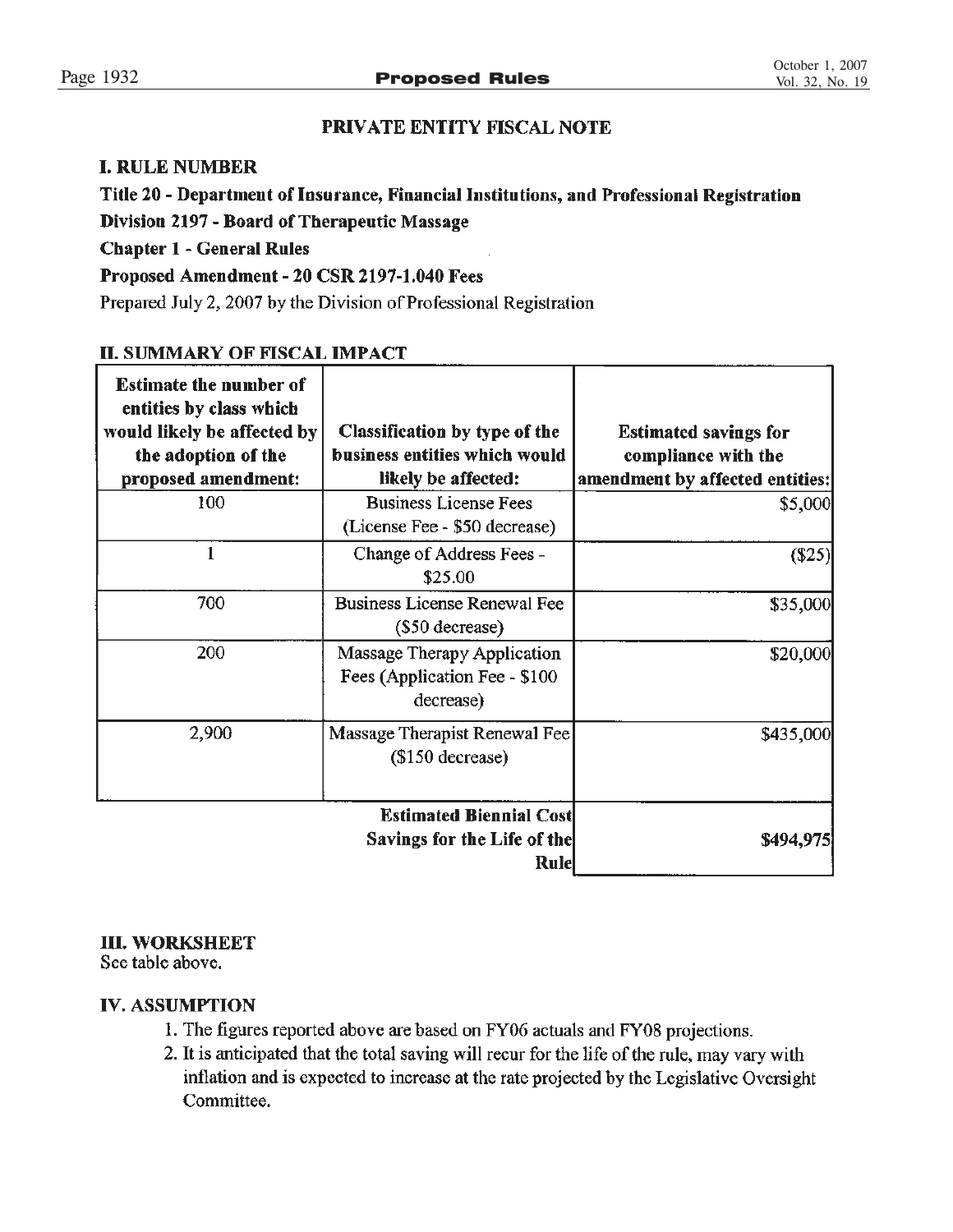The division is statutorily obligated to enforce and administer the provisions of NOTE: sections 324.240-324.275, RSMo. Pursuant to Section 324.245, RSMo, the division shall by rule and regulation set the amount of fees authorized by sections 324.240-324.275, RSMo so that the revenue produced is sufficient, but not excessive, to cover the cost and expense to the board for administering the provisions of sections 324.240-324.275, RSMo.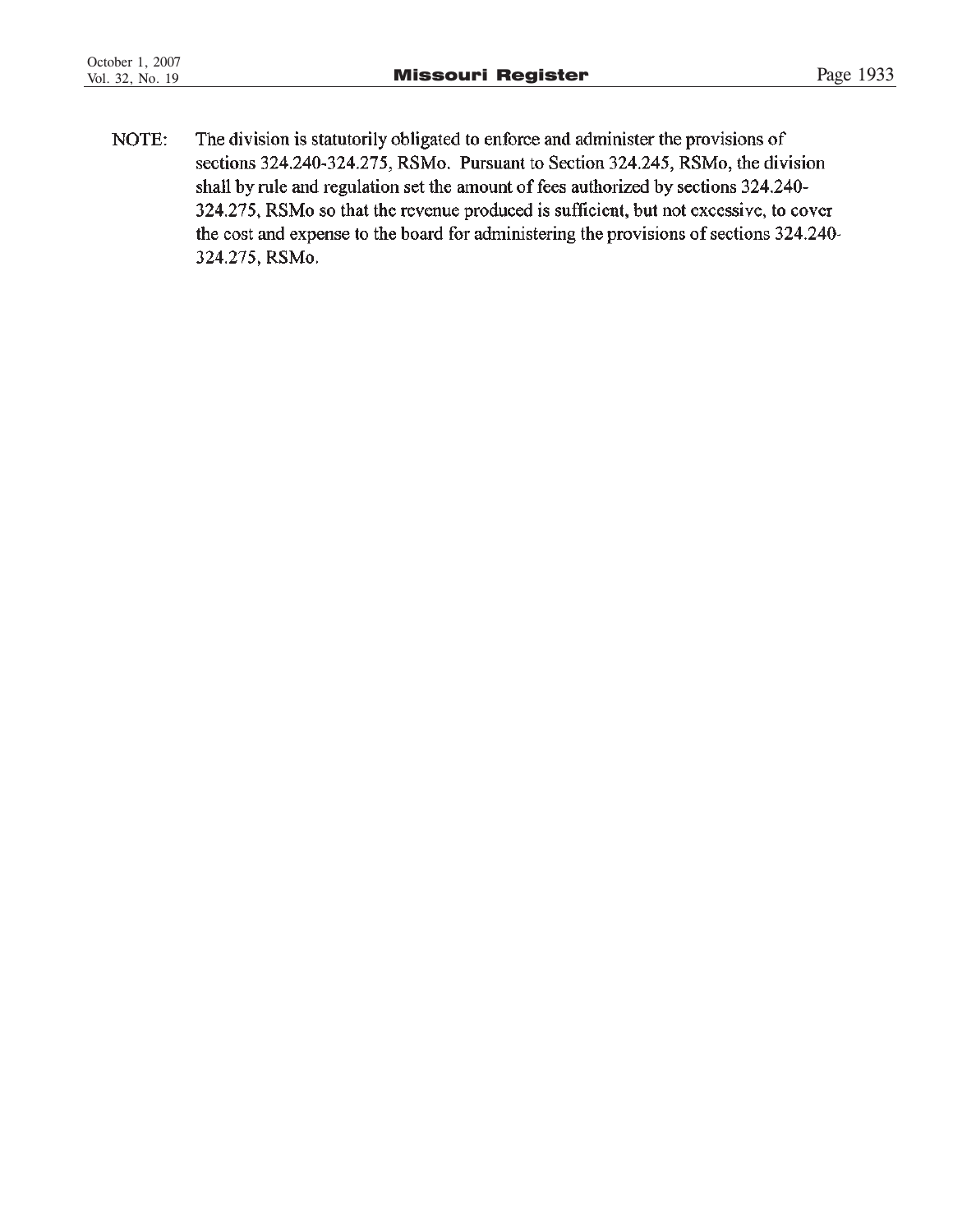### **Title 20—DEPARTMENT OF INSURANCE, FINANCIAL INSTITUTIONS AND PROFESSIONAL REGISTRATION Division 2197—Board of Therapeutic Massage**

**Chapter 2—Massage Therapist Licensure Requirements**

### **PROPOSED AMENDMENT**

**20 CSR 2197-2.010 Application for Licensure**. The board is proposing to amend sections  $(1)$ – $(4)$ .

*PURPOSE: This amendment requires applicants to submit fingerprints for the board to conduct criminal background checks. Additionally, this amendment modifies educational requirements.*

(1) A person who has completed massage therapy studies consisting of at least five hundred (500) clock hours of supervised instruction in a Coordinating Board of Higher Education (CBHE) certified school, Missouri Department of Elementary and Secondary Education (DESE) approved vocational program or school, or school, college, university, or other institution of higher learning in the United States accredited by a regional accrediting commission recognized by the United States Department of Education or an equivalent approving body for out-of-state applicants, shall be at least eighteen (18) years of age and shall submit or cause to be submitted:

(B) Two (2) sets of fingerprints *[and the criminal background check fee]* **for the purpose of conducting a criminal background check by the Missouri State Highway Patrol and Federal Bureau of Investigation (FBI). The applicant shall provide proof of submission of fingerprints to the Missouri State Highway Patrol's approved vendor(s) for both a Missouri State Highway Patrol and FBI criminal background check. Proof shall consist of any documentation acceptable to the board. Any fees due for a fingerprint background check shall be paid by the applicant directly to the Missouri State Highway Patrol or its approved vendor(s)**;

(C) An official final transcript showing successful completion of the program to be submitted directly to the board office from the massage therapy program which includes:

- 1. The applicant's name;
- 2. Date of enrollment;
- 3. Date of completion; and

4. Documentation that the massage therapy program consisted of at least five hundred (500) clock hours of supervised instruction which consisted of:

A. *[Three hundred (300) clock hours dedicated to massage theory and practice techniques provided by an instructor(s) who has practiced professionally for at least two (2) years and who is licensed or meets the qualifications for licensure as a massage therapist in the state of Missouri]* **At least three hundred (300) clock hours dedicated to massage theory and practice techniques. An instructor for massage theory and practice techniques shall document at least two (2) years of massage therapy practice and either be licensed as a massage therapist in this state or be licensure eligible, based upon board review of the instructor's credentials. An instructor of kinesiology within the massage theory and practice technique curriculum shall submit verification of education and/or experience in kinesiology instruction and licensure as a massage therapist or licensure eligibility shall not be required;**

B. One hundred (100) clock hours dedicated to the study of anatomy and physiology provided by *[an instructor(s) who holds a bachelor's degree/minor in a healthcare related field including but not limited to the fields of physical therapy, chiropractic, osteopathy, medical doctor, physician assistant, nursing, etc. or a bachelor's degree/minor in a field related to anatomy and physiology including but not limited to biology, chemistry, health, microbiology, medicine, etc.;]* **one of the following:**

**(I) An instructor with an associate, bachelor, or advanced degree in a science related field that includes a course of study in anatomy and physiology. Such degrees include but are not limited to physical therapy, chiropractic, osteopathy, medicine, nursing, chemistry, or biology and shall be from a college, university, or other institution of higher learning in the United States accredited by a regional accrediting commission recognized by the U.S. Department of Education;**

**(II) An instructor with fifteen (15) semester hours or twenty-five (25) quarter hours in science or science related courses from a college, university, or other institution of higher learning in the United States accredited by a regional accrediting commission recognized by the U.S. Department of Education. All course work must have a passing grade and at least eight (8) semester hours or fifteen (15) quarter hours of the course of study shall be in anatomy and physiology. For the purpose of this regulation a semester hour is equivalent to fifteen (15) clock hours and a quarter hour is equivalent to ten (10) clock hours;**

C. Fifty (50) clock hours dedicated to business practice, professional ethics, hygiene and massage law in the state of Missouri provided by an instructor who demonstrates *[documentable]* **documented** experience/education in a related field; and

D. Fifty (50) clock hours dedicated to ancillary therapies provided by an instructor(s) who demonstrates documented experience/education in a related field. The fifty (50) clock hours shall include but not be limited to cardiopulmonary resuscitation (CPR) and first aid which shall be provided by an instructor who holds the respective instructor certification; and

(D) Evidence of passing an examination from one of the following:

1. The National Certification Board of Therapeutic Massage and Bodywork (NCBTMB); *[or]*

2. The National Certification Commission for Acupuncture and Oriental Medicine (NCCAOM); *[or]*

**3. The American Medical Massage Association National Board Certification Examination (AMMA NBCE) administered as of 2006; or**

*[3.]***4.** An examination deemed appropriate by the board; *[and]* (E) An applicant completing a massage therapy program consisting of less than five hundred (500) hours of supervised instruction from a Missouri Coordinating Board of Higher Education (CBHE) approved school, Missouri Department of Elementary and Secondary Education (DESE) approved vocational program or school, college, university, or other institution of higher learning in the United States accredited by a regional accrediting commission recognized by the United States Department of Education or an equivalent approving agency for out-of-state schools, or who has completed a massage therapy program deficient in clock hours according to *[4 CSR 197- 2.010(1)(C)4.A.–D.]* **20 CSR 2197-2.010(1)(C)4.A.–D.** may complete deficiencies at either a Missouri CBHE approved school, DESE approved vocational program, mentorship approved by the board, or school, college, university, or other institution of higher learning in the United States accredited by a regional accrediting commission recognized by the United States Department of Education, or an out-of-state school approved by an agency equivalent to CBHE*[.]***; and**

**(F) For the purpose of 20 CSR 2197-2.010, the course of instruction meeting the educational requirements for licensure shall not be provided via correspondence course, audiotape, videotape, or the Internet unless approved by the board. The course of instruction shall be face-to-face, visually and verbally interactive, between an instructor and the student(s).**

(2) A person who has completed five hundred (500) clock hours in an apprenticeship with a certified mentor and has successfully passed an examination approved by the board shall be at least eighteen (18) years of age and shall submit or cause to be submitted:

(B) Two (2) sets of fingerprints *[and the criminal background*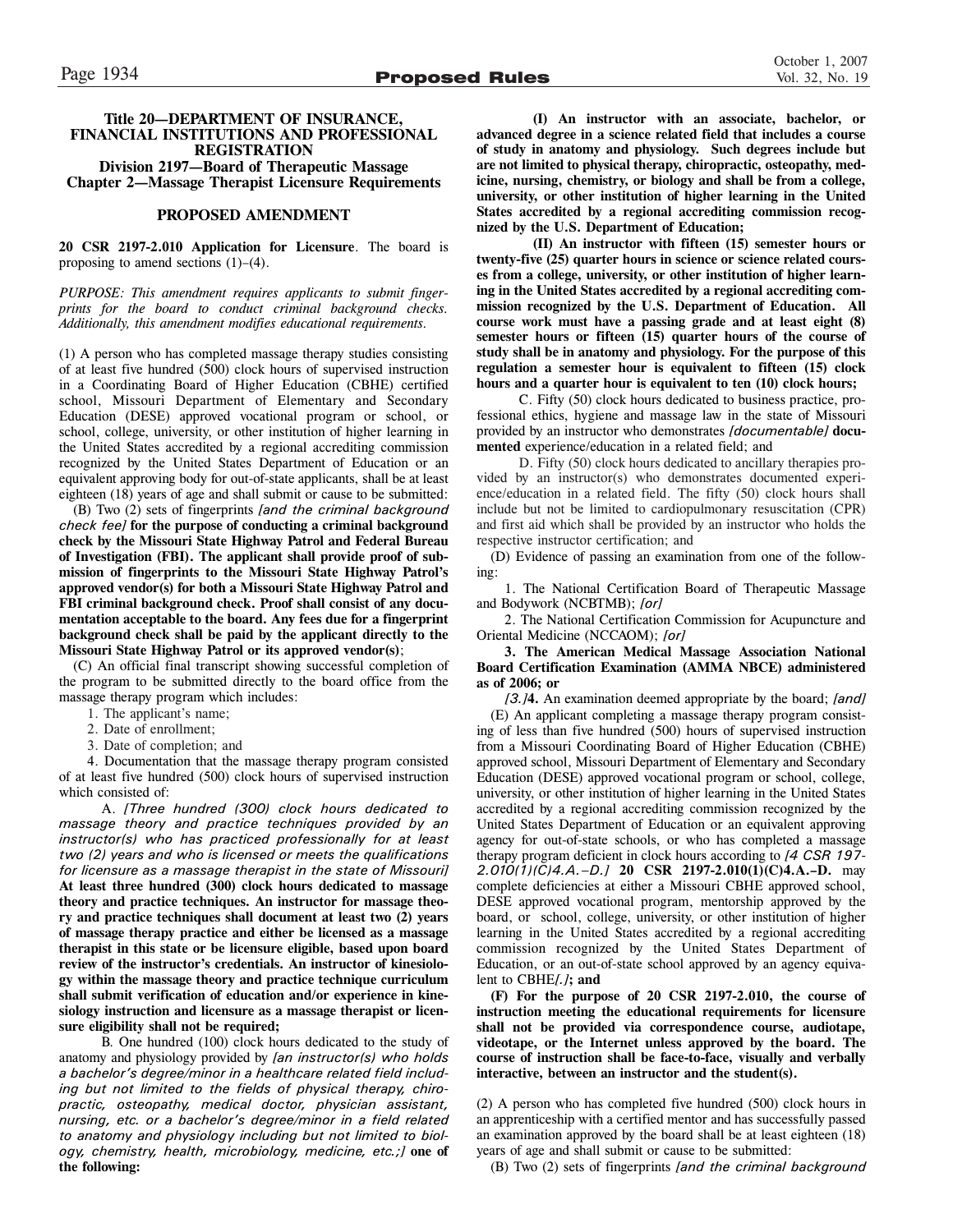*check fee]* **for the purpose of conducting a criminal background check by the Missouri State Highway Patrol and FBI. The applicant shall provide proof of submission of fingerprints to the Missouri State Highway Patrol's approved vendor(s) for both a Missouri State Highway Patrol and FBI criminal background check. Proof shall consist of any documentation acceptable to the board. Any fees due for fingerprint background check shall be paid by the applicant directly to the Missouri State Highway Patrol or its approved vendor(s);**

(C) Official evidence of completing five hundred (500) clock hours of massage therapy training in an apprenticeship with a certified mentor which includes:

- 1. The applicant name;
- 2. Date of enrollment;
- 3. Date of completion;

4. Documentation that the mentorship program consisted of at least five hundred (500) clock hours of supervised instruction which consisted of:

A. Three hundred (300) clock hours dedicated to massage theory and practice techniques provided directly by the certified mentor;

B. *[One hundred (100) clock hours dedicated to the study of anatomy and physiology provided by an instructor(s) who holds a bachelor's degree/minor in a healthcare related field including but not limited to the fields of physical therapy, chiropractic, osteopathy, medical doctor, physician assistant, nursing, etc. or a bachelor's degree/minor in a field related to anatomy and physiology including but not limited to biology, chemistry, health, microbiology, medicine, etc.;]* **One hundred (100) clock hours dedicated to the study of anatomy and physiology provided by one (1) of the following:**

**(I) The board approved mentor with an associate, bachelor, or advanced degree in a science related field from a college, university, or other institution of higher learning in the United States accredited by a regional accrediting commission recognized by the U.S. Department of Education that includes a course of study in anatomy and physiology. Such degrees include but are not limited to physical therapy, chiropractic, osteopathy, medicine, nursing, chemistry, or biology;** 

**(II) A school, college, university, or other institution of higher learning in the United States accredited by a regional accrediting commission recognized by the U.S. Department of Education, a massage therapy program approved by the Missouri CBHE, or an out-of-state school approved by an agency equivalent to the Missouri CBHE; or**

**(III) The board approved mentor with fifteen (15) semester hours or twenty-five (25) quarter hours in science or science related courses from a college, university, or other institution of higher learning in the United States accredited by a regional accrediting commission recognized by the U.S. Department of Education. All course work must have a passing grade and at least eight (8) semester hours in fifteen (15) quarter hours of the course of study shall be in anatomy and physiology. For the purpose of this regulation a semester hour is equivalent to fifteen (15) clock hours and a quarter hour is equivalent to ten (10) clock hours;**

C. Fifty (50) clock hours dedicated to business practice, professional ethics, hygiene and massage law in the state of Missouri**.** *[provided by an instructor(s) who demonstrates documented experience/education in a related field]* **The mentor shall document education and/or experience to provide a course of instruction for this area**; and

D. Fifty (50) clock hours dedicated to ancillary therapies**.** *[provided by an instructor(s) who demonstrates documented experience/education in a related field.]* **The mentor shall document education and/or experience to provide a course of instruction for this area.** The fifty (50) clock hours shall include but not be limited to cardiopulmonary resuscitation (CPR) and first

aid which shall be provided by an instructor who holds the respective instructor certification; *[and]*

(D) Evidence of passing a statistically valid examination from one of the following:

1. NCBTMB; *[or]*

2. NCCAOM; *[or]*

**3. AMMA NBCE administered as of 2006; or**

*[3.]* **4.** An examination deemed appropriate by the board*[.]***; and**

**(E) For the purpose of 20 CSR 2197-2.010, the course of instruction meeting the educational requirements for licensure shall not be provided via correspondence course, audiotape, videotape, or the Internet unless approved by the board. The course of instruction shall be face-to-face, visually and verbally interactive, between an instructor and the student(s).**

(3) Grandfathering Provisions.

(A) A person who has passed a statistically valid examination on therapeutic massage and bodywork prior to August 28, 1999 and applies for such license prior to December 31, 2000 shall be at least eighteen (18) years of age and shall submit*[—]* **:**

1. A completed notarized application and the accompanying application fee;

2. Two (2) sets of fingerprints *[and the criminal background check fee]* **for the purpose of conducting a criminal background check by the Missouri State Highway Patrol and FBI. The applicant shall provide proof of submission of fingerprints to the Missouri State Highway Patrol's approved vendor(s) for both a Missouri State Highway Patrol and FBI criminal background check. Proof shall consist of any documentation acceptable to the board. Any fees due for a fingerprint background check shall be paid by the applicant directly to the Missouri State Highway Patrol or its approved vendor(s)**; and

3. Evidence of passing a statistically valid examination from one of the following:

A. NCBTMB; or

B. NCCAOM.

(B) A person who has been in the practice of massage therapy for at least ten (10) years prior to August 28, 1999 and applies for such license prior to December 31, 2000 shall submit or cause to be submitted:

1. A completed notarized application and the accompanying application fee;

2. Two (2) sets of fingerprints and the criminal background check fee;

3. Evidence documenting at least ten (10) years of massage therapy practice (minimum of one hundred fifty (150) massage hours per year practiced between August 28, 1984 to August 28, 1999) which may include but not be limited to a combination of the following:

A. Income tax forms;

B. Professional massage therapy association membership(s);

C. Certificates of continuing education in massage therapy;

D. Business license(s);

E. Office rent or lease agreement(s);

F. Yellow page advertisements with dates;

G. Printed advertisements with dates;

H. Professional insurance;

I. Cancelled checks related to the massage therapy practice which shall include but not be limited to payment for rent, services rendered and/or massage therapy supplies;

J. Verifiable letter(s) from employer(s);

K. Verifiable letter(s) of referral for massage therapy services from a licensed healthcare professional;

L. Verifiable letters of confirmation from clients of massage therapy experience;

M. Work log or client records consisting of client's name, address and/or telephone number, appointment date, and time period worked on client.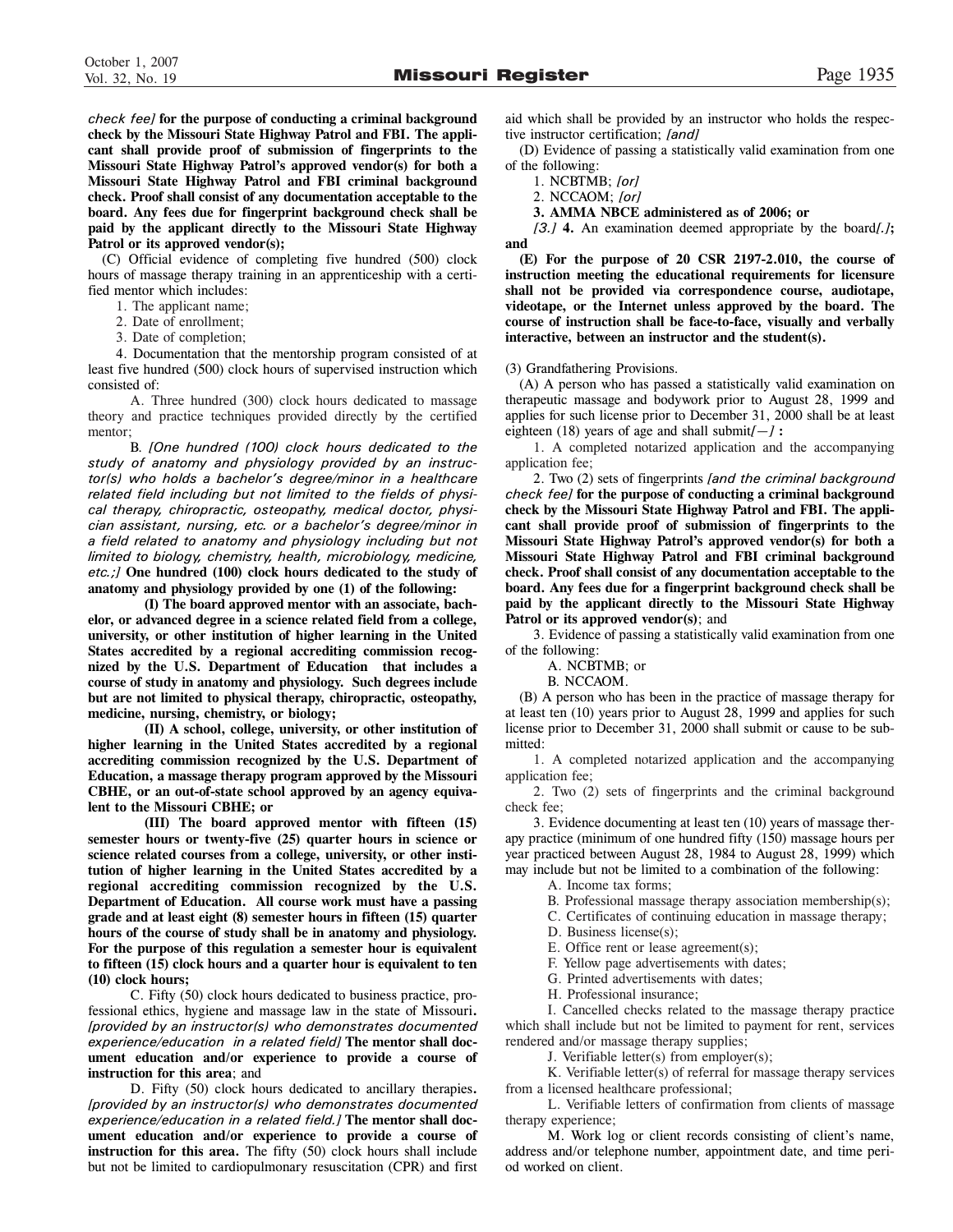(4) *[Temporary Two (2)-Year License.]* **A massage therapist license shall not be issued until the results of the criminal background check have been reviewed by the board. The results of the criminal background check shall be valid for two (2) years from receipt of the criminal background check in the board office.**

*[(A) A person who has practiced less than three (3) years prior to August 28, 1999 and has at least one hundred (100) clock hours of training prior to December 31, 2000 and applies for a temporary two (2)-year license prior to December 31, 2000 shall be at least eighteen (18) years of age and shall submit or cause to be submitted:*

*1. A completed notarized application and the accompanying application fee;*

*2. Two (2) sets of fingerprints and the criminal background check fee;* 

*3. Evidence documenting at least seventy-five (75) massage hours over a minimum of a six (6)-month period with no less than eight (8) hours in each single month of massage therapy practice prior to August 28, 1999 which may include but not be limited to a combination of the following:*

*A. Income tax forms;*

*B. Professional massage therapy association membership(s);* 

*C. Certificates of continuing education in massage therapy;*

*D.Business license(s);*

*E. Office rent or lease agreement(s);* 

*F. Yellow page advertisements with dates;*

*G. Printed advertisements with dates;* 

*H. Professional insurance;*

*I. Cancelled checks related to the massage therapy practice which shall include but not be limited to payment for rent, services rendered and/or massage therapy supplies;*

*J. Verifiable letter(s) from employer(s);*

*K. Verifiable letter(s) of referral for massage therapy services from a licensed healthcare professional;* 

*L. Verifiable letters of confirmation from clients of massage therapy experience; or*

*M. Work log or client records consisting of client's name, address and/or telephone number, appointment date, and time period worked on client.*

*4. Evidence of at least one hundred (100) clock hours of formal massage therapy training approved by the board which shall include any combination of the following:*

*A. Classroom and directly supervised student clinical massage therapy practice hours;*

*B. Continuing education credits in massage therapy; or*

*C. Massage therapy seminar and/or workshop attendance.*

*(B) A person who has practiced at least three (3) years prior to August 28, 1999 and has less than one hundred (100) clock hours of training prior to December 31, 2000 and applies for a temporary two (2)-year license prior to December 31, 2000 shall be at least eighteen (18) years of age and shall submit or cause to be submitted:*

*1. A completed notarized application and the accompanying application fee;*

*2. Two (2) sets of fingerprints and the criminal background check fee;* 

*3. Evidence documenting at least three (3) years massage therapy practice (minimum of one hundred fifty (150) massage hours per year practiced between August 28, 1994 to August 28, 1999) which may include but not be limited to a combination of the following:*

*A. Income tax forms;*

*B. Professional massage therapy association membership(s);* 

*C. Certificates of continuing education in massage therapy;*

*D. Business license(s);*

*E. Office rent or lease agreement(s);* 

*F. Yellow page advertisements with dates;*

*G. Printed advertisements with dates;* 

*H. Professional insurance;*

*I. Cancelled checks related to the massage therapy practice which shall include but not be limited to payment for rent, services rendered and/or massage therapy supplies;*

*J. Verifiable letter(s) from employer(s);*

*K. Verifiable letter(s) of referral for massage therapy services from a licensed healthcare professional;* 

*L. Verifiable letters of confirmation from clients of massage therapy experience; or*

*M. Work log or client records consisting of client's name, address and/or telephone number, appointment date, and time period worked on client; and* 

*4. Evidence of at least twenty-five (25) clock hours of formal massage therapy training approved by the board which shall include any combination of the following:*

*A. Classroom and directly supervised student clinical massage therapy practice hours;*

*B. Continuing education credits in massage therapy; or*

*C. Massage therapy seminar and/or workshop attendance.* 

*(C) During the temporary two (2)-year license period the licensee shall complete at least one hundred (100) additional clock hours of formal training approved by the board and shall:*

*1. Cause an official final transcript to be submitted directly to the board office from the approved massage therapy school, Missouri Department of Elementary and Secondary Education (DESE) approved vocational program or school, mentorship approved by the board, or school, college, university, or other institution of higher learning in the United States which, at the time the applicant was enrolled, was accredited by a regional accrediting commission recognized by the United States Department of Education which includes:*

*A. The applicant's name;*

*B. Date of enrollment;*

*C. Date of completion; and*

*D. Evidence that one hundred (100) clock hours of formal training included at least twenty-five (25) clock hours in anatomy and physiology.*

*(D) The temporary two (2)-year license shall not be renewable.*

*(E) A temporary license holder who fails to complete the required one hundred (100) clock hours of formal training approved by the board within the two (2)-year license period shall not be eligible for licensure pursuant to this provision and will have to reapply for licensure pursuant to the licensure requirements in effect at that time.]*

*AUTHORITY: sections 324.240 and 324.267, RSMo 2000 and 324.243, 324.245, 324.265 and 324.270, RSMo Supp. [2003] 2006. Original rule filed Feb. 25, 2000, effective Sept. 30, 2000. Amended: Filed Nov. 26, 2003, effective June 30, 2004. Moved to 20 CSR 2197-2.010, effective Aug. 28, 2007. Amended: Filed Aug. 21, 2007.*

*PUBLIC COST: This proposed amendment will cost state agencies or political subdivisions approximately eleven thousand six hundred fifty-five dollars (\$11,655) annually for the life of the rule. It is anticipated that the costs will recur for the life of the rule, may vary with*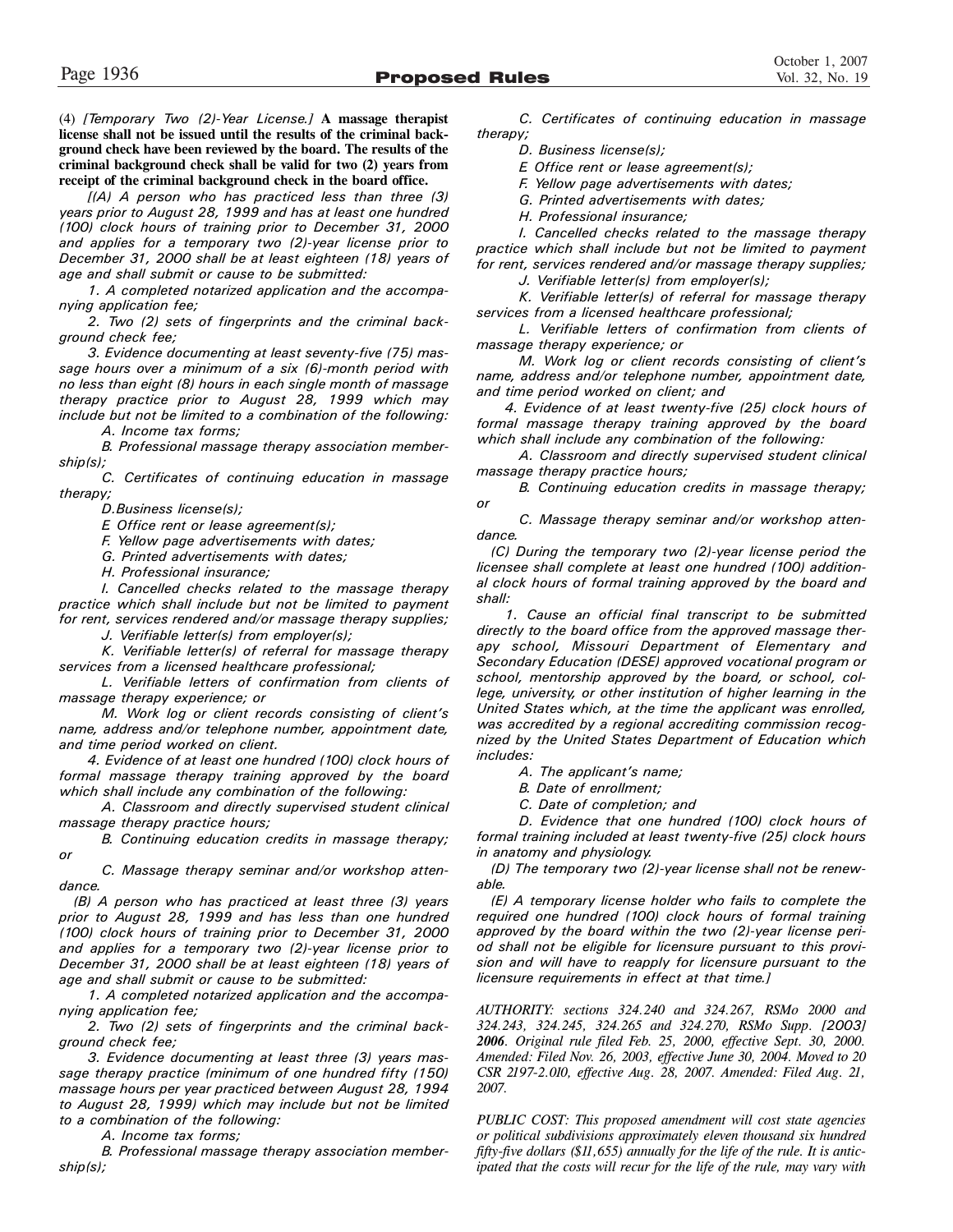*inflation and are expected to increase at the rate projected by the Legislative Oversight Committee.*

*PRIVATE COST: This proposed amendment will cost private entities two hundred seventy-five dollars (\$275) annually for the life of the rule. It is anticipated that the costs will recur for the life of the rule, may vary with inflation and are expected to increase at the rate projected by the Legislative Oversight Committee.*

*NOTICE TO SUBMIT COMMENTS: Anyone may file a statement in support of or in opposition to this proposed amendment with the Missouri Board for Therapeutic Massage, Loree Kessler, Executive Director, PO Box 1335, Jefferson City, MO 65102, by faxing comments to (573) 751-0735, or by emailing comments to massagether@pr.mo.gov. To be considered, comments must be received within thirty (30) days after publication of this notice in the Missouri Register. No public hearing is scheduled.*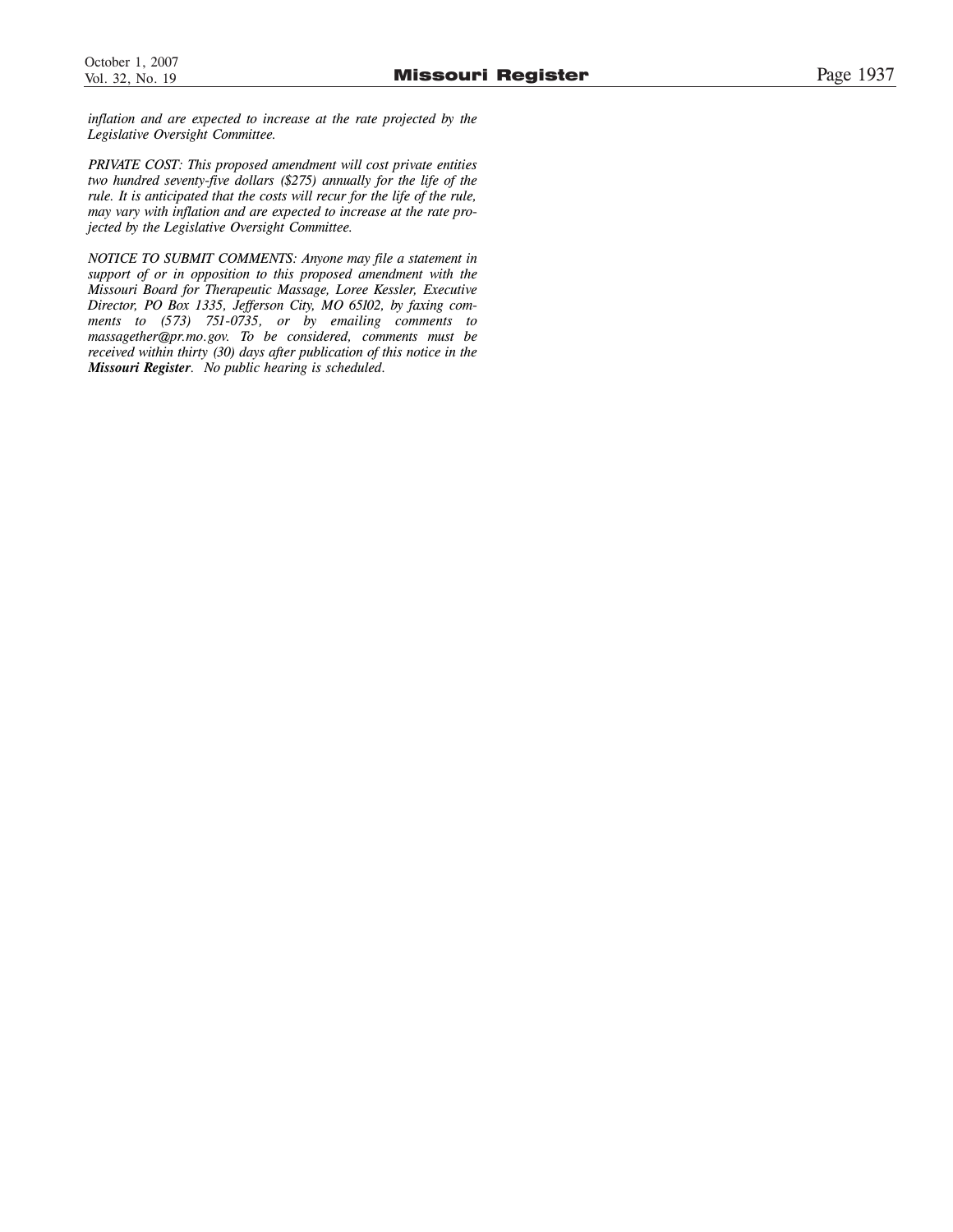# PUBLIC ENTITY FISCAL NOTE

# **I. RULE NUMBER**

Title 20 - Department of Insurance, Financial Institutions and Professional Registration Division 2197 - Board of Therapeutic Massage **Chapter 2 - Massage Therapist Licensure Requirements** Proposed Amendment - 20 CSR 2197-2.010 Application for Licensure Prepared July 2, 2007 by the Division of Professional Registration

# **II. SUMMARY OF FISCAL IMPACT**

| <b>Estimate the number of</b><br>entities by class which would<br>likely be affected by the<br>adoption of the proposed<br>rule: | Classification by type of the<br><b>business</b><br>entities which would likely be<br>affected: | <b>Estimated cost of</b><br>compliance with the rule by<br>affected entities: |
|----------------------------------------------------------------------------------------------------------------------------------|-------------------------------------------------------------------------------------------------|-------------------------------------------------------------------------------|
| 400                                                                                                                              | <b>Applicants for Permanent</b><br>Licensure Fingerprinting Fees $\omega$<br>\$12.95 increase   | \$5,180                                                                       |
| 400                                                                                                                              | Applicants for Provisional<br>Licensure Fingerprinting Fees $\omega$<br>\$12.95 increase        | \$5,180                                                                       |
| 100                                                                                                                              | <b>Applicants for Business</b><br>Licensure Fingerprinting Fees $\omega$<br>\$12.95 increase    | \$1,295                                                                       |
|                                                                                                                                  | <b>Estimated Annual Cost of</b><br><b>Compliance for the Life of the</b><br>Rule                | \$11,655                                                                      |

# **III. WORKSHEET**

See table above.

# **IV. ASSUMPTION**

- 1. Based on FY 06 actuals and FY 07 projections, the board estimates that 900 applicants will be affected by this proposed amendment and the fingerprinting will increase by \$12.95 per person.
- 2. It is anticipated that the total cost will recur for the life of the rule, may vary with inflation and is expected to increase at the rate projected by the Legislative Oversight Committee.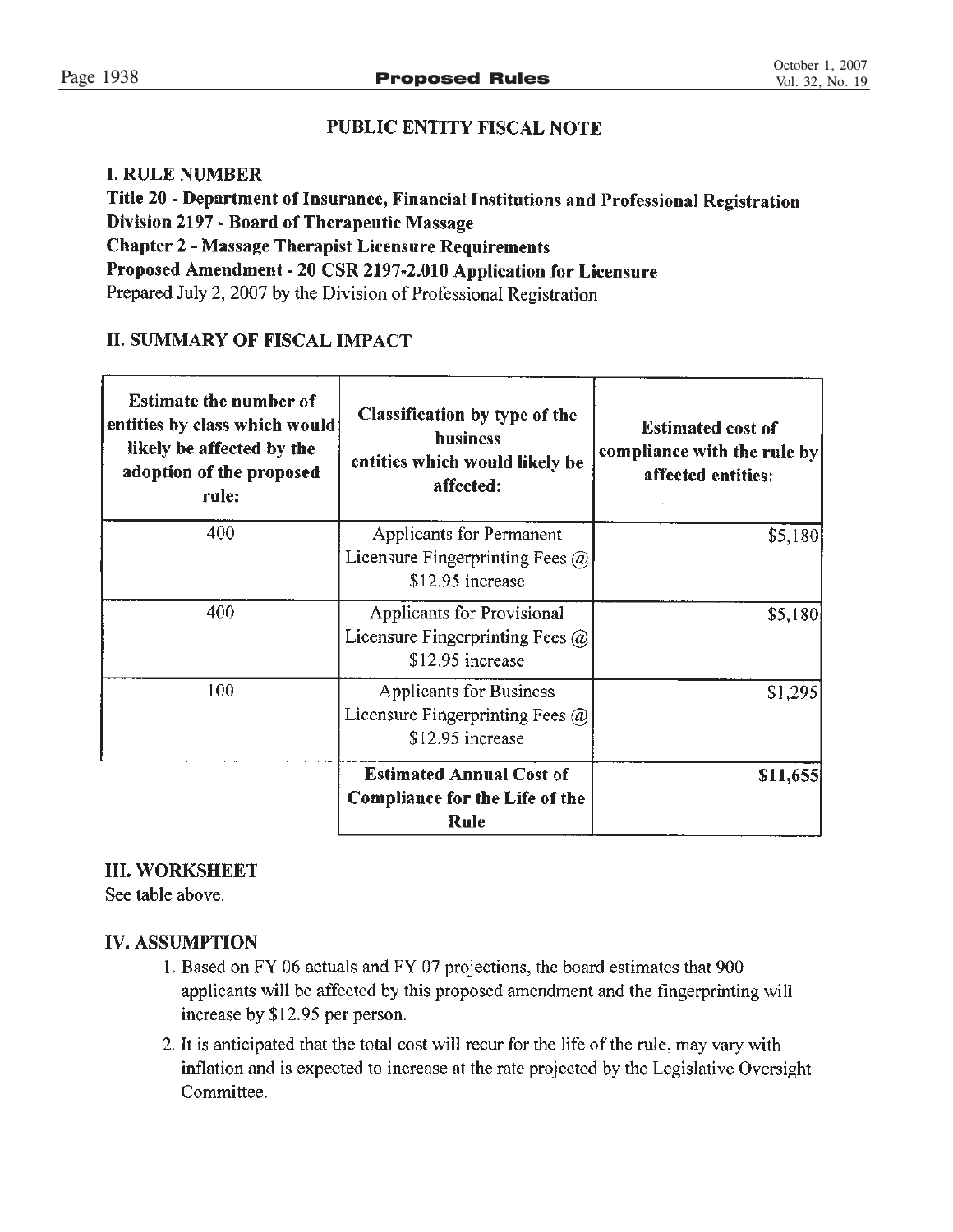# PRIVATE ENTITY FISCAL NOTE

# **I. RULE NUMBER**

Title 20 - Department of Insurance, Financial Institutions and Professional Registration Division 2197 - Board of Therapeutic Massage **Chapter 2 - Massage Therapist Licensure Requirements** Proposed Amendment - 20 CSR 2197-2.010 Application for Licensure Prepared July 2, 2007 by the Division of Professional Registration

# **II. SUMMARY OF FISCAL IMPACT**

| <b>Estimate the number of</b><br>entities by class which would<br>likely be affected by the<br>adoption of the proposed<br>rule: | Classification by type of the<br><b>business</b><br>entities which would likely be<br>affected:                          | <b>Estimated cost of</b><br>compliance with the rule by<br>affected entities: |
|----------------------------------------------------------------------------------------------------------------------------------|--------------------------------------------------------------------------------------------------------------------------|-------------------------------------------------------------------------------|
|                                                                                                                                  | Applicants/Passed the American<br>Medical Massage Assn.<br>National Board Certification<br>Exam $\omega$ \$275 exam fee. | \$275                                                                         |
|                                                                                                                                  | <b>Estimated Annual Cost of</b><br>Compliance for the Life of the<br>Rule                                                | <b>\$275</b>                                                                  |

# **III. WORKSHEET**

See table above.

# **IV. ASSUMPTION**

- 1. Based upon actual figures since 2001, the board estimates it will receive at least one applicant per year that has passed the American Medical Massage Association National Board Certification Examination (AMMA NBCE) adminstered as of 2006. There are two exams available, level one and level two. Each exam costs \$275.
- 2. It is anticipated that the total cost will recur for the life of the rule, may vary with inflation and is expected to increase at the rate projected by the Legislative Oversight Committee.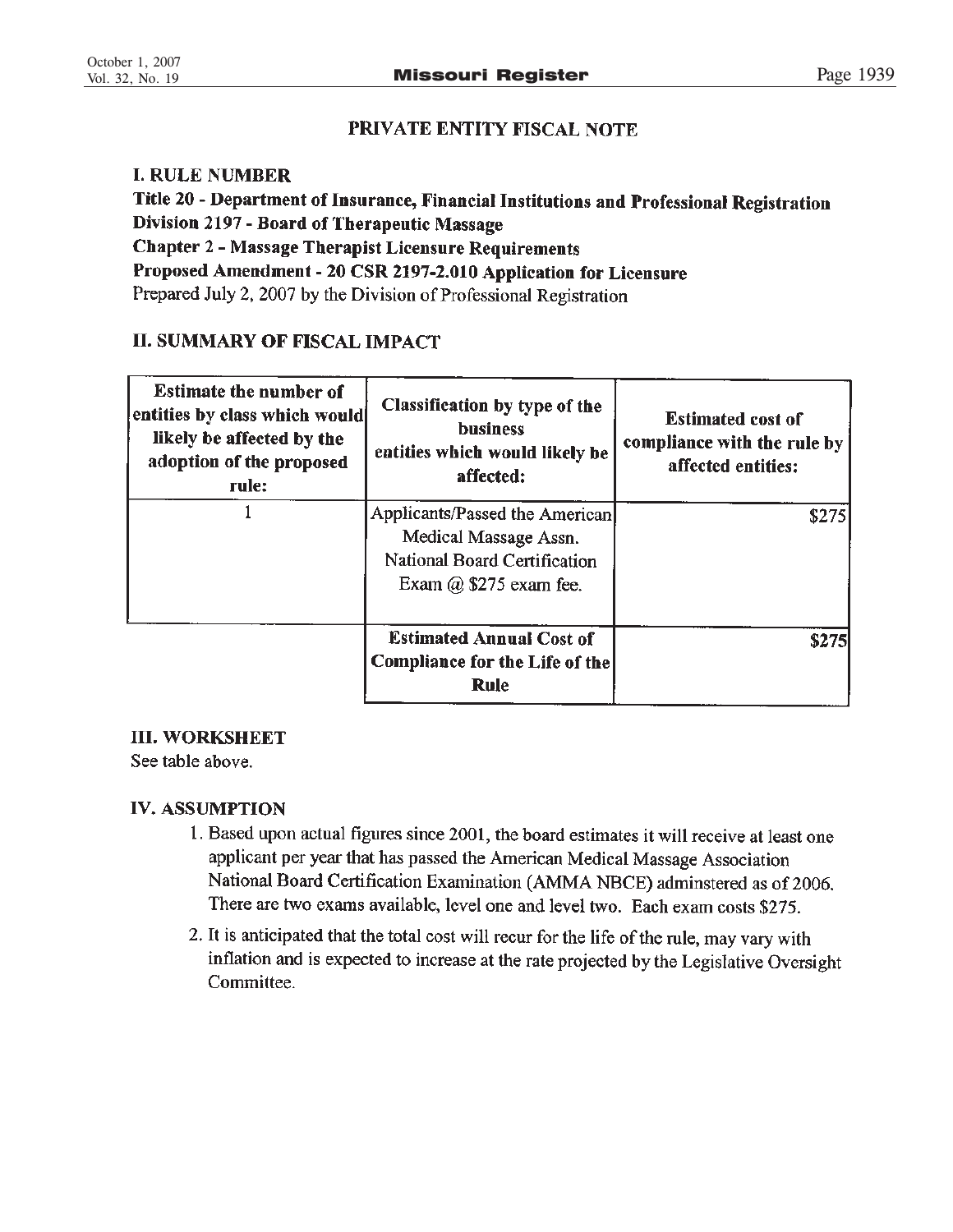# **Chapter 2—Massage Therapist Licensure Requirements**

### **PROPOSED AMENDMENT**

**20 CSR 2197-2.020 Reciprocity**. The board is proposing to amend sections  $(1)-(3)$ .

*PURPOSE: This amendment requires applicants for reciprocity to submit fingerprints for the board to conduct criminal background checks.*

(1) A person applying for licensure by reciprocity whose state, territory, or commonwealth of the District of Columbia has requirements which substantially conform to those in the state of Missouri shall submit or cause to be submitted the following:

(B) Two (2) sets of fingerprints *[and the criminal background check fee]* **for the purpose of conducting a criminal background check by the Missouri State Highway Patrol and Federal Bureau of Investigation (FBI). The applicant shall provide proof of submission of fingerprints to the Missouri State Highway Patrol's approved vendor(s) for both a Missouri State Highway Patrol and FBI criminal background check. Proof shall consist of any documentation acceptable to the board. Any fees due for fingerprint background check shall be paid by the applicant directly to the Missouri State Highway Patrol or its approved vendor(s)**;

(D) *[A]* **When requested by the board a** copy of the other state, territory, commonwealth, or the District of Columbia's statutes and rules and regulations pertaining to massage therapy; and

(2) A person applying for licensure by reciprocity whose state, territory, commonwealth, or the District of Columbia has *[less stringent laws than those in force in the state of]* **licensure requirements that are not substantially the same as** Missouri shall be required to meet the requirements of section 324.265**, RSMo** and *[board rule 4 CSR 197-2.010 ]* **20 CSR 2197-2.010**.

**(3) A massage therapist license shall not be issued until the results of the criminal background check have been reviewed by the board. The results of the criminal background check shall be valid for two (2) years from receipt of the criminal background check in the board office.**

*AUTHORITY: sections 324.245 and 324.265, RSMo Supp. [1999] 2006. This rule originally filed as 4 CSR 197-2.020. Original rule filed Feb. 25, 2000, effective Sept. 30, 2000. Moved to 20 CSR 2197- 2.020, effective Aug. 28, 2006. Amended: Filed Aug. 21, 2007.*

*PUBLIC COST: This proposed amendment will not cost state agencies or political subdivisions more than five hundred dollars (\$500) in the aggregate.*

*PRIVATE COST: This proposed amendment will cost private entities approximately sixty-five dollars (\$65) annually for the life of the rule. It is anticipated that the costs will recur for the life of the rule, may vary with inflation and are expected to increase at the rate projected by the Legislative Oversight Committee.*

*NOTICE TO SUBMIT COMMENTS: Anyone may file a statement in support of or in opposition to this proposed amendment with the Missouri Board for Therapeutic Massage, Loree Kessler, Executive Director, PO Box 1335, Jefferson City, MO 65102, by faxing comments to (573) 751-0735, or by emailing comments to massagether@pr.mo.gov. To be considered, comments must be* *received within thirty (30) days after publication of this notice in the Missouri Register. No public hearing is scheduled.*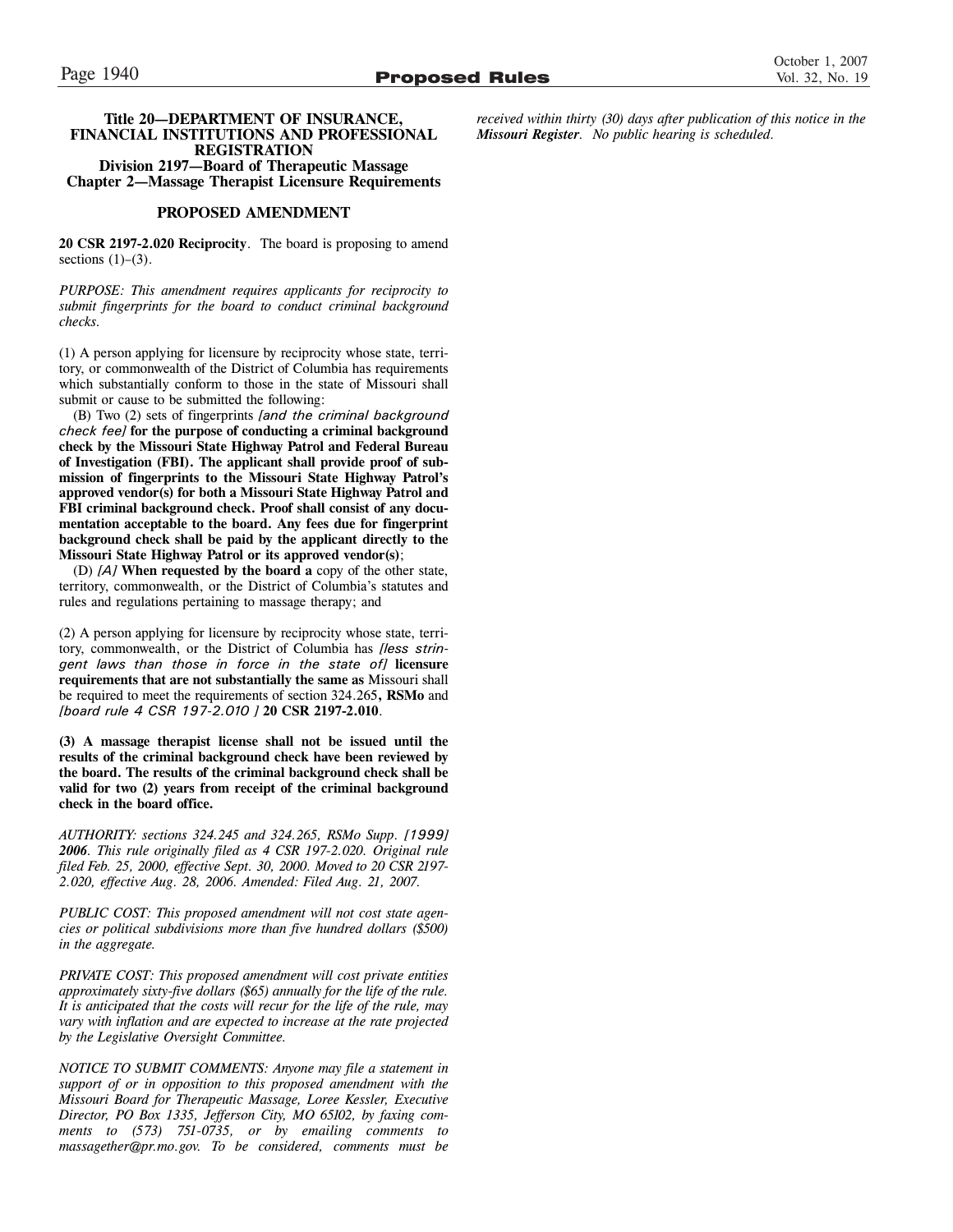# PRIVATE ENTITY FISCAL NOTE

# **I. RULE NUMBER**

Title 20 - Department of Insurance, Financial Institutions and Professional Registration Division 2197 - Board of Therapeutic Massage **Chapter 2 - Massage Therapist Licensure Requirements** Proposed Amendment - 20 CSR 2197-2.020 Reciprocity Prepared July 2, 2007 by the Division of Professional Registration

# **II. SUMMARY OF FISCAL IMPACT**

| <b>Estimate the number of</b><br>entities by class which would<br>likely be affected by the<br>adoption of the proposed<br>rule: | Classification by type of the<br><b>business</b><br>entities which would likely be<br>affected: | <b>Estimated cost of</b><br>compliance with the rule<br>by affected entities: |
|----------------------------------------------------------------------------------------------------------------------------------|-------------------------------------------------------------------------------------------------|-------------------------------------------------------------------------------|
| 5                                                                                                                                | <b>Applicants for Permanent</b><br>Licensure Fingerprinting Fees @<br>\$12.95 increase          | \$65                                                                          |
|                                                                                                                                  | <b>Estimated Annual Cost of</b><br><b>Compliance for the Life of the</b><br>Rule                | \$65                                                                          |

# **III. WORKSHEET**

See table above.

# **IV. ASSUMPTION**

- 1. Based on FY 06 actuals and FY 07 projections, the board estimates that 5 applicants for licensure will incur an increase of \$12.95 per person for fingerprinting.
- 2. It is anticipated that the total cost will recur for the life of the rule, may vary with inflation and is expected to increase at the rate projected by the Legislative Oversight Committee.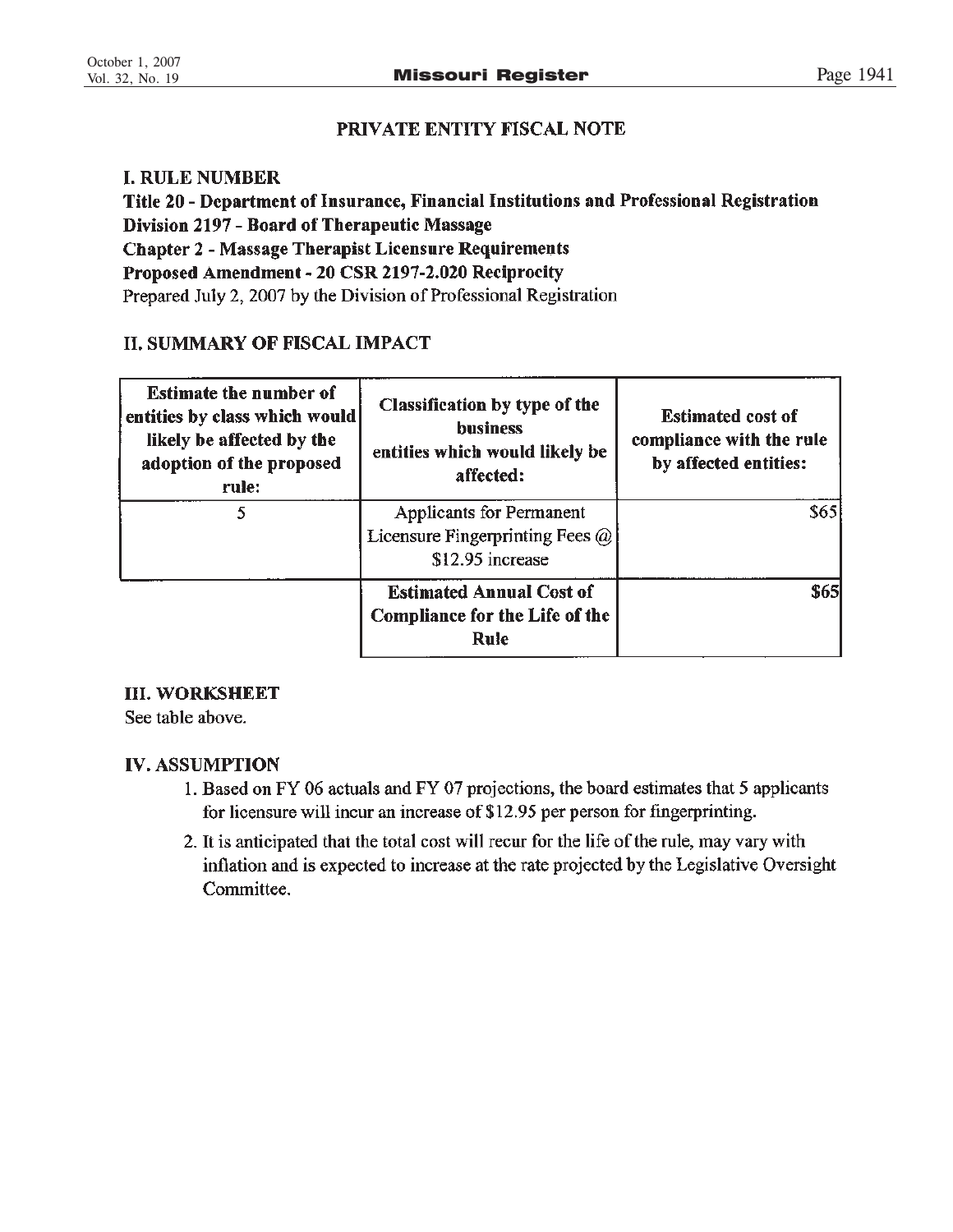### **Title 20—DEPARTMENT OF INSURANCE, FINANCIAL INSTITUTIONS AND PROFESSIONAL REGISTRATION Division 2197—Board of Therapeutic Massage Chapter 2—Massage Therapist Licensure Requirements**

### **PROPOSED RESCISSION**

**20 CSR 2197-2.030 Provisional License**. This rule outlined the requirements to obtain a provisional license.

*PURPOSE: This rule is being rescinded and readopted to clarify the requirements to obtain a provisional license or an extension of the license.*

*AUTHORITY: sections 324.245, RSMo Supp. 2003 and 324.265, RSMo 2000. This rule originally filed as 4 CSR 197-2.030. Original rule filed Feb. 25, 2000, effective Sept. 30, 2000. Amended: Filed Nov. 26, 2003, effective June 30, 2004. Moved to 20 CSR 2197- 2.030, effective Aug. 28, 2006. Rescinded: Filed Aug. 21, 2007.*

*PUBLIC COST: This proposed rescission will not cost state agencies or political subdivisions more than five hundred dollars (\$500) in the aggregate.*

*PRIVATE COST: This proposed rescission will not cost private entities more than five hundred dollars (\$500) in the aggregate.*

*NOTICE TO SUBMIT COMMENTS: Anyone may file a statement in support of or in opposition to this proposed rescission with the Missouri Board for Therapeutic Massage, Loree Kessler, Executive Director, PO Box 1335, Jefferson City, MO 65102, by faxing comments to (573) 751-0735, or by emailing comments to massagether@pr.mo.gov. To be considered, comments must be received within thirty (30) days after publication of this notice in the Missouri Register. No public hearing is scheduled.*

### **Title 20—DEPARTMENT OF INSURANCE, FINANCIAL INSTITUTIONS AND PROFESSIONAL REGISTRATION Division 2197—Board of Therapeutic Massage Chapter 2—Massage Therapist Licensure Requirements**

### **PROPOSED RULE**

### **20 CSR 2197-2.030 Provisional License**

*PURPOSE: This rule outlines the requirements to obtain a provisional license.*

(1) A person shall request an application for provisional licensure from the Missouri Board of Therapeutic Massage, PO Box 1335, Jefferson City, MO, 65102-1335 by calling (573) 522-6277 or sending an email to massagether@pr.mo.gov. The TDD number is (800) 735-2996. An application for provisional licensure shall include the following information:

(A) An official transcript from the massage therapy program, school, or board approved mentor documenting completion of a massage therapy program pursuant to 20 CSR 2197-2.010(1) or (2). For the purpose of this regulation, the massage therapy program shall not be provided via correspondence course, audiotape, videotape, or the Internet unless approved by the board. The course of instruction shall be face-to-face, visually and verbally interactive, between an instructor and the student(s). The board may accept transcripts issued to the applicant and placed in a sealed envelope that carries the massage therapy program, school, or mentor's seal or stamp;

(B) Written verification from the massage therapy school, pro-

gram, mentor, or testing entity that the applicant has applied or is scheduled to take an examination pursuant to 20 CSR 2197-  $2.010(1)(D)1.-3.$ ;

(C) Fingerprints for the purpose of conducting a criminal background check by the Missouri State Highway Patrol and Federal Bureau of Investigation (FBI). The applicant shall provide proof of submission of fingerprints to the Missouri State Highway Patrol's approved vendor(s) for both a Missouri State Highway Patrol and FBI criminal background check. Proof shall consist of any documentation acceptable to the board. Any fees due for fingerprint background checks shall be paid by the applicant directly to the Missouri State Highway Patrol or its approved vendor; and

(D) Any applicable fees.

(2) A provisional license is valid for up to ninety (90) days from the date of issuance. A provisional license shall expire upon passing the examination as defined in 20 CSR 2197-2.010(1)(D) or 20 CSR 2197-2.010(2)(D) or conclusion of the ninety (90)-day licensure provisional period whichever comes first. Upon expiration of a provisional license the licensee shall no longer engage in the practice of massage therapy. To resume practicing massage therapy a person must either apply to renew the provisional license, pursuant to 20 CSR 2197-2.030(3), if he/she has not passed the national examination, or obtain a license as a massage therapist pursuant to 20 CSR 2197-2.010(1) or (2).

(3) A provisional license may be renewed for an additional ninety (90) days from the date of expiration at the discretion of the board. To renew a provisional license the applicant must complete an application, submit written verification from the massage therapy school, program, mentor or testing entity that the person has applied or is scheduled to take an examination pursuant to 20 CSR 2197-2.010(1) (D) or 20 CSR 2197-2.010(2)(D), and pay the required fee.

(4) A provisional licensee is subject to all statutes and regulations relating to the licensing and regulation of licensed massage therapists and licensed massage therapy businesses.

(5) A provisional license shall not be issued until the results of the criminal background check have been reviewed by the board. The results of the criminal background check shall be valid for two (2) years from receipt of the criminal background check in the board office.

*AUTHORITY: sections 324.245 and 324.265, RSMo Supp. 2006. This rule originally filed as 4 CSR 197-2.030. Original rule filed Feb. 25, 2000, effective Sept. 30, 2000. Amended: Filed Nov. 26, 2003, effective June 30, 2004. Moved to 20 CSR 2197-2.030, effective Aug. 28, 2006. Rescinded and readopted: Filed Aug. 21, 2007.*

*PUBLIC COST: This proposed rule will cost state agencies or political subdivisions approximately four hundred forty-five dollars (\$445) annually for the life of the rule. It is anticipated that the costs will recur for the life of the rule, may vary with inflation and are expected to increase at the rate projected by the Legislative Oversight Committee.*

*PRIVATE COST: This proposed rule will cost private entities approximately twenty-three thousand seven hundred and fifty dollars (\$23,750) annually for the life of the rule. It is anticipated that the costs will recur for the life of the rule, may vary with inflation and are expected to increase at the rate projected by the Legislative Oversight Committee.*

*NOTICE TO SUBMIT COMMENTS: Anyone may file a statement in support of or in opposition to this proposed rule with the Missouri Board for Therapeutic Massage, Loree Kessler, Executive Director, PO Box 1335, Jefferson City, MO 65102, by faxing comments to (573)*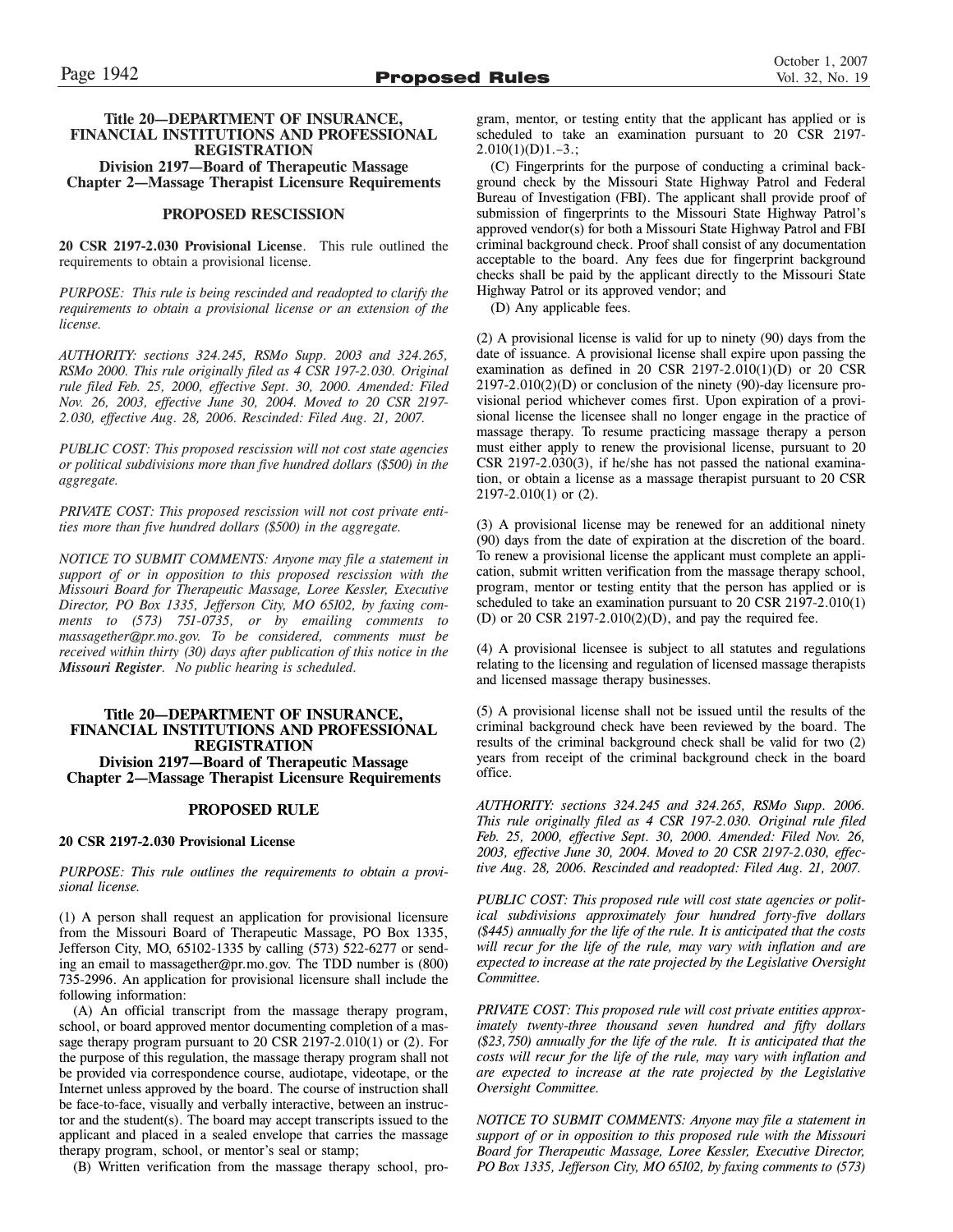*751-0735, or by emailing comments to massagether@pr.mo.gov. To be considered, comments must be received within thirty (30) days after publication of this notice in the Missouri Register. No public hearing is scheduled.*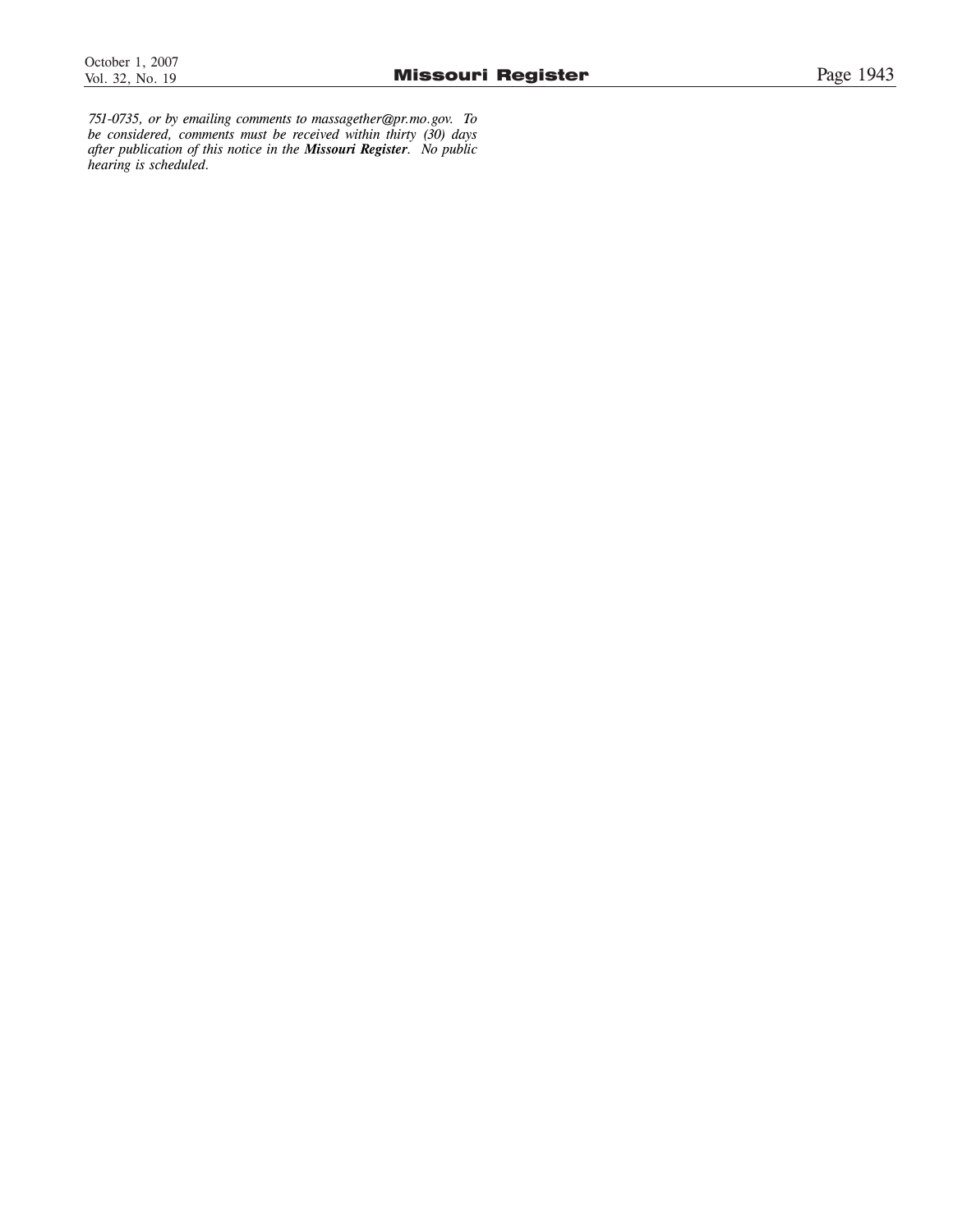# **PUBLIC ENTITY FISCAL NOTE**

# **I. RULE NUMBER**

Title 20 - Department of Insurance, Financial Institutions and Professional Registration Division 2197 - Board of Therapeutic Massage

# **Chapter 2 - Massage Therapist Licensure Requirements**

# Proposed Rule - 20 CSR 2197-2.030 Provisional License

Prepared July 2, 2007 by the Division of Professional Registration

## **II. SUMMARY OF FISCAL IMPACT**

| Affected Agency or Political Subdivision | <b>Estimated Cost of Compliance</b> |
|------------------------------------------|-------------------------------------|
| Missouri Board for Therapeutic Massage   | \$444.84                            |
| Compliance for the Life of the Rule      | <b>\$444.841</b>                    |

### **III. WORKSHEET**

Licensure Technician II will update licensure system and verify documentation received in order to issue a provisional license. The executive director reveiws criminal history reports of multiple offenses.

| <b>STAFF</b>          | <b>ANNUAL</b><br><b>SALARY</b> | <b>SALARY TO HOURL</b><br><b>INCLUDE</b><br><b>FRINGE</b><br><b>BENEFIT</b> | <b>SALARY</b> | <b>COST</b><br>PER<br><b>MINUT</b><br>E | <b>TIME PER</b> | <b>COST PER</b><br><b>APPLICATION APPLICATION</b> | <b>TOTAL</b><br><b>COST</b> |
|-----------------------|--------------------------------|-----------------------------------------------------------------------------|---------------|-----------------------------------------|-----------------|---------------------------------------------------|-----------------------------|
| Executive<br>Director | \$62,275                       | \$92,721.55                                                                 | \$44.58       | \$0.74                                  | 1 minute        | \$0.74                                            | \$74.30                     |
| Licensure<br>Tech II  | \$24,648                       | \$36,698.41                                                                 | \$17.64       | \$0.29                                  | 2 minute        | \$0.58                                            | \$216.79                    |

**Total Personal Service Costs \$291.09** 

### **Expense and Equipment Dollars for Initial Licensure**

| License F                                                 |      |
|-----------------------------------------------------------|------|
| Total Expense and Equipment Cost Per Provisional Licensel | .    |
| <b>Total Expense and Equipment Cost</b>                   | ____ |

### **IV. ASSUMPTION**

- 1. Employee's salaries were calculated using the annual salary multiplied by 48.89% for fringe benefits and then divided by 2080 hours per year to determine the hourly salary. The hourly salary was then divided by 60 minutes to determine the cost per minute. The cost per minute was then multiplied by the amount of time individual staff spent on the processing of applications or renewals. The total cost was based on the cost per application multiplied by the estimated number of applications.
- 2. It is anticipated that the total cost will recur annually for the life of the rule, may vary with inflation and is expected to increase at the rate projected by the Legislative Oversight Committee.
- NOTE: The public fiscal note for this rule only reflects the cost for this particular process. However, private entity fees are set at an amount to cover the total actual cost incurred by the office, which includes personal service, expense and equipment and transfers.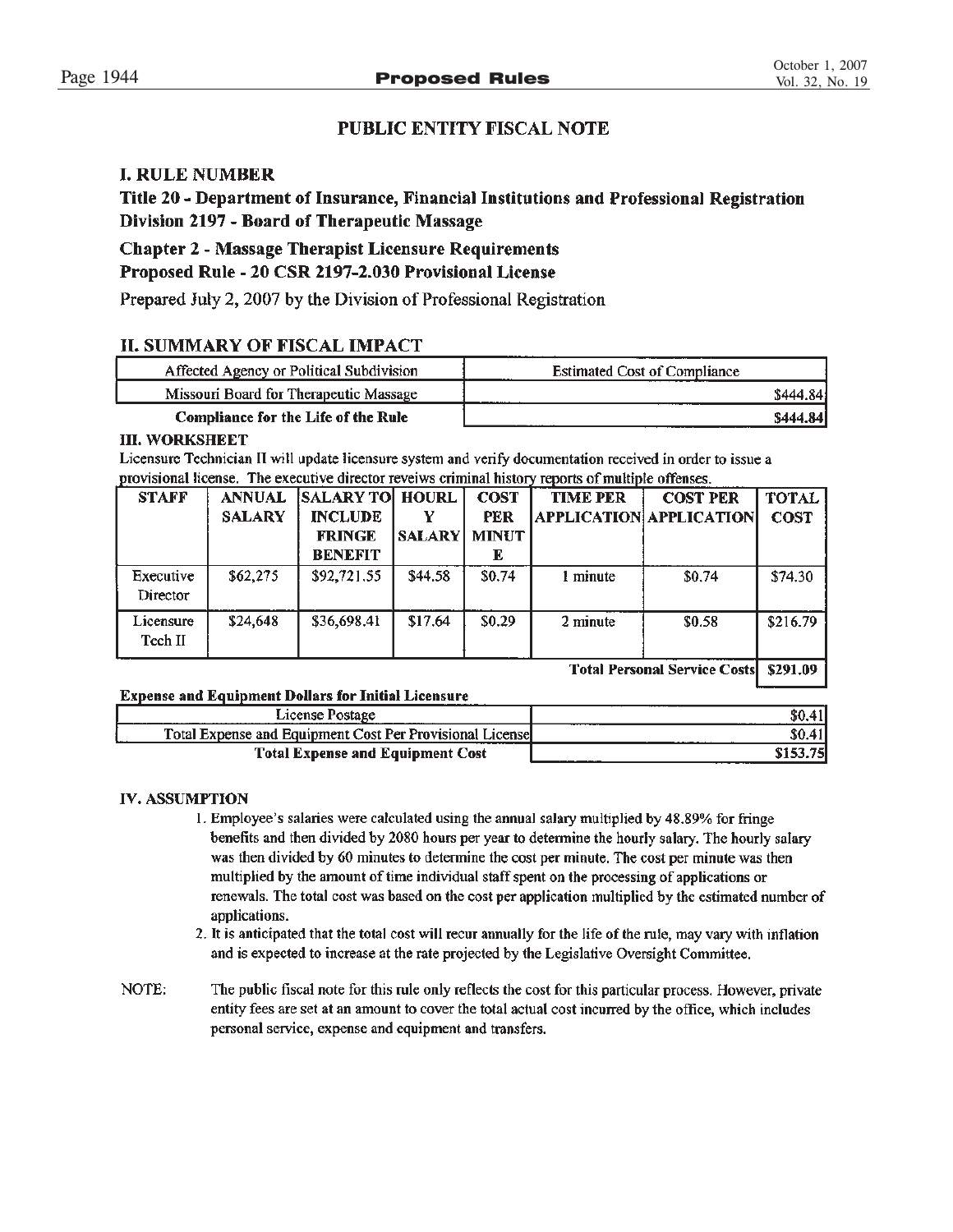# PRIVATE ENTITY FISCAL NOTE

# **I. RULE NUMBER**

Title 20 - Department of Insurance, Financial Institutions and Professional Registration Division 2197 - Board of Therapeutic Massage **Chapter 2 - Massage Therapist Licensure Requirements** Proposed Rule - 20 CSR 2197-2.030 Provisional License Prepared July 2, 2007 by the Division of Professional Registration

# **II. SUMMARY OF FISCAL IMPACT**

| <b>Estimate the number of</b><br>entities by class which would<br>likely be affected by the<br>adoption of the proposed rule: | Classification by type of the<br><b>business</b><br>entities which would likely be<br>affected: | <b>Estimated cost of</b><br>$ {\rm$ compliance with the rule by<br>affected entities: |
|-------------------------------------------------------------------------------------------------------------------------------|-------------------------------------------------------------------------------------------------|---------------------------------------------------------------------------------------|
| 375                                                                                                                           | Massage Therapist Provisional<br>License Fee - \$50                                             | \$18,750                                                                              |
| 100                                                                                                                           | Massage Therapist Provisional<br>License Renewal Fee - \$50                                     | \$5,000                                                                               |
|                                                                                                                               | <b>Estimated Annual Cost of</b><br><b>Compliance for the Life of</b><br>the Rule                | \$23,750                                                                              |

# **III. WORKSHEET**

See table above.

# **IV. ASSUMPTION**

- 1. The number of provisional license fees and provisional license renewal fees is based on FY 06 actuals and FY 08 projections.
- 2. It is anticipated that the total cost will recur for the life of the rule, may vary with inflation and is expected to increase at the rate projected by the Legislative Oversight Committee.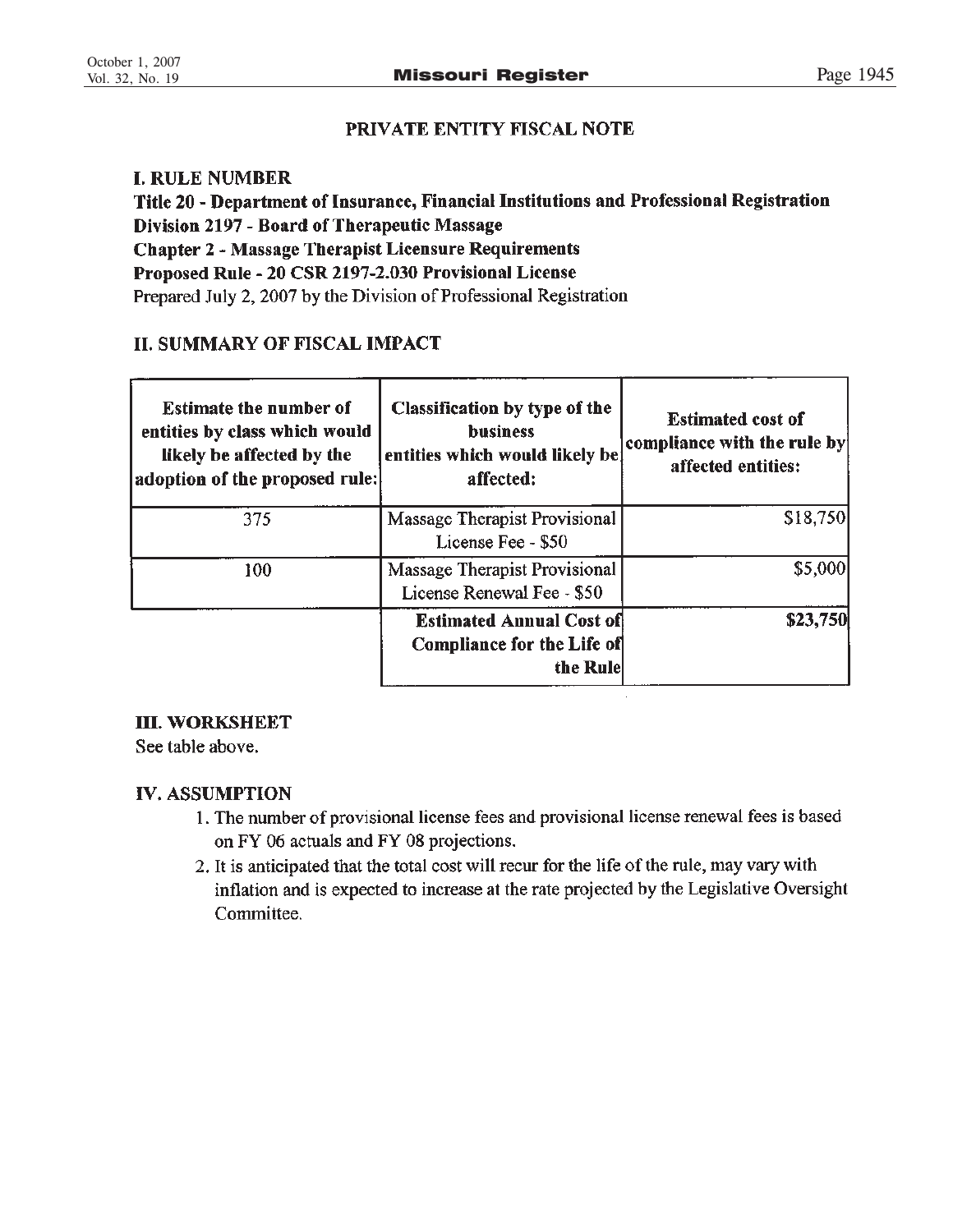### **Title 20—DEPARTMENT OF INSURANCE, FINANCIAL INSTITUTIONS AND PROFESSIONAL REGISTRATION**

**Division 2197—Board of Therapeutic Massage Chapter 2—Massage Therapist Licensure Requirements**

### **PROPOSED RESCISSION**

**20 CSR 2197-2.040 Students/Student License**. This rule outlined the requirements to obtain a student license.

*PURPOSE: This rule is being rescinded and readopted to clarify the requirements to obtain a student license.*

*AUTHORITY: sections 324.245 and 324.265, RSMo Supp. 1999. This rule originally filed as 4 CSR 197-2.040. Original rule filed Feb. 25, 2000, effective Sept. 30, 2000. Moved to 20 CSR 2197- 2.040, effective Aug. 28, 2006. Rescinded: Filed Aug. 21, 2007.*

*PUBLIC COST: This proposed rescission will not cost state agencies or political subdivisions more than five hundred dollars (\$500) in the aggregate.*

*PRIVATE COST: This proposed rescission will not cost private entities more than five hundred dollars (\$500) in the aggregate.*

*NOTICE TO SUBMIT COMMENTS: Anyone may file a statement in support of or in opposition to this proposed rescission with the Missouri Board for Therapeutic Massage, Loree Kessler, Executive Director, PO Box 1335, Jefferson City, MO 65102, by faxing comments to (573) 751-0735, or by emailing comments to massagether@pr.mo.gov. To be considered, comments must be received within thirty (30) days after publication of this notice in the Missouri Register. No public hearing is scheduled.*

### **Title 20—DEPARTMENT OF INSURANCE, FINANCIAL INSTITUTIONS AND PROFESSIONAL REGISTRATION Division 2197—Board of Therapeutic Massage Chapter 2—Massage Therapist Licensure Requirements**

### **PROPOSED RULE**

### **20 CSR 2197-2.040 Students/Student License**

*PURPOSE: This rule outlines the requirements to obtain a student license.*

(1) Upon enrollment the school or the certified mentor shall submit to the board a completed application for student licensure. The application shall include the following information:

(A) Verification by the instructor or certified mentor that the student has demonstrated substantial progress and competency, as approved within the course of instruction, with a grade of "C" or better in the following:

- 1. Basic hygiene;
- 2. Universal precautions;
- 3. Contraindications; and
- 4. Basic massage theory and basic massage hands-on practice;

(B) Verification that the student has submitted a set of fingerprints for the purpose of conducting a criminal background check by the Missouri State Highway Patrol and Federal Bureau of Investigation (FBI). The student shall submit two (2) sets of fingerprints to the Missouri State Highway Patrol's approved vendor(s) for both a Missouri State Highway Patrol and FBI criminal background check. Any fees due for fingerprint background checks shall be paid by the student directly to the Missouri State Highway Patrol or its approved vendor(s); and

(C) Any applicable fees.

(2) A student license shall not be issued until the results of the criminal background check have been reviewed by the board. The results of the criminal background check shall be valid for two (2) years from receipt of the criminal background check in the board office.

(3) As a part of the course of study, any student may practice massage therapy on fellow students and family members.

(4) Student licenses shall be displayed in a conspicuous place with a photograph that has been taken within the last two (2) years or retained by the school in a folder or file that is easily accessible for inspection by the board or a board representative.

(5) The holder of a student license may practice massage therapy on members of the public while under the direct supervision of a massage therapy instructor or certified mentor.

(6) Students shall not receive compensation from the school or client for any massage therapy services.

(7) When the student is no longer enrolled or has graduated, the school shall return the student license within thirty (30) days to the board office.

(8) No massage therapy instructor shall have more than five (5) students under his/her direct supervision at one (1) time during massage therapy clinical practice.

*AUTHORITY: sections 324.245 and 324.265, RSMo Supp. 2006. This rule originally filed as 4 CSR 197-2.040. Original rule filed Feb. 25, 2000, effective Sept. 30, 2000. Moved to 20 CSR 2197- 2.040, effective Aug. 28, 2006. Rescinded and readopted: Filed Aug. 21, 2007.*

*PUBLIC COST: This proposed rule will cost state agencies or political subdivisions approximately three hundred seven dollars (\$307) annually for the life of the rule. It is anticipated that the costs will recur for the life of the rule, may vary with inflation and are expected to increase at the rate projected by the Legislative Oversight Committee.*

*PRIVATE COST: This proposed rule will cost private entities approximately six thousand four hundred seventy-five dollars (\$6,475) annually for the life of the rule. It is anticipated that the costs will recur for the life of the rule, may vary with inflation and are expected to increase at the rate projected by the Legislative Oversight Committee.*

*NOTICE TO SUBMIT COMMENTS: Anyone may file a statement in support of or in opposition to this proposed rule with the Missouri Board for Therapeutic Massage, Loree Kessler, Executive Director, PO Box 1335, Jefferson City, MO 65102, by faxing comments to (573) 751-0735, or by emailing comments to massagether@pr.mo.gov. To be considered, comments must be received within thirty (30) days after publication of this notice in the Missouri Register. No public hearing is scheduled.*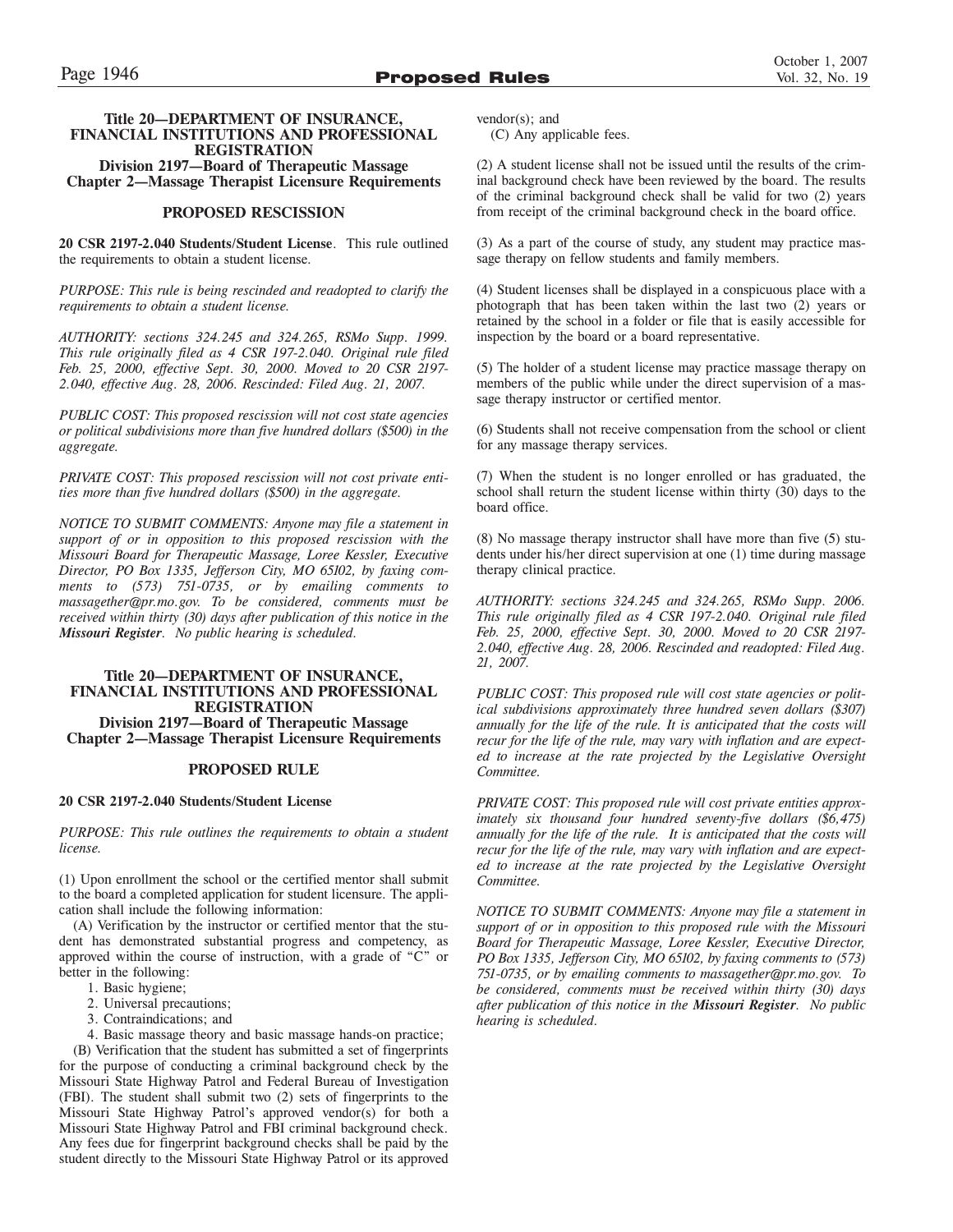# **PUBLIC ENTITY FISCAL NOTE**

# **I. RULE NUMBER**

Title 20 - Department of Insurance, Financial Institutions and Professional Registration Division 2197 - Board of Therapeutic Massage

**Chapter 2 - Massage Therapist Licensure Requirements** 

Proposed Amendment - 20 CSR 2197-2.040 Students/Student License

Prepared July 2, 2007 by the Division of Professional Registration

# **II. SUMMARY OF FISCAL IMPACT**

| Affected Agency or Political Subdivision | Estimated Annual Cost of Compliance |
|------------------------------------------|-------------------------------------|
| Missouri Board for Therapeutic Massage   | \$307.03                            |
| Compliance for the Life of the Rule      | \$307.03                            |

# **III. WORKSHEET**

The Licensure Technician I will enter fingerprint information into the licensure system and send correspondence to school and/or applicant when information is entered into the licensure system and sends correspondence to school and/or applicant when information is missing. The Licensure Technician II will verify receipt of criminal background report and schedule applications for review that have significant criminal history.

| <b>STAFF</b>         | <b>ANNUAL</b><br><b>SALARY</b> | <b>SALARY</b><br>TO<br><b>INCLUDE</b><br><b>FRINGE</b><br><b>BENEFIT</b> | <b>HOURLY</b><br><b>SALARY</b> | <b>COST</b><br><b>PER</b><br><b>MINUTE</b> | <b>TIME PER</b> | <b>COST PER</b><br><b>APPLICATION APPLICATION</b> | <b>TOTAL</b><br><b>COST</b> |
|----------------------|--------------------------------|--------------------------------------------------------------------------|--------------------------------|--------------------------------------------|-----------------|---------------------------------------------------|-----------------------------|
| Licensure<br>Tech I  | \$22,830                       | \$33,991.59                                                              | \$16.34                        | \$0.27                                     | 1 minute        | \$0.27                                            | \$135.00                    |
| Licensure<br>Tech II | \$24,648                       | \$36,698.41                                                              | \$17.64                        | \$0.29                                     | 1 minute        | \$0.29                                            | \$147.03                    |

Total Personal Service Costs \\$282.03

The board estimates that 1% of the student applications will have rejected or incomplete fingerprint cards regarding follow-up and resulting correspondence. With 500 applications received annually the corresponding rejected fingerprints is 50. Postage is 50 cents to return cards and letter regarding rejected fingerprints.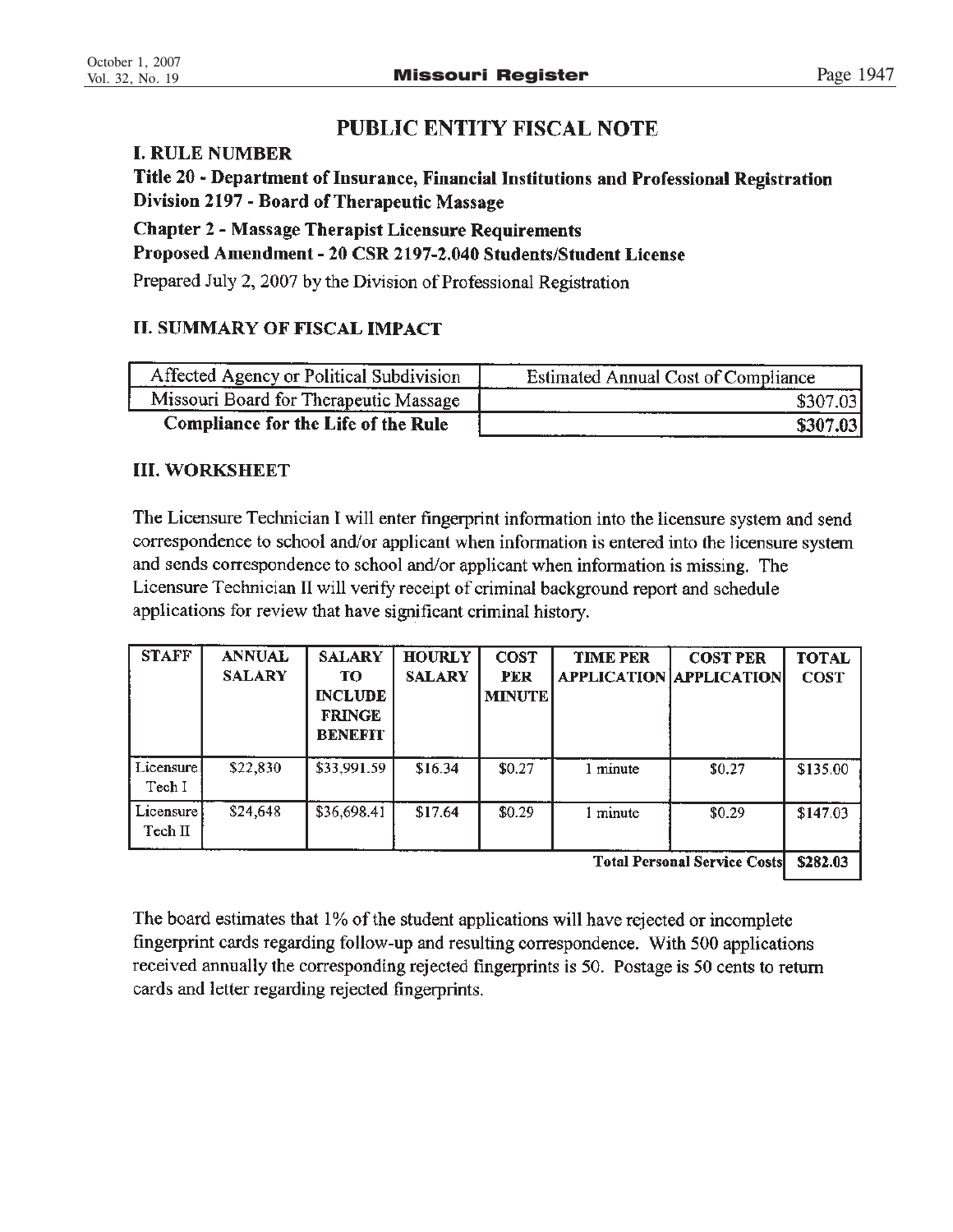# **Expense and Equipment Dollars for Initial Licensure**

| <b>Fingerprint Rejections</b>                    |                                         |         |
|--------------------------------------------------|-----------------------------------------|---------|
| Total Expense and Equipment Cost Per Fingerprint |                                         |         |
| Rejection                                        |                                         | \$0,50  |
|                                                  | <b>Total Expense and Equipment Cost</b> | \$25.00 |

# **IV. ASSUMPTION**

- 1. Employee's salaries were calculated using the annual salary multiplied by 48.89% for fringe benefits and then divided by 2080 hours per year to determine the hourly salary. The hourly salary was then divided by 60 minutes to determine the cost per minute. The cost per minute was then multiplied by the amount of time individual staff spent on the processing of applications or renewals. The total cost was based on the cost per application multiplied by the estimated number of applications.
- 2. Based on FY 06 actuals and FY 07 projections, the board estimates that 1% of the student applications will have rejected or incomplete fingerprint cards requiring followup. Based on 500 applications being received annually, the board estimates approximately 50 fingerprinting cards will be rejected.
- 3. It is anticipated that the total cost will recur annually for the life of the rule, may vary with inflation and is expected to increase at the rate projected by the Legislative Oversight Committee.
- NOTE: The public fiscal note for this rule only reflects the cost for this particular process. However, private entity fees are set at an amount to cover the total actual cost incurred by the office, which includes personal service, expense and equipment and transfers.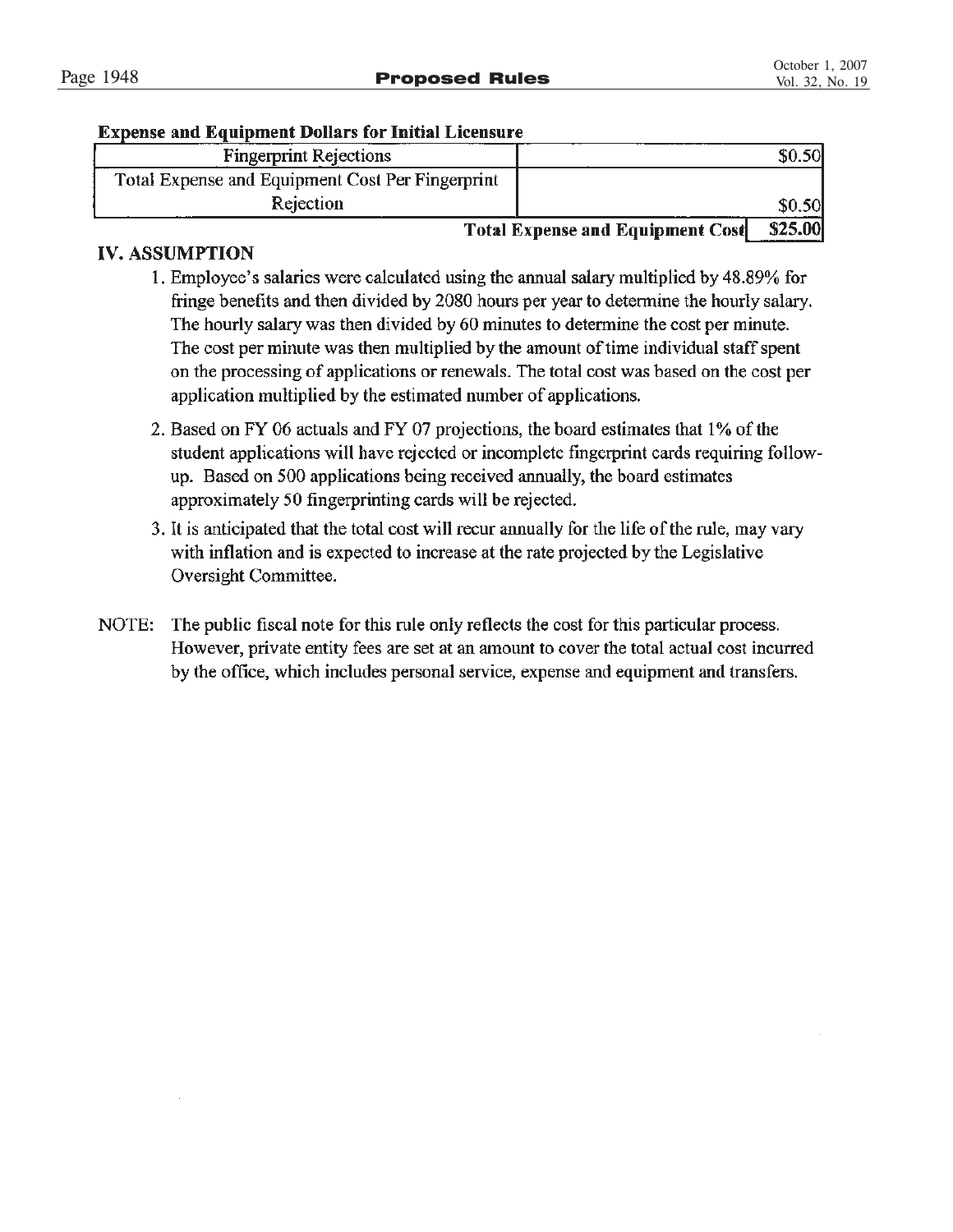# **PRIVATE ENTITY FISCAL NOTE**

# **I. RULE NUMBER**

Title 20 - Department of Insurance, Financial Institutions and Professional Registration Division 2197 - Board of Therapeutic Massage **Chapter 2 - Massage Therapist Licensure Requirements** Proposed Amendment - 20 CSR 2197-2.040 Students/Student License Prepared July 2, 2007 by the Division of Professional Registration

# **II. SUMMARY OF FISCAL IMPACT**

| <b>Estimate the number of</b><br>entities by class which would<br>likely be affected by the<br>adoption of the proposed rule: | Classification by type of the<br><b>business</b><br>entities which would likely be<br>affected: | <b>Estimated cost of</b><br>compliance with the rule by<br>affected entities: |
|-------------------------------------------------------------------------------------------------------------------------------|-------------------------------------------------------------------------------------------------|-------------------------------------------------------------------------------|
| 500                                                                                                                           | Student Applicants'<br>Fingerprinting Fees $@$ \$12.95<br>increase                              | \$6,475                                                                       |
|                                                                                                                               | <b>Estimated Annual Cost of</b><br><b>Compliance for the Life of</b><br>the Rule                | \$6,475                                                                       |

# **III. WORKSHEET**

See table above.

# **IV. ASSUMPTION**

- 1. Based on FY 06 actuals and FY 07 projections, the board estimates that 500 students' applications will incur an increase by \$12.95 for fingerprinting.
- 2. It is anticipated that the total cost will recur for the life of the rule, may vary with inflation and is expected to increase at the rate projected by the Legislative Oversight Committee.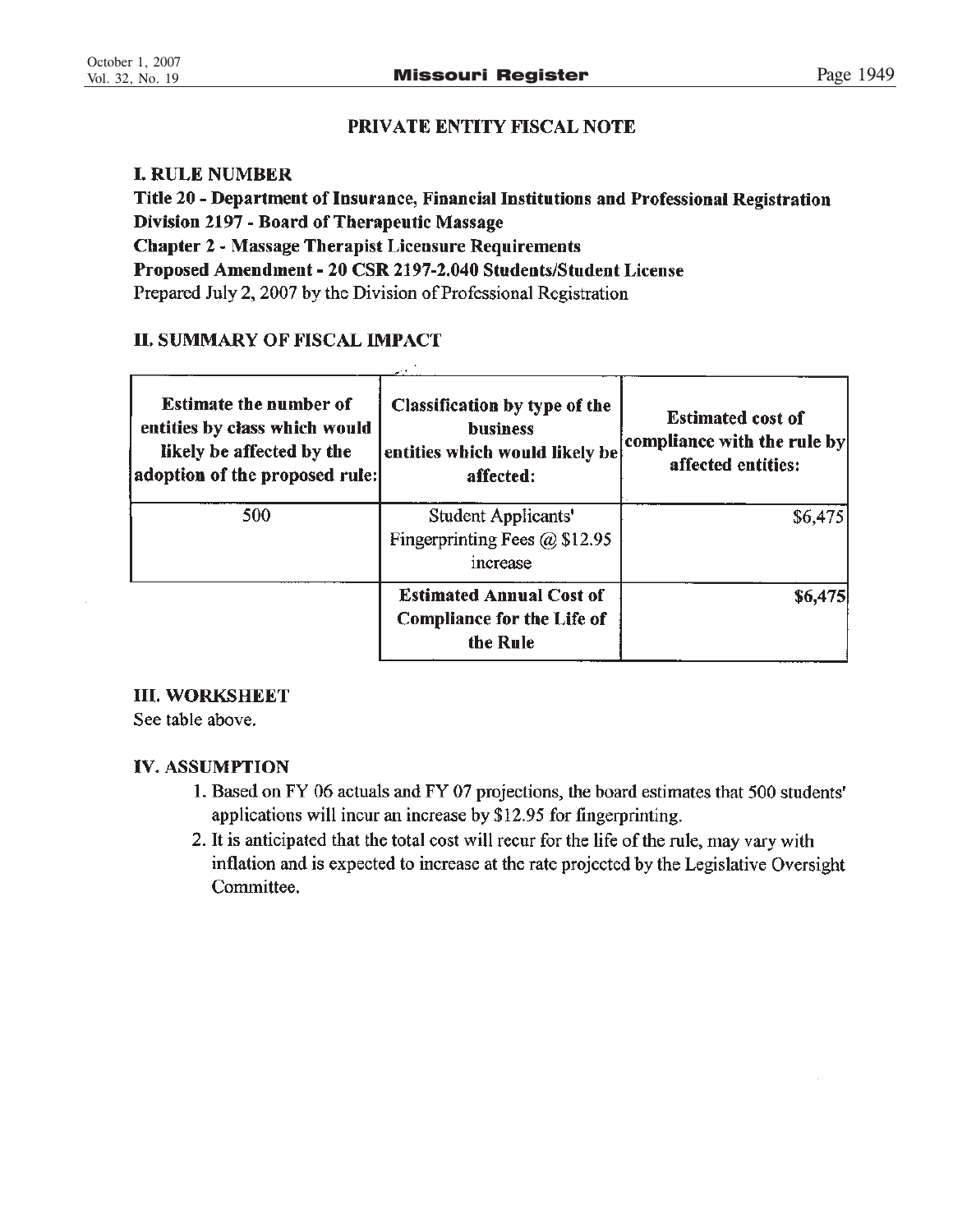### **Title 20—DEPARTMENT OF INSURANCE, FINANCIAL INSTITUTIONS AND PROFESSIONAL REGISTRATION**

**Division 2197—Board of Therapeutic Massage Chapter 2—Massage Therapist Licensure Requirements**

## **PROPOSED AMENDMENT**

**20 CSR 2197-2.050 License Renewal**. The board is proposing to amend sections  $(1)$ ,  $(5)$ ,  $(6)$  and  $(7)$ .

*PURPOSE: This amendment removes a couple specific areas of study required under the current continuing education requirements.*

(1) Each licensee who holds a license pursuant to sections 324.240 to 324.275, RSMo shall complete, during the two (2)-year license period prior to renewal, as a condition of the license renewal, twelve  $(12)$  clock hours of continuing education relevant to the practice of massage therapy [which shall include universal massage therapy *[which shall include universal precautions/infection control and cardiopulmonary resuscitation (CPR) certification]*.

(A) Continuing education credits earned after the expiration date of a license may apply to the previous renewal cycle if the licensee pays the continuing education late fee as defined in *[4 CSR 197- 1.040(3)(F)3.]* **20 CSR 2197-1.040(3)(F)3.** and documents completion of the continuing education as required by *[4 CSR 197- 2.050(1)]* **20 CSR 2197-2.050(1)**. Payment of the continuing education late fee will entitle a licensee to earn continuing education credits for the previous year. Such hours shall be completed no later than thirty (30) days from the expiration date of the license.

(5) The license of a massage therapist that is not renewed by the expiration date shall lapse and become not current. A person may renew the lapsed license by completing the renewal form and paying the required renewal and late fees as defined in *[4 CSR 197- 1.040(3)(F)]* **20 CSR 2197-1.040(3)(F)** and (3)(F)1. within thirty (30) days of the expiration date. The lapsed licensee shall not provide massage therapy until filing the renewal form and paying the required fees.

(6) A licensed massage therapist may request reinstatement of a license up to two (2) years from the expiration date by completing the required reinstatement application, paying the required fees as defined in *[4 CSR 197-1.040(3)(F) and (3)(F)2.]* **20 CSR 2197- 1.040(3)(F) and 20 CSR 2197-1.040(3)(F)2.** and document completion of the continuing education as required by *[4 CSR 197- 2.050(1)]* **20 CSR 2197-2.050(1)**. If the massage therapist fails to reinstate a license within two (2) years of the expiration date, the former licensee must submit an application for licensure, pay the required fee, and comply with the current requirements for licensure.

(7) A massage therapist with a lapsed license, as provided in this rule, may be reinstated at the sole discretion of the board upon **completion of the required continuing education,** payment of the required fee**,** and submitting the required application.

*AUTHORITY: sections 324.245, 324.262 [RSMo 2000] and 324.265, RSMo Supp. [2003] 2006. This rule originally filed as 4 CSR 197-2.050. Original rule filed Feb. 25, 2000, effective Sept. 30, 2000. Amended: Filed Nov. 26, 2003, effective June 30, 2004. Moved to 20 CSR 2197-2.050, effective Aug. 28, 2006. Amended: Filed Aug. 21, 2007.*

*PUBLIC COST: This proposed amendment will not cost state agencies or political subdivisions more than five hundred dollars (\$500) in the aggregate.*

*PRIVATE COST: This proposed amendment will not cost private entities more than five hundred dollars (\$500) in the aggregate.*

*NOTICE TO SUBMIT COMMENTS: Anyone may file a statement in support of or in opposition to this proposed amendment with the Missouri Board for Therapeutic Massage, Loree Kessler, Executive Director, PO Box 1335, Jefferson City, MO 65102, by faxing comments to (573) 751-0735, or by emailing comments to massagether@pr.mo.gov. To be considered, comments must be received within thirty (30) days after publication of this notice in the Missouri Register. No public hearing is scheduled.*

### **Title 20—DEPARTMENT OF INSURANCE, FINANCIAL INSTITUTIONS AND PROFESSIONAL REGISTRATION Division 2197—Board of Therapeutic Massage Chapter 3—Standards of Practice**

### **PROPOSED RULE**

### **20 CSR 2197-3.005 Definitions**

*PURPOSE: This regulation defines certain terms used throughout Chapter 3.*

(1) Client or patient—(Hereinafter referred to as client) Any person that is the recipient of massage therapy.

(2) Licensee—A massage therapy student licensed pursuant to section 324.265.5, RSMo, a provisional licensed massage therapist licensed pursuant to section 324.265.4, RSMo, or a massage therapist licensed pursuant to section 324.265.1(1)–(5), RSMo.

(3) Massage therapy, massage therapy service(s), or services—The provision of massage therapy as defined in section 324.240(7), RSMo.

*AUTHORITY: sections 324.245 and 324.262, RSMo Supp. 2006. Original rule filed Aug. 21, 2007.*

*PUBLIC COST: This proposed rule will not cost state agencies or political subdivisions more than five hundred dollars (\$500) in the aggregate.*

*PRIVATE COST: This proposed rule will not cost private entities more than five hundred dollars (\$500) in the aggregate.*

*NOTICE TO SUBMIT COMMENTS: Anyone may file a statement in support of or in opposition to this proposed rule with the Missouri Board for Therapeutic Massage, Loree Kessler, Executive Director, PO Box 1335, Jefferson City, MO 65102, by faxing comments to (573) 751-0735, or by emailing comments to massagether@pr.mo.gov. To be considered, comments must be received within thirty (30) days after publication of this notice in the Missouri Register. No public hearing is scheduled.*

### **Title 20—DEPARTMENT OF INSURANCE, FINANCIAL INSTITUTIONS AND PROFESSIONAL REGISTRATION Division 2197—Board of Therapeutic Massage Chapter 3—Standards of Practice**

### **PROPOSED RESCISSION**

**20 CSR 2197-3.010 Standards of Practice**. This rule established standards of practice for licensed massage therapists including those licensed massage therapists performing chair and on-site (outcall) massages and provisionally licensed massage therapists.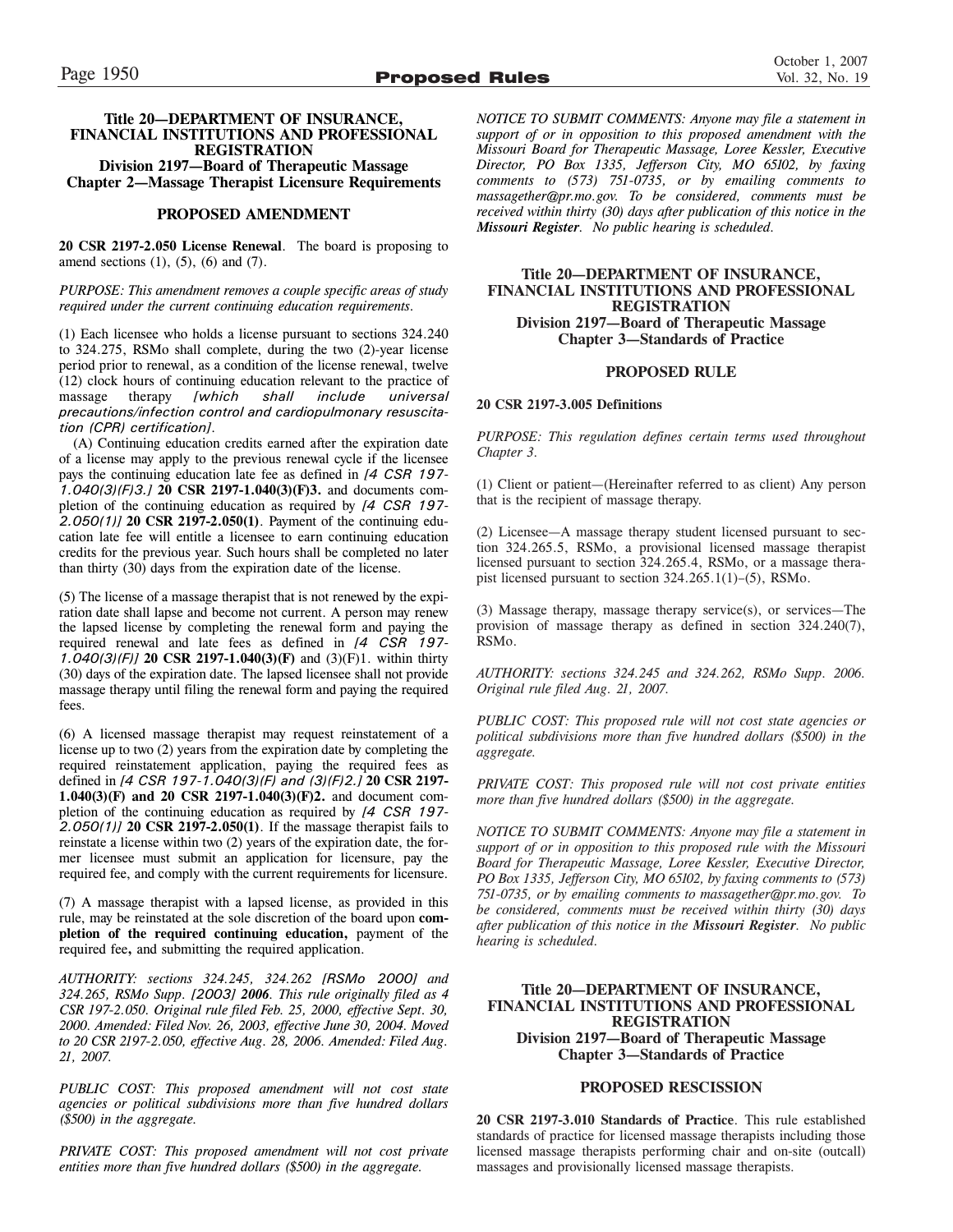*PURPOSE: This rule is being rescinded and readopted to clarify standards of practice.*

*AUTHORITY: sections 324.245, RSMo Supp. 2003 and 324.262, RSMo 2000. This rule originally filed as 4 CSR 197-3.010. Original rule filed Feb. 25, 2000, effective Sept. 30, 2000. Amended: Filed Nov. 26, 2003, effective June 30, 2004. Moved to 20 CSR 2197-3.010, effective Aug. 28, 2006. Rescinded: Filed Aug. 21, 2007.*

*PUBLIC COST: This proposed rescission will not cost state agencies or political subdivisions more than five hundred dollars (\$500) in the aggregate.*

*PRIVATE COST: This proposed rescission will not cost private entities more than five hundred dollars (\$500) in the aggregate.*

*NOTICE TO SUBMIT COMMENTS: Anyone may file a statement in support of or in opposition to this proposed rescission with the Missouri Board for Therapeutic Massage, Loree Kessler, Executive Director, PO Box 1335, Jefferson City, MO 65102, by faxing comments to (573) 751-0735, or by emailing comments to massagether@pr.mo.gov. To be considered, comments must be received within thirty (30) days after publication of this notice in the Missouri Register. No public hearing is scheduled.*

### **Title 20—DEPARTMENT OF INSURANCE, FINANCIAL INSTITUTIONS AND PROFESSIONAL REGISTRATION Division 2197—Board of Therapeutic Massage Chapter 3—Standards of Practice**

### **PROPOSED RULE**

### **20 CSR 2197-3.010 Standards of Practice**

*PURPOSE: This regulation establishes standards of practice for massage therapists including massage therapists performing chair or onsite (outcall) massage therapy.*

(1) A licensee shall practice within the scope of their education and training and shall not misrepresent professional qualifications relating to licensure, education, experience or areas of competence. Records regarding the licensee's education and training shall be maintained by the licensee.

(2) A licensee shall recommend or refer a client to another licensed health care professional when appropriate and shall not delegate professional responsibilities to a person that is not qualified.

(3) A licensee shall acknowledge the limitations and contraindications of massage therapy and shall not provide unjustified services.

(4) A licensee shall conduct business with honesty and integrity to include the following:

(A) Maintain professional liability insurance;

(B) Advertise massage therapy services or instruction that is accurate and free of deception, sexual suggestiveness, or explicit sexuality. When providing massage therapy the licensee shall not dress or behave in a provocative manner;

(C) Prior to treatment, disclose the fee schedule. When offering gratuitous services or discounts in connection with massage therapy services, clearly and conspicuously disclose whether additional charges may be incurred for related services and the cost of such related services;

(D) Post the license with a current photograph at the licensee's place of business and/or employment;

(E) Maintain accurate client records for at least three (3) years

from the last date of service and in a manner that secures client confidentiality. Client records for massage therapy not provided at a licensed massage therapy business shall be maintained and stored securely by the licensee;

(F) Shall not engage in any verbally or physically abusive behavior with a client;

(H) Shall not engage in sexual conduct with a client(s) during a massage session;

(I) Shall not exercise influence within a licensee-client relationship for the purpose of engaging a client in sexual activity during a massage session;

(J) Shall not take unfair advantage of the client for financial gain; (K) Shall not massage the genitals;

(L) Shall not massage the breast unless ordered by a physician prescription or by documented clinical indication. Such documentation shall be included in the client's record and the massage shall be performed by a licensee that is certified or has advanced training in techniques related to therapeutic treatment of mammary tissue;

(M) Notify the board of any violation of the Standards of Practice of which the licensee has information and knowledge; and

(N) Within the limits of the law, shall cooperate with any investigative proceeding.

(5) Prior to providing massage therapy, a licensee shall document or update client information to include:

(A) Purpose for visit to include presence of pain;

(B) Allergies, preexisting conditions, recent surgeries, and current medication;

(C) If the client is currently under the care of any health or mental healthcare professional;

(D) Date, type, and length of massage therapy service(s);

(E) Outcome assessment (may not apply to on-site/chair massage);

(F) Consent for treatment that is signed and dated by client; and

(G) Licensee's signature and date.

(6) When providing massage therapy a licensee shall:

(A) Provide privacy for the client while the client is dressing, undressing, and during the massage;

(B) Provide appropriate draping during treatment which includes draping at the gluteal cleft and genitals on males and females and the breasts on females;

(C) Modify or terminate treatment at the client's request regardless of prior consent;

(D) Exercise the right to refuse to treat any person or part of the body for just and reasonable cause;

(E) Utilize universal precautions at all times as defined in 20 CSR 2197-1.010(4). This includes hand washing with an antibacterial agent before and after each client and not knowingly exposing clients to contagious diseases;

(F) Provide adequate space around massage chair/table to allow for proper body mechanics and to minimize the spread of infection between tables/chairs; and

(G) Maintain all equipment used to perform massage therapy services in a safe and sanitary condition, which shall include but not be limited to:

1. Covering any massage or steam equipment with a single service material that does not have an impervious barrier;

2. Repairing all cuts and nicks in upholstery;

3. Cleansing all equipment coming in contact with a client with an antibacterial agent between each client usage. Such equipment shall include hydrotherapy equipment, combs, brushes, shower caps, showers, tubs, and basins;

4. Checking all equipment for the presence of any liquid, oil and/or body fluid and clean with an antibacterial agent prior to and between each client usage;

5. Cleaning all face cradles, arm rests on all massage chairs and tables with an antibacterial agent between each client regardless of whether or not a single service material was used;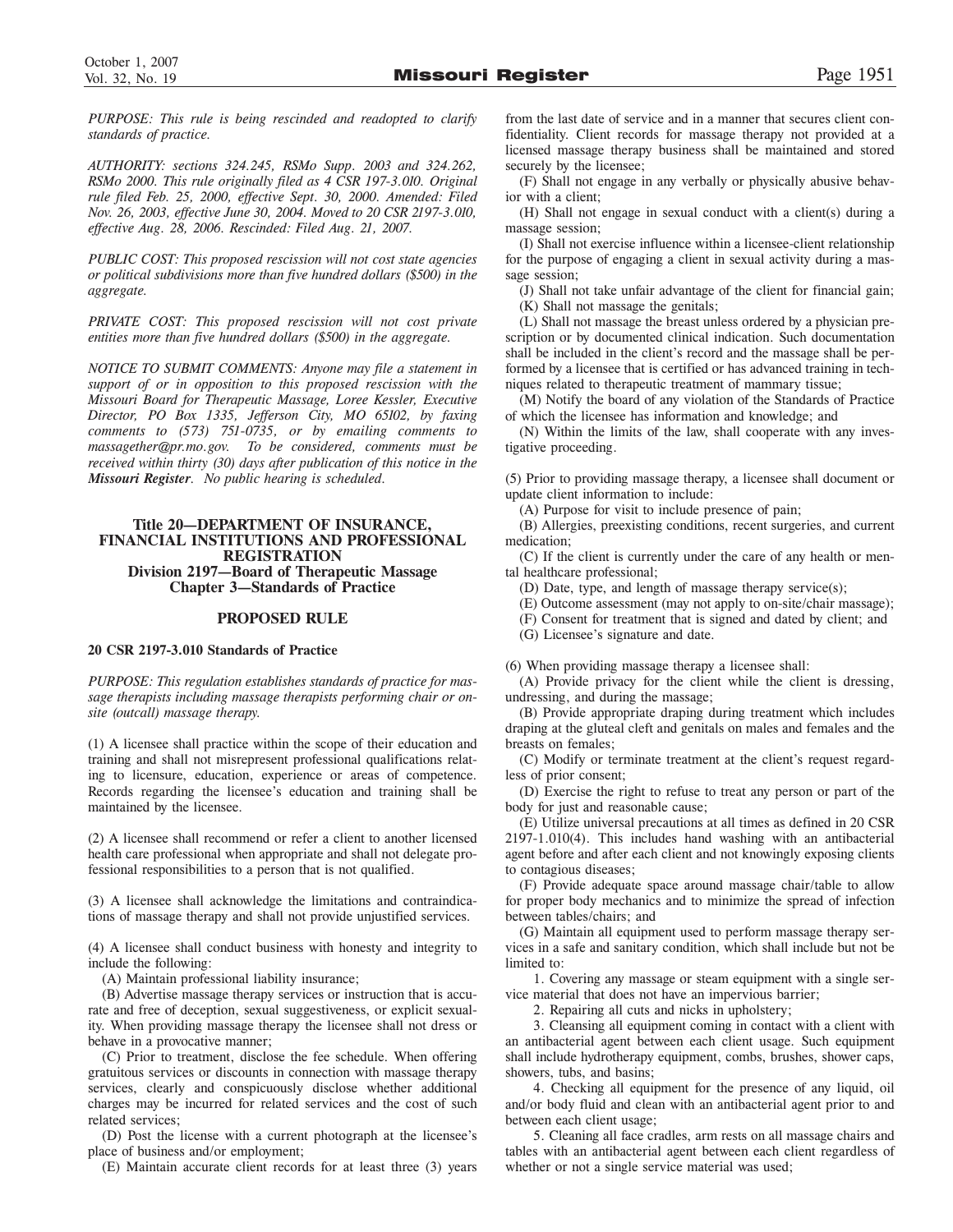6. Using ice cubes only once and then disposing of properly;

7. Cleaning after each use and maintain all cold and hot pack equipment;

8. Storing and dispensing massage therapy lubricants from suitable containers that are sanitized to preserve the integrity of the lubricant and to prevent contamination. Lubricants or products used during a massage shall be stored separately from cleaning supplies and include but not be limited to oils, soaps, alcohol, powders, lotions, shampoos and salts;

9. Keeping multiple use containers such as pump bottles and tubes free of debris, cleaning with a antibacterial agent between each client use, and refill containers in a sanitary manner;

10. Storing all single service materials and linens in closed or covered shelves, containers, cabinets or closets;

11. Using clean single service materials such as sheets, towels, gowns, and pillowcases for each client;

12. Professionally laundering or washing all soiled, single service materials and drapes on a hot water setting with detergent and at least one (1) cup of bleach or an antibacterial agent used in accordance with product label instructions in a clothes washing machine and dried on a high heat setting in a dryer; and

13. Storing all dirty or soiled, single service materials, trash, or refuse in a closed container, closed shelves, cabinets, or closets and separate from clean, single service materials.

*AUTHORITY: sections 324.245 and 324.262, RSMo Supp. 2006. This rule originally filed as 4 CSR 197-3.010. Original rule filed Feb. 25, 2000, effective Sept. 30, 2000. Amended: Filed Nov. 26, 2003, effective June 30, 2004. Moved to 20 CSR 2197-3.010, effective Aug. 28, 2006. Rescinded and readopted: Filed Aug. 21, 2007.*

*PUBLIC COST: This proposed rule will cost state agencies or political subdivisions approximately fourteen thousand nine hundred six dollars (\$14,906) beinnially for the life of the rule. It is anticipated that the costs will recur for the life of the rule, may vary with inflation and are expected to increase at the rate projected by the Legislative Oversight Committee.*

*PRIVATE COST: This proposed rule will not cost private entities more than five hundred dollars (\$500) in the aggregate.*

*NOTICE TO SUBMIT COMMENTS: Anyone may file a statement in support of or in opposition to this proposed rule with the Missouri Board for Therapeutic Massage, Loree Kessler, Executive Director, PO Box 1335, Jefferson City, MO 65102, by faxing comments to (573) 751-0735, or by emailing comments to massagether@pr.mo.gov. To be considered, comments must be received within thirty (30) days after publication of this notice in the Missouri Register. No public hearing is scheduled.*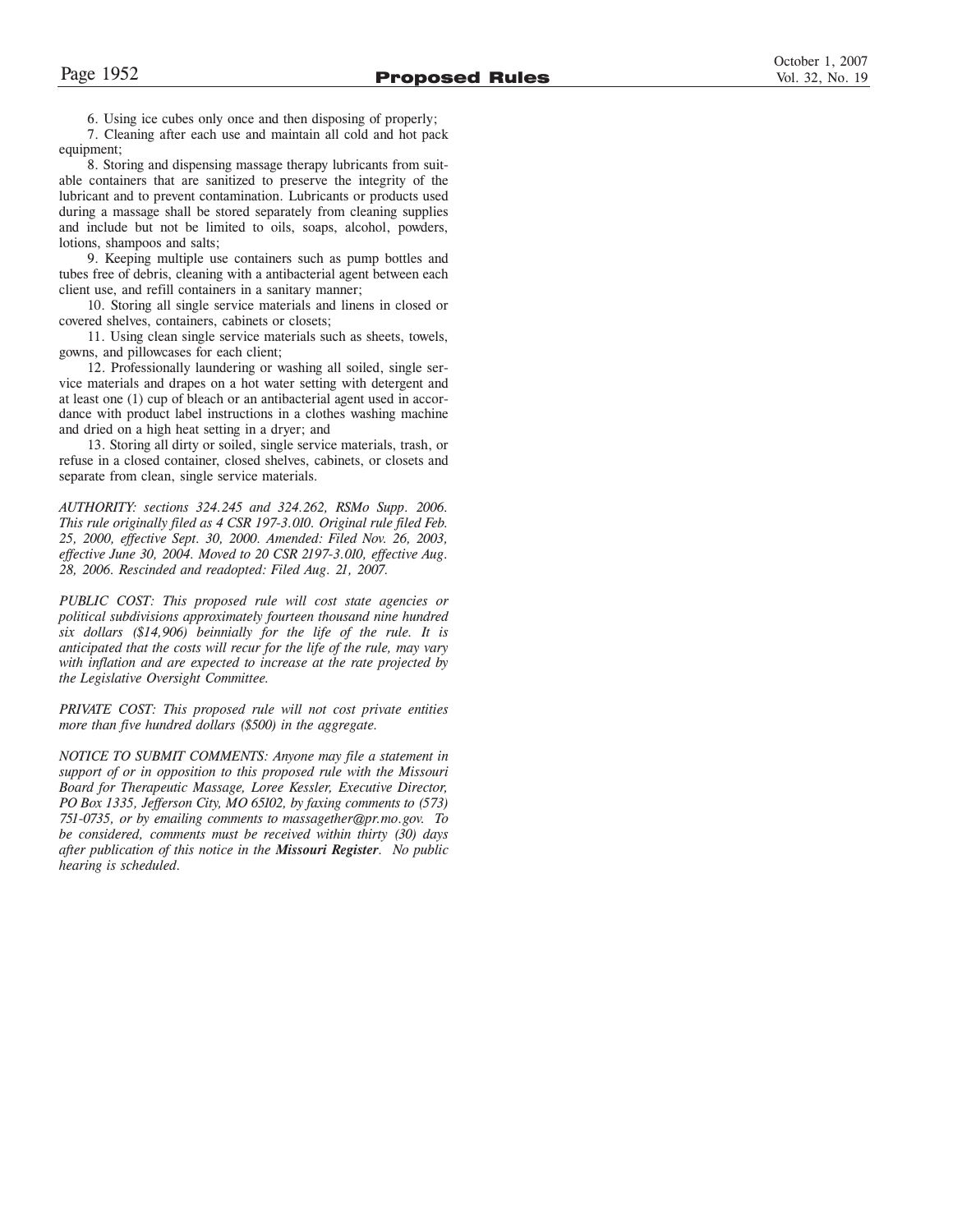# **PUBLIC ENTITY FISCAL NOTE**

# **I. RULE NUMBER**

Title 20 - Department of Insurance, Financial Institutions and Professional Registration Division 2197 - Board of Therapeutic Massage

**Chapter 3 - Standards of Practice** 

Proposed Rule - 20 CSR 2197-3.010 Standards of Practice

Prepared July 2, 2007 by the Division of Professional Registration

# **II. SUMMARY OF FISCAL IMPACT**

| Affected Agency or Political               | <b>Estimated Cost of Compliance</b> |
|--------------------------------------------|-------------------------------------|
| Missouri Board for Therapeutic             | \$14,906.21                         |
| <b>Massage</b>                             |                                     |
| <b>Compliance for the Life of the Rule</b> | \$14,906.21                         |

# **III. WORKSHEET**

Licensure Technician II is responsible for entering data into the licensure system pertaining to the inspections and preparing correspondence. The executive director reviews inspection violation letters and refers to CIU if warranted.

| <b>STAFF</b>                    | <b>ANNUAL</b><br><b>SALARY</b> | <b>SALARY</b><br>TО<br><b>INCLUDE</b><br><b>FRINGE</b><br><b>BENEFIT</b> | <b>HOURLY</b><br><b>SALARY</b> | <b>COST</b><br><b>PER</b><br><b>MINUTE</b> | <b>TIME PER</b><br><b>APPLICATION</b> | <b>NUMBER</b><br>OF<br><b>LICENSES</b> | <b>COST PER</b><br><b>APPLICATION</b> | <b>TOTAL</b><br><b>COST</b> |
|---------------------------------|--------------------------------|--------------------------------------------------------------------------|--------------------------------|--------------------------------------------|---------------------------------------|----------------------------------------|---------------------------------------|-----------------------------|
| Executive<br>Director           | \$62,275                       | \$92,721.55                                                              | \$44.58                        | \$0.74                                     | 5 minute                              | 94 Violation<br>Letters                | \$3.71                                | \$349.19                    |
| Licensure<br>Tech II            | \$24,648                       | \$36,698.41                                                              | \$17.64                        | \$0.29                                     | 1 minute                              | 250 New<br><b>Business</b><br>Entries  | \$0.29                                | \$73.51                     |
| Licensure<br>Tech <sub>II</sub> | \$24,648                       | \$36,698.41                                                              | \$17.64                        | \$0.29                                     | 1 minute                              | 250<br>Inspection<br>Results           | \$0.29                                | \$73.51                     |
| Licensure<br>Tech II            | \$24,648                       | \$36,698.41                                                              | \$17.64                        | \$0.29                                     | 1 minute                              | 225 Bienniel<br>Inspections            | \$0.29                                | \$66.16                     |
| Licensure<br>Tech II            | \$24,648                       | \$36,698.41                                                              | \$17.64                        | \$0.29                                     | 2 minute                              | 94 Violation<br>Letters                | \$0.59                                | \$55.28                     |
| Investigator<br>н               |                                |                                                                          |                                |                                            |                                       |                                        | \$30/Inspection                       | \$14,250,00                 |

Total Personal Service Costs \$14,867.67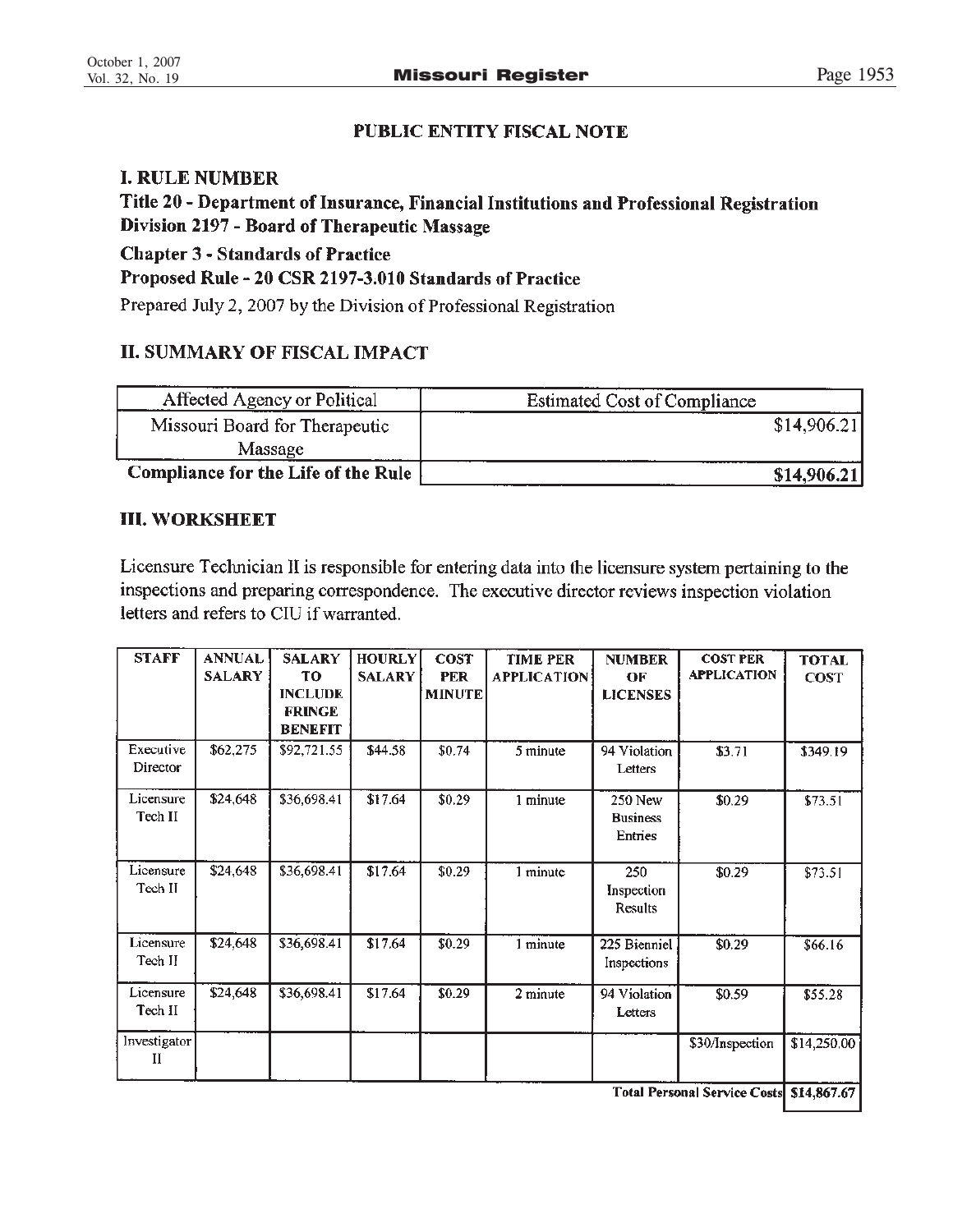Postage will be used to send out approximately 94 violation letters.

| <b>Expense and Equipment Dollars for Initial Licensure</b> |
|------------------------------------------------------------|
|------------------------------------------------------------|

| License Postage                         |         |
|-----------------------------------------|---------|
| Total Expense and Equipment Cost Per    | \$0.41  |
| Provisional License                     |         |
| <b>Total Expense and Equipment Cost</b> |         |
|                                         | \$38.54 |

# **IV. ASSUMPTION**

- 1. Employee's salaries were calculated using the annual salary multiplied by 48.89% for fringe benefits and then divided by 2080 hours per year to determine the hourly salary. The hourly salary was then divided by 60 minutes to determine the cost per minute.
- 2. It is anticipated that the total cost will recur biennially for the life of the rule, may vary with inflation and is expected to increase at the rate projected by the Legislative Oversight Committee.
- The public fiscal note for this rule only reflects the cost for this particular process. NOTE: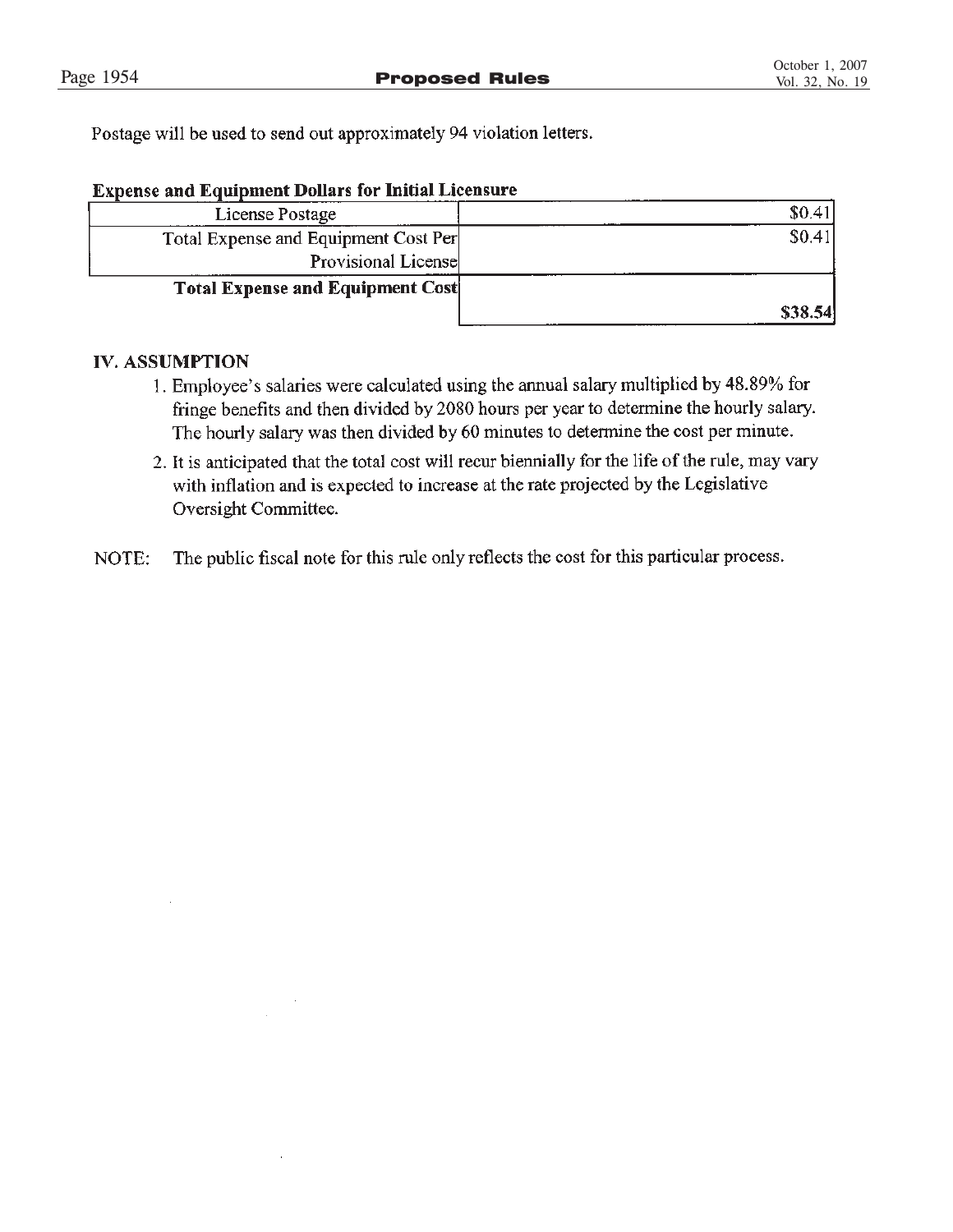### **Title 20—DEPARTMENT OF INSURANCE, FINANCIAL INSTITUTIONS AND PROFESSIONAL REGISTRATION Division 2197—Board of Therapeutic Massage Chapter 4—Apprenticeship**

### **PROPOSED AMENDMENT**

**20 CSR 2197-4.010 Certified Mentor**. The board is proposing to amend sections  $(1)$ – $(6)$ .

*PURPOSE: This amendment clarifies the requirements for licensure as a certified mentor.*

(1) A certified mentor shall:

(A) Be *[a]* licensed **as a** massage therapist;

(B) Complete *[a notarized request for certification]* **an application to be certified by the board as a mentor** and **pay** the appropriate fee;

(D) Submit documentation that the mentorship program consists of at least five hundred (500) clock hours of supervised instruction as follows:

1. Three hundred (300) clock hours dedicated to massage theory and practice techniques *[provided directly]* **taught** by the certified mentor;

2. *[One hundred (100) clock hours dedicated to the study of anatomy and physiology provided by an instructor(s) who holds a bachelor's degree/minor in a healthcare related field including but not limited to the fields of physical therapy, chiropractic, osteopathy, medical doctor, physician assistant, nursing, etc. or a bachelor's degree/minor in a field related to anatomy and physiology including but not limited to biology, chemistry, health, microbiology, medicine, etc.;]* **One hundred (100) clock hours dedicated to the study of anatomy and physiology taught by one (1) of the following:**

**A. The board-approved mentor with an associate, bachelor, or advanced degree in a science related field from a college, university, or other institution of higher learning in the United States accredited by a regional accrediting commission recognized by the U.S. Department of Education that includes a course of study in anatomy and physiology. Such degrees include but are not limited to physical therapy, chiropractic, osteopathy, medicine, nursing, chemistry, or biology;** 

**B. A school, college, university, or other institution of higher learning in the United States accredited by a regional accrediting commission recognized by the U.S. Department of Education, a massage therapy program approved by the Missouri Coordinating Board for Higher Education (CBHE), or an out-ofstate school approved by an agency equivalent to the Missouri CBHE; or**

**C. The board-approved mentor with fifteen (15) semester hours or twenty-five (25) quarter hours in science or science related courses from a college, university, or other institution of higher learning in the United States accredited by a regional accrediting commission recognized by the U.S. Department of Education. All course work must have a passing grade and at least eight (8) semester hours or fifteen (15) quarter hours of the course of study shall be in anatomy and physiology. For the purpose of this regulation a semester hour is equivalent to fifteen (15) clock hours and a quarter hour is equivalent to ten (10) clock hours;**

3. Fifty (50) clock hours dedicated to business practice, professional ethics, hygiene and massage law in the state of Missouri *[provided]* **taught** by *[an instructor who demonstrates documentable]* **the board-certified mentor with documented** experience in a related field; and

4. Fifty (50) clock hours dedicated to ancillary therapies *[provided]* **taught** by *[an instructor who demonstrates docu-* *mentable]* **the board-certified mentor with documented** experience in a related field. The fifty (50) clock hours shall include but not be limited to cardiopulmonary resuscitation (CPR) and first aid which shall be provided by an instructor who holds the respective certification; **and**

(E) Submit verification of instructor credentials and the course of study with proposed time line**.** *[; and]*

 $[(F)]$  (2) The certified mentor must provide the board with any change(s) in the course of study *[, instructor(s),]* or time line at least sixty (60) days prior to implementing the change, for board approval. If the board determines that the change $(s)$  is substantive in nature, the board may require the certified mentor to reapply for approval as a certified mentor in accordance with this rule and pay the appropriate fee.

**(3) The certified mentor shall provide massage therapy education and direct supervision for no more than four (4) students enrolled at any given time and no more than eight (8) students per calendar year.**

**(4) When providing massage to the general public, the certified mentor shall conduct such training at a massage therapy business licensed by the board.**

**(5) The mentorship shall be at least five (5) months in duration and shall be completed within twenty-four (24) months of commencement.**

**(6) For the purpose of this regulation, the course of instruction meeting the educational requirements for licensure shall not be provided via correspondence course, audiotape, videotape, or the Internet unless approved by the board. The course of instruction shall be face-to-face, visually and verbally interactive, between an instructor and the student(s).**

*AUTHORITY: sections 324.240, RSMo 2000 and 324.245, RSMo Supp. [1999] 2006. This rule originally filed as 4 CSR 197-4.010. Original rule filed Feb. 25, 2000, effective Sept. 30, 2000. Moved to 20 CSR 2197-4.010, effective Aug. 28, 2006. Amended: Filed Aug. 21, 2007.*

*PUBLIC COST: This proposed amendment will not cost state agencies or political subdivisions more than five hundred dollars (\$500) in the aggregate.*

*PRIVATE COST: This proposed amendment will cost private entities approximately four thousand eight hundred forty-four dollars (\$4,844) annually for the life of the rule. It is anticipated that the costs will recur for the life of the rule, may vary with inflation and are expected to increase at the rate projected by the Legislative Oversight Committee.*

*NOTICE TO SUBMIT COMMENTS: Anyone may file a statement in support of or in opposition to this proposed amendment with the Missouri Board for Therapeutic Massage, Loree Kessler, Executive Director, PO Box 1335, Jefferson City, MO 65102, by faxing comments to (573) 751-0735, or by emailing comments to massagether@pr.mo.gov. To be considered, comments must be received within thirty (30) days after publication of this notice in the Missouri Register. No public hearing is scheduled.*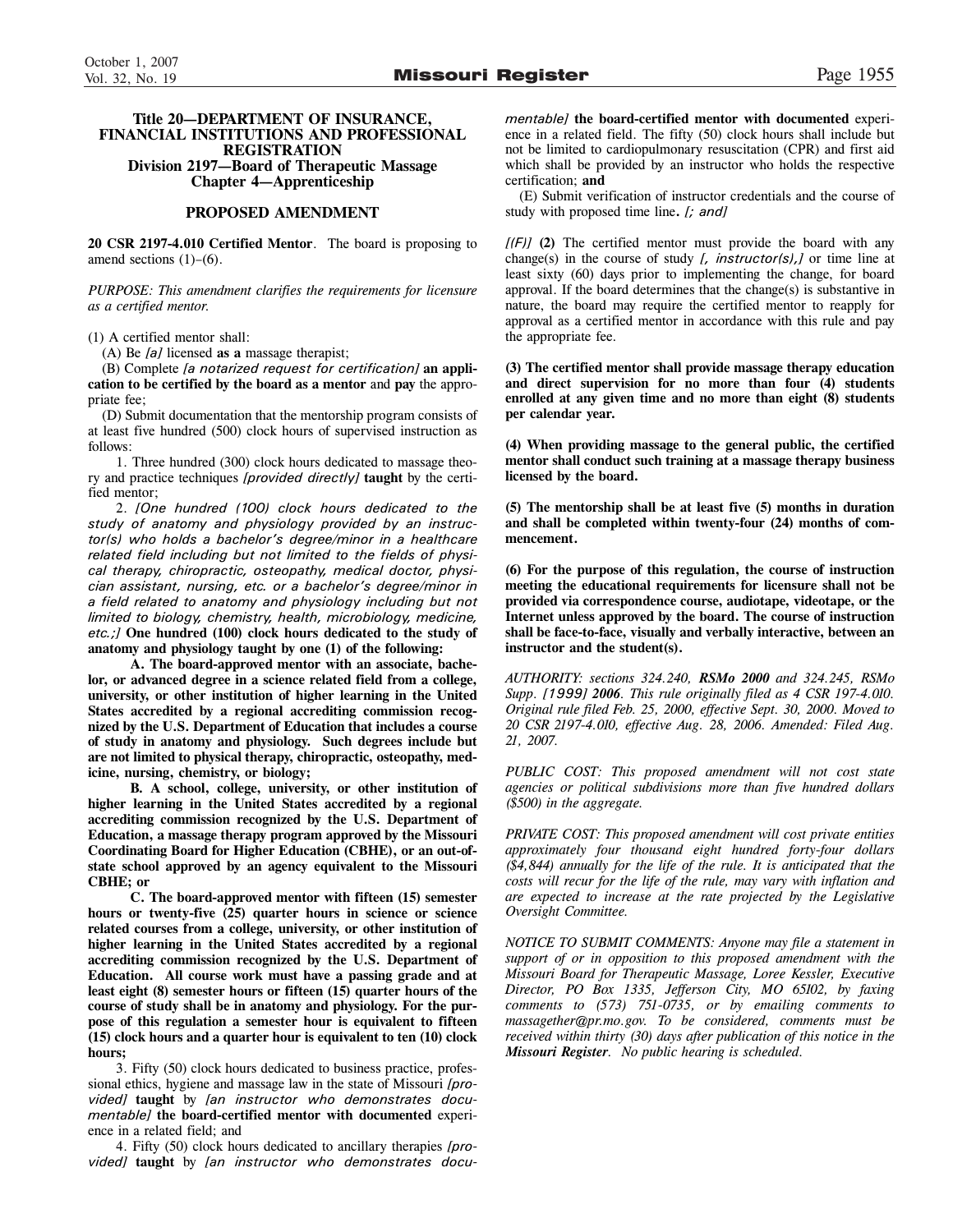# PRIVATE ENTITY FISCAL NOTE

# **I. RULE NUMBER**

Title 20 - Department of Insurance, Financial Institutions and Professional Registration Division 2197 - Board of Therapeutic Massage **Chapter 4 - Apprenticeship** Proposed Amendment - 20 CSR 2197-4.010 Certified Mentor Prepared July 2, 2007 by the Division of Professional Registration

# **II. SUMMARY OF FISCAL IMPACT**

| <b>Estimate the number of</b><br>entities by class which would<br>likely be affected by the<br>adoption of the proposed rule: | Classification by type of the<br><b>business</b><br>entities which would likely be<br>affected: | <b>Estimated cost of</b><br>compliance with the rule<br>by affected entities: |
|-------------------------------------------------------------------------------------------------------------------------------|-------------------------------------------------------------------------------------------------|-------------------------------------------------------------------------------|
|                                                                                                                               | Massage Therapy Students 7<br>hours of coursework @ \$173<br>per hour                           | \$4,844                                                                       |
|                                                                                                                               | <b>Estimated Annual Cost of</b><br>Compliance for the Life of the<br>Rule                       | \$4,844                                                                       |

# **III. WORKSHEET**

See Table Above

# **VI. ASSUMPTION**

- 1. Based on FY 01 to FY 06 actuals, the board estimates 4 people will elect to take classes through a university and incur additional costs for additional coursework. The board estimates each additional hour will cost approximately \$173.
- 2. It is anticipated that the total cost will recur for the life of the rule, may vary with inflation and is expected to increase at the rate projected by the Legislative Oversight Committee.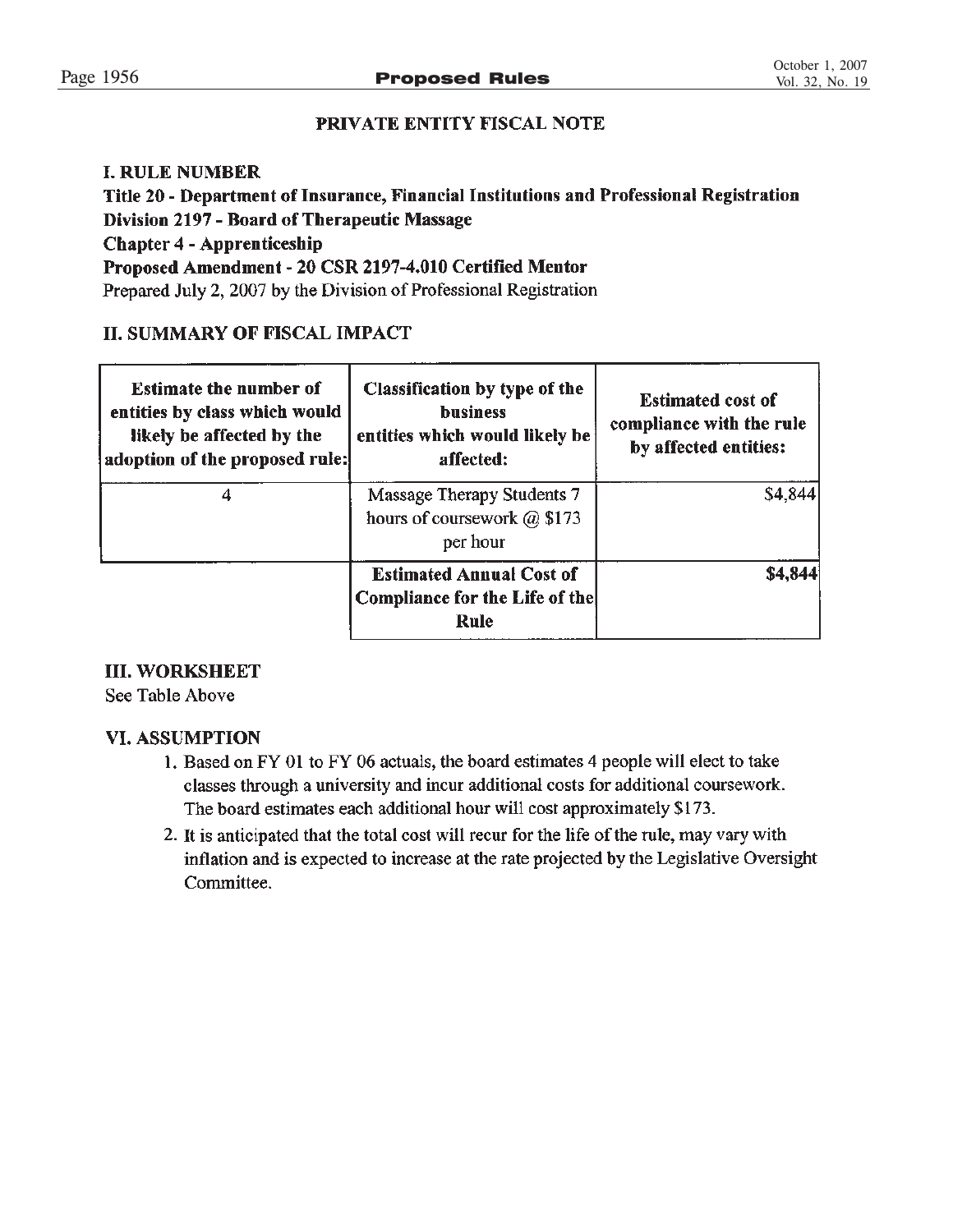### **Title 20—DEPARTMENT OF INSURANCE, FINANCIAL INSTITUTIONS AND PROFESSIONAL REGISTRATION Division 2197—Board of Therapeutic Massage Chapter 4—Apprenticeship**

### **PROPOSED RESCISSION**

**20 CSR 2197-4.020 Certified Mentor—Apprenticeship Program**. This rule outlined the requirements of the certified mentor-apprenticeship program.

*PURPOSE: This rule is being rescinded with information and changes incorporated into 20 CSR 2197-4.010.*

*AUTHORITY: sections 324.240, 324.245, 324.247, 324.250 and 324.265, RSMo Supp. 1999. This rule originally filed as 4 CSR 197- 4.020. Original rule filed Feb. 25, 2000, effective Sept. 30, 2000. Moved to 20 CSR 2197-4.010, effective Aug. 28, 2006. Rescinded: Filed Aug. 21, 2007.*

*PUBLIC COST: This proposed rescission will not cost state agencies or political subdivisions more than five hundred dollars (\$500) in the aggregate.*

*PRIVATE COST: This proposed rescission will not cost private entities more than five hundred dollars (\$500) in the aggregate.*

*NOTICE TO SUBMIT COMMENTS: Anyone may file a statement in support of or in opposition to this proposed rescission with the Missouri Board for Therapeutic Massage, Loree Kessler, Executive Director, PO Box 1335, Jefferson City, MO 65102, by faxing comments to (573) 751-0735, or by emailing comments to massagether@pr.mo.gov. To be considered, comments must be received within thirty (30) days after publication of this notice in the Missouri Register. No public hearing is scheduled.*

### **Title 20—DEPARTMENT OF INSURANCE, FINANCIAL INSTITUTIONS AND PROFESSIONAL REGISTRATION**

**Division 2197—Board of Therapeutic Massage Chapter 5—Massage Therapy Business Requirements**

### **PROPOSED AMENDMENT**

**20 CSR 2197-5.010 Massage Therapy Business—Survey Inspections**. The board is proposing to amend sections (1) and (8).

*PURPOSE: This amendment clarifies the requirements for massage therapy businesses.*

(1) *[Each]* **A** massage therapy business *[owner or manager]* shall: (A) Employ or permit to practice on the premises only licensed or provisionally licensed massage therapists **(hereinafter referred to as licensee or licensees)** to perform massage therapy **as defined in section 324.240(7), RSMo**;

(B) Ensure that no massage therapist *[in his/her employ or practicing on his/her premises perform]* **practices** beyond their scope *[of practice]* and expertise nor shall a massage therapy business**,** *[owner]* direct or require a *[massage therapist]* **licensee** to *[perform]* **practice** beyond their scope *[of practice]* and expertise;

(C) Maintain *[in the records a copy of the massage therapist's license, any certifications or advanced training, individual]* **a copy of the professional** liability insurance *[and subsequent renewed licenses by documentation]* **as required in 20 CSR 2197-3.020(4)(A)**;

(E) Display in a conspicuous place the massage therapy business

license and *[each]* massage therapist license with a photograph *[which has been]* **of the massage therapist** taken within the last two (2) years;

(8) No animals shall be permitted in a massage therapy treatment area at any time except service animals whose whole purpose is to provide assistance to a *[customer]* **client**.

*AUTHORITY: sections 324.240, 324.250, 324.252, 324.255 and 324.260, RSMo 2000 and 324.245, 324.247 and 324.257, RSMo Supp. [2003] 2006. This rule originally filed as 4 CSR 197-5.010. Original rule filed Feb. 25, 2000, effective Sept. 30, 2000. Amended: Filed Nov. 26, 2003, effective June 30, 2004. Moved to 20 CSR 2197- 5.010, effective Aug. 28, 2006. Amended: Filed Aug. 21, 2007.*

*PUBLIC COST: This proposed amendment will not cost state agencies or political subdivisions more than five hundred dollars (\$500) in the aggregate.*

*PRIVATE COST: This proposed amendment will not cost private entities more than five hundred dollars (\$500) in the aggregate.*

*NOTICE TO SUBMIT COMMENTS: Anyone may file a statement in support of or in opposition to this proposed amendment with the Missouri Board for Therapeutic Massage, Loree Kessler, Executive Director, PO Box 1335, Jefferson City, MO 65102, by faxing comments to (573) 751-0735, or by emailing comments to massagether@pr.mo.gov. To be considered, comments must be received within thirty (30) days after publication of this notice in the Missouri Register. No public hearing is scheduled.*

### **Title 20—DEPARTMENT OF INSURANCE, FINANCIAL INSTITUTIONS AND PROFESSIONAL REGISTRATION Division 2197—Board of Therapeutic Massage Chapter 5—Massage Therapy Business Requirements**

### **PROPOSED AMENDMENT**

**20 CSR 2197-5.020 Issuance of an Original Business License**. The board is proposing to amend section (11).

*PURPOSE: This amendment deletes the time frame for sending an inspection deficiency letter to a massage therapy business. This language is not needed within the regulation as it is defined by statute.*

(11) A copy of the survey report and the list of deficiencies found shall be sent to the massage therapy business *[within fifteen (15) days following the survey inspection]*. The list of deficiencies shall specifically state the statute or rule which the massage therapy business is alleged to have violated.

*AUTHORITY: sections 324.240, 324.250, 324.252, 324.255 and 324.260, RSMo 2000 and 324.245, 324.247, 324.257, RSMo Supp. [2003] 2006. This rule originally filed as 4 CSR 197-5.020. Original rule filed Feb. 25, 2000, effective Sept. 30, 2000. Amended: Filed Nov. 26, 2003, effective June 30, 2004. Moved to 20 CSR 2197- 5.020, effective Aug. 28, 2006. Amended: Filed Aug. 21, 2007.*

*PUBLIC COST: This proposed amendment will not cost state agencies or political subdivisions more than five hundred dollars (\$500) in the aggregate.*

*PRIVATE COST: This proposed amendment will not cost private entities more than five hundred dollars (\$500) in the aggregate.*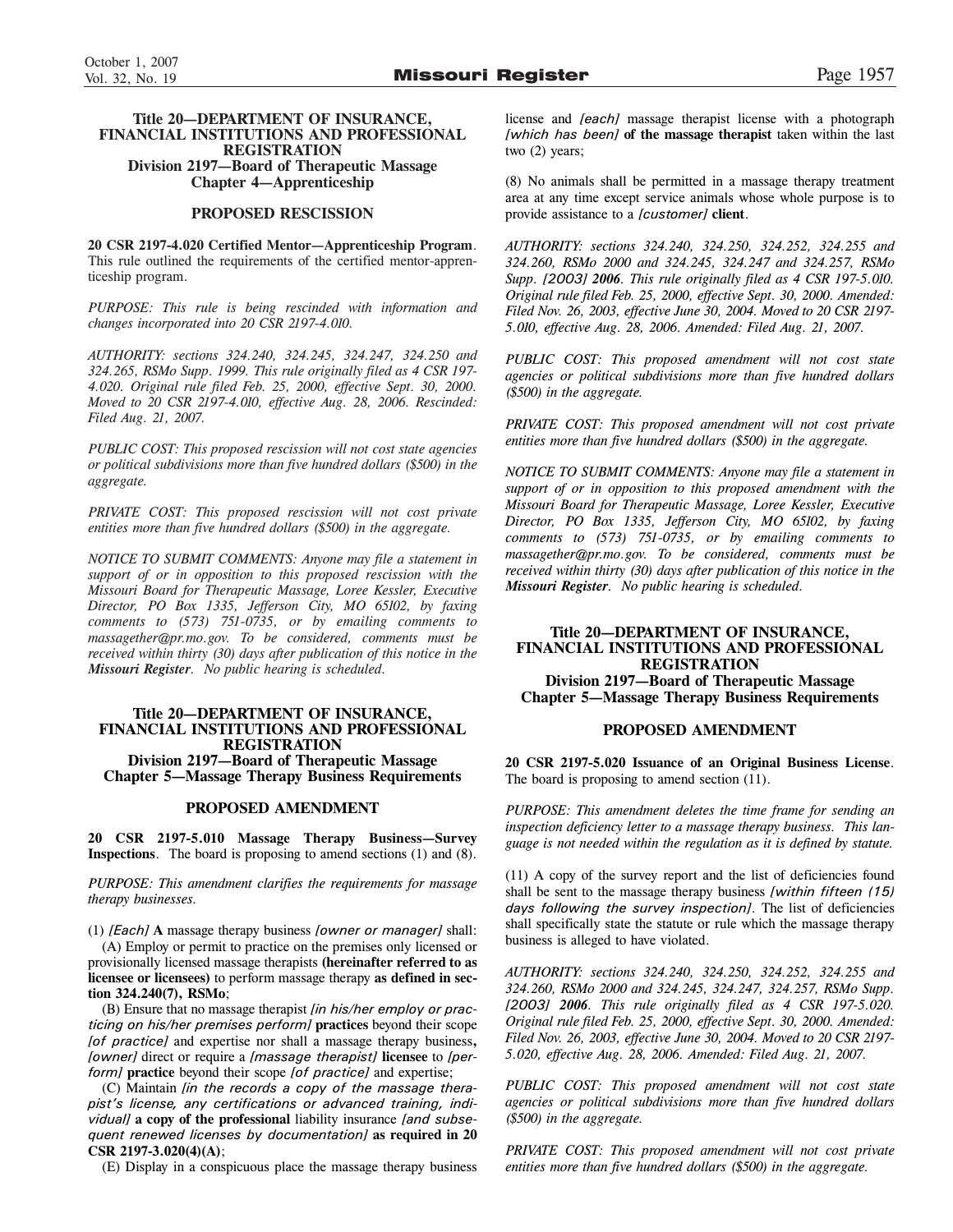*NOTICE TO SUBMIT COMMENTS: Anyone may file a statement in support of or in opposition to this proposed amendment with the Missouri Board for Therapeutic Massage, Loree Kessler, Executive Director, PO Box 1335, Jefferson City, MO 65102, by faxing comments to (573) 751-0735, or by emailing comments to massagether@pr.mo.gov. To be considered, comments must be received within thirty (30) days after publication of this notice in the Missouri Register. No public hearing is scheduled.*

### **Title 20—DEPARTMENT OF INSURANCE, FINANCIAL INSTITUTIONS AND PROFESSIONAL REGISTRATION Division 2197—Board of Therapeutic Massage Chapter 5—Massage Therapy Business Requirements**

### **PROPOSED AMENDMENT**

**20 CSR 2197-5.030 Massage Therapy Business—Change of Name, Ownership or Location**. The board is proposing to amend sections  $(1)-(6)$ .

*PURPOSE: This amendment reduces the time frame to notify the board of a business name change from thirty (30) days to fifteen (15) days, clarifies the requirements to file a change of location, and requires the posting of a temporary business license.*

(1) At least *[thirty (30)]* **fifteen (15)** days prior to a proposed name change, the massage therapy business owner shall notify the board of the proposed name change in writing prior to changing the business name or before revising any printing materials or advertisements.

(2) *[The massage therapy business owner shall submit a new application, fee and a new license will be obtained for a new location.]* **When a massage therapy business changes location, an application for a location change must be submitted to the board along with the required fee. The business shall submit to a survey inspection by the board at the new location.**

(3) When a massage therapy business is sold, or ownership or management is transferred, or the corporate legal organization status is substantially changed, the massage therapy business *[owner]* shall apply for a license by submitting an application**,** *[and]* paying the required application fee**, and submitting to an inspection**. *[The previous license shall be void.]*

(4) *[The board may issue a temporary operating permit to continue the operation of the massage therapy business for a period of up to ninety (90) days pending the survey inspection and the final disposition of the application. The temporary operating permit must be displayed in a conspicuous place on the premises of the massage therapy business.]* **Pursuant to section 324.252, RSMo a business must post a temporary operation permit in a conspicuous place on the premises of the massage therapy business.**

(5) Refusal to permit a survey inspection*[, if required by the board,]* shall constitute valid grounds for discipline or denial.

(6) A *[massage therapist]* **licensee** shall not practice massage therapy at a site, location, or place that is not licensed as a massage therapy business, except at the residence, or location provided by the client, health fair, sports event, trade show or healthcare facility. For the purpose of this rule a healthcare facility shall be defined pursuant to section 197.366, RSMo.

*AUTHORITY: sections 324.240, 324.250, 324.252, 324.255 and*

*324.260, RSMo 2000 and 324.245, 324.247, 324.257 and 324.262, RSMo Supp. [2003] 2006. This rule originally filed as 4 CSR 197- 5.030. Original rule filed Feb. 25, 2000, effective Sept. 30, 2000. Amended: Filed Nov. 26, 2003, effective June 30, 2004. Moved to 20 CSR 2197-5.030, effective Aug. 28, 2006. Amended: Filed Aug. 21, 2007.*

*PUBLIC COST: This proposed amendment will not cost state agencies or political subdivisions more than five hundred dollars (\$500) in the aggregate.*

*PRIVATE COST: This proposed amendment will not cost private entities more than five hundred dollars (\$500) in the aggregate.*

*NOTICE TO SUBMIT COMMENTS: Anyone may file a statement in support of or in opposition to this proposed amendment with the Missouri Board for Therapeutic Massage, Loree Kessler, Executive Director, PO Box 1335, Jefferson City, MO 65102, by faxing comments to (573) 751-0735, or by emailing comments to massagether@pr.mo.gov. To be considered, comments must be received within thirty (30) days after publication of this notice in the Missouri Register. No public hearing is scheduled.*

### **Title 20—DEPARTMENT OF INSURANCE, FINANCIAL INSTITUTIONS AND PROFESSIONAL REGISTRATION Division 2197—Board of Therapeutic Massage Chapter 5—Massage Therapy Business Requirements**

### **PROPOSED AMENDMENT**

**20 CSR 2197-5.040 Massage Therapy Business License Renewal**. The board is proposing to amend section (5).

*PURPOSE: This amendment eliminates the term "reinspection" and inserts the term "inspection" to clarify requirements for massage therapy businesses.*

(5) If a license is not renewed within thirty (30) days of the expiration date, the lapsed licensee shall submit an application, required fee, and submit to *[a reinspection]* **an inspection** before a license will be reinstated.

*AUTHORITY: sections 324.245, 324.257 and 324.262, RSMo Supp. [2003] 2006 and 324.250, 324.255 and 324.260, RSMo 2000. This rule originally filed as 4 CSR 197-5.040. Original rule filed Feb. 25, 2000, effective Sept. 30, 2000. Amended: Filed Nov. 26, 2003, effective June 30, 2004. Moved to 20 CSR 2197-5.040, effective Aug. 28, 2006. Amended: Filed Aug. 21, 2007.*

*PUBLIC COST: This proposed amendment will not cost state agencies or political subdivisions more than five hundred dollars (\$500) in the aggregate.*

*PRIVATE COST: This proposed amendment will not cost private entities more than five hundred dollars (\$500) in the aggregate.*

*NOTICE TO SUBMIT COMMENTS: Anyone may file a statement in support of or in opposition to this proposed amendment with the Missouri Board for Therapeutic Massage, Loree Kessler, Executive Director, PO Box 1335, Jefferson City, MO 65102, by faxing comments to (573) 751-0735, or by emailing comments to massagether@pr.mo.gov. To be considered, comments must be received within thirty (30) days after publication of this notice in the Missouri Register. No public hearing is scheduled.*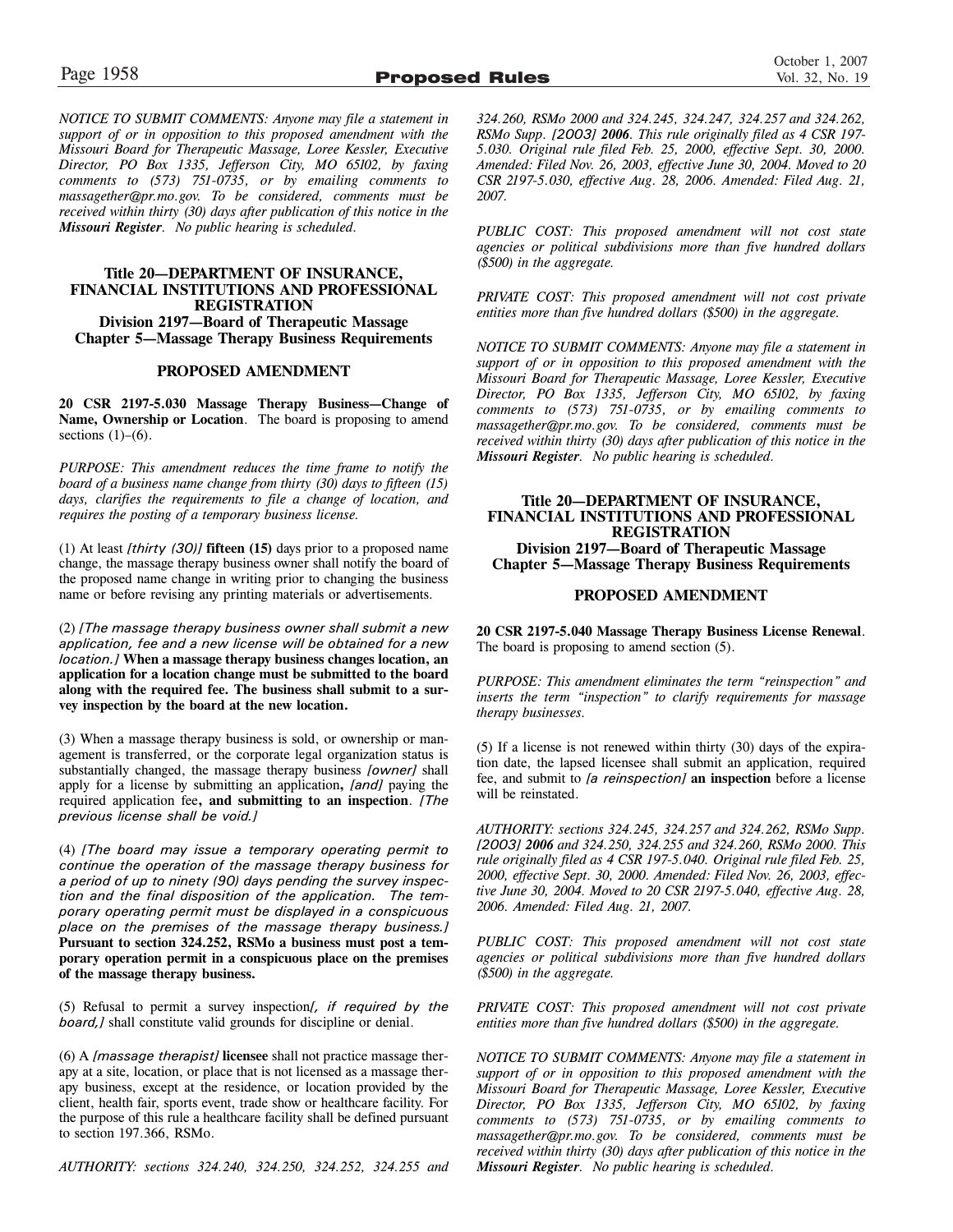### **Title 20—DEPARTMENT OF INSURANCE, FINANCIAL INSTITUTIONS AND PROFESSIONAL REGISTRATION Division 2200—State Board of Nursing Chapter 4—General Rules**

### **PROPOSED AMENDMENT**

**20 CSR 2200-4.010 Fees**. The board is proposing to amend subsection  $(1)(J)$ .

*PURPOSE: This amendment lowers the LPN renewal fee for a period of one (1) year to lower the fund balance.*

(1) The following fees are established by the State Board of Nursing: (J) Biennial Renewal Fee—

| 1. RN-Effective January 1, 2003         | \$801,001 |
|-----------------------------------------|-----------|
| 2. LPN—Effective January 1, 2003        | \$721,001 |
| A. January 1, 2008 to December 31, 2008 | \$ 37     |
| <b>B.</b> Effective January 1, 2009     | \$72      |

3. License renewal for a professional nurse shall be biennial; occurring on odd-numbered years and the license shall expire on April 30 of each odd-numbered year. License renewal for a practical nurse shall be biennial; occurring on even-numbered years and the license shall expire on May 31 of each even-numbered year. Renewal shall be for a twenty-four (24)-month period except in instances when renewal for a greater or lesser number of months is caused by acts or policies of the Missouri State Board of Nursing. Renewal applications (see *[4]* **20** CSR **2**200-4.020) shall be mailed every even-numbered year by the Missouri State Board of Nursing to all LPNs currently licensed and every odd-numbered year to all RNs currently licensed;

4. Renewal fees for each biennial renewal period as outlined in this subparagraph shall be accepted by the Missouri State Board of Nursing only if accompanied by an appropriately completed renewal application:

| A. RNs (odd-numbered years):          |            |
|---------------------------------------|------------|
| (I) Effective January 1, 2003         |            |
| [, eighty dollars (]                  | \$80/L1    |
| B. LPNs (even-numbered years):        |            |
| (I) Effective January 1, 2003         |            |
| [, seventy-two dollars (]             | $$72$ [];] |
| (II) January 1, 2008 through December |            |
| 31, 2008                              | \$37       |
| (III) Effective January 1, 2009       | \$72       |

5. All fees established for licensure or licensure renewal of nurses incorporate an educational surcharge in the amount of one dollar (\$1) per year for practical nurses and five dollars (\$5) per year for professional nurses. These funds are deposited in the professional and practical nursing student loan and nurse repayment fund;

*AUTHORITY: sections 335.036 and 335.046, RSMo 2000. This rule originally filed as 4 CSR 200-4.010. Emergency rule filed Aug. 13, 1981, effective Aug. 23, 1981, expired Dec. 11, 1981. Original rule filed Aug. 13, 1981, effective Nov. 12, 1981. For intervening history, please consult the Code of State Regulations. Amended: Filed Aug. 21, 2007.*

*PUBLIC COST: This proposed amendment will reduce the Board of Nursing Fund by approximately six hundred sixty-five thousand dollars (\$665,000) for calendar year 2008 and revenue will increase to \$1,395,360 biennially thereafter. It is anticipated that the costs will recur for the life of the rule, may vary with inflation and are expected to increase at the rate projected by the Legislative Oversight Committee.*

*PRIVATE COST: This proposed amendment will save private entities approximately six hundred sixty-five thousand dollars (\$665,000) for*

*calendar year 2008 and cost \$1,395,360 biennially thereafter. It is anticipated that the costs will recur for the life of the rule, may vary with inflation and are expected to increase at the rate projected by the Legislative Oversight Committee.*

*NOTICE TO SUBMIT COMMENTS: Anyone may file a statement in support of or in opposition to this proposed amendment with the State Board of Nursing, Lori Scheidt, Executive Director, PO Box 656, Jefferson City, MO 65102, by fax at (573) 751-0075 or via email at nursing@pr.mo.gov. To be considered, comments must be received within thirty (30) days after publication of this notice in the Missouri Register. No public hearing is scheduled.*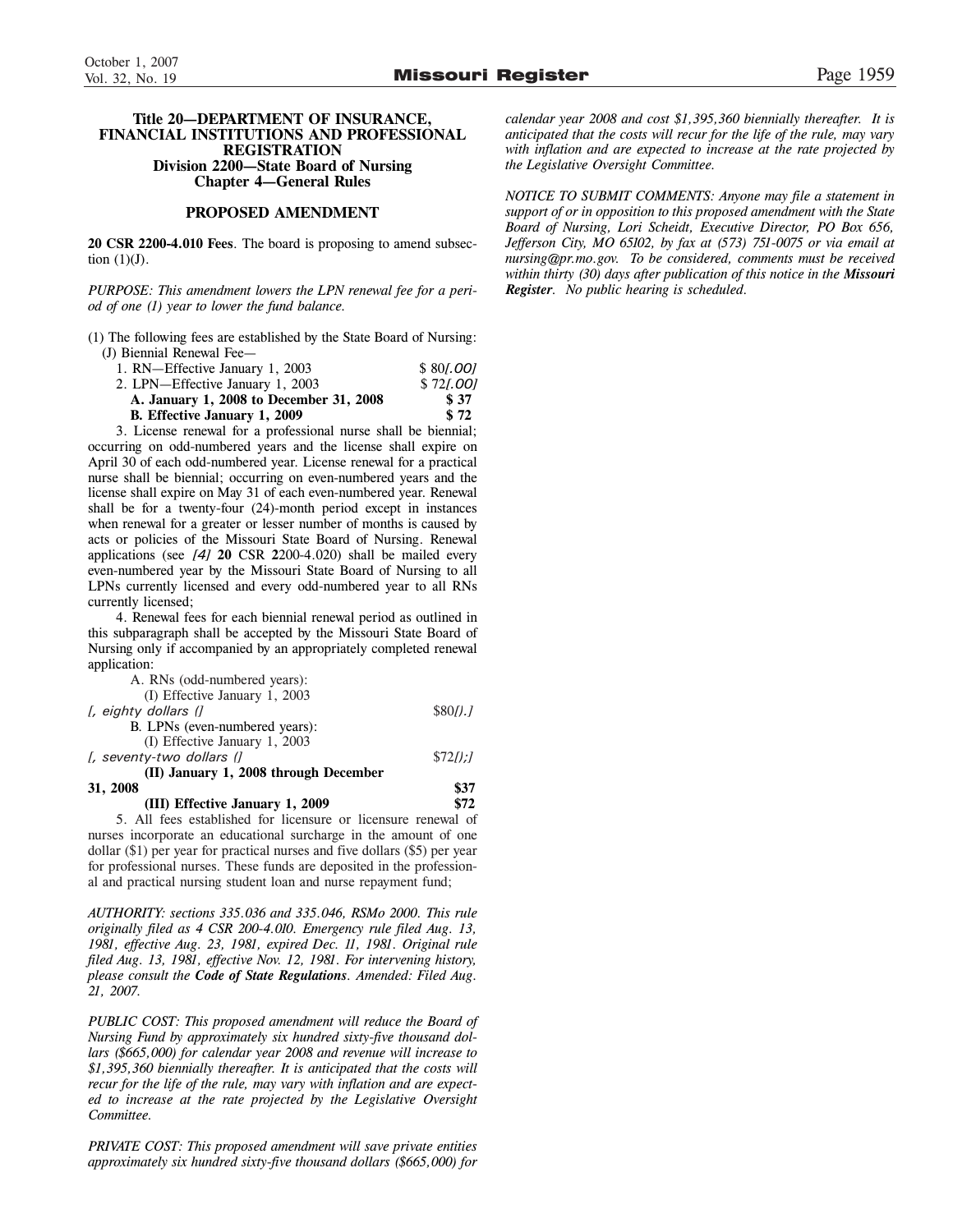# **PUBLIC ENTITY FISCAL NOTE**

# **I. RULE NUMBER**

Title 20 -Department of Insurance, Financial Institutions, and Professional Registration Division 2200 - Missouri State Board of Nursing **Chapter 4 - General Rules** Proposed Amendment - 20 CSR 2200-4.010 - Fees Prepared July 9, 2007 by the Division of Professional Registration

# **II. SUMMARY OF FISCAL IMPACT**

## 2008

| <b>Affected Agency or Political Subdivision</b> |                           | <b>Estimated Revenue</b> |
|-------------------------------------------------|---------------------------|--------------------------|
| <b>State Board of Nursing</b>                   |                           | $-$ \$665,000.00         |
|                                                 | <b>Total Revenue Loss</b> |                          |
|                                                 | for Calendar Years        |                          |
|                                                 | 2008                      | $-$ \$665,000.00         |

# 2009 and Biennially Thereafter

| <b>Affected Agency or Political Subdivision</b> |                                | <b>Estimated Revenue</b> |
|-------------------------------------------------|--------------------------------|--------------------------|
| <b>State Board of Nursing</b>                   |                                | \$1,395,360.00           |
|                                                 | <b>Total Revenuel</b>          |                          |
|                                                 | <b>Biennially for the Life</b> |                          |
|                                                 | of the Rule                    | \$1,395,360.00           |

# **III. WORKSHEET**

See Private Entity Fiscal Note

# **IV. ASSUMPTION**

1. The division is statutorily obligated to enforce and administer the provisions of sections 335.011-335.257, RSMo. Pursuant to Section 335.036.2 RSMo, the division shall by rule and regulation set the amount of fees authorized by sections 335.011-335.257, RSMo so that the revenue produced is sufficient, but not excessive, to cover the cost and expense to the board for administering the provisions of sections 335.011-335.257, RSMo.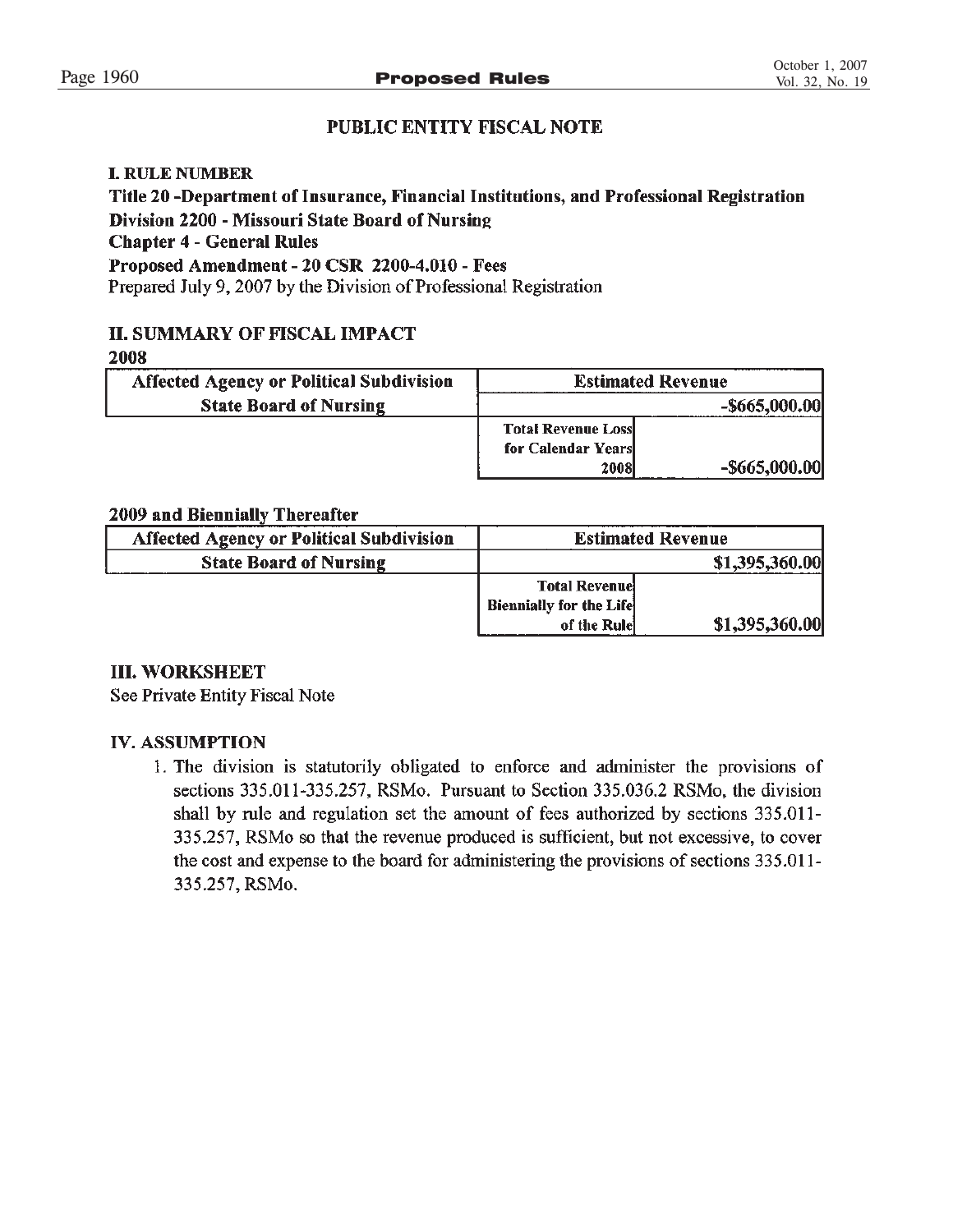# PRIVATE ENTITY FISCAL NOTE

# **I. RULE NUMBER**

Title 20 -Department of Insurance, Financial Institutions, and Professional Registration Division 2200 - Missouri State Board of Nursing **Chapter 4 - General Rules** Proposed Amendment - 20 CSR 2200-4.010 - Fees Prepared July 9, 2007 by the Division of Professional Registration

# **II. SUMMARY OF FISCAL IMPACT**

2008

| <b>Estimate the number of entities</b><br>by class which would likely be<br>affected by the adoption of<br>the proposed amendment: | Classification by type of the<br>business entities which would<br>likely be affected: | <b>Estimated savings for</b><br>compliance with the<br>amendment by<br>affected entities: |
|------------------------------------------------------------------------------------------------------------------------------------|---------------------------------------------------------------------------------------|-------------------------------------------------------------------------------------------|
| 19,000                                                                                                                             | <b>LPN</b> Renewal Fee<br>(renewal fee - \$35 decrease)                               | \$665,000                                                                                 |
|                                                                                                                                    | <b>Estimated Savings for Calendar</b><br><b>Year 2008</b>                             | \$665,000                                                                                 |

# **Biennially Thereafter**

| <b>Estimate the number of entities</b><br>by class which would likely be<br>affected by the adoption of<br>the proposed amendment: | Classification by type of the<br>business entities which would<br>likely be affected:          | <b>Estimated costs for</b><br>compliance with the<br>amendment by<br>affected entities: |
|------------------------------------------------------------------------------------------------------------------------------------|------------------------------------------------------------------------------------------------|-----------------------------------------------------------------------------------------|
| 19,380                                                                                                                             | <b>LPN</b> Renewal Fee<br>(renewal fee - \$72)                                                 | \$1,395,360                                                                             |
|                                                                                                                                    | <b>Effective January 1, 2010</b><br><b>Estimated Biennial Cost</b><br>for the Life of the Rule | \$1,395,360                                                                             |

# **IV. ASSUMPTION**

- 1. The figures reported above are based on FY08 projections.
- 2. It is anticipated that the total saving will occur during the 2008 calendar year and the renewal fee will increase during the 2009 fiscal year and remain constant for the life of the rule, may vary with inflation and is expected to increase at the rate projected by the Legislative Oversight Committee.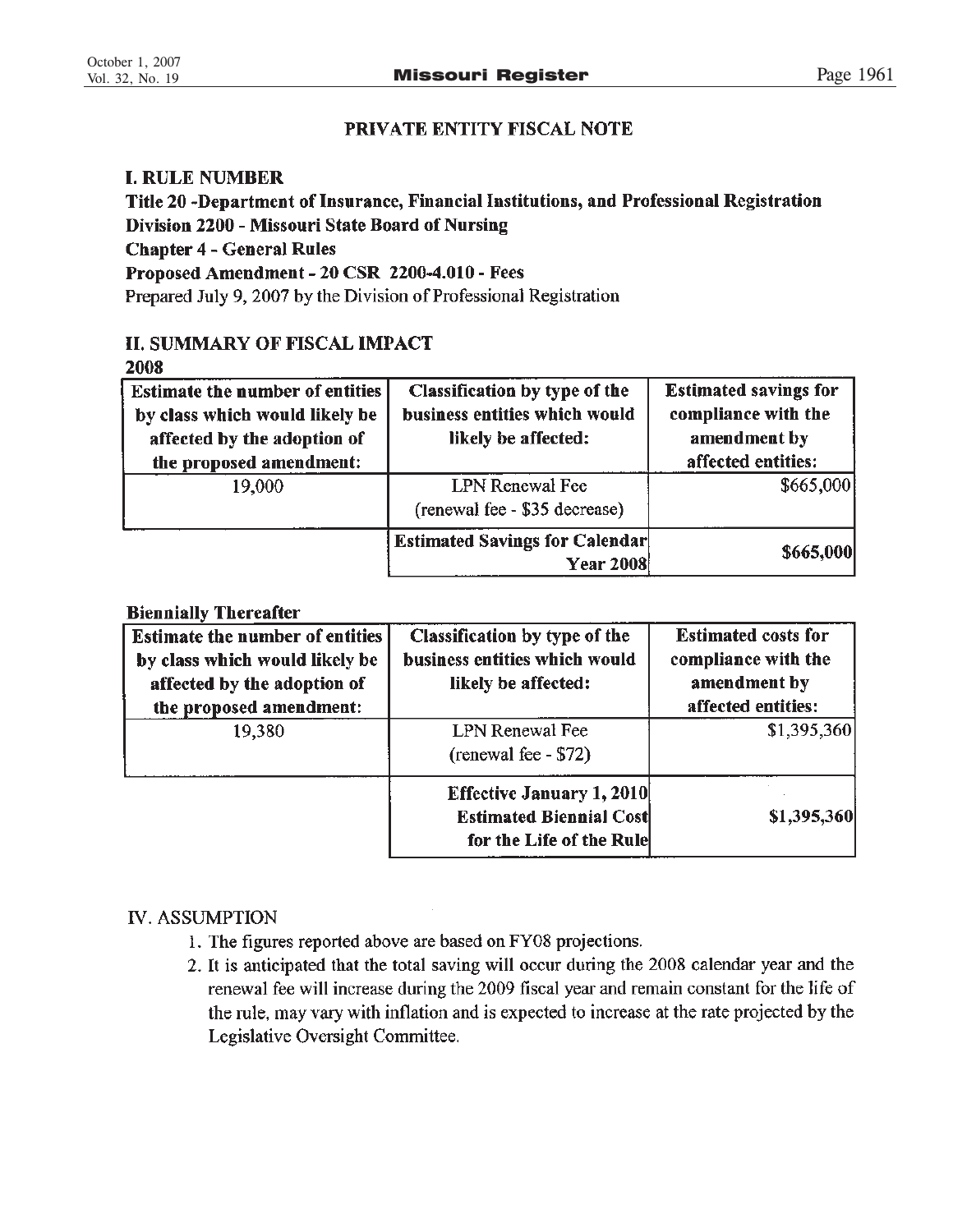NOTE: The division is statutorily obligated to enforce and administer the provisions of sections 335.011-335.257, RSMo. Pursuant to Section 335.036.2 RSMo, the division shall by rule and regulation set the amount of fees authorized by sections 335.011-335.257, RSMo so that the revenue produced is sufficient, but not excessive, to cover the cost and expense to the board for administering the provisions of sections 335.011-335.257, RSMo.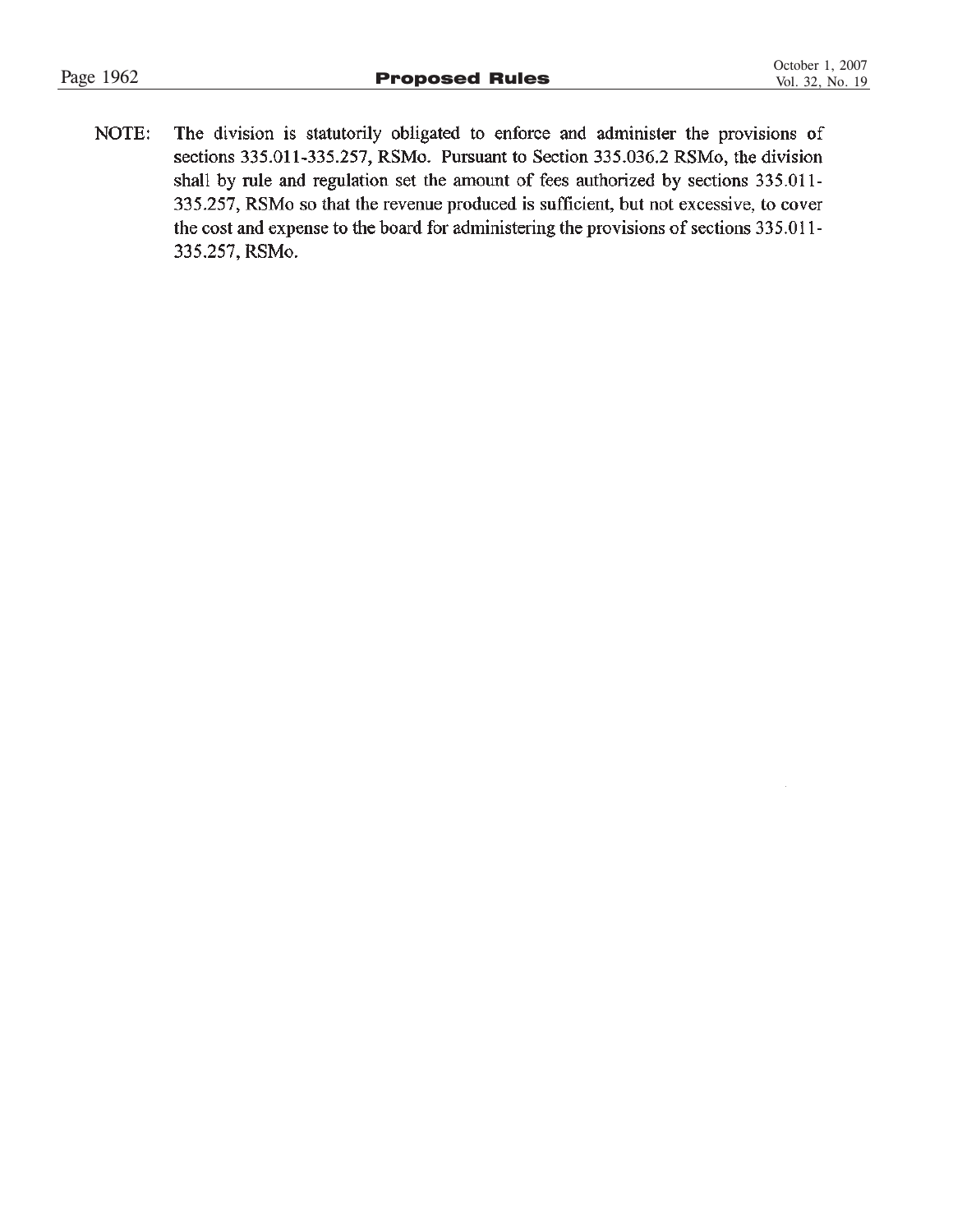### **Title 20—DEPARTMENT OF INSURANCE, FINANCIAL INSTITUTIONS AND PROFESSIONAL REGISTRATION Division 2235—State Committee of Psychologists Chapter 1—General Rules**

### **PROPOSED AMENDMENT**

**20 CSR 2235-1.015 Definitions**. The board is proposing to add sections (11) and (12).

*PURPOSE: This amendment clarifies who, what, where, and when certain psychological tests can be given by a qualified individual.*

**(11) Psychological Testing. The use of one (1) or more standardized measurements, devices, or procedures including the use of computerized psychological tests, to observe or record human behavior, and which require the application of appropriate normative data for interpretation or classification and includes the use of standardized instruments for the purpose of the diagnosis and treatment of mental and emotional disorders and disabilities, the evaluation or assessment of cognitive and intellectual abilities, personality and emotional states and traits, and neuropsychological functioning by an individual who has received formal academic training at the graduate level in statistics, test construction, sampling theory, tests and measurements, individual differences, and personality theory. In addition, the interpretation of psychological tests for diagnostic purposes requires formal academic training in the areas of abnormal psychology, psychopathology, psychodiagnosis and, in the case of neuropsychological diagnosis, training in neuropsychology. Competent administration and interpretation of psychological tests also requires a formal supervised practice experience. Services which are described as "psychological testing" shall be administered and interpreted by licensed psychologists or persons who are otherwise exempt by statute. Individuals licensed by this committee, as well as other licensed professionals, may also use tests of language, education and achievement, as well as tests of abilities, interests, and aptitudes. With the exception of the test categories and psychological tests listed in section (12) of this rule, the use of these other tests is not exclusively within the scope of this regulation.**

**(12) Psychological Test and Inventories.**

**(A) Individual tests for the evaluation of cognitive and intellectual abilities, examples of which are:**

- **1. The Wechsler series;**
- **2. The Stanford-Binet; and**
- **3. The Kaufman series.**

**(B) Individual, objective and projective tests and inventories of personality and emotional states and traits, examples of which are:**

**1. Objective tests and inventories:**

**A. The Minnesota Multiphasic Personality Inventories; and**

- **B. The Millon Inventories;**
- **2. Projective tests and techniques including:**
	- **A. Rorschach; and**
- **B. Holtzman;**
- **3. Apperception techniques, examples of which are:**
	- **A. TAT (Thematic Apperception Test);**
	- **B. CAT (Children's Apperception Test);**
	- **C. PFT (Pain Frustration Test); and**
	- **D. Tactual Apperception Test (Twitchell-Allen); and**
- **4. Drawing techniques, examples of which are:**
	- **A. DAP (Draw A Person);**
	- **B. HTP (House Tree Person); and**
	- **C. Action Family Drawing.**

**(C) Individual tests of neuropsychological functioning, examples of which are:**

- **1. The Halstead-Reitan Battery;**
- **2. The Luria-Nebraska Battery; and**
- **3. The NEPSY.**

*AUTHORITY: sections 337.030.3, RSMo Supp. 2006 and 337.050.9, RSMo 2000. This rule originally filed as 4 CSR 235-1.015. Original rule filed July 30, 1991, effective Feb. 6, 1992. For intervening history, please consult the Code of State Regulations. Amended: Filed Aug. 30, 2007.*

*PUBLIC COST: This proposed amendment will not cost state agencies or political subdivisions more than five hundred dollars (\$500) in the aggregate.*

*PRIVATE COST: This proposed amendment will not cost private entities more than five hundred dollars (\$500) in the aggregate.*

*NOTICE TO SUBMIT COMMENTS: Anyone may file a statement in support of or in opposition to this proposed amendment with Missouri State Committee of Psychologists, Pam Groose, Executive Director, PO Box 1335, Jefferson City, MO 65102-0613, by facsimile at (573) 526-0661 or via email to scop@pr.mo.gov. To be considered, comments must be received within thirty (30) days after publication of this notice in the Missouri Register. No public hearing is scheduled.* 

### **Title 20—DEPARTMENT OF INSURANCE, FINANCIAL INSTITUTIONS AND PROFESSIONAL REGISTRATION Division 2235—State Committee of Psychologists Chapter 2—Licensure Requirements**

### **PROPOSED AMENDMENT**

**20 CSR 2235-2.040 Supervised Professional Experience, Section 337.025, RSMo, for the Delivery of Psychological Health Services**. The board is proposing to amend paragraph (1)(E)1. and add paragraph (1)(E)7.

*PURPOSE: This amendment adds requirements for a supervisor to be licensed for at least one (1) year prior to supervising and clarifies what a supervisor must do upon termination of supervision.*

(1) Postdoctoral experience for those applicants who have completed a program in one or more of the American Psychological Association designated health service provider delivery areas, as defined in 20 CSR 2235-1.015(10), and who intend to seek health service provider certification, or who intend to principally engage in the delivery of psychological health services shall be governed by the following:

(E) Supervisor Requirements.

1. The primary supervisor must be a licensed psychologist **for at least one (1) year prior to start date of supervision** and must also be a health service provider or one who otherwise meets the requirements for health service provider certification.

2. The secondary supervisor(s) if not a licensed psychologist, must be eligible for or otherwise meet the requirements for licensure as a psychologist in the state wherein the supervision occurred.

3. No supervisor, whether primary or secondary, may be a relative of the applicant, such as a spouse, parent, child, sibling of the whole- or half-blood, grandparent, grandchild, aunt, uncle, stepparent, stepchild, father-in-law, mother-in-law, brother-in-law or sisterin-law.

4. No supervisor, whether primary or secondary, may be under discipline by any licensing board or jurisdiction at any time during the period of supervised professional experience.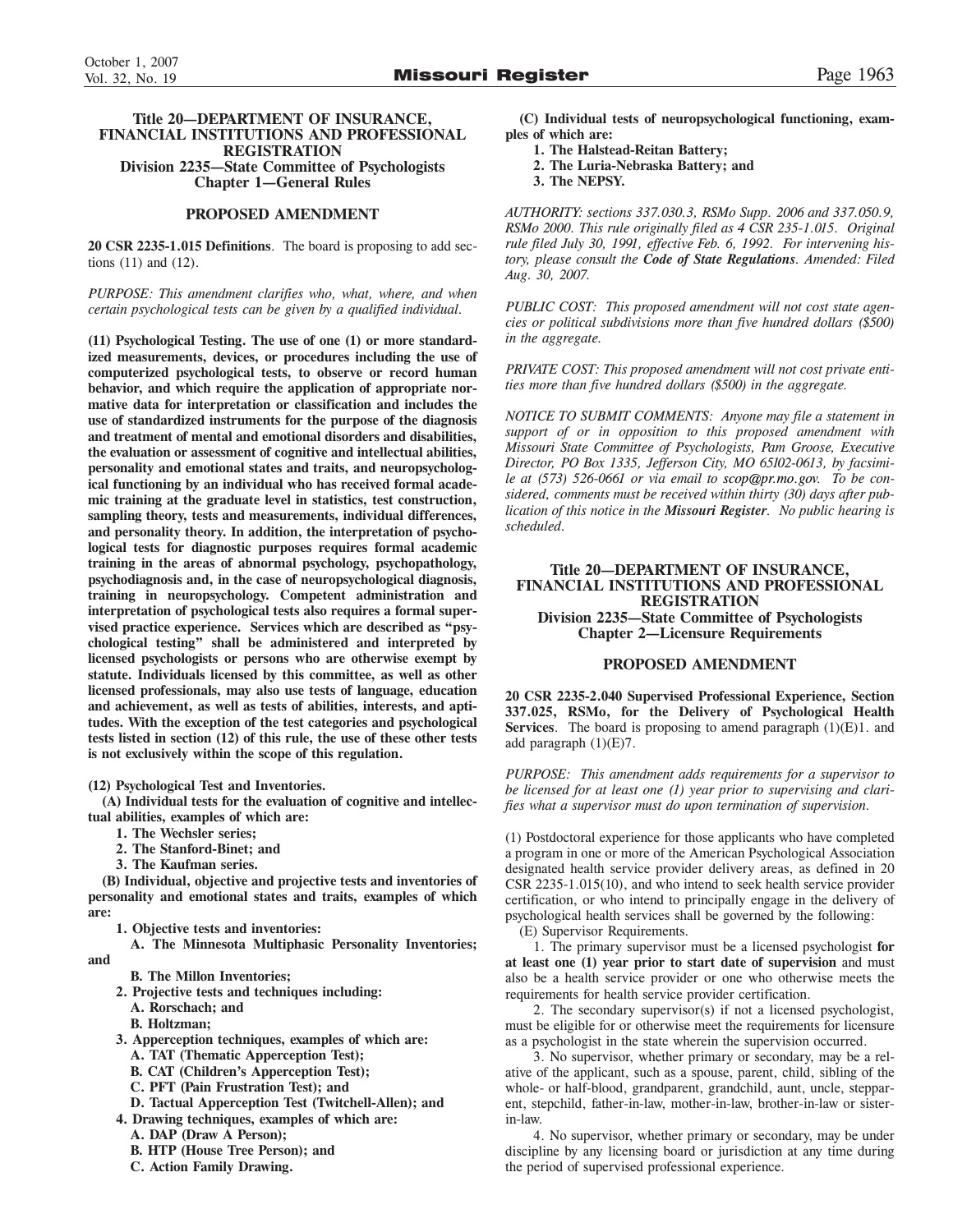5. No supervisor, whether primary or secondary, shall have more than four (4) persons obtaining post-degree supervised professional experience for licensure under supervision at any one (1) time. Any supervisor wishing to petition the committee for additional supervisees may do so through a written request.

6. Must certify to the committee at the completion of the applicant's postdoctoral supervised professional experience that the supervisee has complied with the requirements for supervised professional experience through the use of the attestation forms provided by the committee;

**7. Supervisor shall notify the committee in writing within five (5) business days if supervision should cease for any reason prior to established postdoctoral supervised professional experience end date. The supervisor shall complete an attestation form provided by the committee for the period of supervised experience and forward it to the committee within two (2) weeks of the cessation of supervision.**

*AUTHORITY: sections 337.025 and 337.050.9, RSMo 2000. This rule originally filed as 4 CSR 235-2.040. Original rule filed Feb. 4, 1992, effective Dec. 3, 1992. Amended: Filed July 26, 1999, effective Feb. 29, 2000. Moved to 20 CSR 2235-2.040, effective Aug. 28, 2006. Amended: Filed March 27, 2007, effective Sept. 30, 2007. Amended: Filed Aug. 30, 2007.*

*PUBLIC COST: This proposed amendment will not cost state agencies or political subdivisions more than five hundred dollars (\$500) in the aggregate.*

*PRIVATE COST: This proposed amendment will not cost private entities more than five hundred dollars (\$500) in the aggregate.*

*NOTICE TO SUBMIT COMMENTS: Anyone may file a statement in support of or in opposition to this proposed amendment with Missouri State Committee of Psychologists, Pam Groose, Executive Director, PO Box 1335, Jefferson City, MO 65102-0613, by facsimile at (573) 526-0661 or via email to scop@pr.mo.gov. To be considered, comments must be received within thirty (30) days after publication of this notice in the Missouri Register. No public hearing is scheduled.* 

### **Title 20—DEPARTMENT OF INSURANCE, FINANCIAL INSTITUTIONS AND PROFESSIONAL REGISTRATION Division 2270—Missouri Veterinary Medical Board Chapter 1—Fees**

### **PROPOSED AMENDMENT**

**20 CSR 2270-1.021 Fees**. The board is proposing to amend paragraphs  $(1)(A)6$ . and 7.

*PURPOSE: Pursuant to section 340.214.2, RSMo, the board shall set the amount of the fees which this chapter authorizes and requires by rules and regulations. The fees shall be set at a level to produce revenue which shall not substantially exceed the cost and expense of administering this chapter. Therefore, the board is amending section (1).*

(1) The following fees are established by the Missouri Veterinary Medical Board:

| (A) Veterinarians—             |       |
|--------------------------------|-------|
| 1. Registration Fee            | \$50  |
| 2. State Board Examination Fee | \$100 |
| 3. Reciprocity Fee             | \$150 |
| 4. Grade Transfer Fee          | \$150 |
| 5. Faculty License Fee         | \$200 |
|                                |       |

| 6. Temporary or Provisional License Fee | [\$100] \$25  |
|-----------------------------------------|---------------|
| A. Temporary [or Provisional] License   |               |
| Extension                               | 1\$ 501 \$10  |
| 7. Annual Renewal Fee-                  |               |
| A. Active                               | $[580]$ \$50  |
| <b>B.</b> Inactive                      | $[5 50]$ \$25 |
| C. Faculty                              | [\$ 80] \$50  |
| 8. Late Renewal Penalty Fee             | \$100         |
| 9. Name Change Fee                      | \$15          |
| 10. Wall Hanging Replacement Fee        | \$15          |

*AUTHORITY: sections 340.210 and 340.232, RSMo 2000. This rule originally filed as 4 CSR 270-1.021. Original rule filed Nov. 4, 1992, effective July 8, 1993. For intervening history, please consult the Code of State Regulations. Amended: Filed Aug. 21, 2007.*

*PUBLIC COST: This proposed amendment will reduce the Missouri Veterinary Medical Board Fund by approximately ninety thousand one hundred sixty dollars (\$90,160) annually for the life of the rule. It is anticipated that the costs will recur for the life of the rule, may vary with inflation and are expected to increase at the rate projected by the Legislative Oversight Committee.*

*PRIVATE COST: This proposed amendment will cost private entities approximately ninety thousand one hundred sixty dollars (\$90,160) annually for the life of the rule. It is anticipated that the costs will recur for the life of the rule, may vary with inflation and are expected to increase at the rate projected by the Legislative Oversight Committee.*

*NOTICE TO SUBMIT COMMENTS: Anyone may file a statement in support of or in opposition to this proposed amendment with the Missouri Veterinary Medical Board, Attention: Dana Hoelscher, PO Box 633, Jefferson City, MO 65102, via fax at (573) 526-3856 or via email at vets@pr.mo.gov. To be considered, comments must be received within thirty (30) days after publication of this notice in the Missouri Register. No public hearing is scheduled*.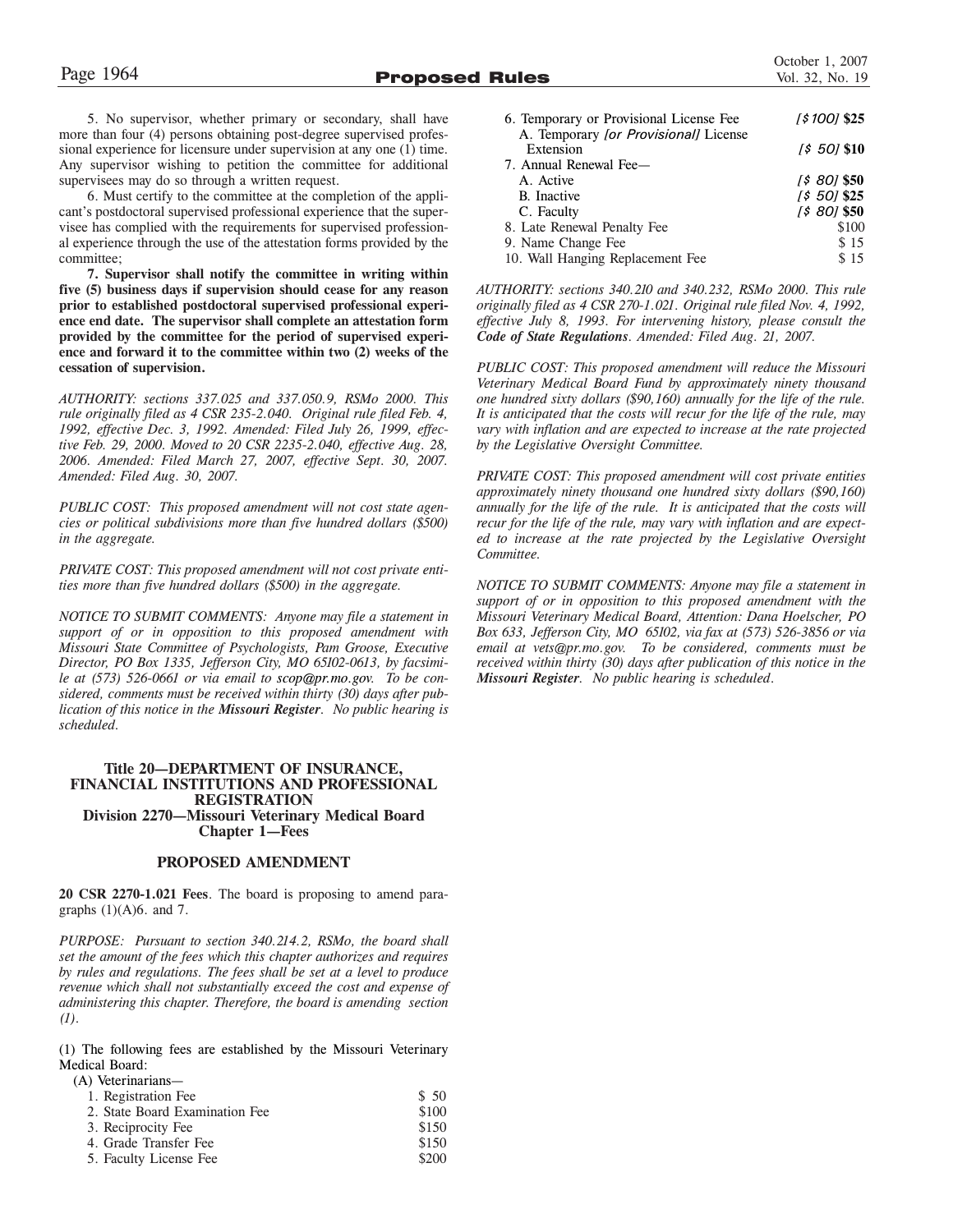# PUBLIC ENTITY FISCAL NOTE

# **I. RULE NUMBER**

# Title 20 -Department of Insurance, Financial Institutions, and Professional Registration

Division 2270 - Missouri Veterinary Medical Board

# **Chapter 1 - Fees**

Proposed Rule - 20 CSR 2270-1.021-Fees

Prepared July 2, 2007 by the Division of Professional Registration

# **II. SUMMARY OF FISCAL IMPACT**

| <b>Affected Agency or Political Subdivision</b> | <b>Estimated Loss of Revenue</b>                              |             |
|-------------------------------------------------|---------------------------------------------------------------|-------------|
| <b>Missouri Veterinary Medical Board</b>        |                                                               | \$90,160.00 |
|                                                 | <b>Total Loss of Revenuel</b><br>Annually for the Life of the |             |
|                                                 | Rule                                                          | \$90,160.00 |

# **III. WORKSHEET**

See Private Entity Fiscal Note

# **IV. ASSUMPTION**

1. Pursuant to section 340.214.2, RSMo, the board shall set the amount of the fees which this chapter authorizes and requires by rules and regulations. The fees shall be set at a level to produce revenue which shall not substantially exceed the cost and expense of administering this chapter. Therefore, the board is amending section (1).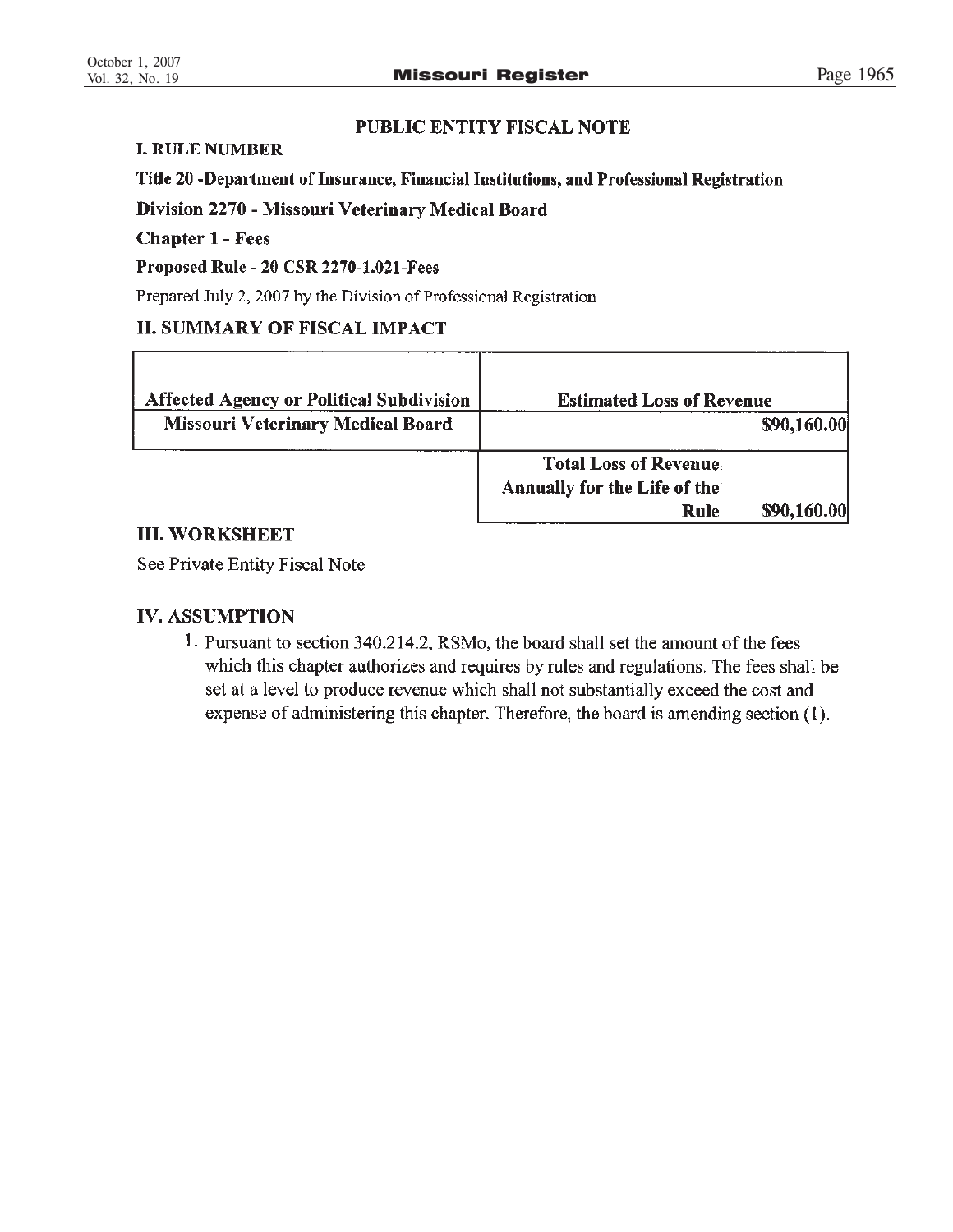# PRIVATE ENTITY FISCAL NOTE

# **I. RULE NUMBER**

# Title 20 - Department of Insurance, Financial Institutions and Professional Registration Division 2270 - Missouri Veterinary Medical Board

# **Chapter 1 - Fees**

# Proposed Amendment - 20 CSR 2270-1.021 Fees

Prepared July 2, 2007 by the Division of Professional Registration

### **II. SUMMARY OF FISCAL IMPACT**

| <b>Estimate the number of entities</b><br>by class which would likely be<br>affected by the adoption of<br>the proposed amendment: | Classification by type of the<br>business entities which would<br>likely be affected: | <b>Estimated savings for</b><br>compliance with the<br>amendment by<br>affected entities: |
|------------------------------------------------------------------------------------------------------------------------------------|---------------------------------------------------------------------------------------|-------------------------------------------------------------------------------------------|
| 53                                                                                                                                 | Temporary or Provisional License Fee<br>$($75$ decrease)                              | \$3,975                                                                                   |
|                                                                                                                                    | Temporary License Extension<br>(\$40 decrease)                                        | \$40                                                                                      |
| 2,518                                                                                                                              | Annual Renewal Fee - Active License<br>$($30$ decrease                                | \$75,540                                                                                  |
| 405                                                                                                                                | Annual Renewal Fee - Inactive License<br>$($25$ decrease)                             | \$10,125                                                                                  |
| 16                                                                                                                                 | Annual Renewal Fee - Faculty License<br>(\$30 decrease)                               | \$480                                                                                     |
|                                                                                                                                    | <b>Estimated Annual Cost Savings for the Life of</b><br>the Rule                      | \$90,160                                                                                  |

### **III. WORKSHEET**

See table above.

### **IV. ASSUMPTION**

- 1 The figures reported above are based on FY 07 actuals.
- 2 It is anticipated that the total saving will recur for the life of the rule, may vary with inflation and is expected to increase at the rate projected by the Legislative Oversight Committee.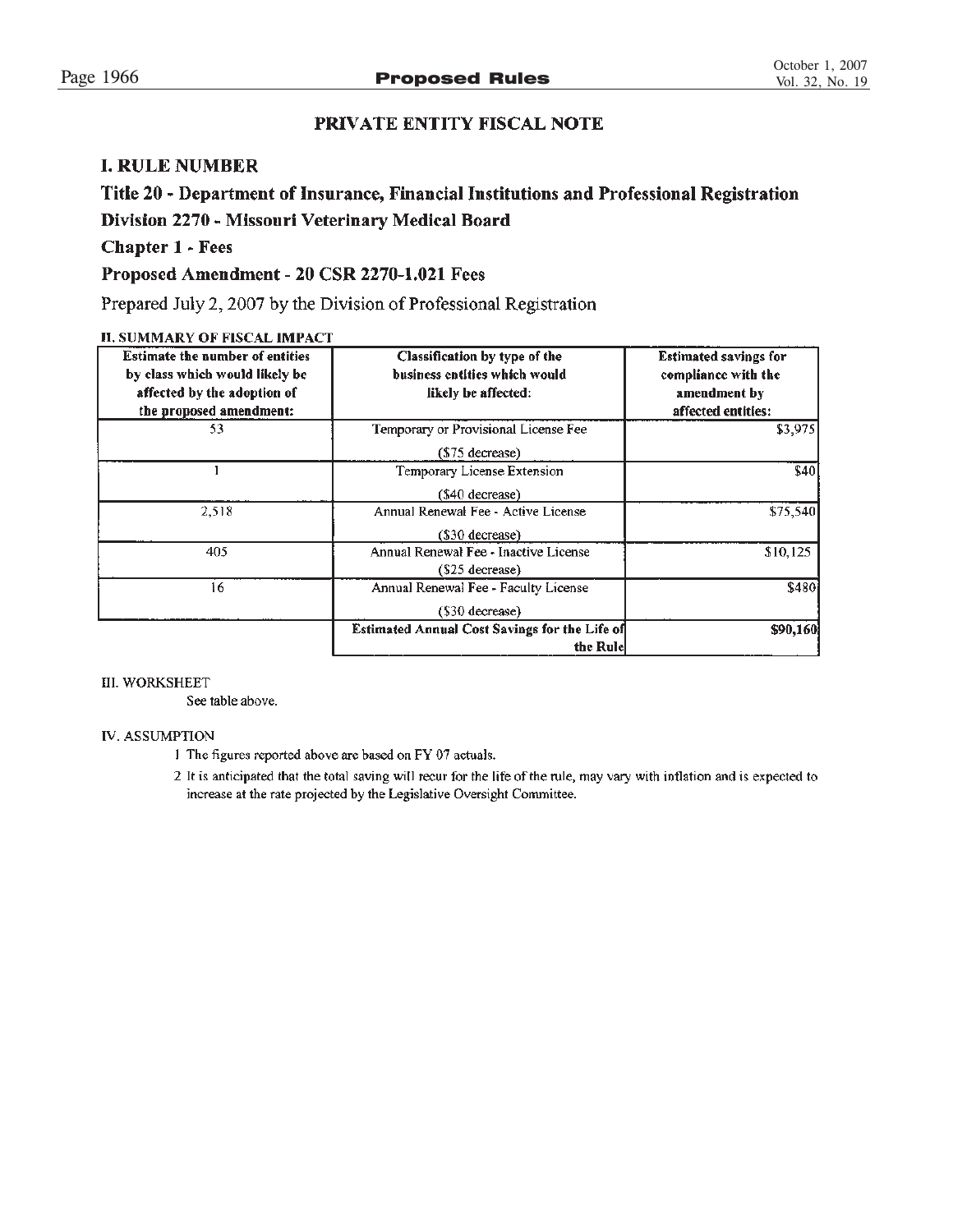# October 1, 2007 **Orders of Rulemaking**

MISSOURI REGISTER

This section will contain the final text of the rules proposed<br>by agencies. The order of rulemaking is required to contain a citation to the legal authority upon which the order of rulemaking is based; reference to the date and page or pages where the notice of proposed rulemaking was published in the *Missouri Register*; an explanation of any change between the text of the rule as contained in the notice of proposed rulemaking and the text of the rule as finally adopted, together with the reason for any such change; and the full text of any section or subsection of the rule as adopted which has been changed from that contained in the notice of proposed rulemaking. The effective date of the rule shall be not less than thirty (30) days after the date of publication of the revision to the *Code of State Regulations*.

The agency is also required to make a brief summary of the general nature and extent of comments submitted in support of or opposition to the proposed rule and a concise summary of the testimony presented at the hearing, if any, held in connection with the rulemaking, together with a concise summary of the agency's findings with respect to the merits of any such testimony or comments which are opposed in whole or in part to the proposed rule. The ninety (90)-day period during which an agency shall file its order of rulemaking for publication in the *Missouri Register* begins either: 1) after the hearing on the proposed rulemaking is held; or 2) at the end of the time for submission of comments to the agency. During this period, the agency shall file with the secretary of state the order of rulemaking, either putting the proposed rule into effect, with or without further changes, or withdrawing the proposed rule.

### **Title 1—OFFICE OF ADMINISTRATION Division 10—Commissioner of Administration Chapter 8—Direct Deposit of Payroll Requirements**

### **ORDER OF RULEMAKING**

By the authority vested in the Office of Administration under section 33.155, RSMo 2000, the commissioner amends a rule as follows:

### **1 CSR 10-8.010** Direct Deposit of Payroll Requirements **is amended**.

A notice of proposed rulemaking containing the text of the proposed amendment was published in the *Missouri Register* on June 15, 2007 (32 MoReg 970–971). No changes have been made in the text of the proposed amendment, so it is not reprinted here. This proposed amendment becomes effective thirty (30) days after publication in the *Code of State Regulations.*

SUMMARY OF COMMENTS: The Office of Administration received one (1) comment on the proposed amendment.

COMMENT: Micki Knudsen with the Missouri Department of Transportation supports amending this rule. RESPONSE: Thank you for your response.

### **Title 11—DEPARTMENT OF PUBLIC SAFETY Division 40—Division of Fire Safety Chapter 5—Elevators**

### **ORDER OF RULEMAKING**

By the authority vested in the Department of Public Safety under section 701.355, RSMo 2000, the department amends a rule as follows:

### **11 CSR 40-5.110** Fees and Penalties **is amended**.

A notice of proposed rulemaking containing the text of the proposed amendment was published in the *Missouri Register* on June 1, 2007 (32 MoReg 841–842). No changes have been made to the text of the proposed amendment, so it is not reprinted here. This proposed amendment becomes effective thirty (30) days after publication in the *Code of State Regulations*.

SUMMARY OF COMMENTS: No comments were received.

### **Title 13—DEPARTMENT OF SOCIAL SERVICES Division 70—Division of Medical Services Chapter 10—Nursing Home Program**

### **ORDER OF RULEMAKING**

By the authority vested in the Division of Medical Services under sections 208.153, 208.159 and 208.201, RSMo 2000, the division amends a rule as follows:

13 CSR 70-10.015 is amended.

A notice of proposed rulemaking containing the text of the proposed amendment was published in the *Missouri Register* on May 1, 2007 (32 MoReg 700–715). Those sections with changes are reprinted here. This proposed amendment becomes effective thirty (30) days after publication in the *Code of State Regulations*.

SUMMARY OF COMMENTS: The Division of Medical Services (division) received four (4) letters with comments on the proposed amendment.

COMMENT #1: A comment was received indicating that paragraph (7)(F)2. eliminates the allowable interest on borrowing costs for loans for "operation" or "maintenance" of a provider's facility thereby creating a disincentive for providers to maintain their facilities on an on-going basis. They also believe this is not a clarification of the regulation as stated in the "Purpose" clause at the beginning of the proposed amendment but a change.

RESPONSE: Paragraph (7)(F)2. relates to interest on capital asset debt which is reimbursed under the capital cost component using the fair rental value system. The allowable interest must be for capital asset debt which relates to capital assets as set forth in (4)(J) and (7)(C). Expenditures of a facility that should be capitalized, such as a major improvement or renovation, would be considered capital assets. Expenditures of a facility that should not be capitalized, such as normal, recurring maintenance expenses, are not considered capital assets. Normal, recurring maintanence costs are expensed on a facility's books and are reimbursed under that cost component. This amendment clarifies the difference. The division has been calculating interest in this manner since the inception of this regulation so it will not result in any changes in reimbursement. Therefore, this amendment is a clarification of the regulation as opposed to a change. No changes have been made to the rule as a result of this comment.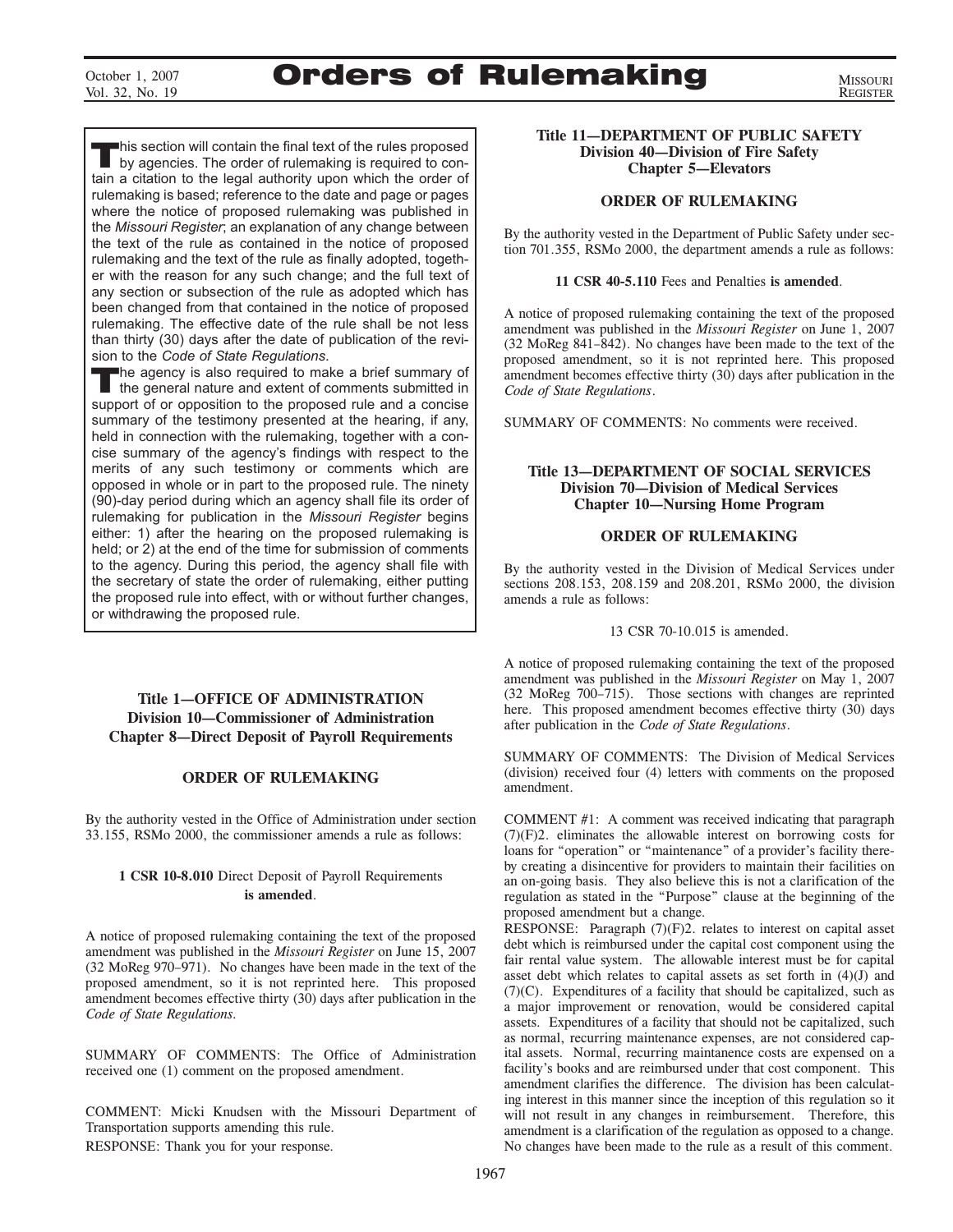COMMENT #2: A comment was received on subparagraph (7)(G)2.A. indicating that it appears to provide for a new restriction on existing leases and, as such, may violate Article I, section 13 of the *Missouri Constitution* as an impairment of existing contracts. They also believe it does not constitute a "clarification." It was suggested that language be added that this provision only affects leases entered into on or after the effective date of the change in regulation. RESPONSE: This amendment clarifies the existing procedures of the division regarding leases and the treatment of pass-through expenses in the fair rental value (FRV) calculation by specifying when property insurance, real estate taxes and personal property taxes are allowable in the FRV calculation and the documentation needed. Currently, the division requests this information from the provider and the provider must provide it, as set forth in paragraph (10)(A)8. The amendment does not include any additional requirements or restrictions for the lessor or lessee. Therefore, no language needs to be added that the amendment only affects leases entered into on or after the effective date of the change in regulation. No changes have been made to the rule as a result of this comment.

COMMENT #3: A comment was received indicating that paragraph (10)(A)10. requires out-of-state providers and hospital based providers providing less than one thousand (1,000) patient days for Missouri Title XIX residents to request a waiver for filing a cost report rather than automatically exempting them. They also indicated that it does not specify the criteria or standards by which the qualifying provider can determine whether it would be likely that the waiver request would be granted which is inherently unconstitutional in violation of Article I section 10 of the *Missouri Constitution*, as denying due process of law, as being inherently arbitrary, capricious or unreasonable.

RESPONSE: This section was amended to clarify that the division will consistently apply the existing criteria of the division regarding waivers of cost reports by specifying the documentation needed to verify a provider qualifies for the exemption. Currently, the division requests hospital based providers to submit a letter attesting that they do not have more than one thousand (1,000) Missouri Medicaid patient days and are exempt from filing a cost report. The division reviews the provider's records to verify they qualify for an exemption. The criteria the division will use to grant the waiver are specified in subparagraphs (10)(A)10.A. and B. This amendment will not result in any additional cost reports being required that are not currently required. No changes have been made to the rule as a result of this comment.

COMMENT #4: A comment was received indicating that subsection  $(4)(KK)$  and subsections  $(11)(C)$  and  $(D)$  contravene the purpose of the minimum utilization which is to assure the state is not paying for empty beds below the designated percentage of eighty-five percent (85%). Furthermore, they believe it should only penalize providers whose occupancy falls below eighty-five percent (85%) and that the changes will penalize facilities that meet or exceed the occupancy percentage of eighty-five percent (85%) by applying the minimum utilization percentage in determining the administration median and ceiling. They feel this is arbitrary, capricious or unreasonable thus subjecting the regulation to legal challenge.

RESPONSE: This section was amended to clarify the existing procedures of the division regarding the calculation of the administration cost component median and ceiling. The division establishes reimbursement policies and these changes do not contradict the purpose of the minimum utilization adjustment or the ceilings as set by the division. The division agrees the purpose of the minimum utilization is to assure the state is not paying for empty beds, but it is not applied in isolation but in conjunction with the remaining provisions and purposes of the reimbursement plan, including the cost component ceilings. The purpose of the cost component ceiling is to provide an upper limit for which a facility will be reimbursed for its allowable costs for the cost component. The calculation of the median and ceiling are based on allowable cost. The minimum utilization adjustment is an allowable cost adjustment, as set forth in (7)(O), and therefore, should be included in the calculation of the median and the ceiling, as are all the other allowable costs set forth in section (7). The division has been calculating the administration median and ceiling in this manner since the inception of this regulation without benefit of the specific calculation being detailed in the regulation. This amendment reflects the division's long-standing policy to ensure the entire nursing facility industry's rates are calculated consistently. The amendment will only result in changes to the reimbursement for nursing facilities whose rates were set subsequent to an Administrative Hearing Commission decision that ruled the calculation was not detailed in the regulation. No changes have been made to the rule as a result of this comment.

COMMENT #5: A comment was received indicating that subsection (7)(O) for the setting of the minimum utilization percentage at eightyfive percent (85%) is arbitrary, capricious or unreasonable because it is related to no rational finding by the department and should be the average occupancy percentage of facilities licensed in Missouri as was done in previous rebases.

RESPONSE: The division believes the eighty-five percent (85%) minimum occupancy included in the proposed amendment is reasonable. The minimum occupancy adjustment has been used in Missouri's nursing facility reimbursement plan for many years to encourage efficiencies in nursing facility operations by maintaining a reasonable occupancy level and to avoid costing taxpayers the burden of paying for empty nursing facility beds. The division has determined that an eighty-five percent (85%) occupancy is reasonable and has been using the eighty-five percent (85%) minimum occupancy standard since the inception of this regulation which was effective January 1, 1995, except for dates of service beginning July 1, 2004 through March 31, 2005. No changes have been made to the rule as a result of this comment.

COMMENT #6: A comment was received indicating paragraphs (13)(B)6. and 7. provide for rate adjustments for replacement or additional beds but subsection  $(21)(H)$  and paragraph  $(20)(A)9$ . which eliminate the rate adjustments, are self-defeating because it creates a marketplace incentive to build new facilities rather than renovate older facilities by merely adding or replacing beds. They also felt it was the department's reaction to the recent decision of the Missouri Court of Appeals in the *Shirkey Leisure Acres* case.

RESPONSE: In this proposed amendment, the only amendments to paragraphs (13)(B)6. and 7. were to change the references to the "Division of Aging" to the current agency name, "Department of Health and Senior Services." Therefore, the comments regarding these sections have no bearing on the changes made in this proposed amendment. Also, there were no changes to  $(20)(A)9$ . and  $(21)(H)$ in this proposed amendment. These sections were added to the regulation in 2004 and 2005, respectively, and could not have been a reaction to the Missouri Court of Appeals decision in the *Shirkey Leisure Acres* case because it was not handed down until 2007. No changes have been made to the rule as a result of this comment.

COMMENT #7: A comment was received indicating that the changes in subsection (11)(D) appear to be a clarification but wanted the department to recognize that under Article I section 13 of the *Missouri Constitution* the department can not retrospectively apply changes in the fair rental value system to existing providers.

RESPONSE: The amendments in this section were only to clarify the existing procedures of the division regarding the calculation of the capital cost component using the fair rental value system. The division has been calculating the capital cost component per diem in this manner since the inception of this regulation so it will not result in any changes in reimbursement. No changes have been made to the rule as a result of this comment.

COMMENT #8: A comment was received indicating paragraph (7)(F)1. needs to clarify that the allowable interest for "outstanding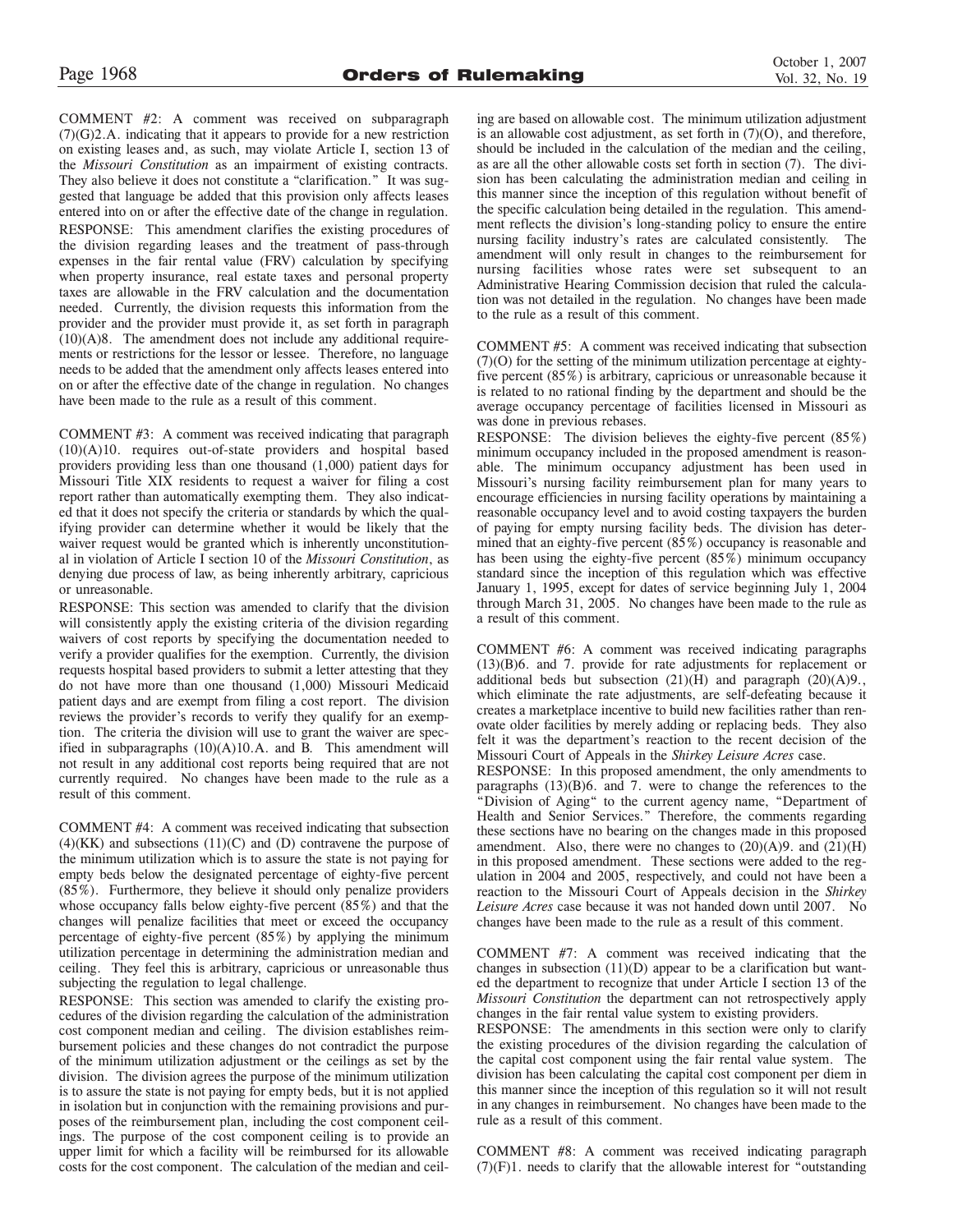capital asset debt from the rate setting cost report . . ." includes loans which refinance an existing debt.

RESPONSE: The division does not believe a change to the proposed language is necessary. The language clearly states interest will be reimbursed for necessary loans for outstanding capital asset debt. Therefore, if there is an outstanding loan on the rate setting cost report that was to refinance debt for capital assets as defined in (4)(J) then the interest relating to the outstanding debt would be taken into consideration in the fair rental value calculation. No changes have been made to the rule as a result of this comment.

COMMENT #9: Comments were received indicating the proposed amendments to sections (20) and (21) change the historical rate setting process of reimbursing a facility its full allowable costs less appropriate adjustments which does not constitute a clarification of the regulation. They believe newly certified facilities do not need to have their rates "recalculated" as set forth in 208.225, RSMo because they do not have initial rates. They should have the initial rates calculated as was done historically by receiving their full allowable costs but using the new ceilings determined under 208.225, RSMo. Also, they believe using the interim rate as the comparison rate to determine the total difference and the one-third increase that is then added to the interim rate denies a facility reimbursement of its full allowable costs. The interim rate is based upon percentages of the cost component ceilings or medians, all of which are less than the maximum a facility could receive except for the patient care component and does not include incentives. The interim rate also does not reflect the actual operating cost of each new facility which is in conflict with section 208.225, RSMo that states each facility's rate is to be based on its costs. Based on these arguments, they believe the amendments are in conflict with 208.225, RSMo the rebasing statute, and section 208.152, RSMo which requires the division to reimburse providers their reasonable costs. They feel it also violates Article I section 2 of the *Missouri Constitution* by denying those providers without a prospective rate established on June 30, 2004 equal protection under the law merely because of the date it enters the Medicaid program.

RESPONSE AND EXPLANATION OF CHANGE: The division did not make any changes relative to the comments that the division is changing the historical rate setting process for new facilities. Historically, the division has calculated the prospective rate in accordance with the regulations in effect for the applicable date of service. The division is calculating the prospective rate for new facilities based on the allowable costs from the rate setting cost report, subject to all provisions and limitations of the regulation, including the onethird increase mandated in section 208.225, RSMo. The one-third increase is just another limitation like the cost component ceilings. The statute does not specify that new facilities are to be treated differently in this regard from the rest of the nursing facility industry. The comments support the application of the portions of section 208.225, RSMo that are favorable to them, such as the new cost component ceilings, but do not support the portions of section 208.225, RSMo that are not favorable to them, namely the one-third increase.

The division considered the comments about using the interim rate in determining a new facility's prospective rate if they did not have a prospective rate on June 30, 2004 and amended sections (20) and (21) to use a computed rate for June 30, 2004 based on the facility's rate setting cost report as opposed to the interim rate. The division determined using a computed rate for June 30, 2004 based on the rate setting cost report is consistent with the division's historical rate setting process for new facilities.

COMMENT #10: Division staff reviewed the SFY 2008 budget bill signed by the governor on June 27, 2007 and, as a result, have added this comment. The budget bill authorized the continuation of the three dollar (\$3) per diem increase previously granted in the supplemental bill effective for dates of service beginning February 1, 2007 and an additional six dollar (\$6) increase to nursing facility per diem rates effective for dates of service beginning July 1, 2007.

RESPONSE AND EXPLANATION OF CHANGE: The division amended paragraph  $(13)(A)11$ . to remove the end date of June 30, 2007 and added paragraph  $(13)(A)8$ . to implement the six dollar  $(\$6)$ increase effective July 1, 2007.

### 13 CSR 70-10.015 Prospective Reimbursement Plan for Nursing **Facility Services**

(13) Adjustments to the Reimbursement Rates. Subject to the limitations prescribed elsewhere in this regulation, a facility's reimbursement rate may be adjusted as described in this section.

(A) Global Per Diem Rate Adjustments. A facility with either an interim rate or a prospective rate may qualify for the global per diem rate adjustments. Global per diem rate adjustments shall be added to the specified cost component ceiling.

1. FY-96 negotiated trend factor—

A. Facilities with either an interim rate or prospective rate in effect on October 1, 1995, shall be granted an increase to their per diem effective October 1, 1995, of 4.6% of the cost determined in paragraphs  $(11)(A)1$ .,  $(11)(B)1$ .,  $(11)(C)1$ . and the property insurance and property taxes detailed in paragraph  $(11)(D)3$ . of this regulation; or

B. Facilities that were granted a prospective rate based on paragraph (12)(A)2. that is in effect on October 1, 1995, shall have their increase determined by subsection (3)(S) of this regulation.

2. FY-97 negotiated trend factor—

A. Facilities with either an interim rate or prospective rate in effect on October 1, 1996, shall be granted an increase to their per diem effective October 1, 1996, of 3.7% of the cost determined in paragraphs  $(11)(A)1$ .,  $(11)(B)1$ .,  $(11)(C)1$ . and the property insurance and property taxes detailed in paragraph  $(11)(D)3$ . of this regulation; or

B. Facilities that were granted a prospective rate based on paragraph (12)(A)2. that is in effect on October 1, 1995, shall have their increase determined by subsection (3)(S) of this regulation.

3. NFRA. Effective October 1, 1996, all facilities with either an interim rate or a prospective rate shall have its per diem adjusted to include the current NFRA as an allowable cost in its reimbursement rate calculation.

4. Minimum wage adjustment. All facilities with either an interim rate or a prospective rate in effect on November 1, 1996, shall be granted an increase to their per diem effective November 1, 1996, of two dollars and forty-five cents (\$2.45) to allow for the change in minimum wage. Utilizing Fiscal Year 1995 cost report data, the total industry hours reported for each payroll category was multiplied by the fifty-cent (50¢) increase, divided by the patient days for the facilities reporting hours for that payroll category and factored up by 8.67% to account for the related increase to payroll taxes. This calculation excludes the director of nursing, the administrator and assistant administrator.

5. Minimum wage adjustment. All facilities with either an interim rate or a prospective rate in effect on September 1, 1997, shall be granted an increase to their per diem effective September 1, 1997, of one dollar and ninety-eight cents (\$1.98) to allow for the change in minimum wage. Utilizing Fiscal Year 1995 cost report data, the total industry hours reported for each payroll category was multiplied by the forty-cent (40¢) increase, divided by the patient days for the facilities reporting hours for that payroll category and factored up by 8.67% to account for the related increase to payroll taxes. This calculation excludes the director of nursing, the administrator and assistant administrator.

6. FY-98 negotiated trend factor—

A. Facilities with either an interim rate or prospective rate in effect on October 1, 1997, shall be granted an increase to their per diem effective October 1, 1997, of 3.4% of the cost determined in paragraphs  $(11)(A)1$ .,  $(11)(B)1$ .,  $(11)(C)1$ . and the property insurance and property taxes detailed in paragraph  $(11)(D)3$ . of this regulation; or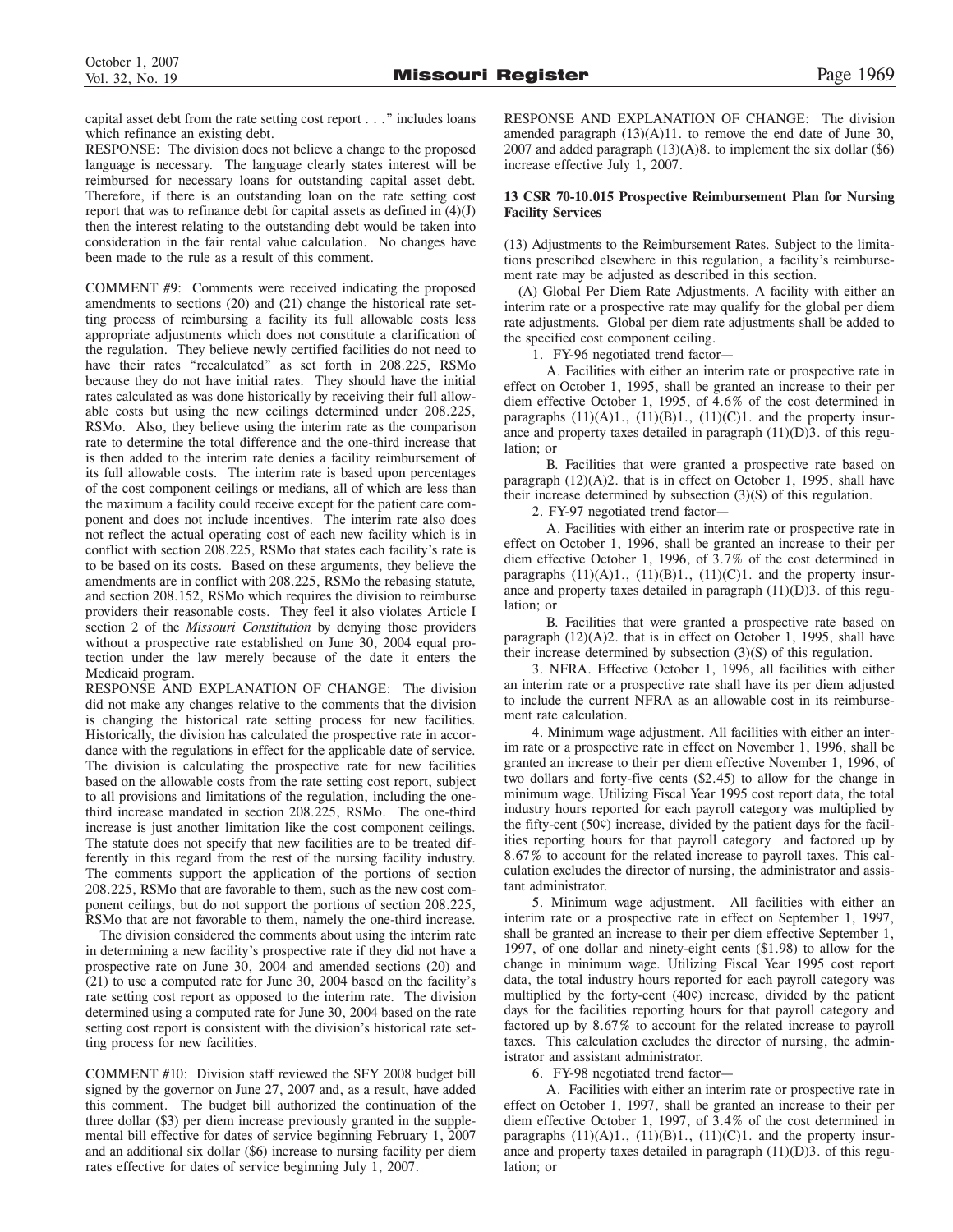B. Facilities that were granted a prospective rate based on paragraph (12)(A)2. that is in effect on October 1, 1995, shall have their increase determined by subsection (3)(S) of this regulation.

7. FY-99 negotiated trend factor—

A. Facilities with either an interim rate or prospective rate in effect on October 1, 1998, shall be granted an increase to their per diem effective October 1, 1998, of 2.1% of the cost determined in paragraphs  $(11)(A)1$ .,  $(11)(B)1$ .,  $(11)(C)1$ ., the property insurance and property taxes detailed in paragraph  $(11)(D)3$ . of this regulation and the minimum wage adjustments detailed in paragraphs (13)(A)4. and  $(13)(A)5$ .; or

B. Facilities that were granted a prospective rate based on paragraph (12)(A)2. that is in effect on October 1, 1998, shall have their increase determined by subsection (3)(S) of this regulation.

8. FY-2000 negotiated trend factor—

A. Facilities with either an interim rate or prospective rate in effect on July 1, 1999, shall be granted an increase to their per diem effective July 1, 1999, of 1.94% of the cost determined in subsections  $(11)(A)$ ,  $(11)(B)$ ,  $(11)(C)$ , the property insurance and property taxes detailed in paragraph (11)(D)3. and the minimum wage adjustments detailed in paragraphs  $(13)(A)4$ . and  $(13)(A)5$ . of this regulation; or

B. Facilities that were granted a prospective rate based on paragraph  $(12)(A)2$ . that is in effect on July 1, 1999, shall have their increase determined by subsection (3)(S) of this regulation.

9. FY-2004 nursing facility operations adjustment—

A. Facilities with either an interim rate or prospective rate in effect on July 1, 2003, shall be granted an increase to their per diem effective for dates of service beginning July 1, 2003 through June 30, 2004 of four dollars and thirty-two cents (\$4.32) for the cost of nursing facility operations. Effective for dates of service beginning July 1, 2004, the per diem adjustment shall be reduced to three dollars and seventy-eight cents (\$3.78).

B. The operations adjustment shall be added to the facility's current rate as of June 30, 2003 and is effective for payment dates after August 1, 2003.

10. FY-2007 quality improvement adjustment—

A. Facilities with either an interim rate or prospective rate in effect on July 1, 2006, shall be granted an increase to their per diem effective for dates of service beginning July 1, 2006 of three dollars and seventeen cents (\$3.17) to improve the quality of life for nursing facility residents.

B. The quality improvement adjustment shall be added to the facility's current rate as of June 30, 2006 and is effective for dates of service beginning July 1, 2006 and after.

11. FY-2007 trend adjustment.

A. Facilities with either an interim rate or a prospective rate in effect on February 1, 2007, shall be granted an increase to their per diem rate effective for dates of service beginning February 1, 2007 of three dollars and zero cents (\$3.00) to allow for a trend adjustment to ensure quality nursing facility services.

B. The trend adjustment shall be added to the facility's reimbursement rate as of January 31, 2007 and is effective for dates of service beginning February 1, 2007 for payment dates after March 1, 2007.

12. FY-2008 trend adjustment.

A. Facilities with either an interim rate or a prospective rate in effect on July 1, 2007, shall be granted an increase to their per diem rate effective for dates of service beginning July 1, 2007 of six dollars and zero cents (\$6.00) to allow for a trend adjustment to ensure quality nursing facility services.

B. The trend adjustment shall be added to the facility's current rate as of June 30, 2007 and is effective for dates of service beginning July 1, 2007.

(20) Rebasing of Nursing Facility Rates.

(E) Prospective Rate Determination for Newly Medicaid Certified Nursing Facilities. As set forth in subsection (12)(F), a nursing facility never previously certified for participation in the Medicaid program shall receive an interim rate upon entering the Medicaid program and have its prospective rate set on its second full twelve (12) month cost report following the facility's initial date of certification. The prospective rate shall be calculated in accordance with the provisions of the regulation in effect from the beginning of the facility's rate setting period through the date the prospective rate is determined, as detailed below. If industry-wide rate changes were implemented during this period the provision of the regulation relating to the effective date of the rate change shall be the governing regulation for those dates of service. For example, for a rate setting period of January 1, 2004 through December 31, 2004, the facility's initial prospective rate effective January 1, 2004 shall be set in accordance with the regulations in effect at that time and rate changes that occurred after January 1, 2004 shall be calculated in accordance with the regulation applicable to each rate change throughout the period, as follows: the facility's initial prospective rate effective January 1, 2004 shall be set in accordance with the regulations in effect at that time (sections (1)–(19)); nursing facility rates were rebased effective July 1, 2004 per section (20); the rebase provisions were modified effective April 1, 2005 under subsection  $(20)(D)$ ; the per diem rate calculation effective for dates of service beginning July 1, 2005 are detailed in section (21); a quality improvement adjustment of three dollars and seventeen cents (\$3.17) per day was granted effective July 1, 2006 in paragraph (13)(A)10.; etc.

1. A nursing facility that did not have a prospective rate established when rates were rebased on July 1, 2004, shall have its prospective rate for dates of service beginning on or after July 1, 2004 through June 30, 2005 established on the rate setting cost report in accordance with section (20), consistent with the rest of the nursing facility industry.

2. As set forth in (20)(B)1. and 2., a preliminary rate shall be calculated and compared to the facility's rate as of June 30, 2004, less the reduction in the nursing facility operations adjustment of fifty-four cents (54 $\varsigma$ ) effective July 1, 2004 as set forth in (13)(A)9., to determine the total increase. The NFRA shall not be included in the preliminary rate or the June 30, 2004 rate for comparison purposes in determining the total increase.

A. If the facility will have a prospective rate established on June 30, 2004 once the prospective rate setting process is complete, the prospective rate shall be the rate for comparison purposes in determining the total increase.

B. If the facility will not have a prospective rate established on June 30, 2004 once the prospective rate setting process is complete, the division will calculate a June 30, 2004 computed rate which will be used as the rate for comparison purposes in determining the total increase as follows:

(I) The rate setting cost report as determined in subsection  $(12)(F)$  shall be used.

**(**II) The allowable costs from the rate setting cost report will be negatively trended back to June 30, 2004 using the indices from the most recent publication of the Health-Care Cost Review available to the division using the "CMS Nursing Home without Capital Market Basket" table. The allowable costs shall be negatively trended using the second quarter indices for each year, beginning with the index for the year relative to the end of the rate setting period back to and including the index for 2005. For example, a rate setting cost report for the period July 1, 2006 through June 30, 2007, shall have a 2007 rate setting year. The allowable costs shall be negatively trended by the 2007 second quarter index, the 2006 second quarter index and the 2005 second quarter index. The resulting allowable costs shall be used to determine the June 30, 2004 computed rate.

(III) The computed rate shall be calculated in accordance with sections (1)–(19) of this regulation, prior to the rebase, using the regulations applicable to calculating a June 30, 2004 rate including the cost component ceilings, interest, rate of return, etc. in effect on June 30, 2004.

3. If the preliminary rate is greater than the June 30, 2004 rate, the facility shall receive one-third of the total increase of the preliminary rate over the June 30, 2004 rate, less the reduction in the nursing facility operations adjustment of fifty-four cents (54¢) effective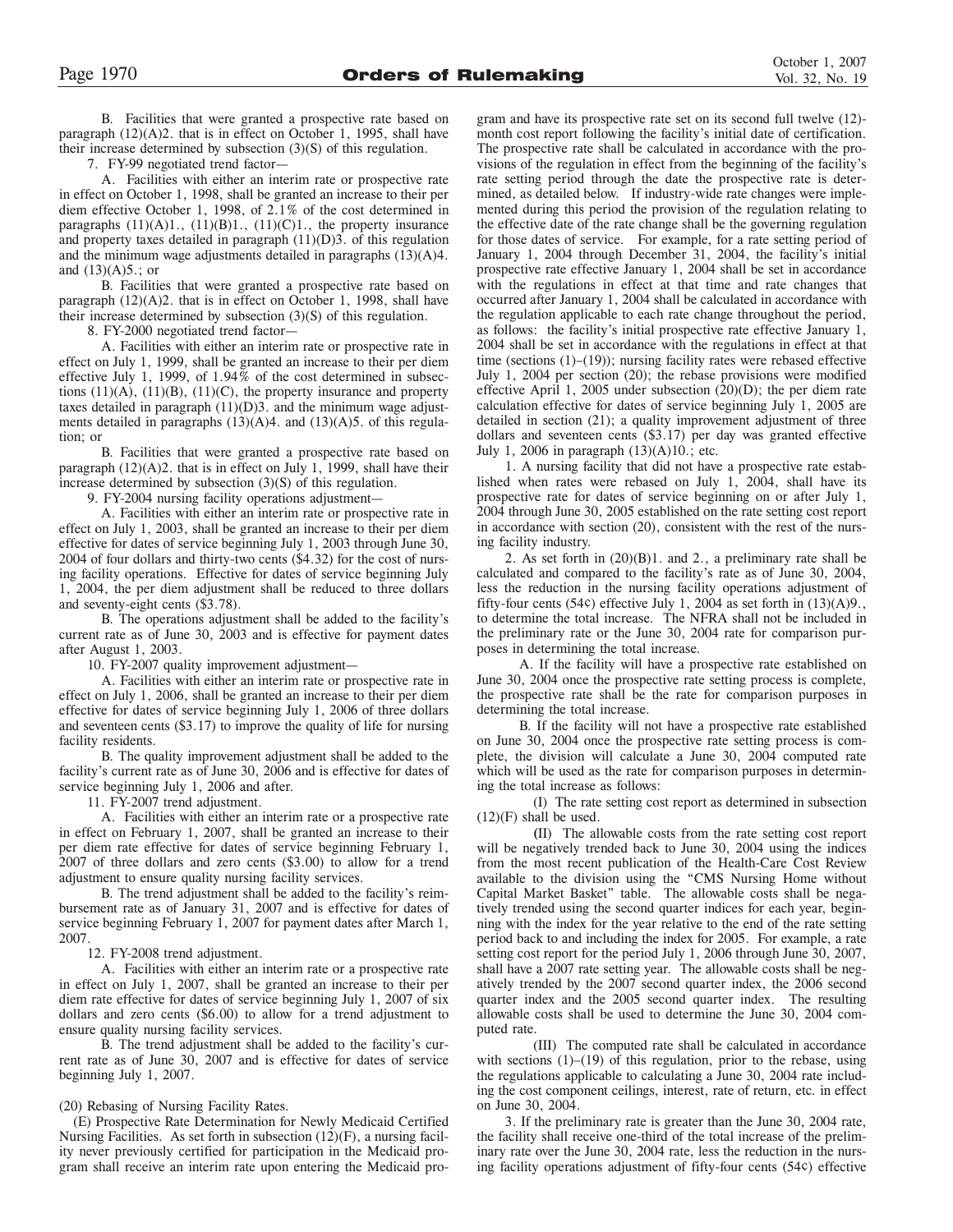July 1, 2004 as set forth in paragraph  $(13)(A)9$ . The one-third increase shall be added to the June 30, 2004 rate, less the reduction in the nursing facility operations adjustment of fifty-four cents (54¢) effective July 1, 2004 as set forth in paragraph (13)(A)9. The NFRA in effect shall be added to that total to determine the prospective rate.

4. If the preliminary rate is less than the June 30, 2004 rate, the facility's June 30, 2004 rate plus the NFRA in effect shall become the prospective rate.

(21) Per Diem Rate Calculation Effective for Dates of Service Beginning July 1, 2005. Effective for dates of service beginning July 1, 2005, the rebase provisions set forth in section (20) shall not apply. Effective for dates of service beginning July 1, 2005, the per diem rates shall be calculated using the same principles and methodology as detailed throughout sections (1)–(19) of this regulation, except that the data indicated in this section (21) shall be used.

(L) Prospective Rate Determination for Nursing Facilities Newly Medicaid Certified after June 30, 2004. As set forth in subsection (12)(F), a nursing facility never previously certified for participation in the Medicaid program shall receive an interim rate upon entering the Medicaid program and have its prospective rate set on its second full twelve (12)-month cost report following the facility's initial date of certification. The prospective rate shall be calculated in accordance with the provisions of the regulation in effect from the beginning of the facility's rate setting period through the date the prospective rate is determined, as detailed below. If industry-wide rate changes were implemented during this period the provision of the regulation relating to the effective date of the rate change shall be the governing regulation for those dates of service. For example, for a rate setting period of January 1, 2006 through December 30, 2006, the facility's initial prospective rate effective January 1, 2006 shall be set in accordance with the regulations in effect at that time and rate changes that occurred after January 1, 2006 shall be calculated in accordance with the regulation applicable to each rate change throughout the period, as follows: the facility's initial prospective rate effective January 1, 2006 shall be set in accordance with the regulations in effect at that time, section (21) (i.e., the per diem rate calculation effective for dates of service beginning July 1, 2005 are detailed in section (21)); a quality improvement adjustment of three dollars and seventeen cents (\$3.17) per day was granted effective July 1, 2006 in paragraph (13)(A)10.; etc.

1. A nursing facility never previously certified for participation in the Medicaid program that originally enters the Medicaid program after June 30, 2004 shall have its prospective rate for dates of service beginning on or after July 1, 2005 calculated in accordance with the provisions of section (21), consistent with the rest of the nursing facility industry. The following items shall be updated annually and shall be used in determining the prospective rate, as follows:

A. Asset value. The asset value used to determine the capital cost component, as set forth in subsection (11)(D), shall be adjusted annually based upon the RS Means Building Construction Cost Data published each year using the "Historical Cost Indexes" table. The asset value for the year relative to the end of the rate setting period shall be used.

B. Age of beds. The age of the beds shall be calculated by subtracting the year the beds were originally licensed from the year relative to the end of the rate setting period.

C. Interest rate. The interest rate used in determining the capital cost component and working capital allowance, as set forth in subsections  $(7)(F)$ ,  $(11)(D)$ , and  $(11)(E)$ , shall be updated annually using the prime rate reported by the Federal Reserve and published in the *Wall Street Journal* on the first business day of June of each year plus two percent (2%). The interest rate in effect at the end of the rate setting period shall be used.

2. A preliminary rate at the beginning of the rate setting period shall be calculated using the same principles and methodology as detailed throughout sections  $(1)$ – $(19)$  of this regulation and the updated items detailed in section (21).

3. The preliminary rate at the beginning of the rate setting period shall be compared to a June 30, 2004 computed rate as detailed below to determine the total increase. The NFRA shall not be included in the preliminary rate or the June 30, 2004 computed rate for comparison purposes in determining the total increase.

A. The June 30, 2004 computed rate for comparison purposes shall be calculated as follows:

(I) The rate setting cost report as determined in subsection  $(12)(F)$  shall be used.

(II) The allowable costs from the rate setting cost report will be negatively trended back to June 30, 2004 using the indices from the most recent publication of the Health-Care Cost Review available to the division using the "CMS Nursing Home without Capital Market Basket" table. The allowable costs shall be negatively trended using the second quarter indices for each year, beginning with the index for the year relative to the end of the rate setting period back to and including the index for 2005. For example, a rate setting cost report for the period July 1, 2006 through June 30, 2007, shall have a 2007 rate setting year. The allowable costs shall be negatively trended by the 2007 second quarter index, the 2006 second quarter index and the 2005 second quarter index. The resulting allowable costs shall be used to determine the June 30, 2004 computed rate.

(III) The computed rate shall be calculated in accordance with sections  $(1)$ – $(19)$  of this regulation, prior to the rebase, using the regulations applicable to calculating a June 30, 2004 rate including the cost component ceilings, interest, rate of return, etc. in effect on June 30, 2004.

B. If the preliminary rate at the beginning of the rate setting period is greater than the June 30, 2004 computed rate, the facility shall receive one-third of the total increase of the preliminary rate over the June 30, 2004 computed rate. The one-third increase shall be added to the facility's June 30, 2004 computed rate. The NFRA in effect shall be added to the total and shall be the facility's prospective rate effective the beginning of the rate setting period.

C. If the preliminary rate at the beginning of the rate setting period is less than the June 30, 2004 computed rate, the facility's June 30, 2004 computed rate plus the NFRA in effect shall become the prospective rate effective the beginning of the rate setting period.

(M) Prospective Rate Determination for Previously Medicaid Certified Nursing Facilities Reentering the Medicaid Program. As set forth in subsection  $(12)(G)$ , a nursing facility that was previously certified for participation in the Medicaid Program and either voluntarily or involuntarily terminated from the Medicaid Program which then reenters the Medicaid Program shall have its prospective rate established as the rate in effect on the day prior to the date of termination from participation in the program plus rate adjustments which may have been granted subsequent to the termination date but prior to reentry into the program. The prospective rate for nursing facilities that reentered the Medicaid Program after nursing facility rates were rebased July 1, 2004 shall be calculated as follows:

1. If there is a 2001 cost report for the nursing facility, regardless of the owner/operator who completed the 2001 cost report, the prospective rate shall be based on the 2001 cost report in accordance with section  $(21)$ .

2. If there is not a 2001 cost report for the nursing facility, the prospective rate in effect when the facility terminated from the program shall be adjusted to reflect the rate changes granted through June 30, 2004 and shall be the June 30, 2004 rate to be compared to the preliminary rebased interim rate to determine the total increase, the one-third increase and the rebased prospective rate, in accordance with section (21), consistent with the rest of the nursing facility industry.

*REVISED PUBLIC COST: This proposed amendment will cost state agencies or political subdivisions approximately \$10,994,127 for SFY 2007 and \$80,669,500 for SFY 2008 versus the estimate of \$10,994,127 for SFY 2007, which was submitted with the original proposal.*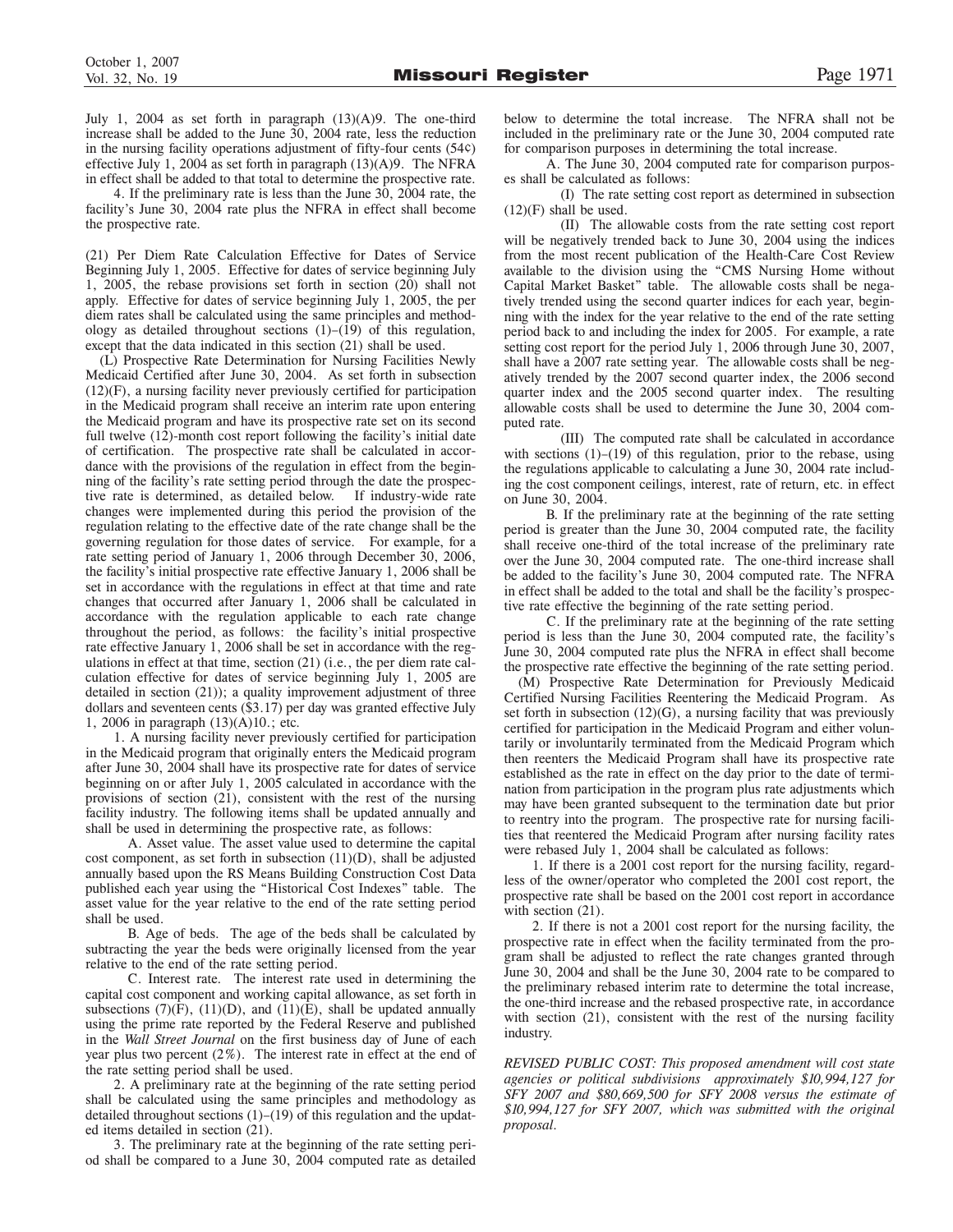$\bar{\mathcal{A}}$ 

# REVISED FISCAL NOTE

# **PUBLIC COST**

<u> Alban Mari</u>

# I. RULE NUMBER

|                       | 13 CSR 70-10.015 Prospective Reimbursement Plan for |
|-----------------------|-----------------------------------------------------|
| Rule Number and Name: | <sup>1</sup> Nursing Facility Services              |
| Type of Rulemaking:   | Proposed Amendment                                  |

### П. **SUMMARY OF FISCAL IMPACT**

| Affected Agency or Political Subdivision | Estimated Cost of Compliance in the Aggregate |  |
|------------------------------------------|-----------------------------------------------|--|
|                                          | <b>Estimated cost:</b>                        |  |
| DSS/DMS                                  | $SFY 2007 = $10,994,127$                      |  |
|                                          | $SFY 2008 = $80,669,500$                      |  |

# **III. WORKSHEET**

SFY 2007:

| Estimated Paid Days Impacted: SFY 2007<br>x Rate Increase effective Feb. 1, 2007<br>Total Estimated Impact: SFY 2007                           |                  | 3,664,709<br>\$3.00<br>\$10,994,127 |
|------------------------------------------------------------------------------------------------------------------------------------------------|------------------|-------------------------------------|
| <b>State Share</b><br>Federal Share (61.60%)                                                                                                   |                  | \$4,221,745<br>\$6,772,382          |
| <b>SFY 2008:</b>                                                                                                                               |                  |                                     |
| Estimated Paid Days: SFY 2008<br>Continuation of \$3.00 increase effective Feb. 1, 2007<br>Additional Increase effective July 1, 2007<br>Total | \$3.00<br>\$6.00 | 8,800,000<br>\$9.00                 |
| Total Estimated Impact: SFY 2008                                                                                                               |                  | \$79,200,000                        |
| New Facilities:                                                                                                                                |                  |                                     |
| Estimated Days Impacted: SFY 2008<br>x Weighted Avg Rate Increase<br>Total Estimated Impact: SFY 2008                                          |                  | 85,000<br>\$6.70<br>\$569,500       |
| <b>State Share</b><br>Federal Share (62.22%)                                                                                                   |                  | \$30,476,937<br>\$50,192,563        |

 $\mathcal{S}^{\mathcal{S}}$ 

 $\sim 10$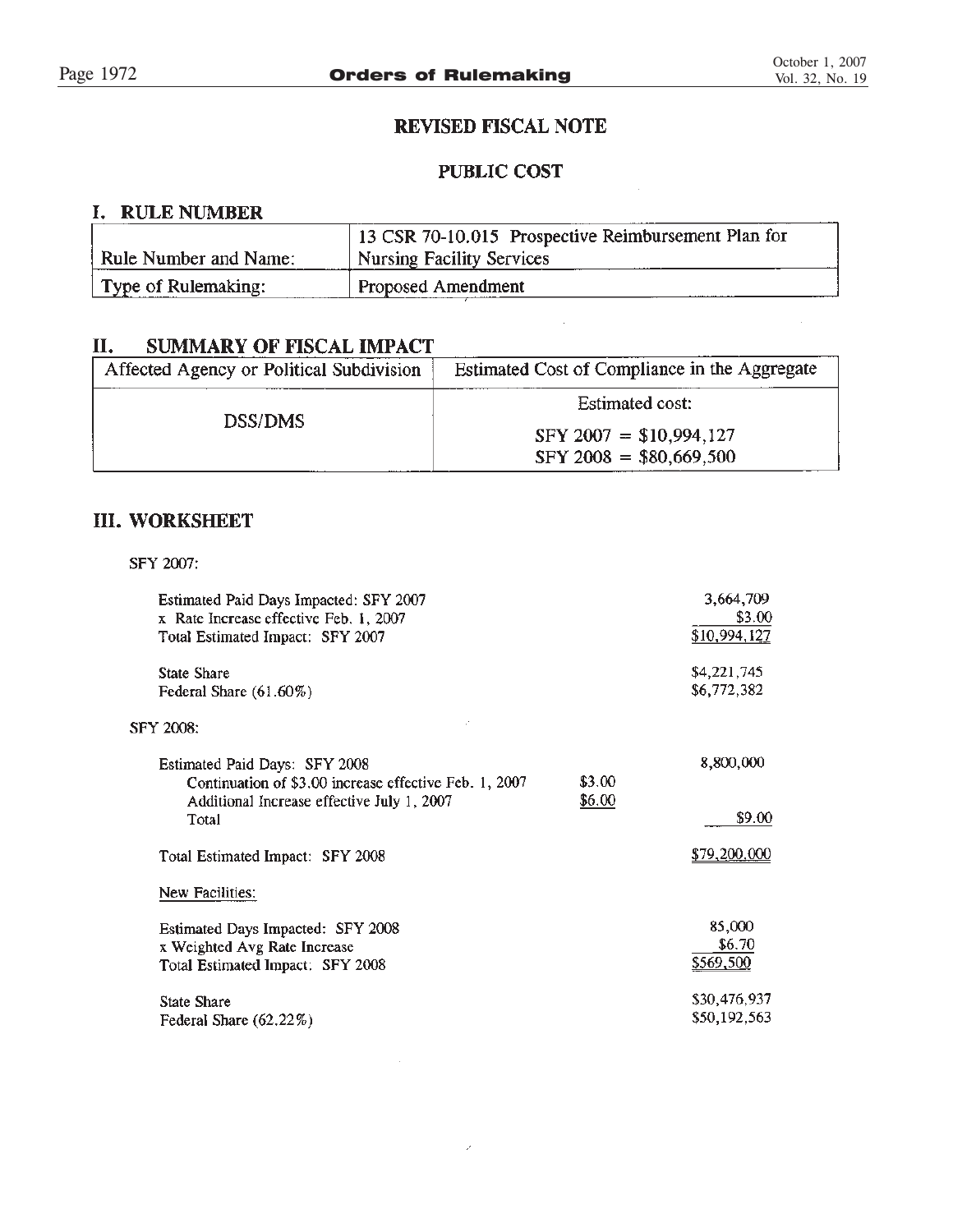# IV. ASSUMPTIONS

**Estimated Paid Days:** 

The estimated paid days for SFY 2007 and SFY 2008 are based on the actual Medicaid days paid for nursing facility services during SFY 2006, increased by 0.5% for 2007 and an additional 0.5% for 2008. The estimated paid days for SFY 2007 are prorated for the dates of service beginning February 1, 2007 through June 30, 2007.

### SFY 2007:

| Total Estimated Annual Paid Days: SFY 2007    | 8,800,000 |
|-----------------------------------------------|-----------|
| Less HIV Estimated Annual Paid Days: SFY 2007 | 4,700     |
| NF Estimated Annual Paid Days: SFY 2007       | 8,795,300 |
| Divided by 12 months                          | 12        |
| Estimated Monthly Paid Days: SFY 2007         | 732,942   |
| Multiplied by Months Remaining in SFY 2007    |           |
| Estimated Paid Days Impacted: SFY 2007        | 3,664,709 |

### SFY 2008:

| Rate Increase:                                |           |
|-----------------------------------------------|-----------|
| Total Estimated Annual Paid Days: SFY 2008    | 8,800,000 |
| Less HIV Estimated Annual Paid Days: SFY 2008 | 4.750     |
| Estimated Paid Days Impacted: SFY 2008        | 8.895.250 |

New Facilities:

There are five 2005 rate setting cost reports that will be finalized in SFY 2008. The estimated days are based on the actual Medicaid days paid for nursing facility services from the beginning of their rate setting period to the current.

 $\mathcal{L}$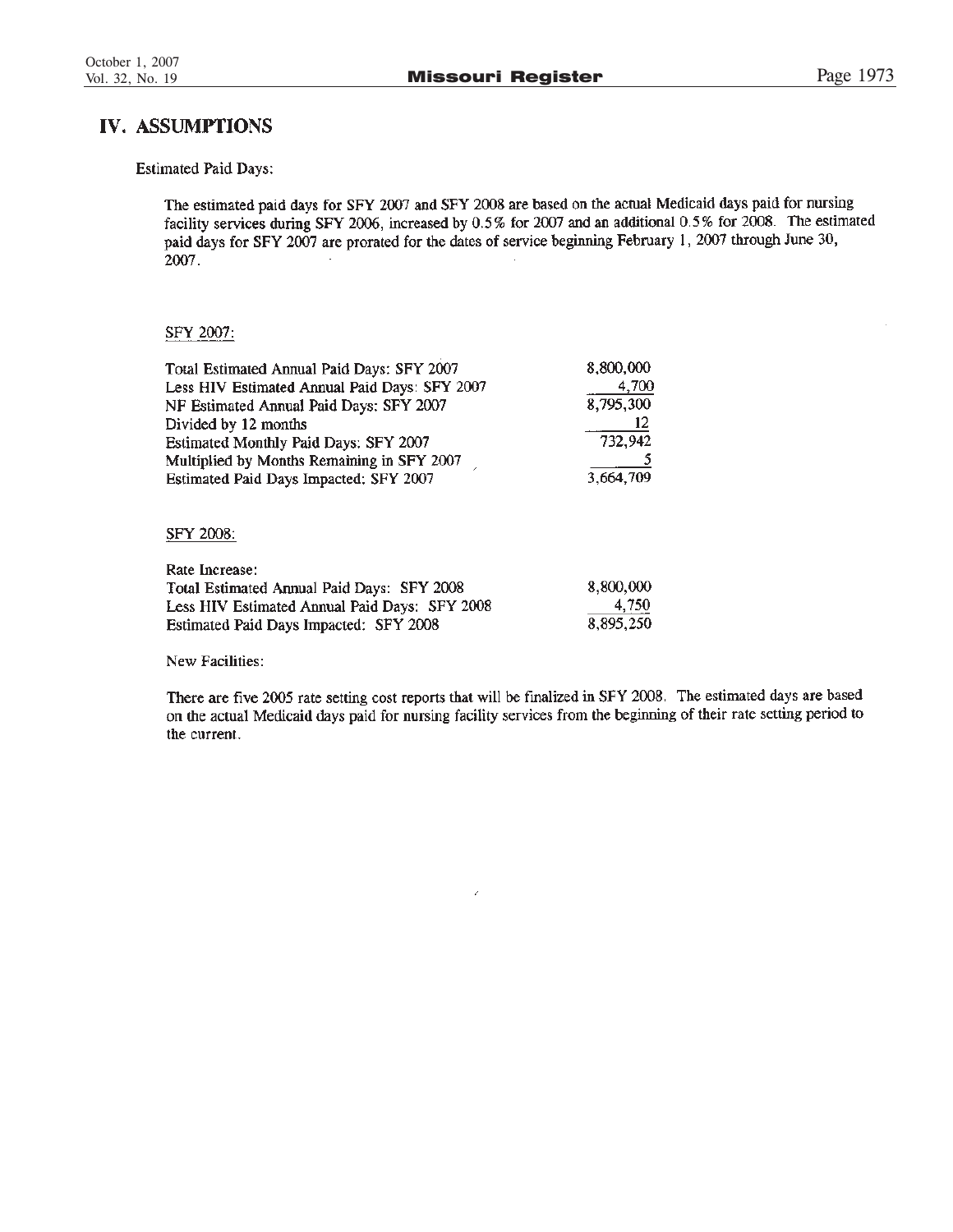### **Title 13—DEPARTMENT OF SOCIAL SERVICES Division 70—Division of Medical Services Chapter 10—Nursing Home Program**

### **ORDER OF RULEMAKING**

By the authority vested in the Division of Medical Services under sections 208.153 and 208.201, RSMo 2000, the division amends a rule as follows:

13 CSR 70-10.080 is amended.

A notice of proposed rulemaking containing the text of the proposed amendment was published in the *Missouri Register* on May 1, 2007 (32 MoReg 716–717). Some changes have been made in the text of the proposed amendment, so those sections with changes are reprinted here. This proposed amendment becomes effective thirty (30) days after publication in the *Code of State Regulations*.

SUMMARY OF COMMENTS: One (1) comment was received.

COMMENT: Division staff reviewed the SFY 2008 budget bill signed by the governor on June 27, 2007 and as a result have added this comment. The budget bill authorized the continuation of the three dollar (\$3) per diem increase previously granted in the supplemental bill effective for dates of service beginning February 1, 2007 and a six dollar (\$6) increase to nursing facility per diem rates effective for dates of service beginning July 1, 2007.

RESPONSE AND EXPLANATION OF CHANGE: The division has amended paragraph  $(13)(A)7$ , to remove the end date of June 30, 2007 and added paragraph  $(13)(A)8$ . to implement the six dollar  $(\$6)$ increase effective July 1, 2007.

### **13 CSR 70-10.080 Prospective Reimbursement Plan for HIV Nursing Facility Services**

(13) Adjustments to the Reimbursement Rates. Subject to the limitations prescribed elsewhere in this regulation, a facility's reimbursement rate may be adjusted as described in this section.

(A) Global Per Diem Rate Adjustments. A facility with either an interim rate or a prospective rate may qualify for the global per diem rate adjustments. Global per diem rate adjustments shall be added to the specified cost component ceiling.

1. Minimum wage adjustment. All facilities with either an interim rate or a prospective rate in effect on September 1, 1997, shall be granted an increase to their per diem effective September 1, 1997, of one dollar and ninety-eight cents (\$1.98) to allow for the change in minimum wage. Utilizing Fiscal Year 1995 cost report data, the total industry hours reported for each payroll category was multiplied by the forty-cent (40¢) increase, divided by the patient days for the facilities reporting hours for that payroll category and factored up by 8.67% to account for the related increase to payroll taxes. This calculation excludes the director of nursing, the administrator and assistant administrator.

2. FY-98 negotiated trend factor.

A. Facilities with either an interim rate or prospective rate in effect on October 1, 1997, shall be granted an increase to their per diem effective October 1, 1997, of 3.4% of the cost determined in paragraphs  $(11)(A)1$ .,  $(11)(B)1$ .,  $(11)(C)1$ . and the property insurance and property taxes detailed in paragraph (11)(D)3. of this regulation; or

B. Facilities that were granted a prospective rate based on paragraph (12)(A)2. that is in effect on October 1, 1995, shall have their increase determined by subsection (3)(S) of this regulation.

3. FY-99 negotiated trend factor.

A. Facilities with either an interim rate or prospective rate in effect on October 1, 1998, shall be granted an increase to their per diem effective October 1, 1998, of 2.1% of the cost determined in

paragraphs  $(11)(A)1$ .,  $(11)(B)1$ .,  $(11)(C)1$ ., the property insurance and property taxes detailed in paragraph  $(11)(D)3$ . of this regulation and the minimum wage adjustment detailed in paragraph  $(13)(A)1$ .; or

B. Facilities that were granted a prospective rate based on paragraph (12)(A)2. that is in effect on October 1, 1998, shall have their increase determined by subsection (3)(S) of this regulation.

4. FY-2000 negotiated trend factor.

A. Facilities with either an interim rate or prospective rate in effect on July 1, 1999, shall be granted an increase to their per diem effective July 1, 1999, of 1.94% of the cost determined in subsections  $(11)(A)$ ,  $(11)(B)$ ,  $(11)(C)$ , the property insurance and property taxes detailed in paragraph (11)(D)3. and the minimum wage adjustment detailed in paragraph (13)(A)1. of this regulation; or

B. Facilities that were granted a prospective rate based on paragraph  $(12)(A)2$ . that is in effect on July 1, 1999, shall have their increase determined by subsection (3)(S) of this regulation.

5. FY-2004 nursing facility operations adjustment.

A. Facilities with either an interim rate or prospective rate in effect on July 1, 2003, shall be granted an increase to their per diem effective for dates of service beginning July 1, 2003 through June 30, 2004 of four dollars and thirty-two cents (\$4.32) for the cost of nursing facility operations. Effective for dates of service beginning July 1, 2004, the per diem adjustment shall be reduced to three dollars and seventy-eight cents (\$3.78).

B. The operations adjustment shall be added to the facility's current rate as of June 30, 2003 and is effective for payment dates after August 1, 2003.

6. FY-2007 quality improvement adjustment.

A. Facilities with either an interim rate or prospective rate in effect on July 1, 2006, shall be granted an increase to their per diem effective for dates of service beginning July 1, 2006 of three dollars and seventeen cents (\$3.17) to improve the quality of life for nursing facility residents.

B. The quality improvement adjustment shall be added to the facility's current rate as of June 30, 2006 and is effective for dates of service beginning July 1, 2006 and after.

7. FY-2007 trend adjustment.

A. Facilities with either an interim rate or a prospective rate in effect on February 1, 2007, shall be granted an increase to their per diem rate effective for dates of service beginning February 1, 2007 of three dollars and zero cents (\$3.00) to allow for a trend adjustment to ensure quality nursing facility services.

B. The trend adjustment shall be added to the facility's reimbursement rate as of January 31, 2007 and is effective for dates of service beginning February 1, 2007 for payment dates after March 1, 2007.

8. FY-2008 trend adjustment.

A. Facilities with either an interim rate or a prospective rate in effect on July 1, 2007, shall be granted an increase to their per diem rate effective for dates of service beginning July 1, 2007 of six dollars and zero cents (\$6.00) to allow for a trend adjustment to ensure quality nursing facility services.

B. The trend adjustment shall be added to the facility's current rate as of June 30, 2007 and is effective for dates of service beginning July 1, 2007.

*REVISED PUBLIC COST: This proposed amendment will cost state agencies or political subdivisions approximately five thousand eight hundred ninety-five dollars (\$5,895) for SFY 2007 and forty-two thousand seven hundred fifty dollars (\$42,750) for SFY 2008 versus the estimate of five thousand eight hundred ninety-five dollars (\$5,895) for SFY 2007, which was submitted with the original proposal.*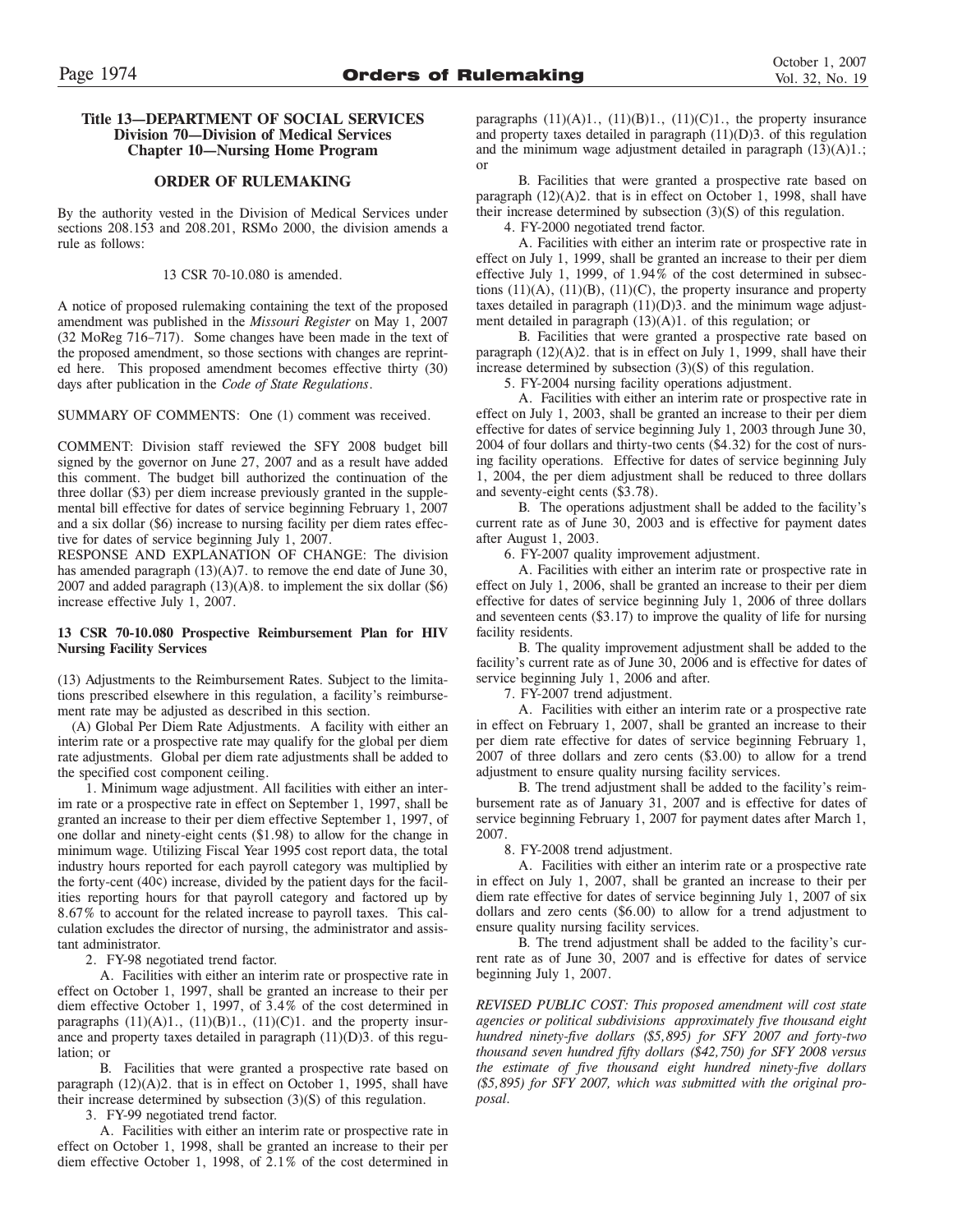# **REVISED FISCAL NOTE**

# **PUBLIC COST**

### I. **RULE NUMBER**

| Rule Number and Name: | 13 CSR 70-10.080 Prospective Reimbursement Plan for HIV<br><sup>1</sup> Nursing Facility Services |
|-----------------------|---------------------------------------------------------------------------------------------------|
| Type of Rulemaking:   | Proposed Amendment                                                                                |

### II. **SUMMARY OF FISCAL IMPACT**

| Affected Agency or Political Subdivision | Estimated Cost of Compliance in the Aggregate |
|------------------------------------------|-----------------------------------------------|
|                                          | Estimated cost:                               |
| <b>DSS/DMS</b>                           | $SFY 2007 = $5,895$                           |
|                                          | $SFY 2008 = $42,750$                          |

# III. WORKSHEET

| SFY 2007:                                                 |        |            |
|-----------------------------------------------------------|--------|------------|
| Estimated Paid Days Impacted: SFY 2007<br>x Rate Increase |        | 1,965      |
|                                                           |        | \$3.00     |
| Total Estimated Impact: SFY 2007                          |        | \$5,895    |
| <b>State Share</b>                                        |        | \$2,264    |
| Federal Share (61.60%)                                    |        | \$3,631    |
| SFY 2008:                                                 |        |            |
| Estimated Paid Days: SFY 2008                             |        | 4,750      |
| Continuation of \$3,00 increase effective Feb. 1, 2007    | \$3.00 |            |
| Additional increase effective July 1, 2007                | \$6.00 |            |
| Total                                                     |        | 9.00<br>S. |
| Total Estimated Impact: SFY 2008                          |        | \$42.750   |
| State Share                                               |        | \$16,151   |
| Federal Share (62.22%)                                    |        | \$26,599   |

# IV. ASSUMPTIONS

**Estimated Paid Days:** 

The estimated paid days for SFY 2007 and SFY 2008 are based on the actual Medicaid days paid for nursing facility services during SFY 2006, increased by 0.5% for 2007 and an additional 0.5% for 2008. The estimated paid days for SFY 2007 are prorated for the dates of service beginning February 1, 2007 through June 30, 2007.

| SFY 2007:                                   |       |
|---------------------------------------------|-------|
| <b>Estimated Annual Paid Days: SFY 2007</b> | 4,716 |
| Divided by 12 months                        | -12   |
| Estimated Monthly Paid Days: SFY 2007       | 393   |
| Multiplied by Months Remaining in SFY 2007  |       |
| Estimated Paid Days Impacted: SFY 2007      | 1,965 |